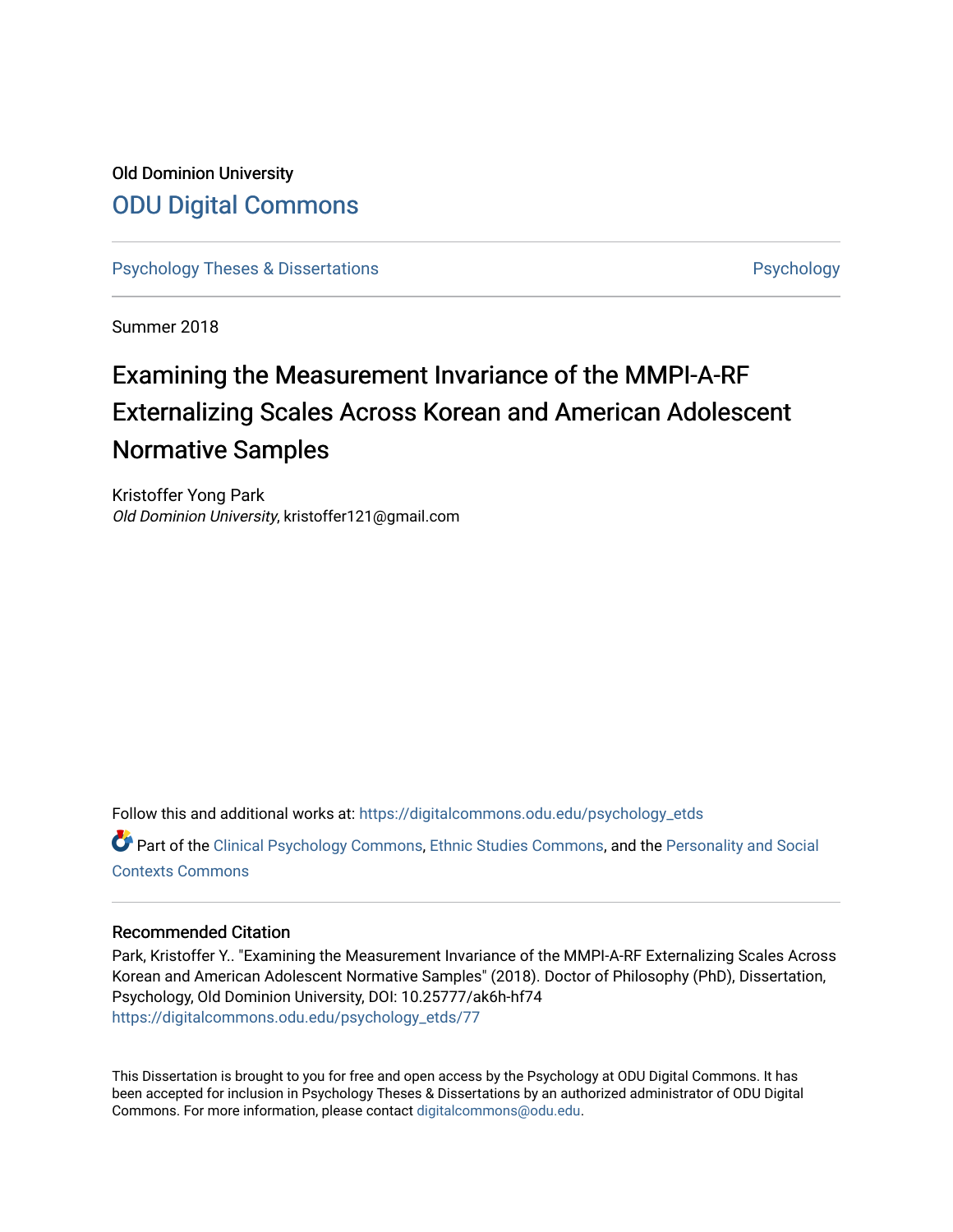### **EXAMINING THE MEASUREMENT INVARIANCE OF THE MMPI-A-RF**

# **EXTERNALIZING SCALES ACROSS KOREAN AND AMERICAN ADOLESCENT**

### **NORMATIVE SAMPLES**

by

Kristoffer Yong Park B.S. May 2010, Georgia State University M.T.S. May 2012, Emory University M.S. August 2016, Old Dominion University

A Dissertation Submitted to the Graduate Faculties of Eastern Virginia Medical School Norfolk State University Old Dominion University In Partial Requirement for the Degree of

# DOCTORAL OF PHILOSOPHY

# CLINICAL PSYCHOLOGY

# VIRGINIA CONSORTIUM PROGRAM IN CLINICAL PSYCHOLOGY August 2018

Approved by:

Jennifer Flaherty (Chair)

Richard Handel (Co-Chair)

Kyunghee Han (Member)

Desideria Hacker (Member)

Barbara Winstead (Member)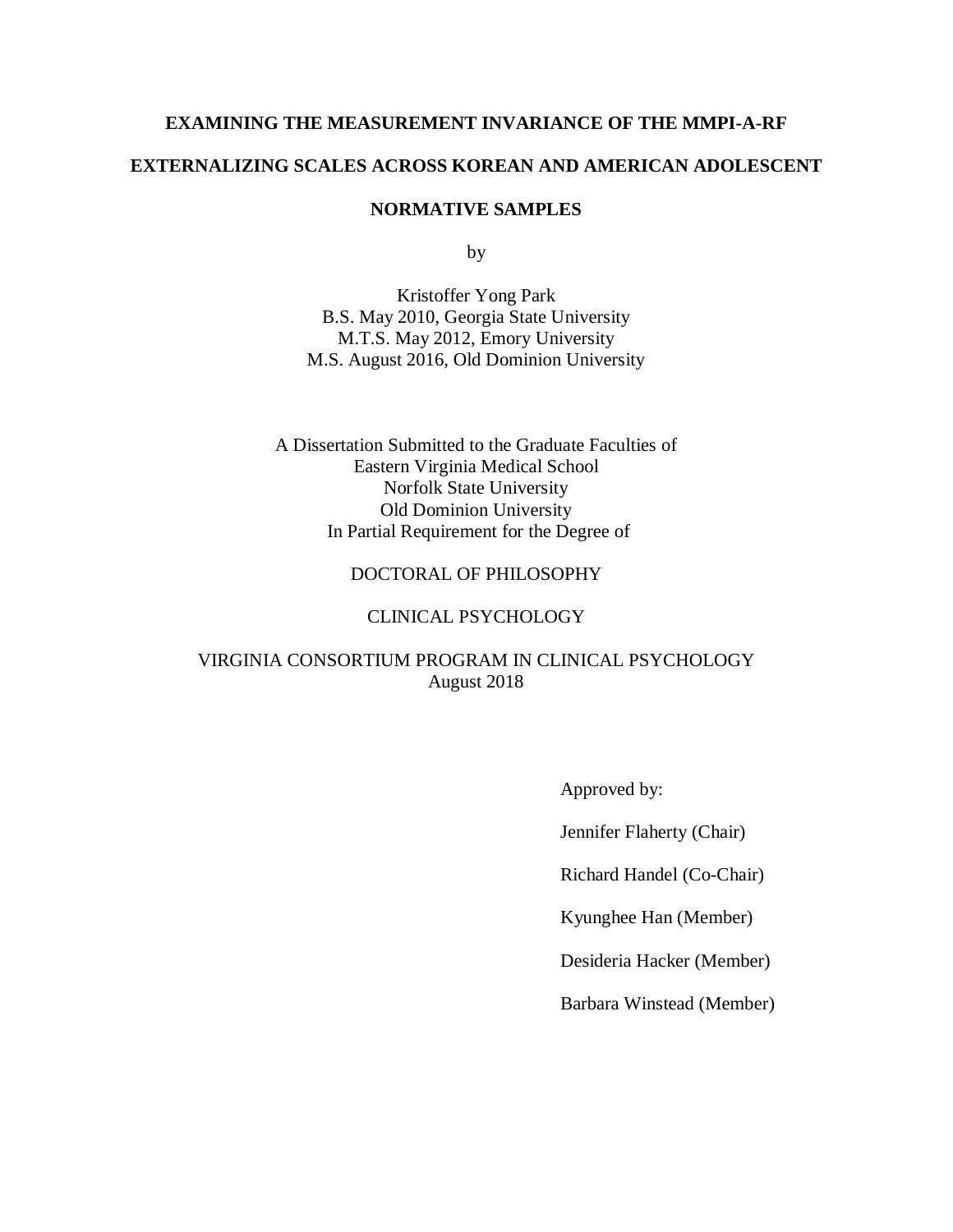### **ABSTRACT**

### EXAMINING THE MEASUREMENT INVARIANCE OF THE MMPI-A-RF EXTERNALIZING SCALES ACROSS KOREAN AND AMERICAN ADOLESCENT NORMATIVE SAMPLES

Kristoffer Yong Park Virginia Consortium Program in Clinical Psychology, 2018 Chair: Dr. Jennifer Flaherty

The Minnesota Multiphasic Personality Inventory – Adolescents – Restructured Form (MMPI-A-RF; Archer, Handel, Ben-Porath, & Tellegen, 2016) is a newly developed instrument in personality and psychopathology and has been translated into many different languages, including the Korean language (University of Minnesota Press, 2016). Due to the cultural differences between Korean and American populations, it is important that constructs measured in the MMPI-A-RF are interpretable across cultures. Focusing on the Externalizing Scales, the present study used multiple-group confirmatory factor analysis (MGCFA) to examine the measurement invariance in Korean and American adolescent normative samples. Partially supporting the hypothesis, the results showed that partial factorial invariance was achieved in four out of the six Externalizing Scales. Noninvariant items of each scale were also identified and cultural differences and implications were discussed. This study expanded the literature on the psychometric properties of the MMPI-A-RF and identified whether any discrepancies between samples reflected true cultural differences, or measurement bias.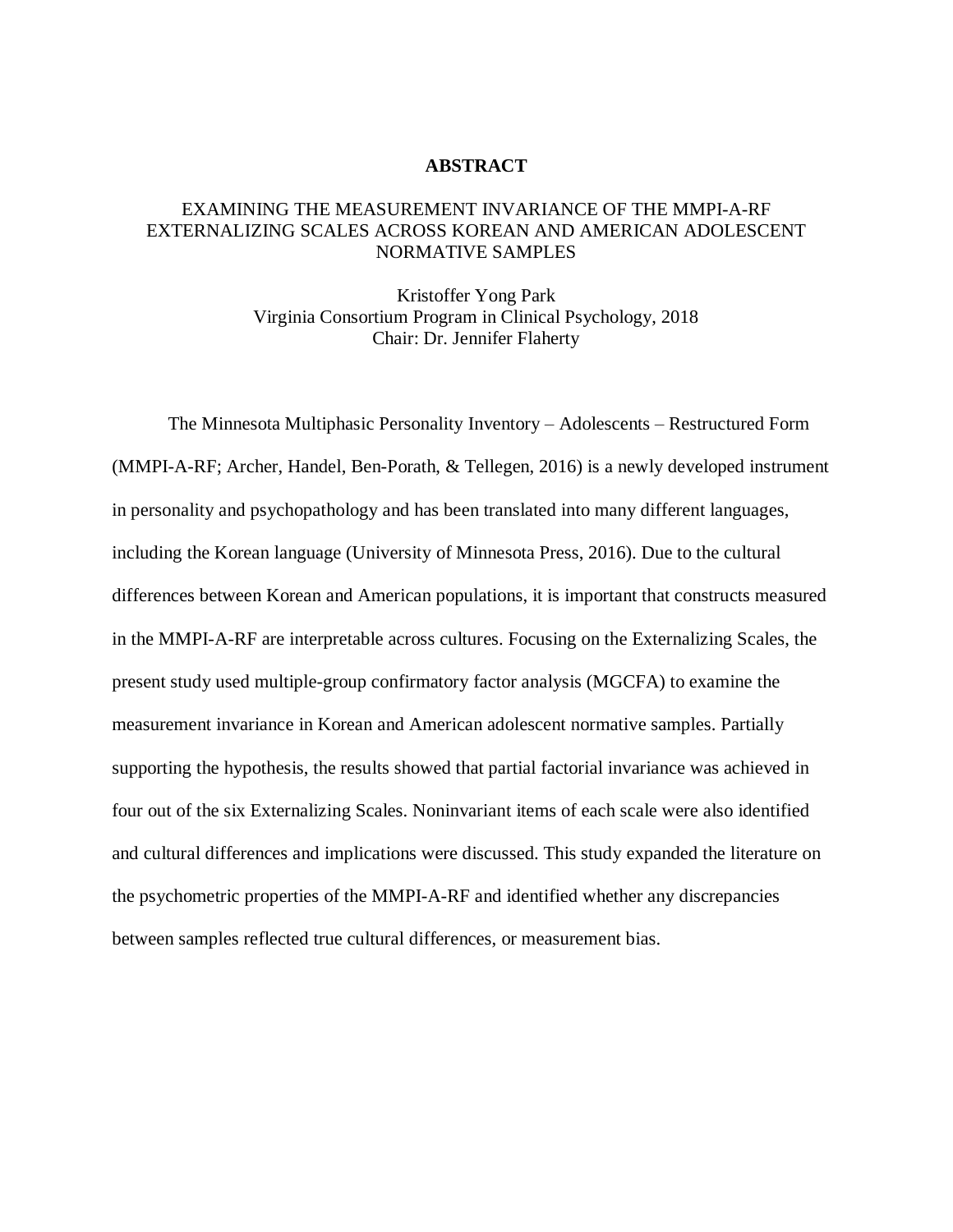Copyright, 2018, by Kristoffer Yong Park, All Rights Reserved.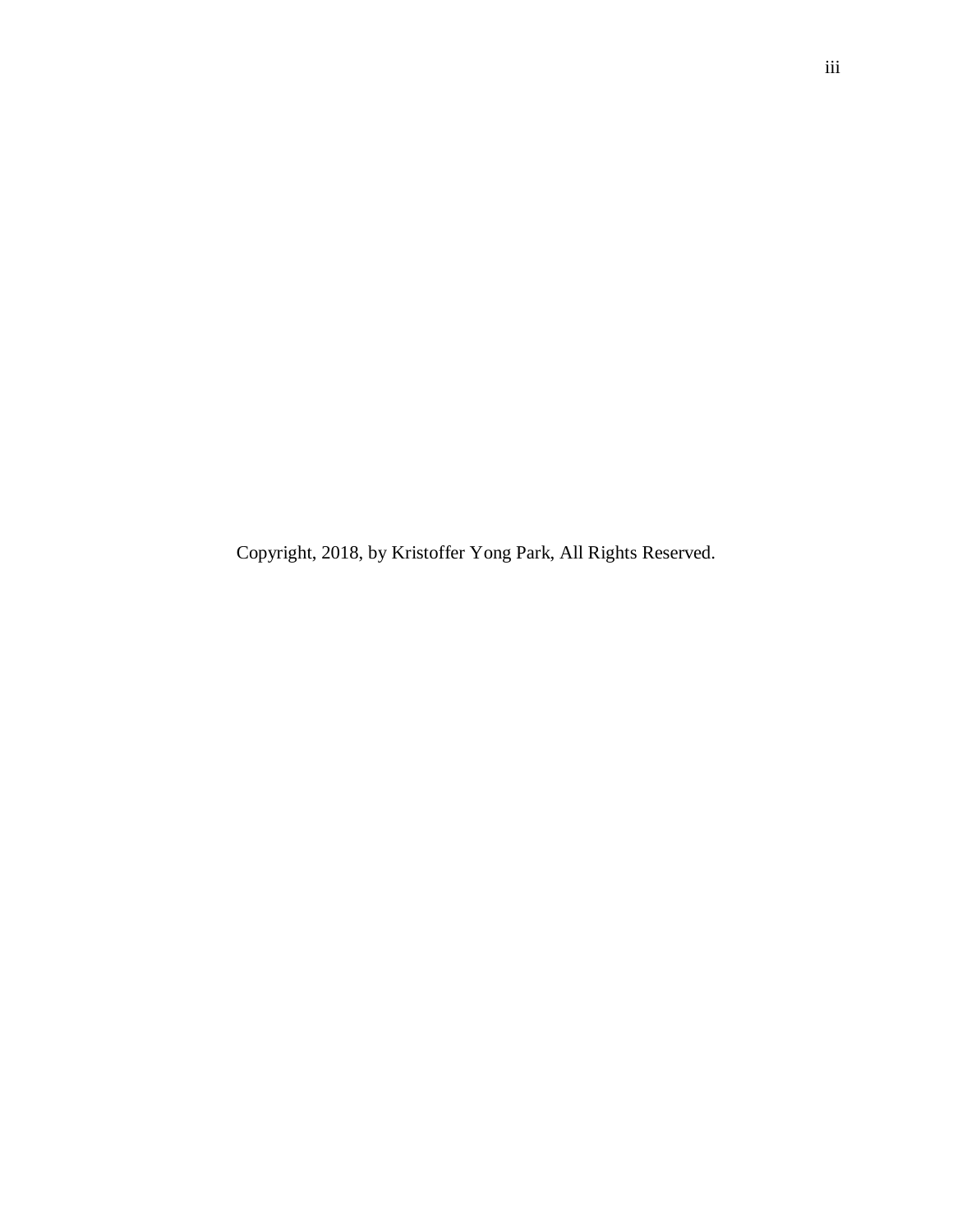# **ACKNOWLEDGMENTS**

I am most grateful for the commitment and endless support of my dissertation chair, Dr. Jennifer Flaherty, my dissertation co-chair, Dr. Richard Handel, and my committee members, Dr. Kyunghee Han, Dr. Desideria Hacker, and Dr. Barbara Winstead. Thank you to the professors, supervisors, friends, and family who have always believed in me.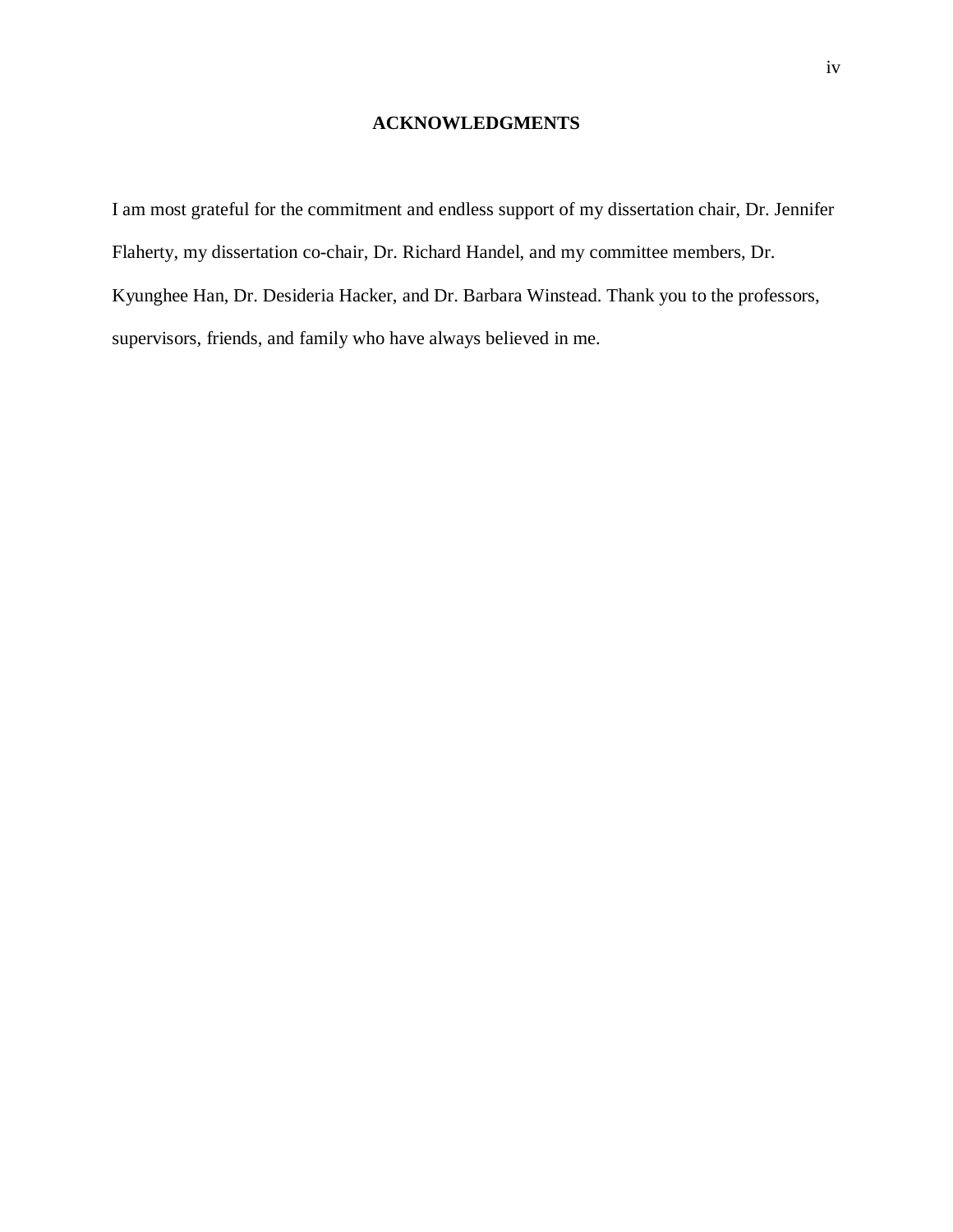# **NOMENCLATURE**

- Factor Loadings
- Φ Factor Variances-Covariances
- Θ<sub>δ</sub> Unique Variances
- δcov Error Covariance
- ΦCOV Factor Covariance
- *χ <sup>2</sup>* Chi-Squared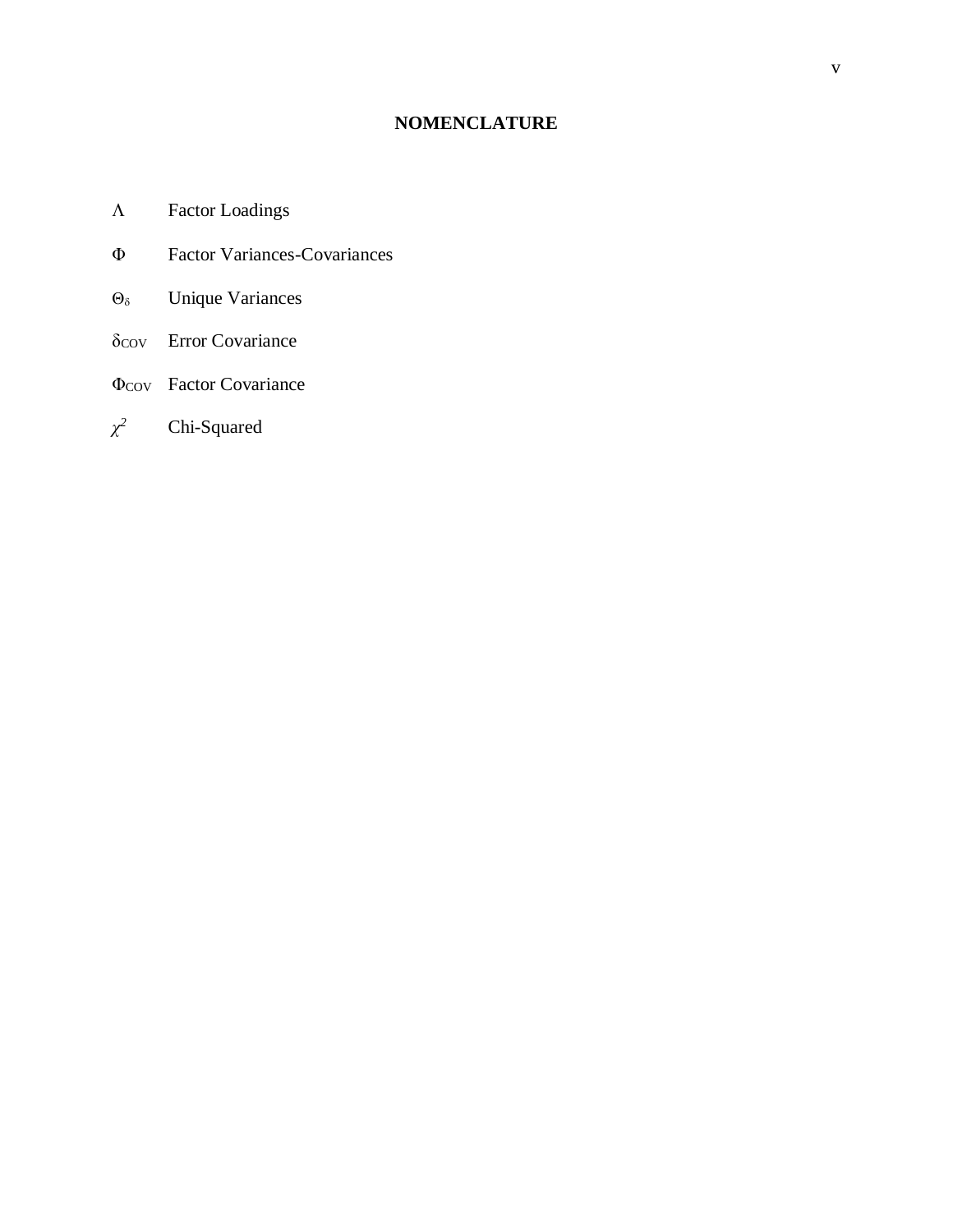# **TABLE OF CONTENTS**

|                                                        | Page |
|--------------------------------------------------------|------|
|                                                        |      |
| Chapter                                                |      |
| L.                                                     |      |
|                                                        |      |
|                                                        |      |
| JUVENILE DELINQUNECY IN KOREA AND THE UNITED STATES 17 |      |
|                                                        |      |
| MULTIPLE-GROUP CONFIRMATORY FACTOR ANALYSIS 33         |      |
|                                                        |      |
| MULTIPLE-GROUP CONFIRMATORY FACTOR ANALYSIS WITH       |      |
|                                                        |      |
|                                                        |      |
|                                                        |      |
|                                                        |      |
|                                                        |      |
|                                                        |      |
|                                                        |      |
|                                                        |      |

|   | ۰. |
|---|----|
|   |    |
|   |    |
| ۰ |    |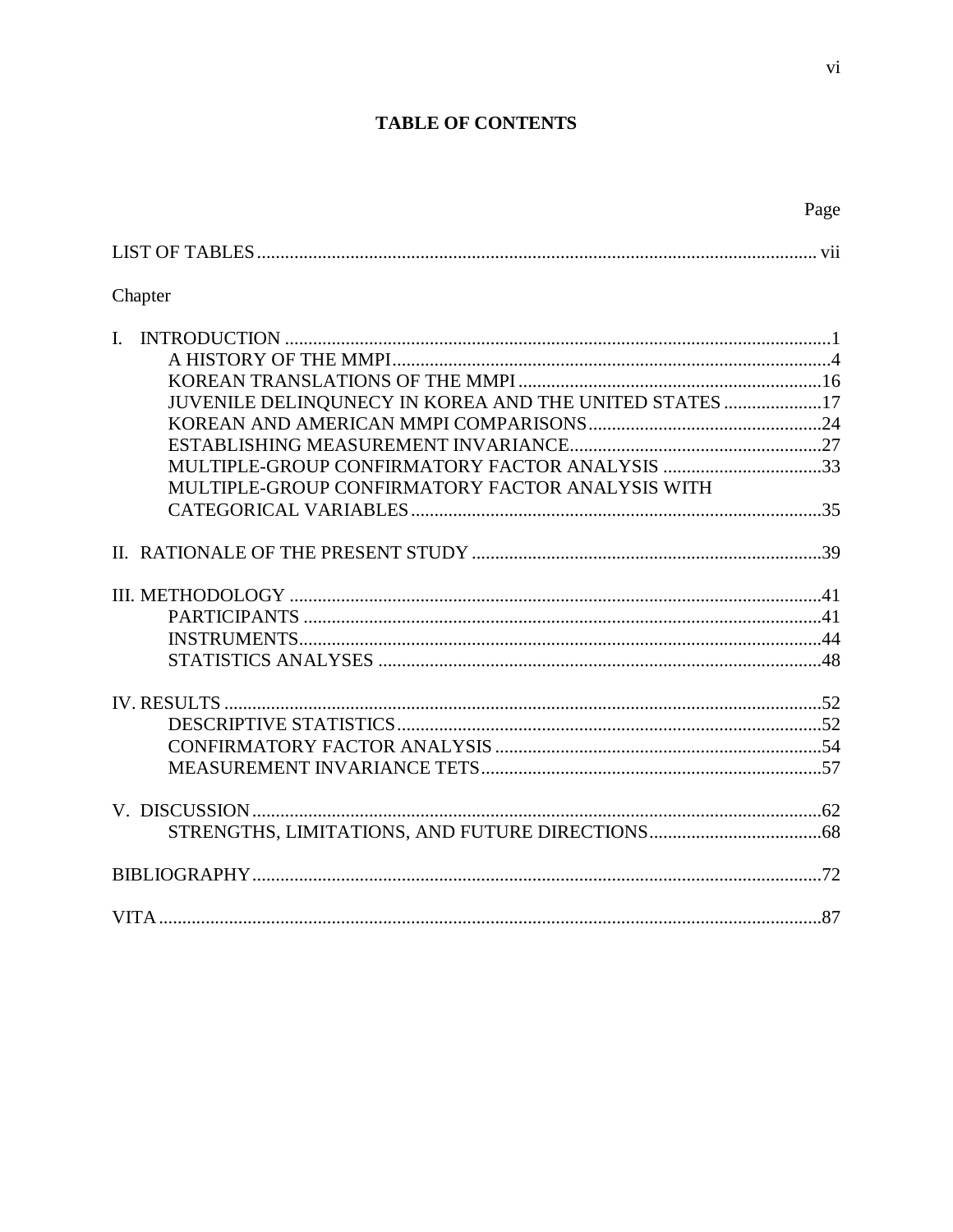# LIST OF TABLES

| Table |                                                                                         | Page |
|-------|-----------------------------------------------------------------------------------------|------|
|       | 1. Distribution of Age, Grade Level, Mother's Education, and Father's Education for the |      |
|       |                                                                                         |      |
|       | 2. Percentage Responding for Externalizing Scale Items in Keyed Direction, and Internal |      |
|       |                                                                                         |      |
|       |                                                                                         |      |
|       | 4. Standardized Factor Loadings and Thresholds for Externalizing Scales by Culture56    |      |
|       | 5. Fit Indices for Invariance Models across Normative Samples for                       |      |
|       |                                                                                         |      |
|       | 6. Fit Indices for Invariance Models across Normative Samples for Conduct Problems59    |      |
|       | 7. Fit Indices for Invariance Models across Normative Samples for Substance Abuse       |      |
|       | 8. Fit Indices for Invariance Models across Normative Samples for                       |      |
|       |                                                                                         |      |
|       | 9. Fit Indices for Invariance Models across Normative Samples for Aggression            |      |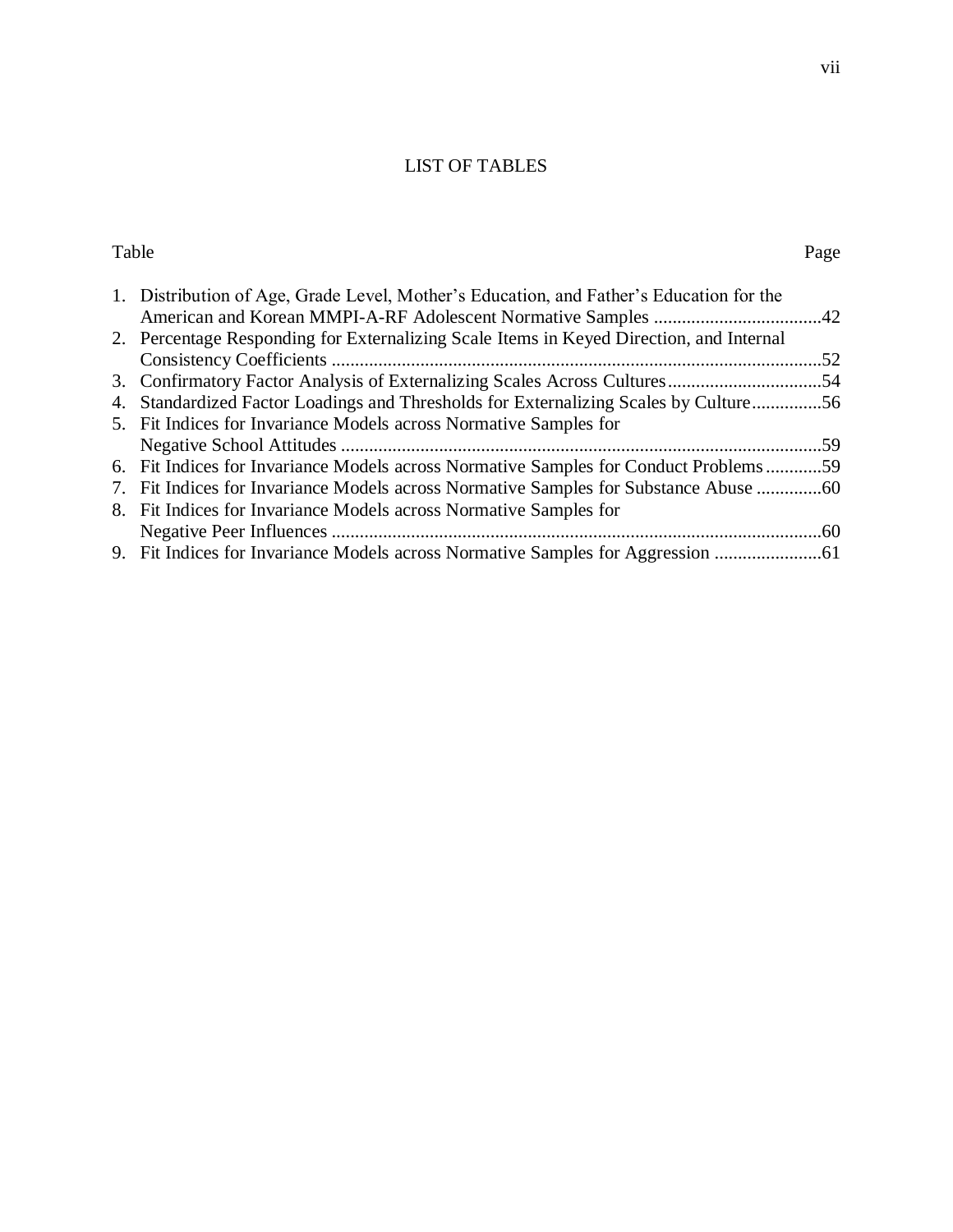#### **CHAPTER I**

### **INTRODUCTION**

The MMPI-A-RF (Archer et al., 2016) is a multidimensional self-report measure that assesses for aspects of psychopathology and personality functioning in adolescents. It is the second version of the MMPI for adolescent use. Using the MMPI-2-RF as a template, the MMPI-A-RF was developed to address concerns with heterogeneity and intercorrelations in the Clinical scales and to revise and develop the Validity Scales and additional substantive scales. The MMPI-A-RF is a more concise version of the MMPI-A, reducing the total number of items from 478 to 241. The test was validated using normative, inpatient, outpatient, correctional, and school samples to confirm its reliability, and convergent and discriminant validity. In total, there are six Validity Scales, three Higher-Order Scales, nine RC Scales, 25 Specific Problem Scales, and five Personality Psychopathology Scales (Archer et al., 2016). The Specific Problem Scales contain six Externalizing Scales including Negative School Attitudes, Antisocial Attitudes, Conduct Problems, Substance Abuse, Negative Peer Influence, and Aggression. The Externalizing Scales measure components of the Antisocial Behavior and Hypomanic Activation RC Scales.

The family of MMPI assessments has been translated into many different languages including the Korean language [\(http://www.upress.umn.edu/test-division/translations](http://www.upress.umn.edu/test-division/translations-permissions/available-translations)[permissions/available-translations;](http://www.upress.umn.edu/test-division/translations-permissions/available-translations) Butcher, 1996; Butcher & Pancheri, 1976; Cheung, Lee, & Jin, 1963; Han, 1993; Han, Moon, Lee, & Kim, 2011; Kim et al., 1989). The Korean MMPI-A-RF will be published in the fall of 2018. Due to the differences between American and Korean culture, it is important that constructs measured in the MMPI-A-RF are relevant and interpretable across cultures. The components of the MMPI-A-RF may have varying underlying facets that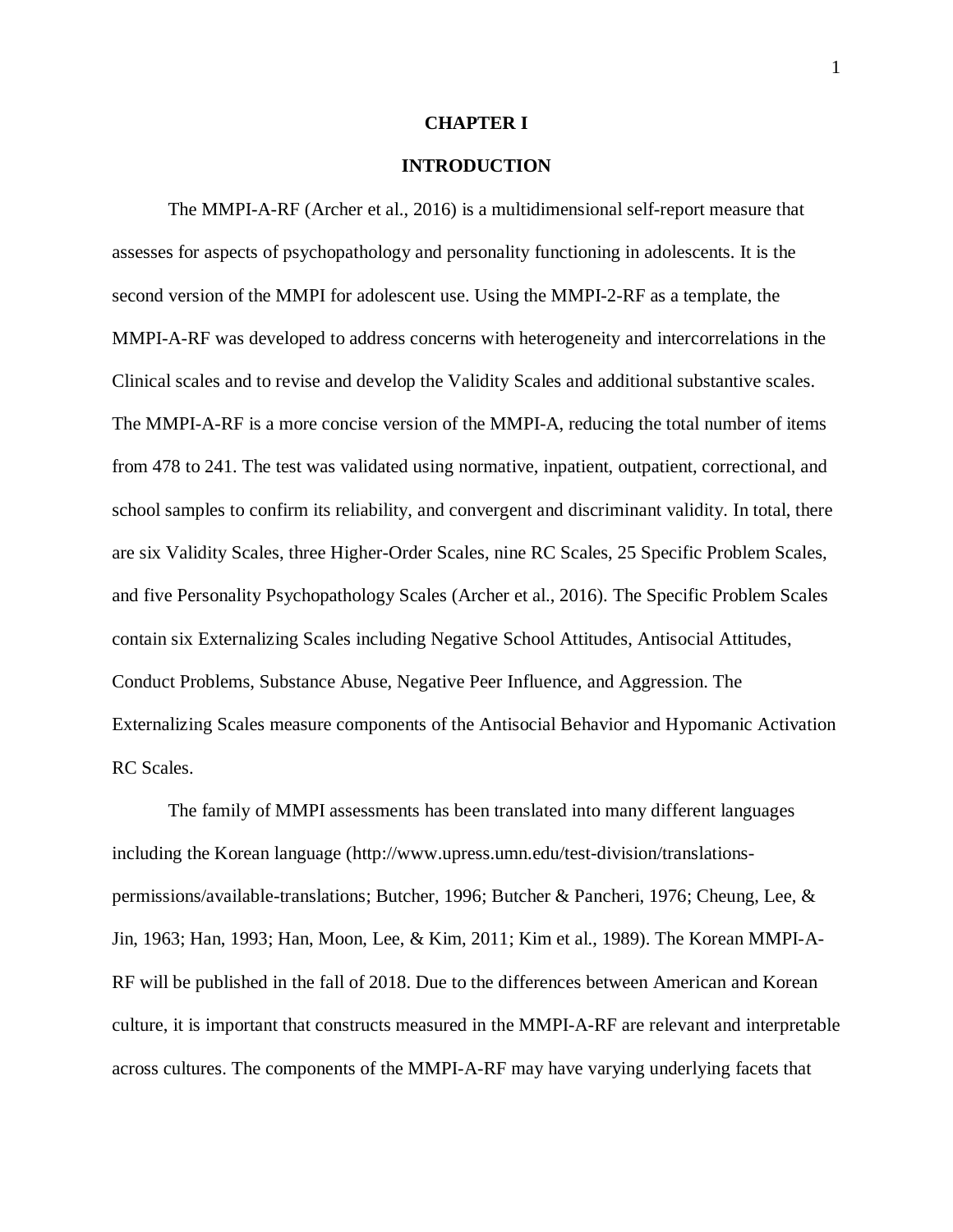can be weighted with different emphasis in the American and Korean population. This study, in particular, focuses on the Externalizing Scales.

Individualism versus collectivism is a cultural concept that distinguishes between Western and Eastern cultures (Le & Stockdale, 2005). How individuals orient their values and behaviors, either internally or within social roles and relationships can play a vital role in illustrating and interpreting one's personality and interpersonal functioning. In the Korean culture, the philosophy of Confucianism contributes to all aspects of society including the home, school, community, and political context (Oh-Hwang, 1993). In addition, although the overall rate of criminal activity in American adolescents has been significantly decreasing since 1996, the delinquency rates among Korean youth have almost doubled in number since 2004 (National Center for Juvenile Justice, 2015; Supreme Prosecutors' Office of Korea, 2011). These cultural and environmental factors may affect the constructs portrayed in the MMPI-A-RF Externalizing Scales and the interpretation of results across the Korean and American adolescent populations.

Although the research examining cultural differences between populations, or test bias, has a variety of approaches, measurement invariance has been the leading method in establishing construct equivalence (Millsap, 1997). Measurement invariance is a concept that ensures that item responses relate to latent constructs in the same way across groups. The present study uses multiple-group confirmatory factor analysis (MGCFA) to examine the measurement invariance in Korean and American samples. Multiple-group confirmatory factor analysis simultaneously estimates model fit between groups and is rooted in CFA, which is a type of structural equation modeling that assesses the relationships between indicators and latent variables. CFA model parameters (factor loadings, factor variances, residual variances, factor means, latent means),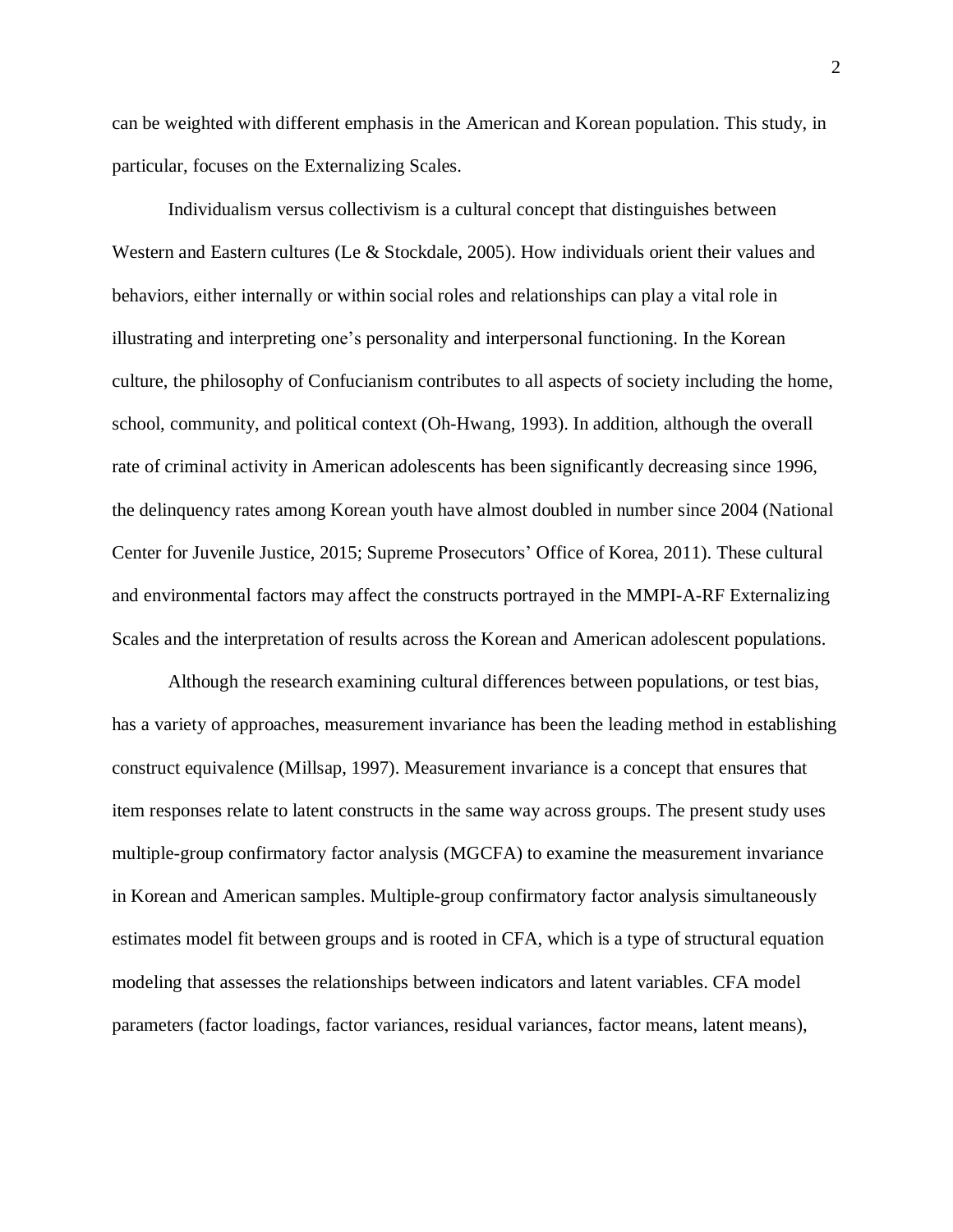Goodness-of-fit indices, and Modification Indices were analyzed to determine the measurement invariance across cultures (Brown, 2006).

While the research examining measurement invariance in the MMPI-2 Restructured Clinical Scales between Korean and American samples is limited, there are a few studies that have established meaningful results. Ketterer (2010) used multiple-group CFA to examine the measurement invariance of the RC Scales on the MMPI-2 in the Korean and American normative samples. The author found that configural invariance was established for RCd (Demoralization; a general malaise or subjective feelings of distress), RC6 (Ideas of Persecution), and RC8 (Aberrant Experiences) indicating these were similar constructs across groups, while partial factorial invariance was found for RCd and RC6 and full factorial invariance was found for RC8 indicating at least similar meaning and structure of constructs (Tellegan et al., 2003). Wang (2014) also used multiple-group CFA to examine the measurement invariance of the MMPI-2 RC4 (Antisocial Behavior) scale across Korean and American clinical samples. The author found partial scalar invariance for the three latent factors (School Problems, Substance Abuse, Violation of Social Norms) and full scalar invariance for Family Problems demonstrating that individuals with identical scores would experience similar intensity of the construct across cultures. Both authors found results that showed partial consistency in measurement invariance between Korean and American cultures and warranted further studies to establish equivalence between groups.

The purpose of the present study is to examine the measurement invariance of the newly developed MMPI-A-RF Externalizing Scales across Korean and American normative samples. The advantage of using multiple-group CFA is that it allows for the investigation of all aspects of invariance including factor structure, factor loadings, thresholds, residuals, and latent means.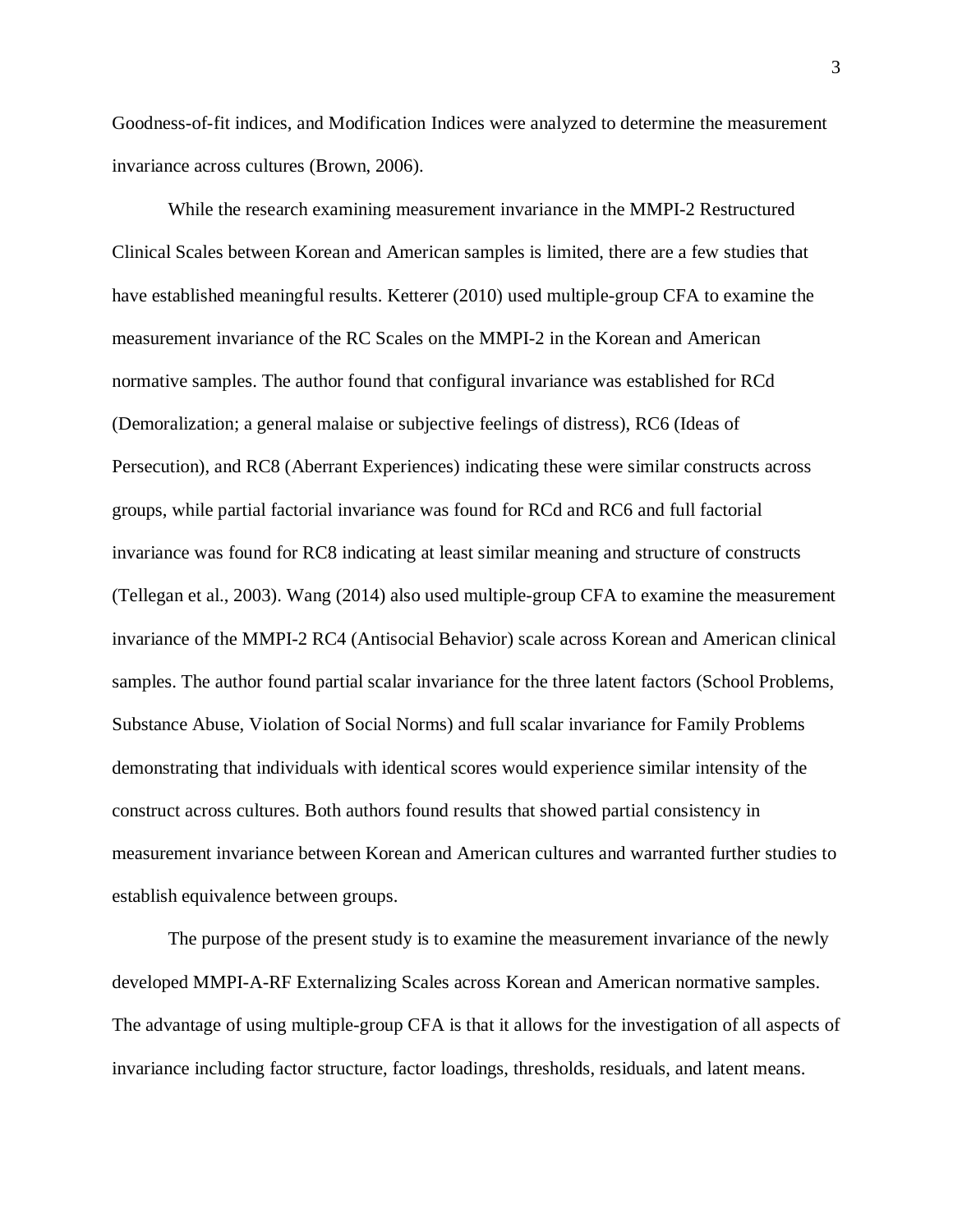This study has two main objectives. First, since the MMPI literature finds that there are often discrepancies in item scores between Korean and American samples, further testing is needed using the MMPI-A-RF to identify whether these differences account for true cultural differences, or reflections of measurement bias. Second, this study added to the newly developed MMPI-A-RF literature in examining its psychometric properties in both Korean and American adolescent samples.

### **A History of the MMPI**

**MMPI.** The original MMPI (Hathaway & McKinley, 1943) was developed to provide clinicians with a more efficient and reliable method of diagnostic assessment. Scales were constructed using the empirical keying approach whereby items were determined by differentiating item endorsement based on groups of individuals with a particular presentation of psychopathology versus those without (Graham, 2012). This was in contrast to the popular logical keying approach at the time, which relied on the rationale of the test author's judgment. A benefit of the empirical keying approach was that it prevented difficulties with subjective interpretations of responses and inconsistent item endorsement between groups. After selecting a wide variety of personality-type statements from diverse sources, criterion groups were created from patients, students, and workers affiliated with the University of Minnesota (Graham, 2012). Individuals were divided into groups based on their presenting diagnosis or lack of psychopathology. Subgroups of clinical participants formed the initial MMPI Clinical Scales, which include Hypochondriasis (Hs), Depression (D), Hysteria (Hy), Psychopathic Deviate (Pd), Paranoia (Pa), Psychasthenia (Pt), Schizophrenia (Sc), and Hypomania (Ma). The Masculinity-Femininity (Mf) and Social Introversion (Si) scales were later added to identify homosexual and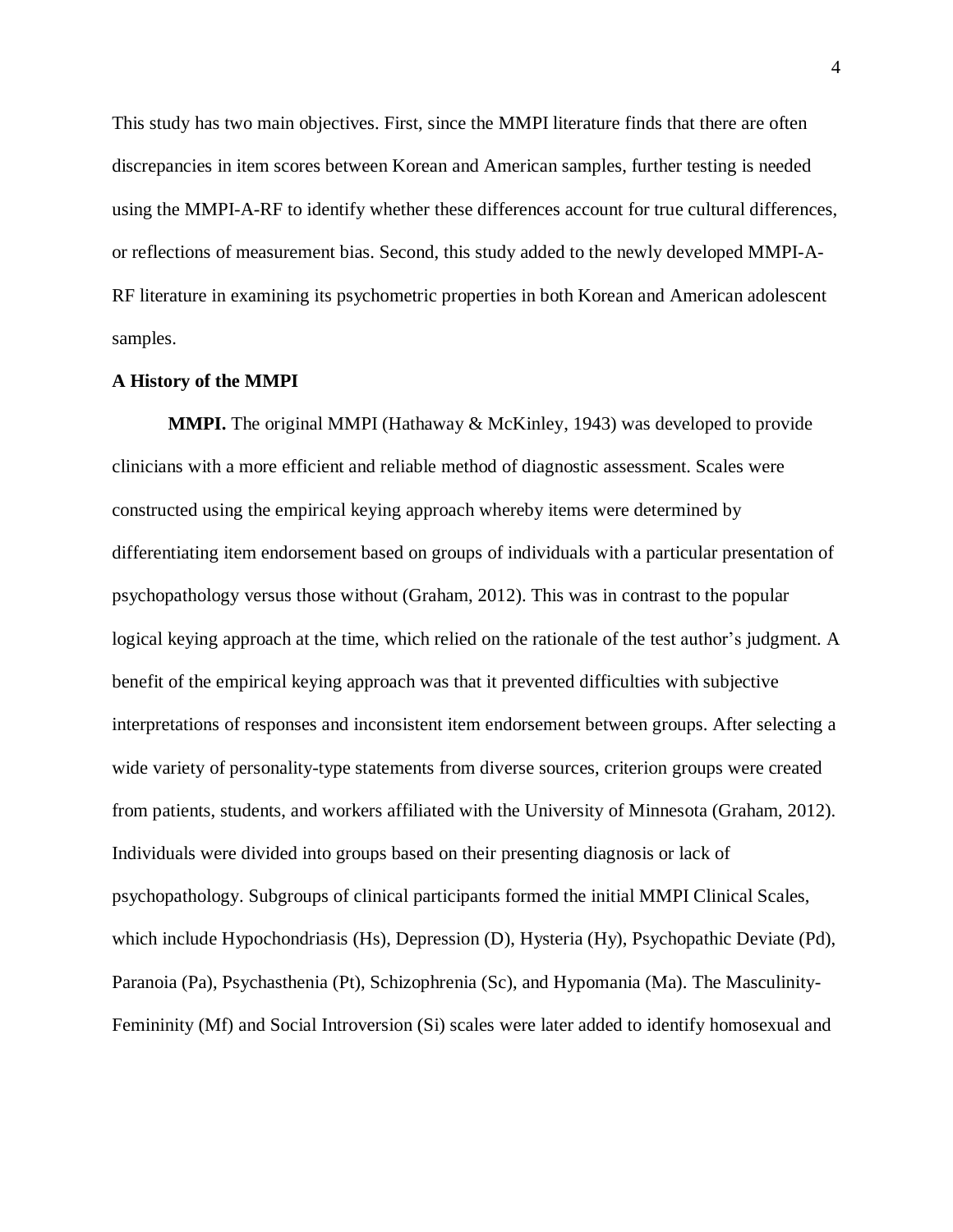heterosexual men and social personality traits, respectively, completing the construction of the MMPI clinical scales (Drake, 1946).

Due to the notion that test takers could falsify or distort their responses to over or under report their psychopathology, Hathaway and McKinley (1943) also developed the Validity Scales, which included the Cannot Say (?), Infrequent (F), Lie (L), and Correction (K) scales. The Cannot Say scale indicated the number of omitted items or items responded to as both true and false. The F scale identified test takers who responded to items in a deviant manner, and were infrequently endorsed by those in the *normal* subgroup. The L scale detected test takers who attempted to present themselves in an overly favorable way. The K scale (Meehl & Hathaway, 1946) was designed to detect test takers who presented as clinically defensive, by endorsing items that denied psychopathology to appear in a favorable light. The K scale was also used as a form of correcting scores on some of the clinical scales to reflect deviant responding.

Although the MMPI was originally intended as a diagnostic tool for psychopathology, it became apparent that many of its clinical scales were intercorrelated and therefore was not successful in providing valid diagnoses. Over time, the MMPI became an instrument to assess for an individual's overall psychopathology and how one's scale elevations could provide further details on his or her presenting problems. Research also indicated that its originally intended purpose would not have been as useful to gather a range of personality characteristics (Graham, 2012). For example, the results of an individual who elevated only the schizophrenia scale would be less helpful than results that indicated additional comorbid issues. Therefore, while the use of the MMPI changed, it provided a new level of assessment for psychological and personality testing.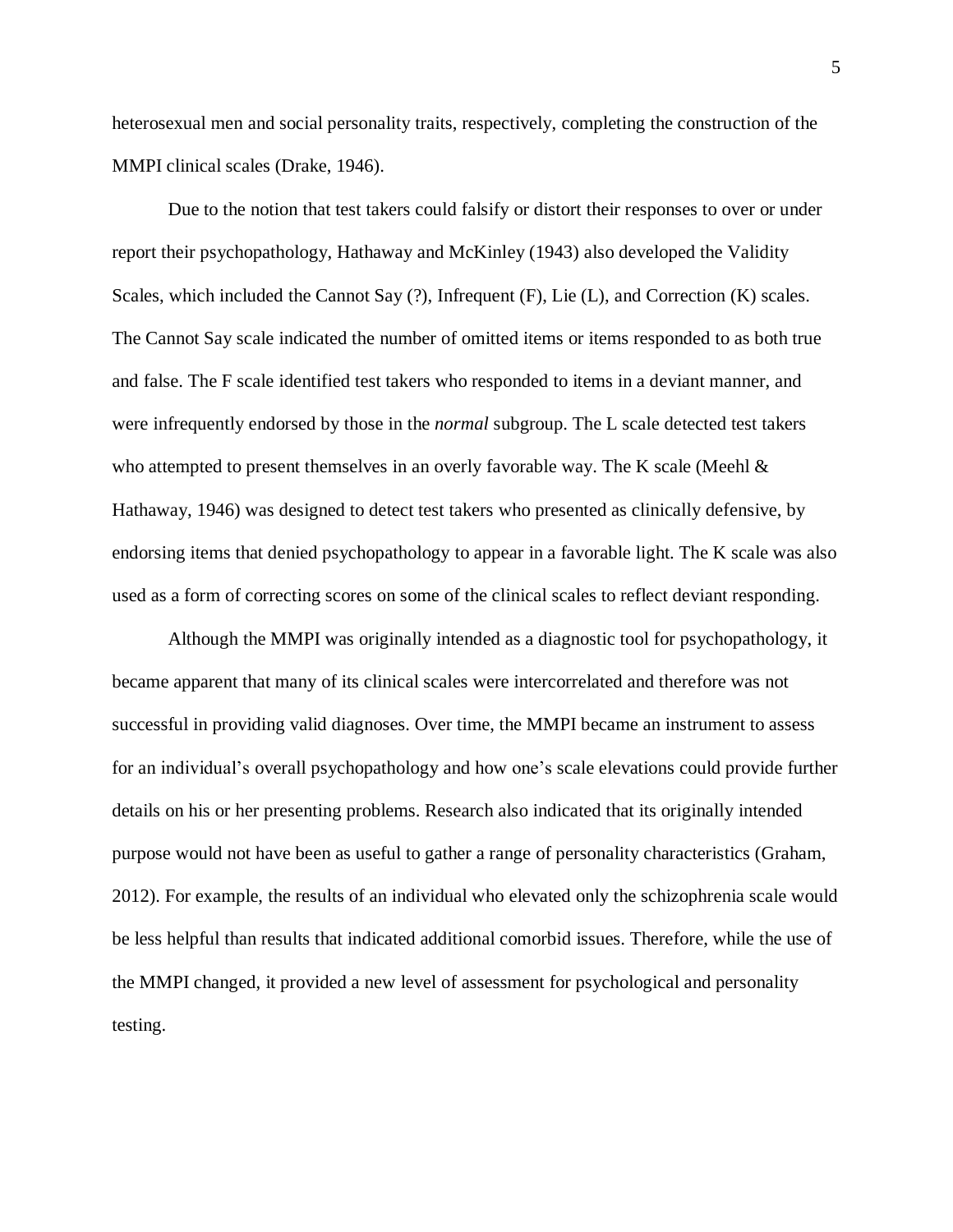While the MMPI became the most frequently used personality test in the United States (Harrison, Kaufman, Hickman, & Kaufman, 1998; Lubin, Larsen, & Matarazzo, 1984), critics expressed concerns about the original sample. Characteristics of the original sample mostly portrayed a 35-year old, white, married worker residing in a small rural town with approximately eight years of formal education, which was not representative of the average American citizen, given the changes in demographics and culture in the United States. There were also concerns with the language and references in the items becoming archaic, sexist, or obsolete (Graham, 2012). Therefore, in 1982, the University of Minnesota Press appointed a restandardization committee to revise the MMPI.

**MMPI-2.** Major changes encompassed in the MMPI-2 (Butcher et al., 1989) included the rewording of items, the addition of new items, and a new normative sample. Item language was changed to reflect the more contemporary society and new items were added for additional personality and behavioral characteristics including drug abuse, suicide potential, Type A behavior patterns, marital adjustment, work attitudes, and treatment amenability. 2600 participants (1138 men and 1462 women) were selected and tested from seven states across the United States to ensure geographic representativeness and ranged in age from 18 to 85 years old  $(M = 41.04, SD = 15.29)$ . Ethnically, the sample was composed of Caucasians (81%), African Americans (12%), Hispanics (3%), Native Americans (3%), and Asian Americans (1%). Most men (61.6%) and women (61.2%) were married and had a median income of \$30,000-\$35,000 for men and \$25,000-\$30,000 for women. The major goals of the revision were to establish a more representative sample and update item language and content but preserve the meaning and objective of the original MMPI.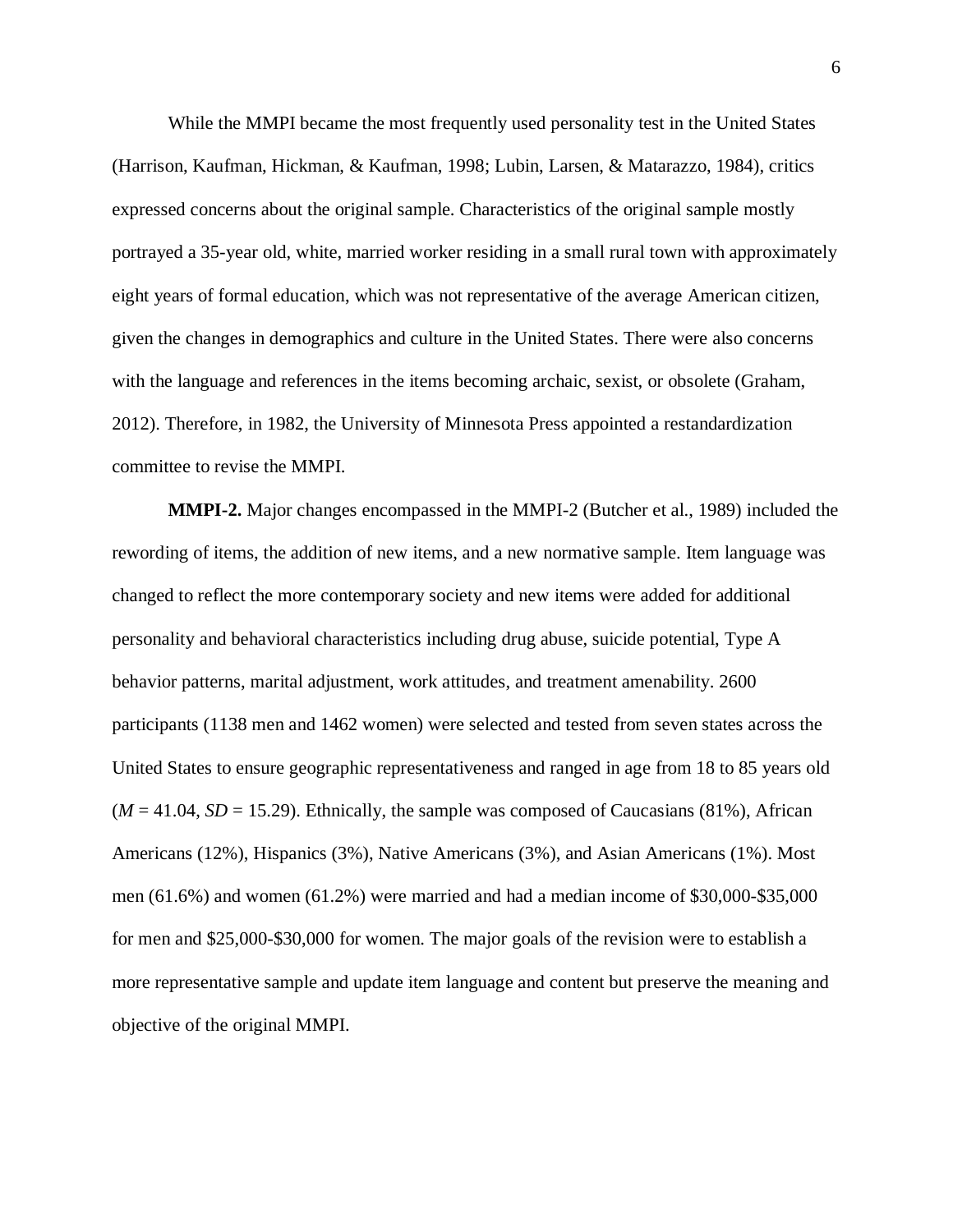Though published in 1989, the MMPI-2 underwent several subsequent developments worth noting. For example, the Infrequency Psychopathology (Fp; Arbisi & Ben-Porath, 1995) and Superlative Self-Presentation (S; Butcher & Han, 1995) scales were added, which detect infrequent responding based on psychiatric inpatient norms and the assessment of individuals who present themselves as highly virtuous and responsible, respectively. In addition, the Content Component scales (Ben-Porath & Sherwood, 1993) were included to aid with the interpretation of the Content scales. Further, the Personality Psychopathology Five (PSY-5; Harkness, McNulty, Ben-Porath, & Graham, 2002) were also included.

**MMPI-2-RF.** Research indicated that the original clinical scales were heterogeneous in content and strongly intercorrelated (Dahlstrom & Welsh, 1960; Welsh, 1956). Factor analytic studies (Butcher et al., 1989; Eichman, 1961) found that the main source of variance among the Clinical scales of the MMPI and MMPI-2 was the factor of anxiety, general maladjustment, or emotional distress. This emotional distress appeared to be reflected in all of the Clinical scales making it difficult to distinguish and interpret the extent that high elevations accounted for emotional distress or each core construct of the Clinical scales. Tellegen and colleagues (2003) developed the Restructured Clinical (RC) scales, and to aid with more direct interpretations, the Demoralization (RCd) scale. This addition removed the overall emotional distress from the RC scales, which decreased their intercorrelations and increased overall discriminant validity. Along with the development of the nine RC scales, Demoralization (RCd), Somatic Complaints (RC1), Low Positive Emotions (RC2), Cynicism (RC3), Antisocial Behavior (RC4), Ideas of Persecution (RC6), Dysfunctional Negative Emotions (RC7), Aberrant Experiences (RC8), and Hypomanic Activation (RC9), major changes for the revised version of the MMPI-2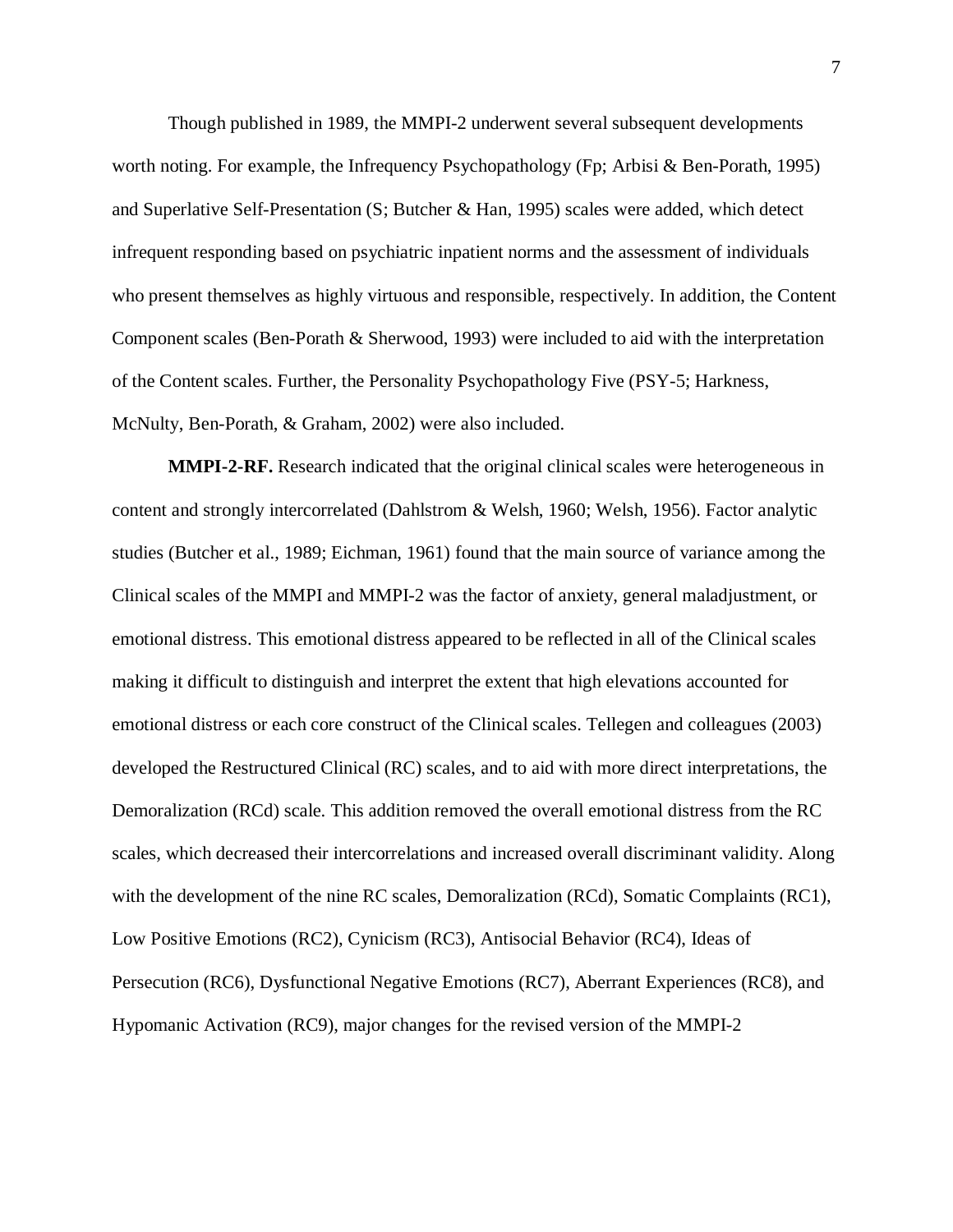Restructured Form (MMPI-2-RF) also included seven revised Validity Scales, one new Validity Scale, two new Interest Scales, and revised versions of the PSY-5.

While the Validity Scales were part of the MMPI-2, the revisions made for the MMPI-2- RF made the scales more independent of each other while still preserving their original intent. The Variable Response Inconsistency-Revised (VRIN-r) scale consists of 53 item-response pairs that detect the number of inconsistent responses to those pairs. The True Response Inconsistency-Revised (TRIN-r) scale consists of 26 pairs of negatively correlated items that calculate the number of inconsistent true or false responding. The Infrequent Somatic Responses (Fs) scale contains 16 items to detect the reporting of uncommon somatic symptoms. The Symptom Validity Scale-Revised (FBS-r) contains 30 items and identifies the likelihood of noncredible reporting of cognitive deficits.

The Higher-Order (H-O) scales were developed to illustrate the overall dimensions of the MMPI-2-RF and include Emotional/Internalizing Dysfunction (EID), Thought Dysfunction (THD), and Behavioral/Externalizing Dysfunction (BXD; Tellegen and Ben-Porath, 2008). Ben-Porath and Tellegan (2008b) developed the Specific Problems (SP) scales to assess for additional clinical concepts not measured by the RC scales. There are 23 scales in total, which assess for somatic (Malaise, Gastrointestinal Complaints, Head Pain Complaints, Neurological Complains, Cognitive Complaints), internalizing (Suicidal/Death Ideation, Helplessness/Hopelessness, Self-Doubt, Inefficacy, Stress/Worry, Anxiety, Anger Proneness, Behavior-Restricting Fears, Multiple Specific Fears), externalizing problems (Juvenile Conduct Problems, Substance Abuse, Aggression, Activation), interpersonal characteristics (Family Problems, Interpersonal Passivity, Social Avoidance, Shyness, Disaffiliativeness), and interests (Aesthetic-Literary, Mechanical-Physical).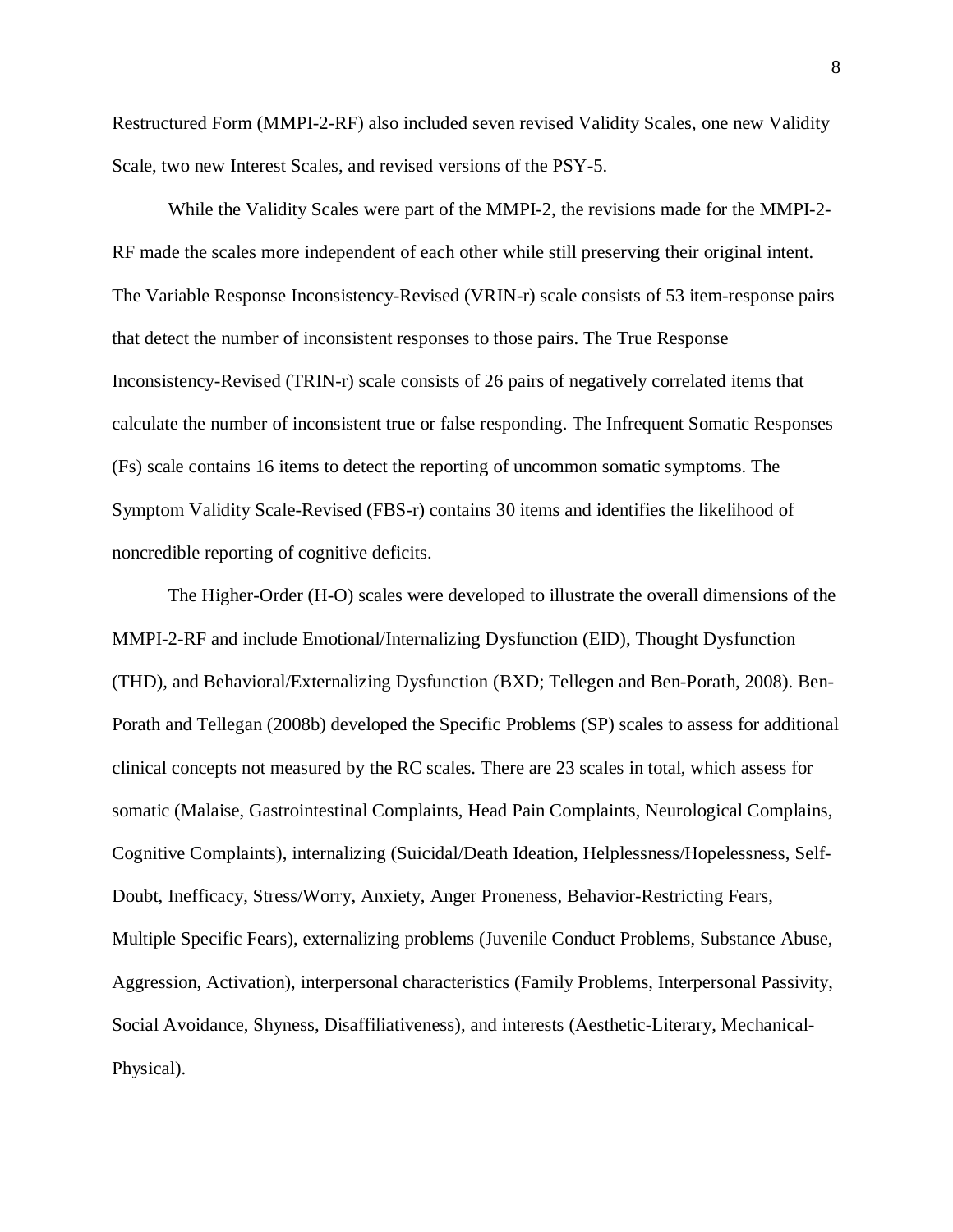**MMPI-A.** While the MMPI was original intended to assess adults, it was also a popular measure for adolescents. However, there were concerns about the use of the MMPI with adolescents since the norms were standardized for adults. Research also suggested that adolescents who used the MMPI were often overpathologized (Archer, 1984, 1987; Klinge, Lachar, Grisell, & Berman, 1978). Although Marks and Briggs created unofficial adolescent norms in 1967 for MMPI use, the literature indicated inconsistencies in underpathologizing adolescents in the clinical setting (Archer, Stolberg, Gordon, & Goldman, 1986; Dahlstrom, Welsh, & Dahlstrom, 1972; Klinge & Strauss, 1976). Due to these concerns, the MMPI-A was developed specifically for adolescents between the ages of 14 and 18 (Butcher et al., 1992).

After selecting and rewording items from the original MMPI, 478 items were included in the MMPI-A. New items were added that assessed for treatment compliance, attitudes toward changing one's own behavior, treatment-related characteristics, and problems with alcohol and drugs. Items were also added to specifically address adolescent lifestyle such as school behavior, attitudes toward teachers, peer-group influences, eating problems, and relationships with parents and other adults. In total, the MMPI-A consisted of eight validity scales (Cannot Say, VRIN, TRIN, F, F1, F2, L, K), ten Clinical scales (Hypochondriasis, Depression, Hysteria, Psychopathic Deviate, Masculinity-Femininity, Paranoia, Psychastenia, Schizophrenia, Hypomania, Social Introversion), six Supplementary scales (MacAndrew Alcoholism, Alcohol/Drug Problem Proneness, Alcohol/Drug Problem Acknowledgement, Immaturity, Anxiety, Repression), 15 Content scales (Anxiety, Obsessiveness, Depression, Health Concerns, Bizarre Mentation, Anger, Cynicism, Alienation, Conduct Problems, Low Self-Esteem, Low Aspirations, Social Discomfort, Family Problems, Social Problems, Negative Treatment Indicators), and the PSY-5 scales. The F scale was separated into two parts, with F1 providing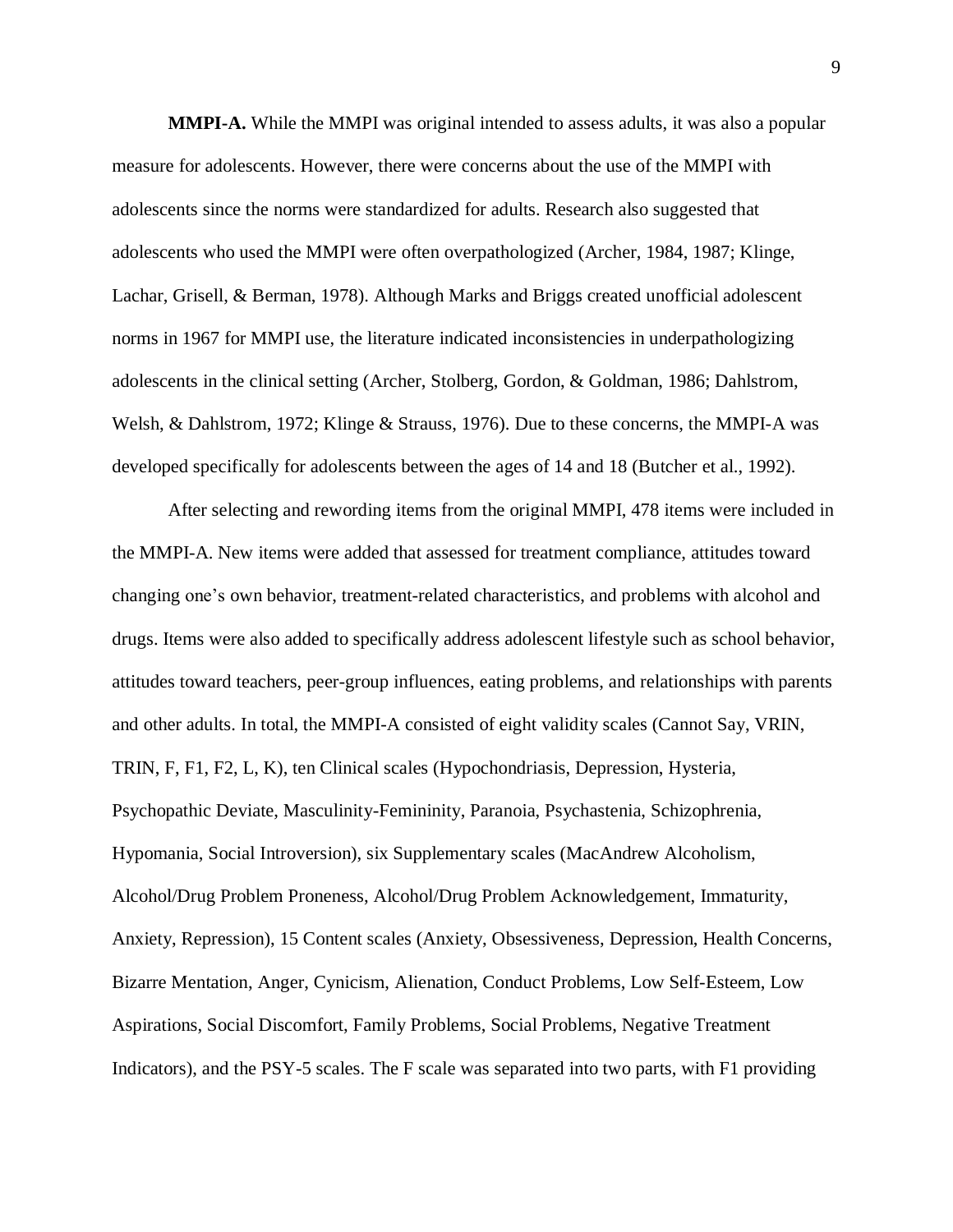validity scores for the first half of the items and F2 providing validity scores for the second half. In addition, Harris-Lingoes subscales and Content Component scales were included to help with the interpretation of the Clinical and Content scales, respectively.

The MMPI-A was standardized from an adolescent normative sample consisting of 805 boys and 815 girls aging from 14 to 18 years randomly selected from seven states across the United States. Although the ethnic demographics were not reported, the MMPI-A manual indicated that the sample was representative of the U.S. population in terms of ethnicity and socioeconomic status. Since there were only minor differences between age groups, there was one set of norms for boys and another for girls. To maintain consistency with the MMPI-2, the raw scores on the eight Clinical scales, the Content and Content Component scales, and the PSY-5 scales were transformed to Uniform T scores.

In comparison with the adolescent norms of the MMPI, the MMPI-A norms indicated significantly lower T scores for most Clinical scales (Mark et al., 1974). Further research found that this difference was greater than five points for adolescent psychiatric patients (Janus, Tolbert, Calestro, & Toepfer, 1996). Butcher et al. (1992) recommended that while T-scores of 65 or greater would be considered clinically significant, T scores that ranged from 60 to 65 could also be interpreted as high scores. Another major concern that arose was that adolescents who presented with clinical problems did not appear to elevate the scales on the MMPI-A. Hilts and Moore (2003) found that 30% of male and 25% of female psychiatric inpatients produced valid MMPI-A results with no elevations in the Clinical scales. One possible explanation for this is the absence of the K-correction that could lead to lower scores for those who were defensive in their testing. However, Alperin, Archer, and Coates (1996) found that even when using the Kcorrection, there was not a significant difference between test scores. Another possibility is that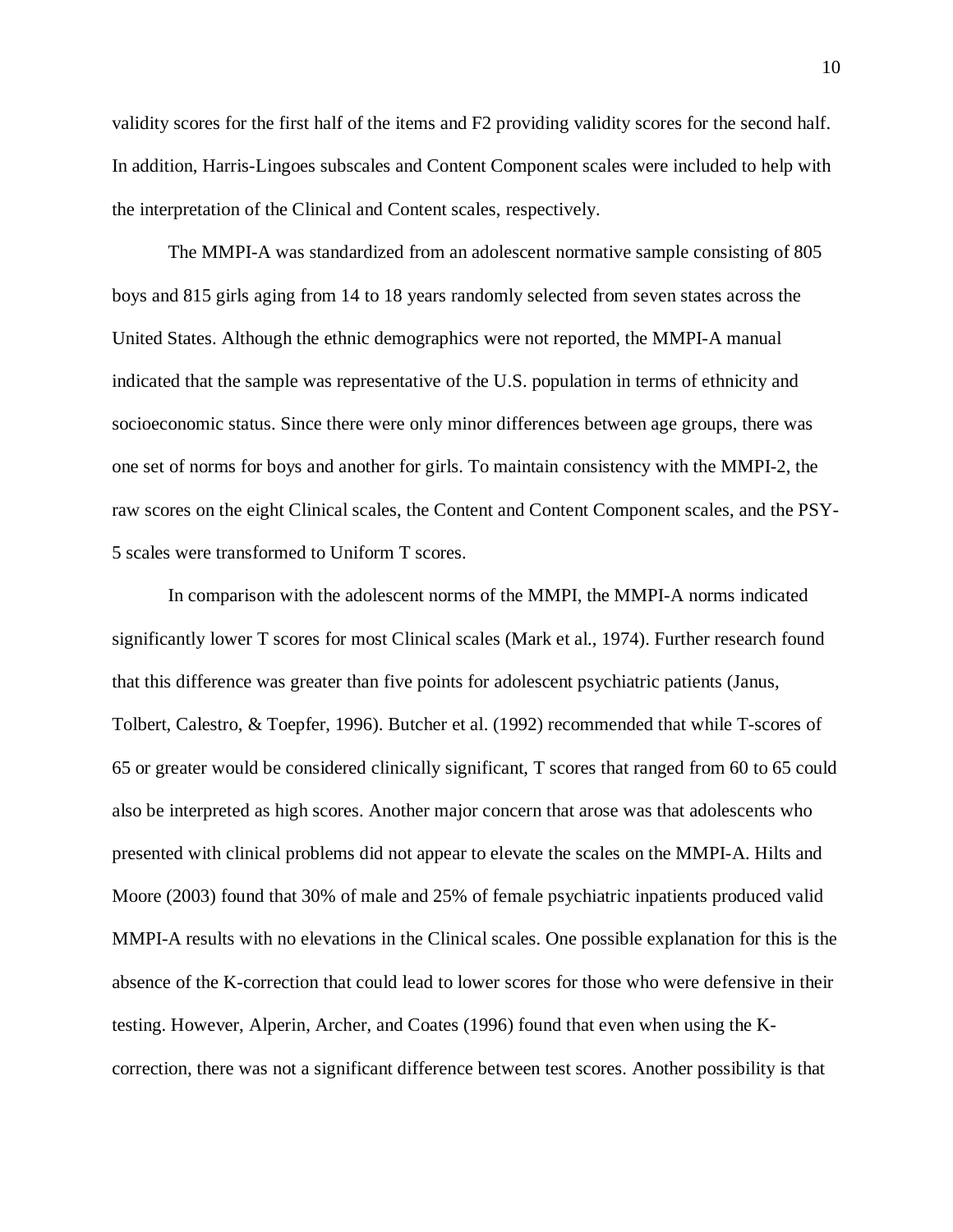there were not many items that differentiated between the normative sample and adolescents in the clinical setting (Archer, Handel, & Lynch, 2001). Since approximately 12% of adolescents in the normative sample reported having been referred to a therapist within six months of completing the MMPI-A, Hand, Archer, Handel, and Forbey (2007) revised the MMPI-A norms to eliminate those individuals. As a result of this research, caution was suggested in MMPI-A interpretation because of possible underpathologizing.

Given that the MMPI-A maintained continuity with the MMPI Validity and Clinical scales in addition to creating new scales for adolescent psychopathology, it gained much popularity and became the only self-report objective assessment of personality in the top 10 instruments for adolescents and was the most frequently used self-report measure in child-related forensic evaluations (Archer, Buffington-Vollum, Stredny, & Handel, 2006; Archer & Newsom, 2000). However, due to maintaining the original MMPI Clinical scales, the criterion-keying method presented its own psychometric limitations. These limitations included inter-related problems of multidimensionality, content heterogeneity, and extensive item overlap between scales, which resulted in excessive intercorrelations and a lack of discriminant validity within the scales. In addition, the length of the MMPI-A continued to pose difficulties for the attention span and concentration for some adolescents (Archer, 2005).

**MMPI-A-RF.** Given these limitations, the MMPI-A-RF (Archer et al., 2016) was developed to address the problem of heterogeneity through the following approach: (1) develop the demoralization scale to reduce item overlap and intercorrelations, (2) identify the major components of the Clinical scales apart from the demoralization factor using exploratory factor analysis, (3) develop additional adolescent substantive scales, (4) revise and develop Validity Scales for over-reporting, underreporting, and non-content based responding; and (5) revise the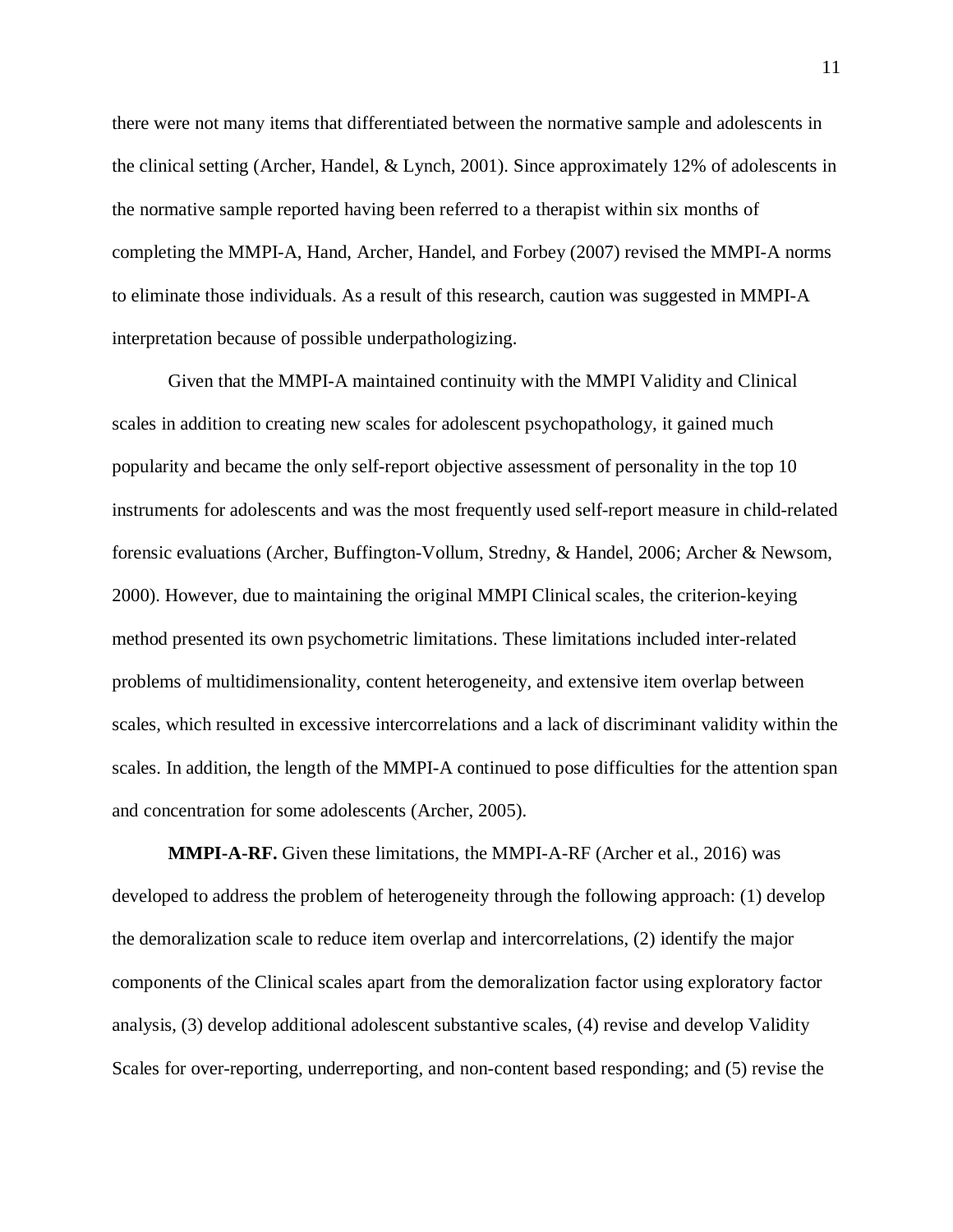PSY-5 Scales. Using the MMPI-2-RF as a template, the MMPI-A-RF was constructed to maintain continuity between the scales of the two tests. The final developmental sample consisted of 15,128 adolescents (9,286 boys and 5,842 girls) from a variety of settings including inpatient ( $n = 419$ ), outpatient ( $n = 11,699$ ), correctional ( $n = 1,756$ ), and school settings ( $n =$ 1,254). In terms of ethnicity, the sample was composed of 1,229 Whites (76.3%), 199 Blacks (12.4%), 46 Asians (2.9%), 46 Native Americans (2.9%), 33 Hispanics (2.0%), 41 Other (2.5%), and 16 who did not report ethnicity (1.0%). Ranging in age from 14-18 years, the mean age for the combined samples was 15.61 (*SD*=1.8). Further, the sample was divided into four subgroups, younger boys (14-15), older boys (16-18), younger girls (14-15), and older girls (16-18), to account for developmental factors affecting scale construction.

The MMPI-A-RF consists of 241 items, reduced from the 478-item MMPI-A, and 48 scales overall. It contains six Validity Scales: VRIN-r (random responding), TRIN-r (fixed responding), Combined Response Inconsistency (CRIN; combination of fixed and random responding), F-r (responses infrequent in the general population), Uncommon Virtues (L-r; rarely claimed moral attributes or activities), and Adjustment Validity (K-r; uncommonly high level of psychological adjustment). Three Higher-Order (H-O) Scales were also included, consisting of the Emotional/Internalizing Dysfunction (EID; problems associated with mood and affect), Thought Dysfunction (THD; problems associated with disordered thinking), and Behavioral/Externalizing Dysfunction (BXD; problems associated with undercontrolled behavior). The RC scales were constructed in continuity with the MMPI-2-RF and have identical scale names.

With the goal of maintaining continuity with the MMPI-2-RF, the MMPI-A-RF Specific Problem Scales were developed by first aligning the MMPI-2-RF Specific Problem Scales items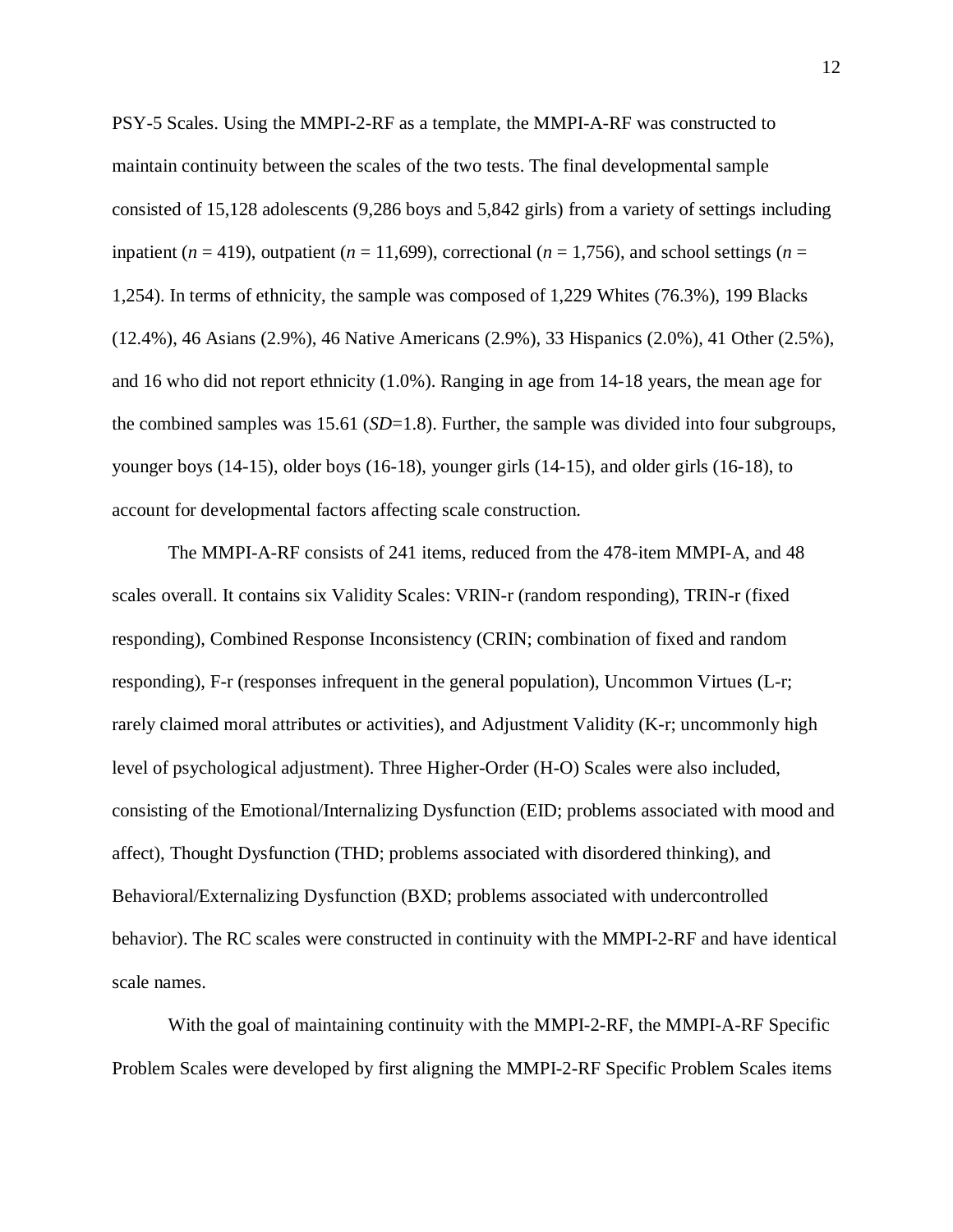onto corresponding MMPI-A items. A factor analysis was then calculated to analyze the various sets of items including the 58 items unique to the MMPI-A item pool. When a preliminary set of Specific Problems Scales was established, another factor analysis was calculated on the items of each Specific Problem Scale with the items from RCd to ensure that the items that were strongly correlated with RCd were not included in many of the Specific Problem scales, although some items shared the same construct. The Specific Problem Scales were further refined by removing items that were highly correlated with other scales. Finally, the scales were correlated with all 478 MMPI-A items to add items that were relevant in content but not correlated with other scales. All 25 Specific Problems Scales do not overlap in items. Although many of the scales are brief, and thus not surprisingly have relatively low Cronbach's alpha coefficients, the standard errors of measurement (SEMs) were adequate. However, the literature suggests that Cronbach's alpha coefficients under .70 do not always reflect inadequate reliability when SEMs are also evaluated (Schmitt, 1996; American Educational Research Association, 2014). There are 19 of the 25 Specific Problem scales that have direct counterparts to the MMPI-2-RF, exceptions are the Obsessions/Compulsions (OCS), Negative School Attitudes (NSA), Antisocial Attitudes (ASA), Conduct Problems (CNP), Negative Peer Influence (NPI), and Specific Fears (SPF) scales.

The Specific Problem Scales were developed in four sets including Somatic/Cognitive, Internalizing, Externalizing, and Interpersonal scales. The Somatic/Cognitive scales consist of Malaise (MLS; overall sense of physical debilitation), Gastrointestinal Complaints (GIC; nausea, recurring upset stomach, poor appetite), Head Pain Complaints (HPC; head and neck pain), Neurological Complaints (NUC; dizziness, weakness, paralysis, loss of balance), and Cognitive Complaints (COG; memory problems, difficulties concentrating). The Internalizing Scales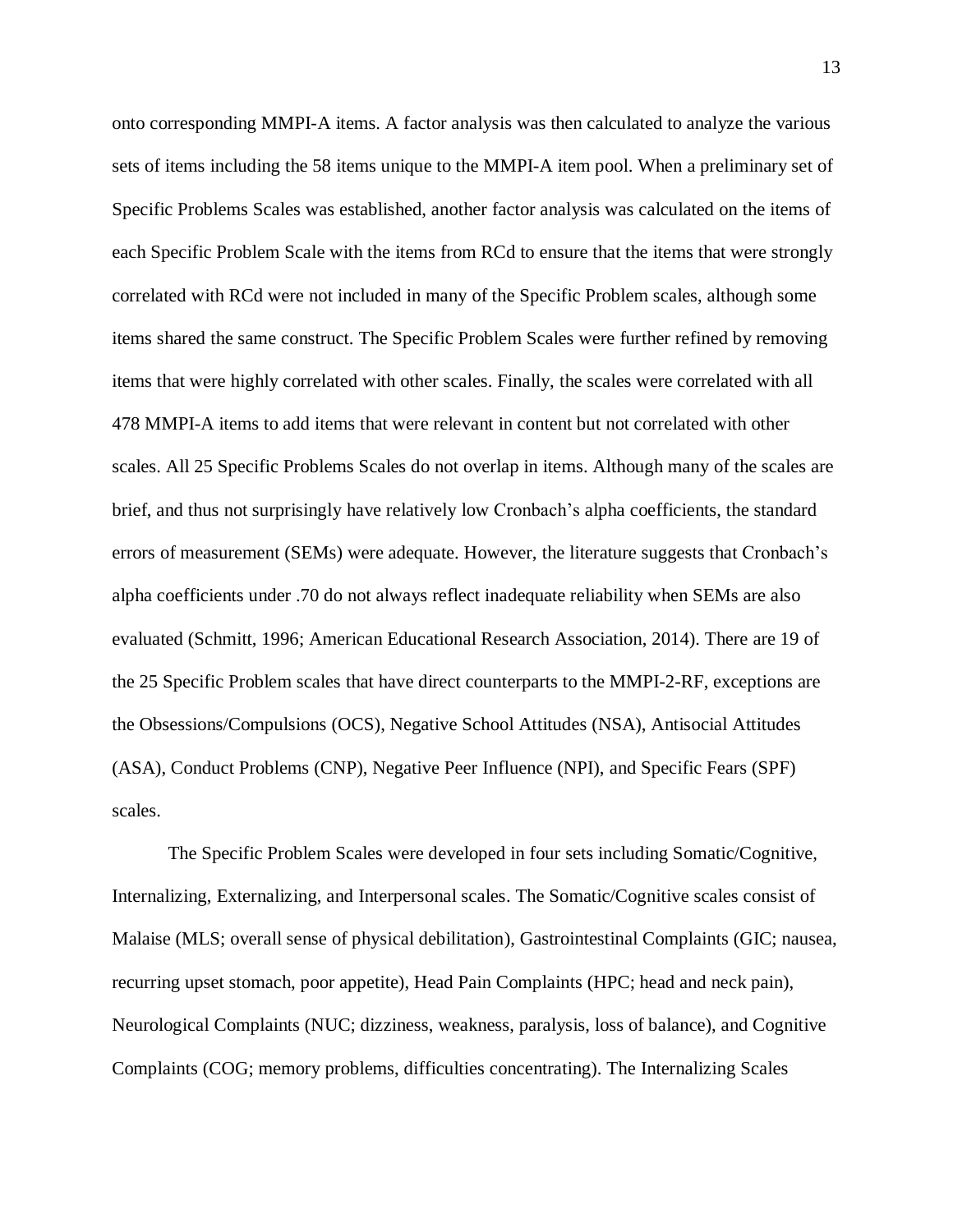include Helplessness/Hopelessness (HLP; belief that goals cannot be reached or problems solved), Self-Doubt (SFD; lack of self-confidence, feelings of uselessness), Inefficacy (NFC; belief that one is indecisive and inefficacious), Obsessions/Compulsions (OCS; varied obsessional and compulsive behaviors), Stress/Worry (STW; preoccupation with disappointments, difficulty with time pressure), Anxiety (AXY; pervasive anxiety, frights, frequent nightmares), Anger Proneness (ANP; easily angered, impatient with others), Behavior-Restricting Fears (BRF; fears that significantly inhibit normal behavior), and Specific Fears (SPF; multiple specific fears). The Interpersonal Scales consist of Family Problems (FML; conflictual family relationships), Interpersonal Passivity (IPP; being unassertive and submissive), Social Avoidance (SAV; avoiding or not enjoying social events), Shyness (SHY; feeling uncomfortable and anxious around others), and Disaffiliativeness (DSF; disliking people and being around them). The PSY-5-r Scales were also included and mimic the MMPI-2-RF.

**MMPI-A-RF Externalizing Scales.** The MMPI-A-RF contains six Externalizing Scales that measure aspects of two RC Scales: Antisocial Behavior (RC4) and Hypomanic Activation (RC9). The Negative School Attitudes (NSA), Antisocial Attitudes (ASA), Conduct Problems (CNP), Substance Abuse (SUB), and Negative Peer Influences (NPI) scales are facets of RC4, while the Aggression (AGG) scale measures a component of RC9. The Externalizing Scales can also be used to interpret RC3. The Externalizing Scales specify issues presented even when the RC scales may not be elevated. For example, if RC4 is not clinically significant but CNP and SUB are, the Externalizing Scales are still interpretable and clinically significant. Since the current study focused on the Externalizing Scales of the MMPI-A-RF, they are discussed in more detail below.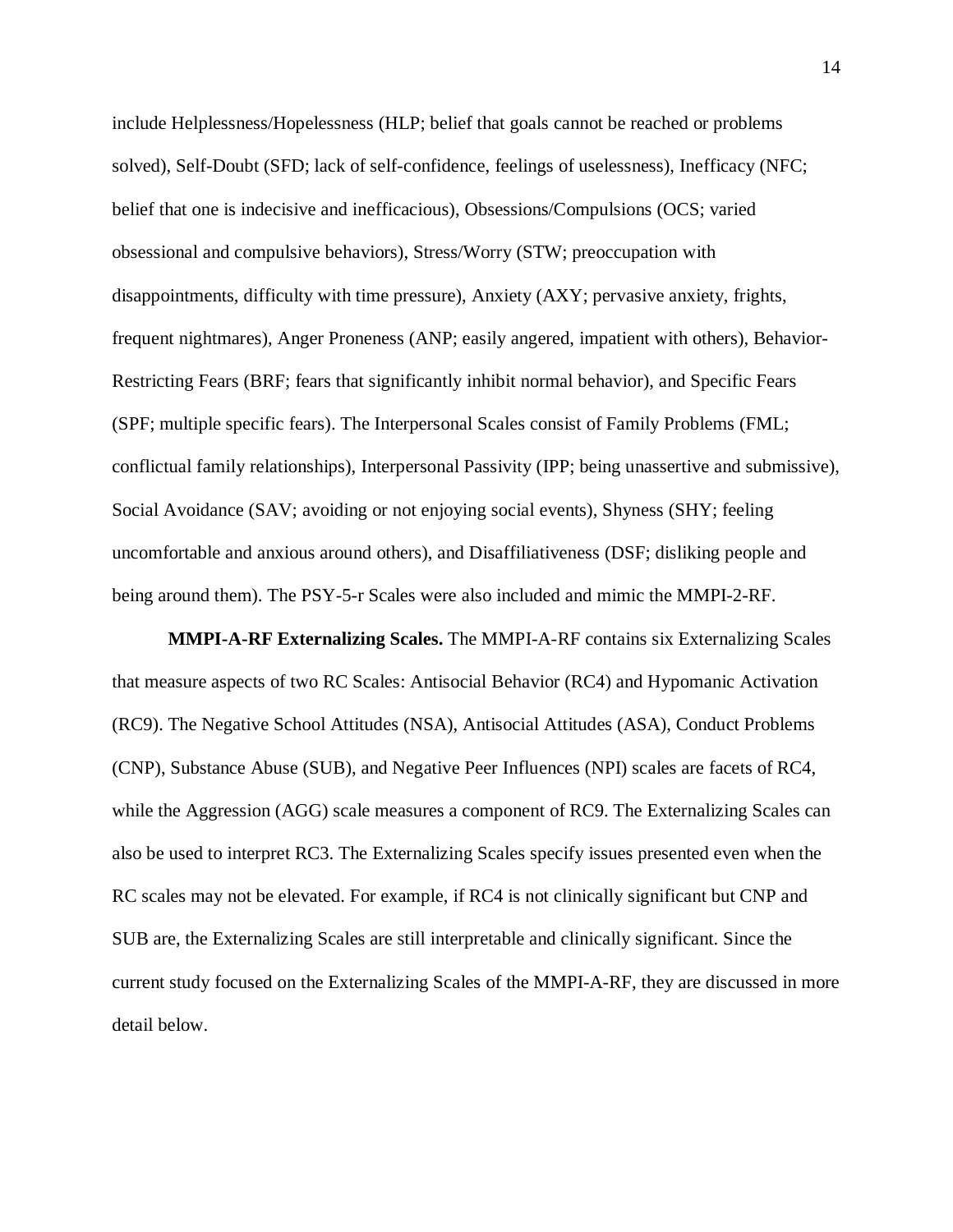The Antisocial Behavior (RC4) scale contains 20 items that assess for aspects of disordered and antisocial conduct. An elevated RC4 score (T=60 and above) can be associated with problems at school and home, a tendency to affiliate with socially undesirable peer groups, and issues with alcohol and drugs. Low RC4 scores (T=40 and below) indicated a reduced risk for disordered conduct. The Hypomanic Activation (RC9) scale assesses for aspects of overactivation, aggression, impulsivity, and grandiosity. An elevated RC9 score can be correlated with anger problems, impulsive behaviors, and an inflated ego. Low RC9 scores indicate underactive behaviors, a passive nature, and reduced impulsivity. The Cynicism (RC3) scale consists of nine items describing a negative and cynical view of human nature and interpersonal relationships. An elevated RC3 score can be interpreted to portray an individual who lacks trust in the behavior and intentions of others. Low RC3 scores can be associated with a trustful and well-intentioned view of others.

The Negative School Attitudes (NSA) scale consists of six items describing attitudes and beliefs that school is unproductive and aversive. High scores on this scale can be interpreted to portray one who thinks school is boring, a waste of time, and would choose to avoid school if possible. Low scores can be associated with a favorable attitude of school and its activities. The Antisocial Attitudes (ASA) scale contains six items describing antisocial beliefs and attitudes. Elevated scores can be associated with being entertained by the cleverness of criminals, a tendency to bend or break rules, and being dishonest when met with conflict. Low scores are associated with a below-average number of antisocial attitudes. The Conduct Problems (CNP) scale consists of seven items describing a history of conduct issues in school and at home. Elevated scores are correlated with significant behavioral and academic problems at school and at home, whereas low scores can be interpreted as a history of good behavior.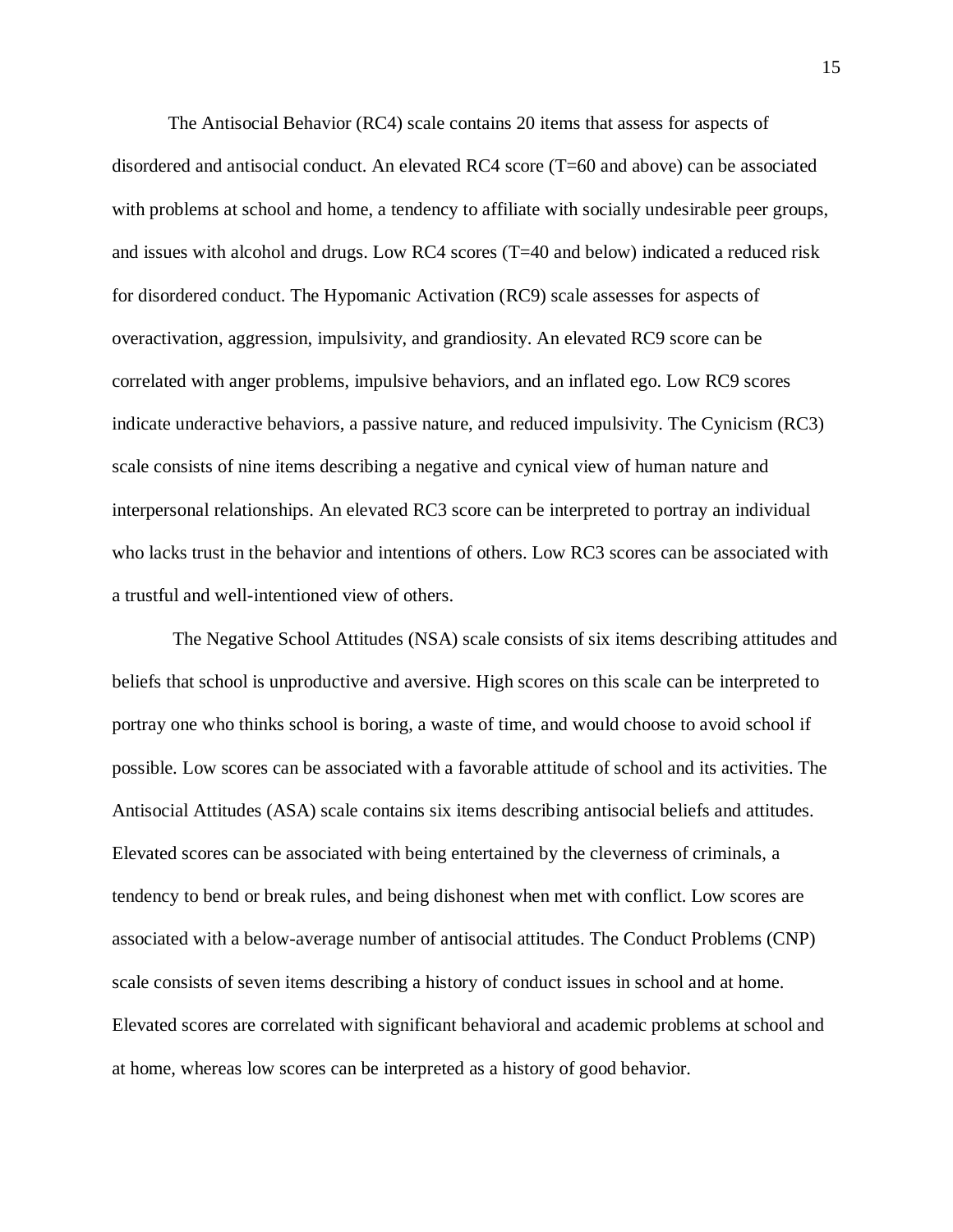The Substance Abuse (SUB) scale consists of four items describing drug and alcohol use problems. Elevated scores can be associated with an increased risk for substance abuse. Items in this scale have been identified as having critical item content to be brought to clinicians' immediate attention, and are marked in the scoring report if endorsed in the keyed direction. The Negative Peer Influence (NPI) scale is comprised of five items describing an association with peers who encourage and support antisocial behaviors. High scores indicate issues related to affiliation with socially undesirable peer groups. The Aggression (AGG) scale contains eight items describing aggressive behaviors and attitudes. Elevated scores indicate engaging in physically aggressive, violent behavior, and the enjoyment of intimidating others. Low scores can be associated with below-average aggression. Items in this scale have also been marked as critical item content.

### **Korean Translations of the MMPI**

The family of MMPI assessments has been translated into many different languages. The MMPI-2 has been translated into 21 different languages, and the MMPI-2-RF was translated into four languages. In addition, the MMPI-A has been translated into 13 languages. The MMPI, MMPI-2, MMPI-A, and MMPI-2-RF all have been translated into the Korean language (Cheung, Lee, & Jin, 1963; Han, 1993; Han, Moon, Lee, & Kim, 2011; Kim et al., 1989). To illustrate the validation process of translating an MMPI assessment into the Korean language, the translation process of the MMPI-2 will be used as an example.

The MMPI-2 was first independently translated into Korean by Han (1990) and another bilingual student. After comparing their two versions for further discrepancies, the Korean items were given to another bilingual student in order to back translate them into English. An American MMPI psychologist who was an expert in MMPI cross-cultural studies then examined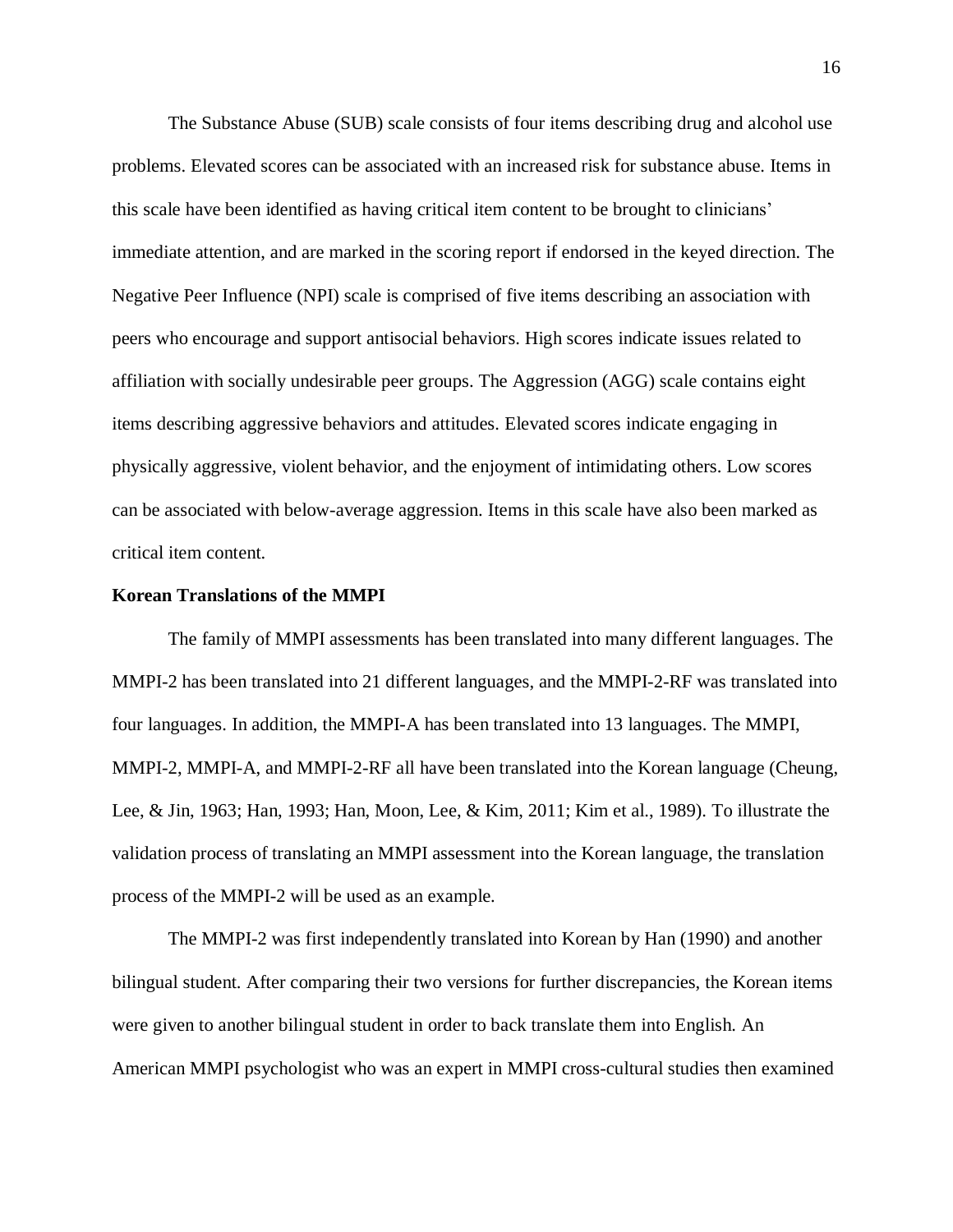the original English version and the back translation. The psychologist found that 20 items were non-equivalent between the original English and back translated version, subsequently, the items were reviewed, re-translated, and judged to be equivalent to the original English version (Han, 1993).

The Korean MMPI-2 was then administered to 726 Korean college students from eight universities across Korea to examine its psychometric properties. The validation process consisted of analysis of its factor structure, 1-week test-retest, and peer behavior correlates (Han, 1993). In final efforts to review its validity, 53 bilinguals living the United States completed the English and Korean versions of the MMPI-2 within a 1-week interval to examine test-retest reliability. The results supported the equivalence of the Korean MMPI-2 with similar mean profiles, scale score correlations, and comparable magnitude in test-retest correlations (Chung, Weed, & Han, 2006).

### **Juvenile Delinquency in Korea and the United States**

The underlying construct of antisocial personality disorder consists of three major components: criminal behaviors, interpersonal antisocial behaviors, and intrapersonal antisocial behaviors (Dinges, Atlis, & Vincent, 1997). Criminal behaviors can be described as behaviors that are deviant from legal norms. Interpersonal antisocial behaviors can be defined as behaviors that create conflict with other individuals in a social environment, while intrapersonal antisocial behaviors can occur within an individual, for example, impulsivity or a lack of self-regulation. These aspects of antisocial personality disorder, or conduct disorder in adolescents, are captured by the externalizing scales of the MMPI-A-RF. However, the broad components of antisocial behaviors may have different underlying facets, which can be weighted with varying emphasis across cultures (Dinges et al., 1997).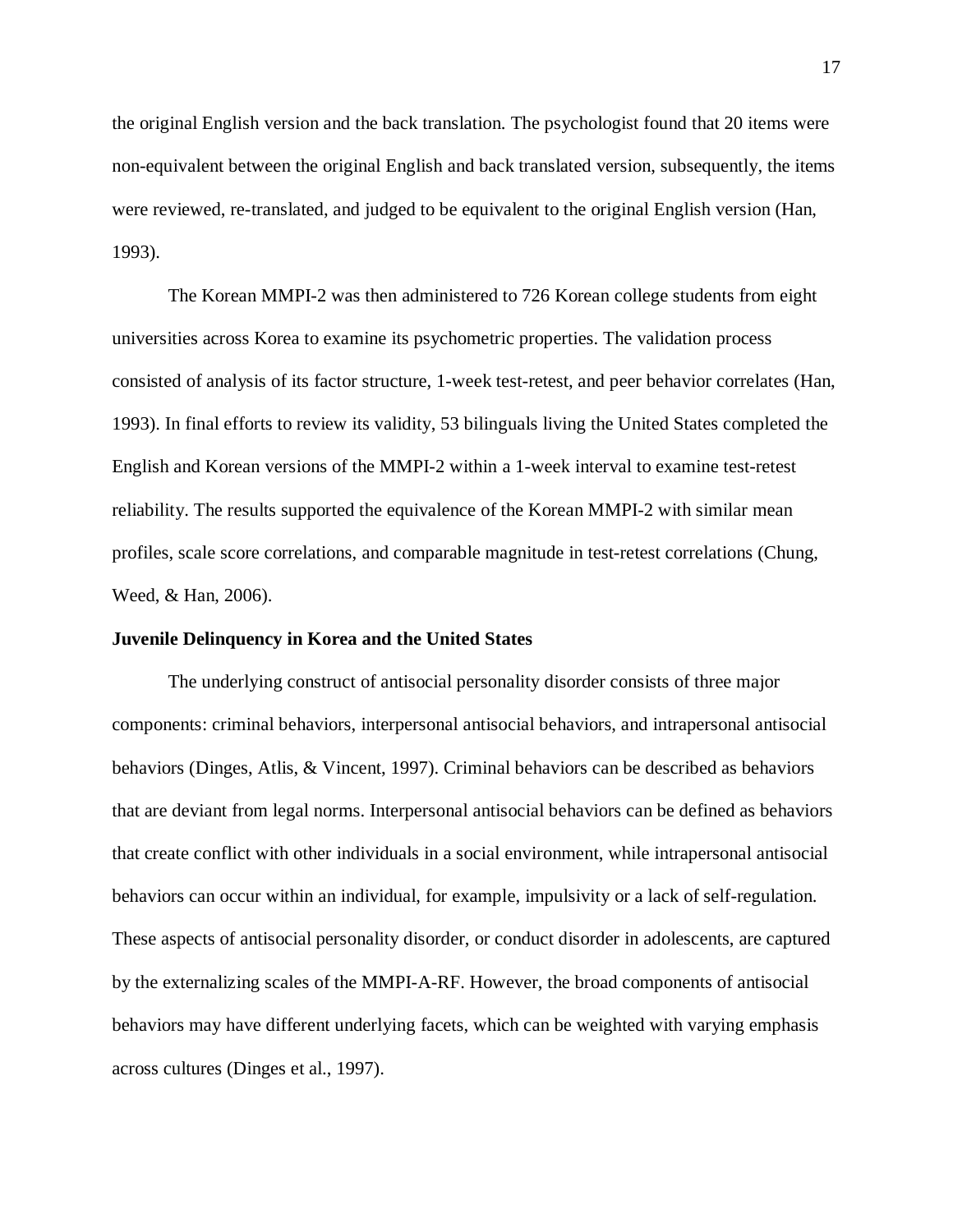An overarching concept that distinguishes between Eastern and Western cultures is the role of individualism and collectivism. Individualism can be portrayed in a society where individuals conceive themselves to be autonomous and distinct from others, orienting their values and behaviors towards oneself and internally. Collectivism can be illustrated through the perception of the self as embedded within social roles and relationships, orienting values and behaviors towards one's group membership or family (Le & Stockdale, 2005). Western cultures tend to be more individualistic, whereas Asian cultures tend to be more collectivistic (Singelis, Triandis, Bhawuk, & Gelfand, 1995). The individualistic and collectivistic perspectives heavily affect the interpretation and weight of values and behaviors embedded across cultures, especially externalizing behaviors since they commonly involve and impact those surrounding one's self.

**Negative School Attitudes (NSA) Interpretation.** In the Korean culture, the philosophy of Confucianism greatly influences all aspects of society including the home, school, community, and political context (Oh-Hwang, 1993). Confucianism places filial piety that is, respect for one's parents, elders, and ancestors, as the foundation of all conduct, which affects all other interpersonal relationships. Koreans are taught proper interpersonal relations, which are grounded in the five basic hierarchical human relationships in Confucianism: (1) ruler and subject; (2) father and son; (3) husband and wife; (4) older brother and younger brother; and (5) between friends (Reagan, 1996). While Western society continues to make a growing impact on Eastern values, Korea is still known to be a patriarchal society. Thus, this hierarchy of relationships can be seen across many aspects of Korean society including its educational structure.

The Korean culture places the value of education as an important element in society due to the principles of Confucianism. Considering the hierarchy of relationships in Confucianism,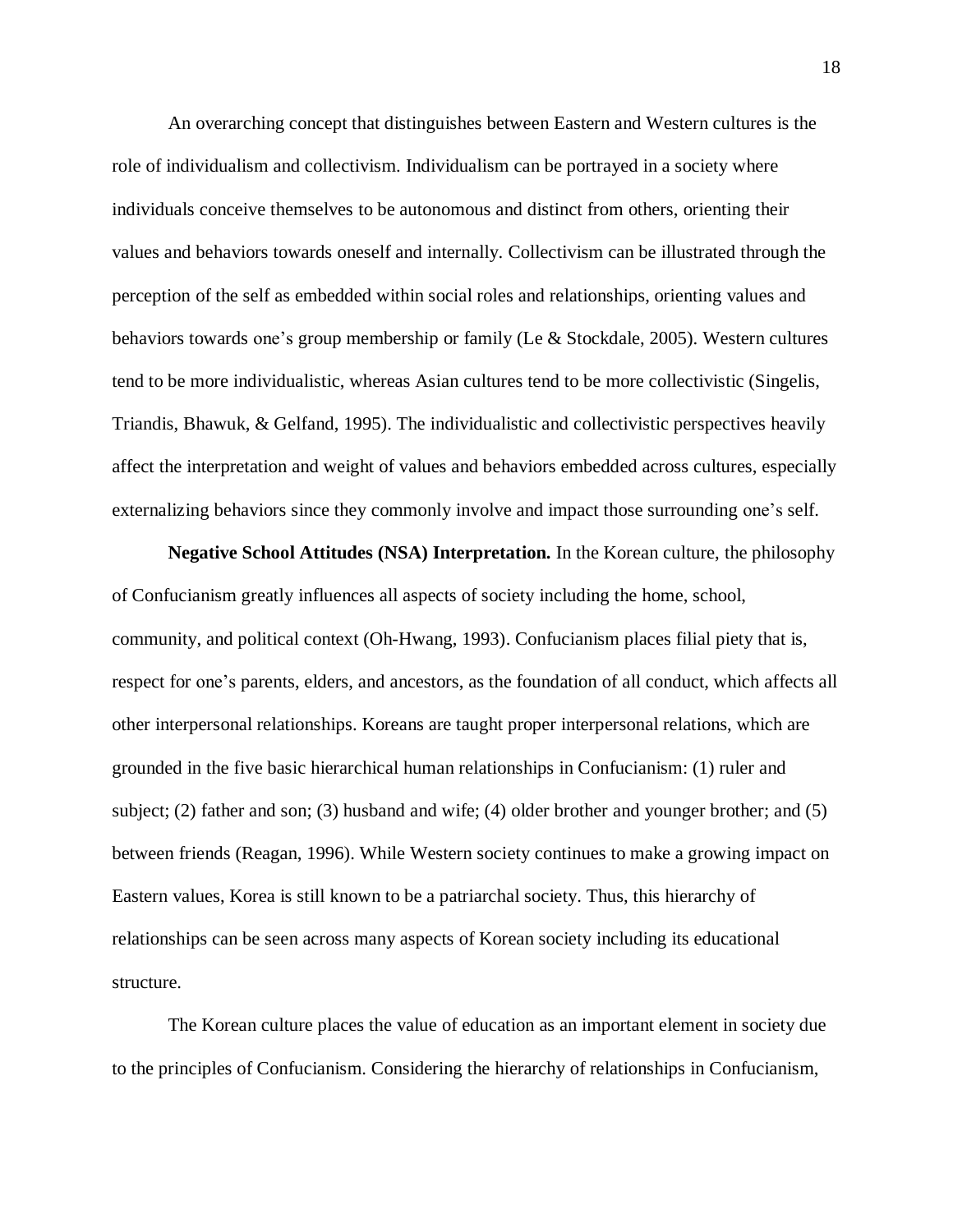the role of an educator can be identified as a ruler at school and is therefore revered as an authority figure in Korea (Shin & Koh, 2005). Students are motivated to uphold high educational standards because education raises their socioeconomic status and upholds their family's honor (Siu, 1992). From a collectivistic standpoint, high educational attainment not only benefits the individual but also compliments the family as a whole. However, with only a limited number of college placements and job opportunities, the educational culture is extremely competitive, creating a large amount of stress for students (Shin & Koh, 2005).

Therefore, in the context of Korean culture and education, the NSA scale in the MMPI-A-RF may be interpreted as not only having negative attitudes and beliefs about school but may also be associated with the hierarchal structure of education and the adolescents' stress in providing for their families. In the American culture, while the family structure is emphasized, each individual is most benefited or impeded by his or her educational achievement, rather than the collective whole. Koreans with negative attitudes and beliefs about school may be discouraged and stressed by their collectivistic pressures and limited opportunity for success.

**Antisocial Attitudes Scale (ASA) and Conduct Problems Scale (CNP) Interpretation.** Although the delinquency rates among Korean youth declined in the years up to 1998, between 2004 and 2009, they have dramatically increased, almost doubling in number. According to the Supreme Prosecutors' Office of Korea (2011), in 2010, 87,766 Korean youth were arrested for theft/fraud (45.1%) and assault/violence (25.9%), approximately 30% higher than in 2006. The rates of severe crimes such as murder, rape, and robbery continue to remain low (3.5%), but have been increasing gradually since 2007. Interestingly, according to the National Center for Juvenile Justice (2015), the delinquency rates among adolescents in the United States have reached a historical low point. From 1996 to 2014, the number of juvenile arrests declined by 65%. While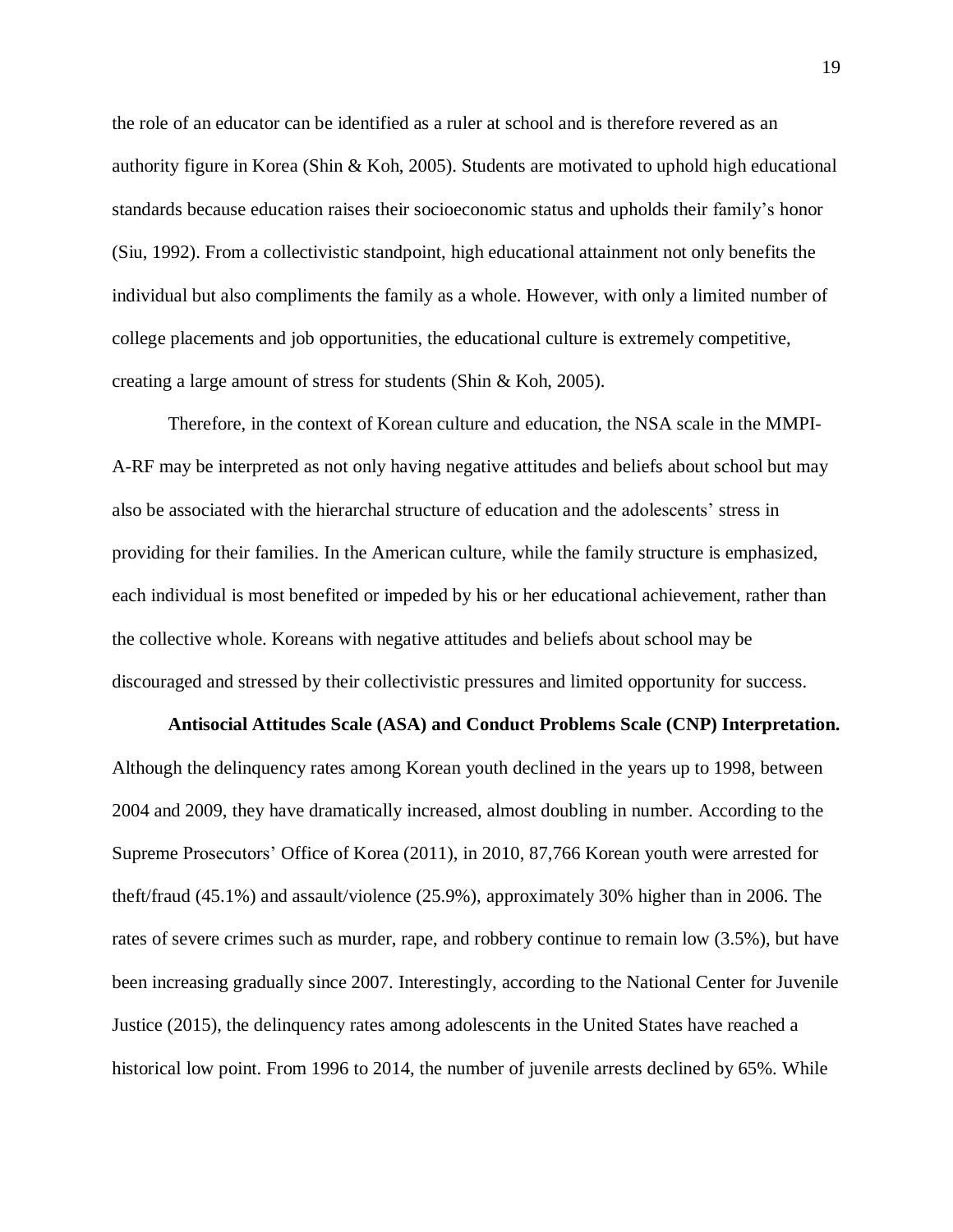Eastern and Western views of both antisocial attitudes and conduct problems appear to have similar characteristics, describing the risk and protective factors of juvenile delinquency may give further insight to any potential differences.

Moffitt (1993) described that the development of antisocial behaviors in adolescence revolved around the maturity gap. The maturity gap refers to the phenomenon in which adolescents desire independence from their adult guardians, but cannot achieve it due to their social environment. Most delinquency periods are short in duration, with only a small number of juvenile offenders carrying their delinquent behaviors and crimes into adulthood. In a metaanalysis, Cottle, Lee, and Heilbrun (2001) found that age at first offense, family issues, peer groups, and family history of criminality were the strongest predictors of juvenile recidivism in the United States. However, other research (Onifade et al., 2011) found that the notion of delinquency was a cross-product of both proximal and distal factors. While the trends of delinquency share common themes across cultures, Kim and Kim (2008) indicate that there are sociocultural factors related to intergenerational conflict as Confucian values become less prominent in younger generations. Further, although multi-faceted, they believe that the rise in delinquency in Korea can be related to specific cultural factors.

The literature (Blum & Libbey, 2004; Lee & Jun, 2009; Lee, Onifade, Teasley, & Noel, 2012) indicated that parental monitoring, parent attachment, teacher attachment, and academic achievement were important protective factors against juvenile delinquency while delinquent peers and poor parenting were risk factors. Parental monitoring can be described as the parent's knowledge of the social activities of their children as well as their children's friends. It can also include the parent's rules and regulations regarding their children's behavior (Hirschi, 1969). Parent attachment refers to the emotional connection between a parent and their children. When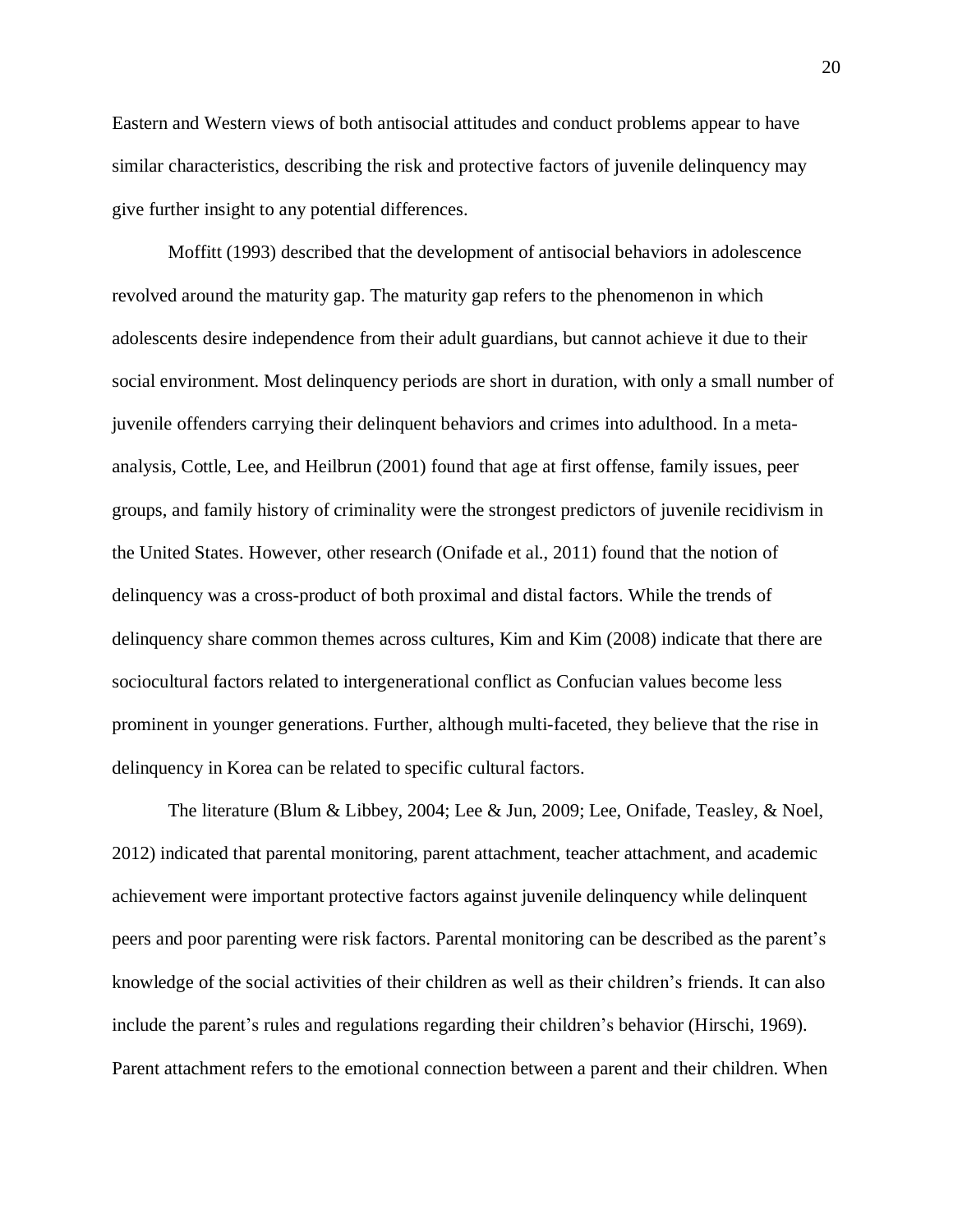this emotional connection is low, the expectations parents have for their children's behaviors are also low (Dorius, Bahr, Hoffmann, & Harmon, 2004). While parental supervision and positive parent-child relationships appear to be protective factors against juvenile delinquency in both Korean and American youth (Furstenberg et al., 1999; Gorman-Smith et al., 2000), teacher attachment and academic achievement may have greater emphasis in the Korean culture due to the impact of education on Korean society (Lee & Jun, 2009). Thus, while the ASA and CNP scales appear to have similar implications in both Korean and American youth, analyses and interpretations should account for the cultural expectations of collectivistic values and how these impact antisocial and conduct disorder behaviors.

**Substance Abuse (SUB) Interpretation.** For the SUB scale on the MMPI-A-RF, interpretations should be made from a cultural perspective due to the restrictions and cultural context of substance use in Korea. The Korean government prohibited the usage and possession of drugs, including marijuana, in 1946, and as a result, substances are available but very difficult to access in Korea compared to their accessibility in the United States (Kwon-Ahn, 2001). However, alcohol consumption in Korean adolescents has increased since 1990 and remains a serious issue in Korean schools (Kim & Kim, 2008). The prevalence rates of alcohol consumption by Korean high school students (44.5%) are similar to the prevalence rates in American high school students (48.6%; Johnston, O'Malley, & Bachman, 2003; Kim & Kim, 2002). Although legal minors (individuals under 20 years) are not able to purchase alcohol legally, it is very easy for minors to purchase alcohol from numerous small retail outlets that are more lenient (Lee, 1997). Since substances apart from alcohol are difficult to access in Korea, Korean youth may abuse alcohol as a replacement.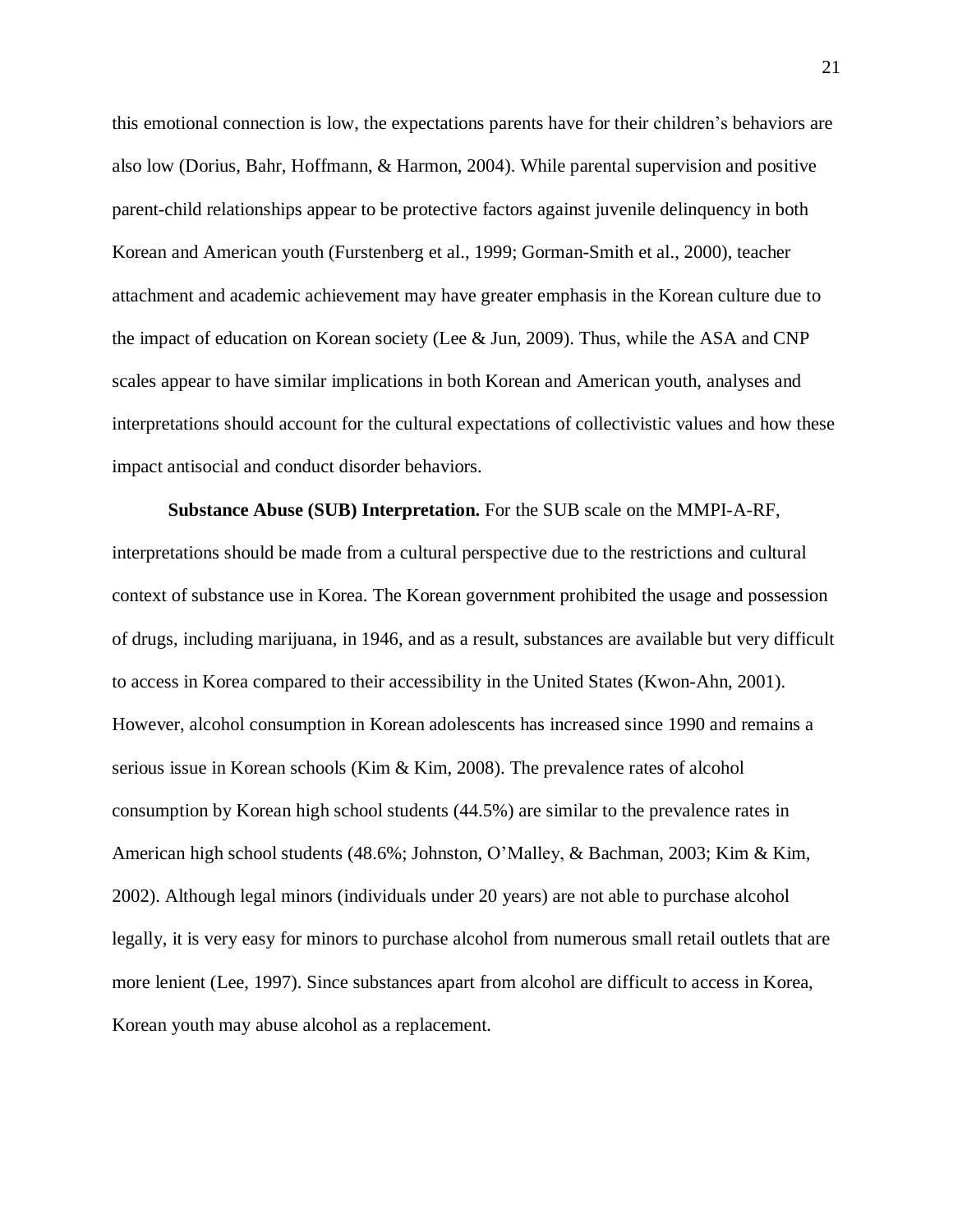Comparing between samples of Korean and American adults on the MMPI-2-RF, Wang (2014) found that Koreans yielded a lower overall endorsement of substance abuse items, including alcohol, than Americans. Wang (2014) indicated that the lower level of alcohol endorsement might be explained by the great tolerance of heavy drinking in the Korean culture as Koreans are encouraged to drink alcohol socially and drinking is often viewed as a bonding experience in interpersonal relationships (Kwon-Ahn, 2001). Given the restrictions and cultural context of substances in Korea, interpretations of the SUB scale should take into account these differences.

**Negative Peer Influence (NPI) Interpretation.** Social learning theory suggests that youth are highly influenced by the behaviors of their peers and other important figures in their lives (Lee et al., 2012). Given the emphasis on the hierarchal structure of relationships in Confucianism, social learning theory plays an important role in the Korean culture by the positive or negative influences of parental relationships, teacher attachment, and peer groups. In the United States, researchers have found that negative peer influence may be the strongest predictor for juvenile delinquency since the majority of crimes committed by adolescents occur in groups (Henry et al., 2001).

In a sample of adolescents living in an inner-city neighborhood in the United States, Henry and colleagues (2001) found that adolescents who experienced low emotional support and inconsistent discipline from their parents, compared to positive emotional support and discipline, reported having more deviant friend groups two years later and more involvement in violent and nonviolent delinquent behaviors five years later. Similarly, Lee and colleagues (2012) found that in Korean youth, an association with delinquent peers resulted in greater levels of delinquent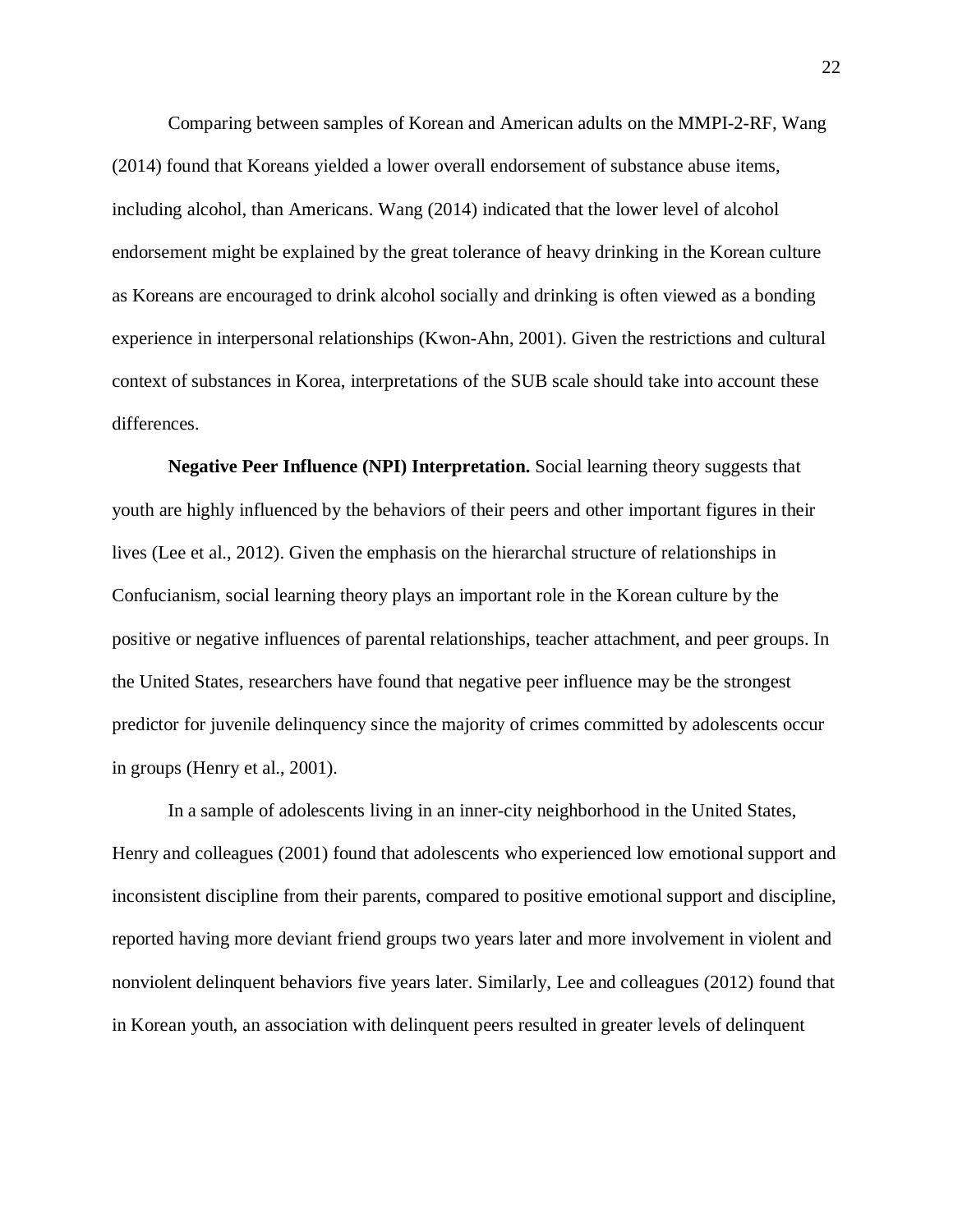engagement. Thus, the NPI scale appears to have consistent interpretations in both Korean and American youth.

**Aggression (AGG) Interpretation.** Aggression can be defined as a behavioral and emotional response that results in destroying or damaging other persons or things (Kim & Kim, 2007). Factors in Korea that can contribute to juvenile aggression include depression, academic stress, and low self-esteem. Due to strong desires for recognition, friendship, affection, independence, dependence, success, pride, and self-identity in adolescents, frustration and depression can arise if these needs are not met (Kim & Chung, 2004). Adolescents may behave aggressively as a negative coping strategy to serve as an outlet for their frustration and feelings of depression (Kim & Lee, 2008). In addition, since all Korean students are impacted by the strongly emphasized education system, academic stress can serve as the starting point of every juvenile issue in Korea, which can ultimately lead to aggression as a coping mechanism (Park, Choi, & Lim, 2014). Another factor influencing aggression is low self-esteem. Studies (Wang et al., 2013; Webster & Kirkpatrick, 2006) have found that adolescents with high self-esteem show better interpersonal relationships and decreased aggressive behaviors, while adolescents with low self-esteem tend to have higher levels of aggression. In a sample of Korean middle school students, Park and colleagues (2014) found that academic stress, depression, self-esteem, decision-making competency, and happiness were correlated with aggression.

The literature in the United States also indicates similar factors influencing the onset of aggression in juvenile delinquents. Both social learning theory and environmental demands foster the development of individual beliefs and behaviors like aggression given contextual circumstances (Hawley, 2003). Ng-Mak and colleagues (2004) found that exposure to stressful events, such as community violence, has been associated with beliefs supporting violence and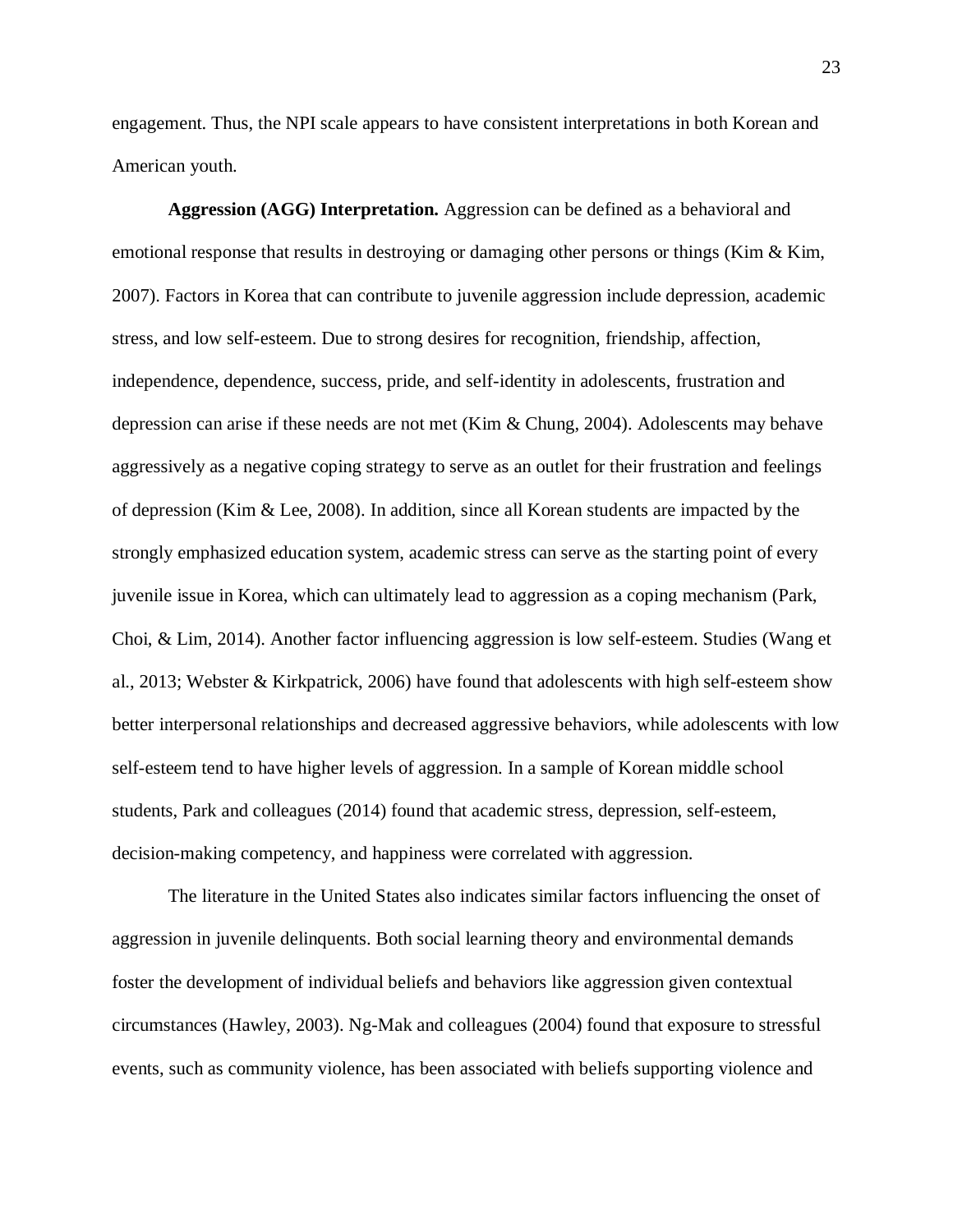aggression. Given the influence of parental attachment and interpersonal relationships, Orpinas and colleagues (1999) found that youth's perception of parental support for fighting was also associated with aggressive behaviors. In addition, Rappaport and Thomas (2004) found that deviant peer affiliations were a positive predictor of aggression in American youth. While the stressful events in Korea and America may be different, the factors that lead to aggression appear to be consistent. Therefore, the AGG scale on the MMPI-A-RF should account for the similar construct of aggression in Korean and American adolescents.

### **Korean and American MMPI Comparisons**

While this study focuses on the MMPI-A-RF, because of the limited number of studies between the Korean and American populations, the following literature review will focus on the cross-cultural research of the MMPI, MMPI-2, MMPI-2-RF, and MMPI-A to illustrate an overview of the literature in Korean and American cultures.

Using the Korean and American normative samples of the MMPI-2 and MMPI-A, Han and colleagues (2014) examined whether there were gender differences in the items and content domains across cultures. They hypothesized that Americans would show a greater gender difference compared to Koreans due to the gender roles of the MMPI assessments being standardized in America, with adults indicating a greater gender difference than adolescents by more traditional gender roles having been established through aging. By calculating the percentages of responding "true" to each MMPI item separated by gender, and obtaining the endorsement percentage difference between genders, they found, as expected, that American adults (42 items; 7.4% of the item pool) had a significantly greater proportion of genderdiscriminating items compared to Korean adults (17 items; 3.0%). Although American adolescents (21 items; 4.4%) had a greater proportion of gender-discriminating items compared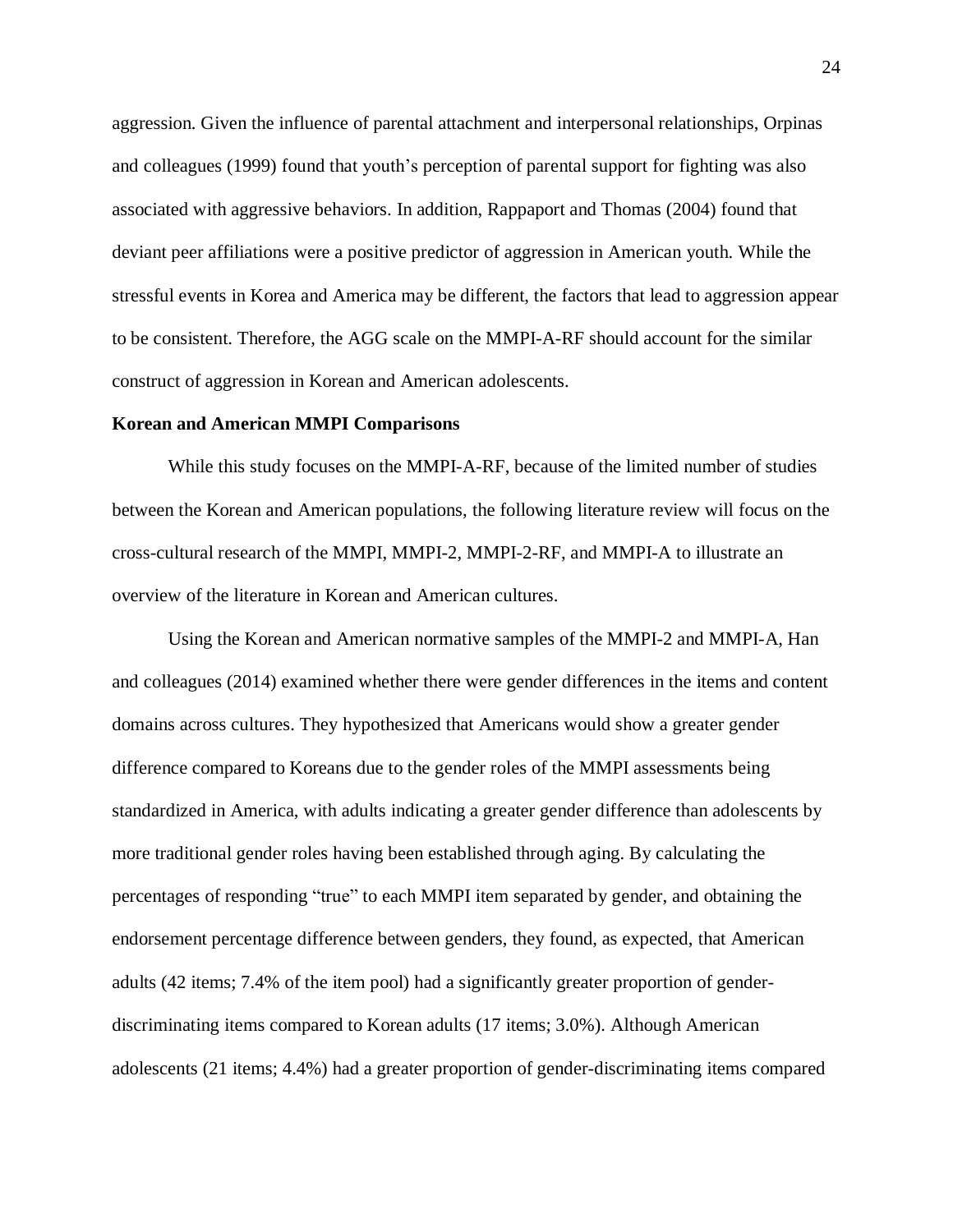to Korean adolescents (13 items; 2.7%), the difference was not significant. When differentiating between content domains across cultures, both groups showed very similar content dimensions revolving around stereotypical gender interests, behaviors, and emotions.

By analyzing the normative samples of the MMPI-2 in Korea and America, Ketterer (2010) used multiple-group CFA to examine the measurement invariance of the Restructured Clinical Scales on the MMPI-2 across cultures. The author found that the one-factor model of RC1, RC2, RC3, RC4, RC7, and RC9 demonstrated poor overall model fit across Korean and American samples. However, the author found that configural invariance was established for RCd, RC6, and RC8 scales indicating that Demoralization, Ideas of Persecution, and Aberrant Experiences were constructs that were similarly defined across groups. In addition, partial factorial invariance was established for RCd and RC6 and fully supported for RC8 indicating that the Demoralization and Ideas of Persecution had similar meaning and structure while Aberrant Experiences had identical meaning and structure across cultures. Ketterer (2010) concluded that future research on the factor structures was warranted.

Wang (2014) examined the measurement invariance of the MMPI-2 Restructured Clinical Scale RC4 across Korean and American clinical samples using multiple-group CFA. Expanding on Ketterer's (2010) study of the measurement invariance of the Restructured Clinical Scales on the MMPI-2, the author used the four-factor model (School Problems, Substance Abuse, Family Problems, Violation of Social Norms) of RC4 rationally derived from Han and colleagues (2011), as opposed to the one-factor model developed in the MMPI-2. The author found that the four-factor model showed better model fit overall compared to the one-factor model across cultures. The results indicated partial scalar invariance, in that only the Family Problems factor showed full scalar invariance between groups. In addition, three latent factors (School Problems,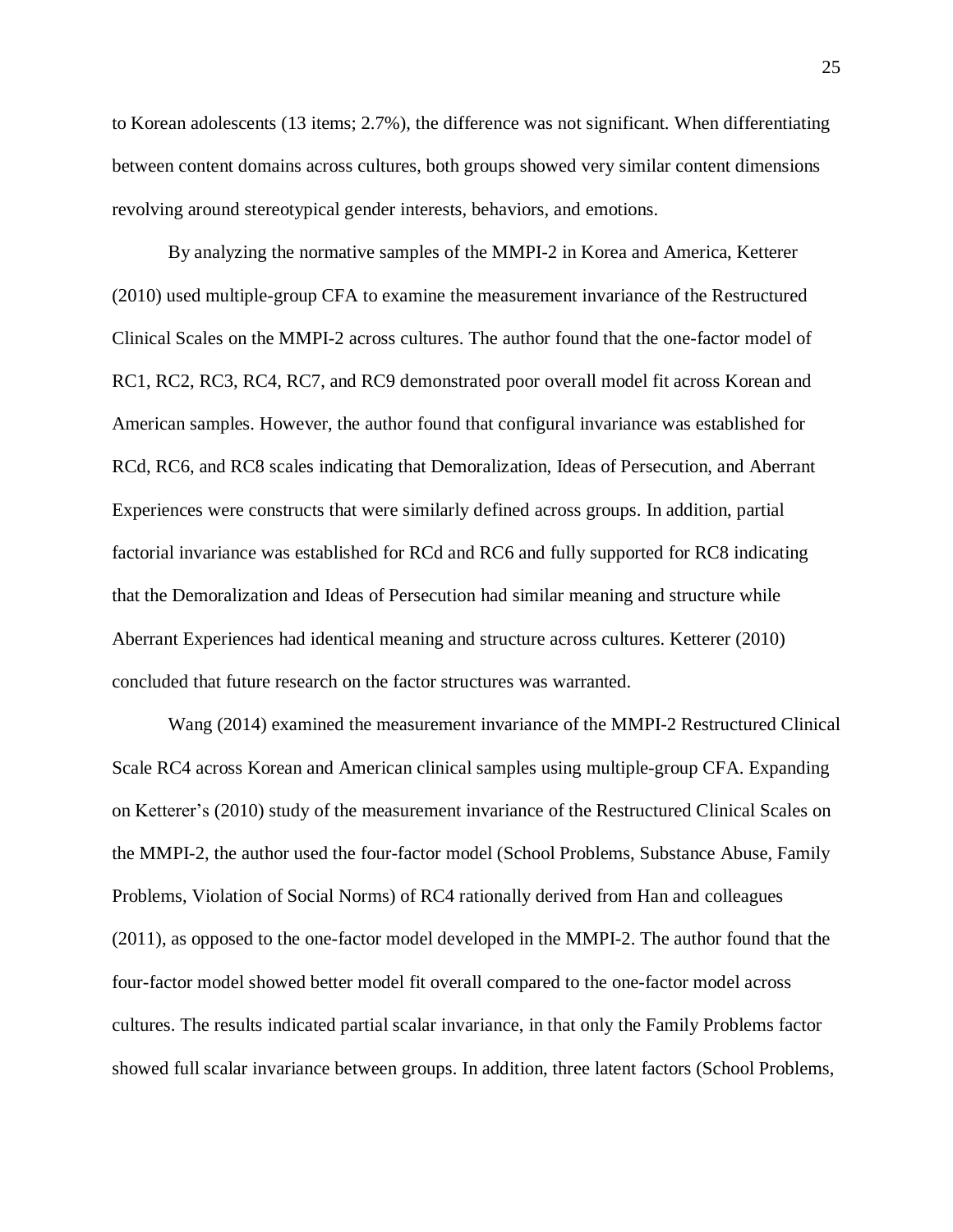Substance Abuse, Violation of Social Norms) yielded a lower endorsement of items in the Korean sample compared to the American sample. More specifically, on the School Problems factor, Koreans yielded a lower endorsement of item 223 (school suspension). For the Substance Abuse factor Koreans yielded a lower endorsement in the keyed direction of items 237 (never used prescription drugs), 49 (like using marijuana), and 297 (get drunk frequently). Again, in accordance with cultural values, on the Violation of Social Norms factor, Koreans yielded a lower endorsement on items 38 (never having problems because of sex behavior), 190 (never having problems with the law), and 21 (stole things at a young age). The author concluded that while RC4 was appropriate for assessment of Antisocial Behavior in the Korean clinical settings, researchers should be cautious of the items that yielded lower endorsement in the Korean sample.

Han and Lim (2001) used the MMPI-2 to compare 167 Korean college students and 120 Korean psychiatric patients with the American normative and clinical samples, respectively. They found that Korean college students showed significantly elevated mean scores compared to the American normative sample. Within the Korean samples, psychiatric patients produced moderately higher mean elevations than college students as compared to the significant difference in mean scores found between the American normative and clinical sample. However, when comparing Korean and American clinical samples, they found only a small difference between mean scores. The authors concluded that the range of the Korean psychiatric sample scores might have been more restricted due to a ceiling effect. In addition, they inferred that the MMPI-2 items do not discriminate as well between normal and clinical samples in Korea compared to the discrepancy in American samples.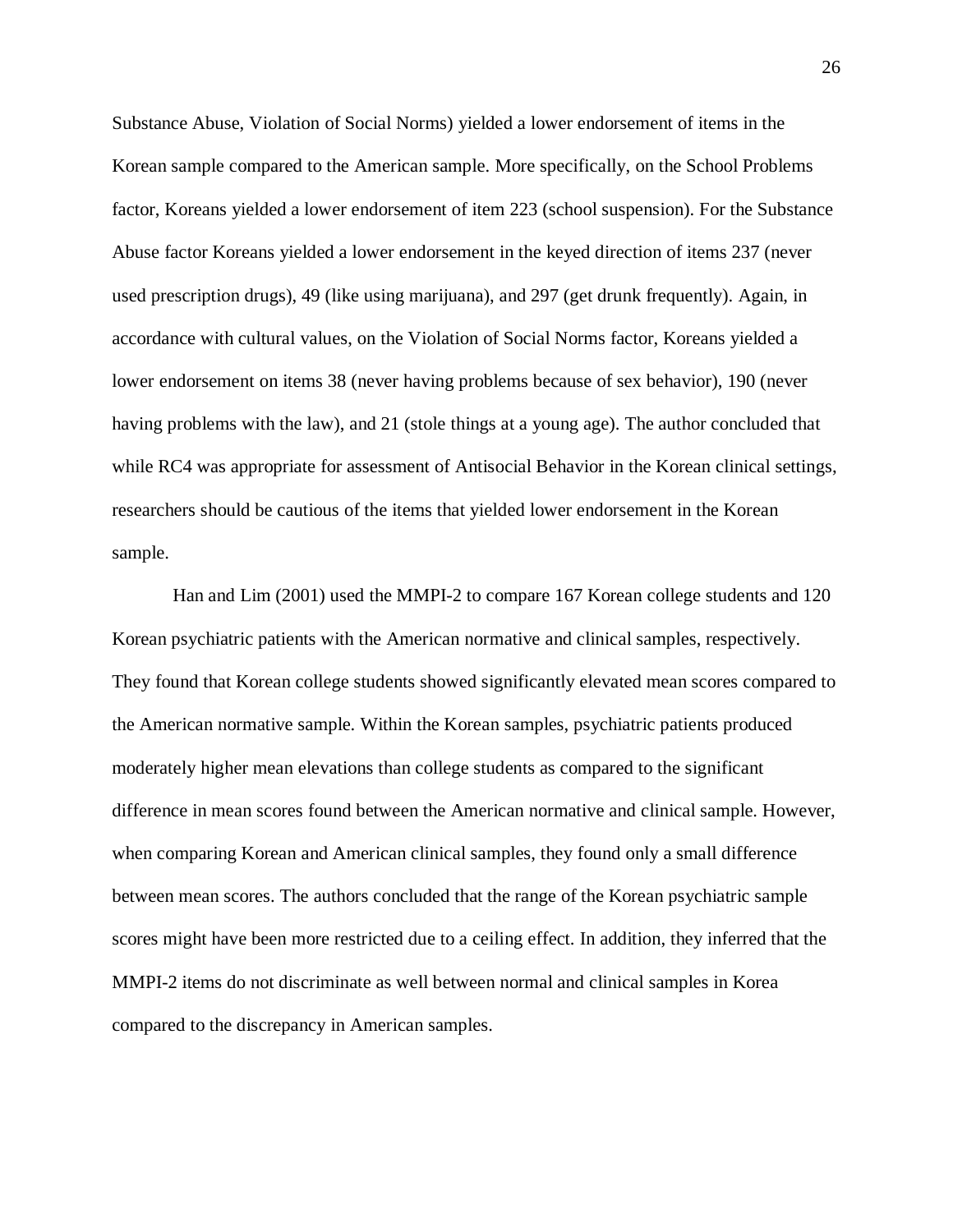Wang (2017) used multiple-group CFA to examine the measurement invariance of the MMPI-2-RF Externalizing Specific Problems Scales (Juvenile Conduct Problems, JCP; Substance Abuse, SUB; Aggression, AGG; Activation, ACT) using American and Korean normative and clinical samples. First, the author tested the measurement invariance of these scales across genders for each culture and found that all Externalizing Specific Problem scales exhibited partial scalar invariance with some gender noninvariant items for all American clinical and normative samples while for Korean samples, most of the scales showed full measurement invariance except for scales ACT and AGG, which only reached partial scalar invariance in the Korean normative sample. Second, measurement invariance was examined across cultures by incorporating gender noninvariant items and found that most of the scales reached partial scalar invariance except for the JCP scale, which reached full scalar invariance for clinical samples.

### **Establishing Measurement Invariance**

Measurement invariance is a notion that an item relates to an underlying construct or latent variable comparably across groups (Millsap, 2011). As an important aspect of test development, it is intended that the measurement properties of tests assessed in a heterogeneous population should be equivalent in subgroups of a population. For example, tests assessing for IQ in males and females should represent the same level of cognitive ability, in that for a given level of true intelligence, males and females should score equally. Questions of measurement invariance can be addressed in confirmatory factor analysis (CFA) by multiple-groups. In a multiple-group CFA, the measurement model is simultaneously estimated in two or more subgroups. Since multiple-group CFA is a specific procedure of CFA, an outline of CFA is discussed below.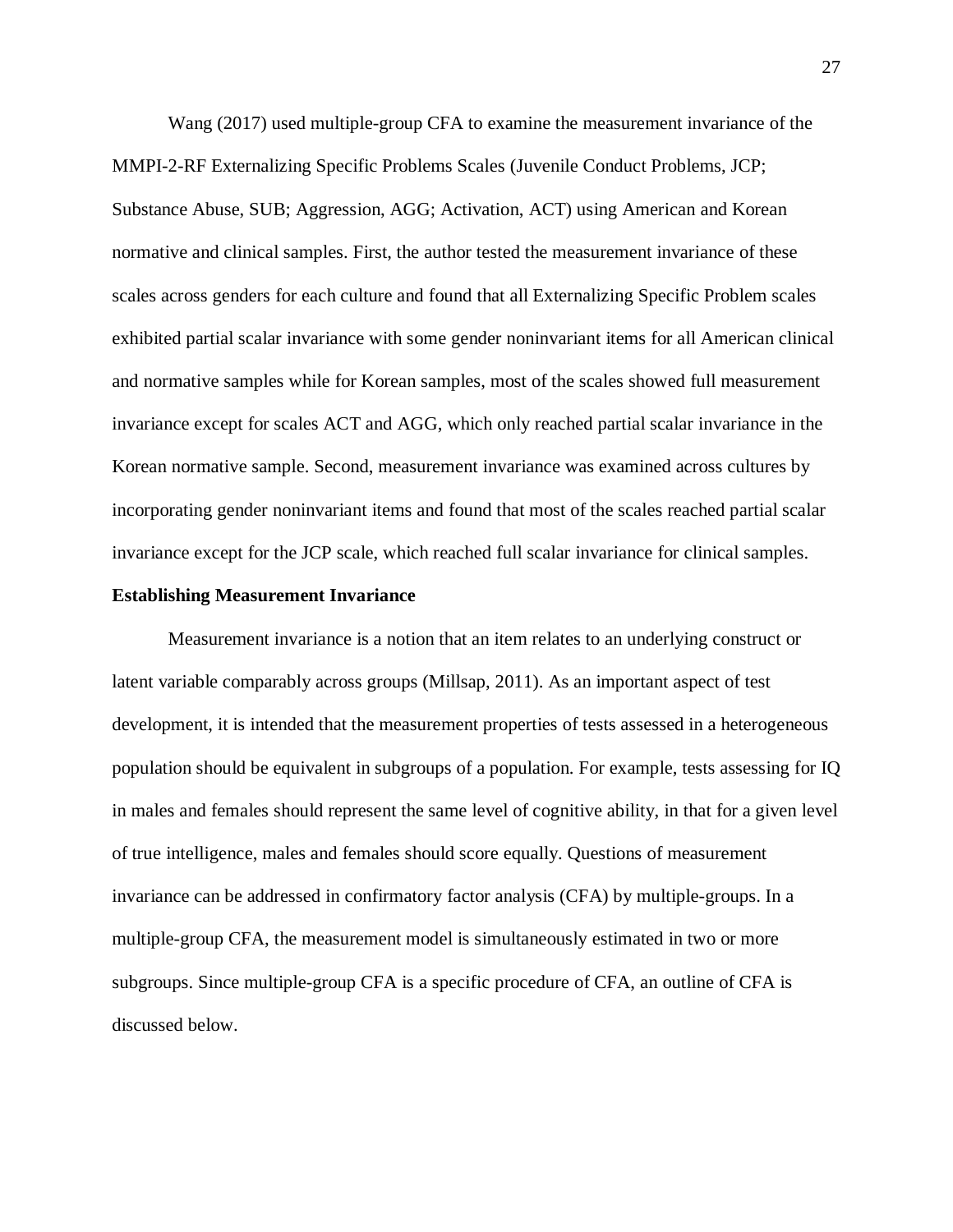**Confirmatory Factor Analysis.** CFA is a type of structural equation modeling (SEM) that specifically assesses the relationships between observed measures or indictors (e.g., test items, test scores) and latent variables or factors (Brown, 2006). Although similar to exploratory factor analysis (EFA), CFA is hypothesis-driven in that the researcher must have *a priori* sense of all aspects of the CFA model based on strong empirical evidence or theory. Typically, CFA is used after the underlying structure of the measurement model has been established by EFA. Both EFA and CFA use the same estimation method, maximum likelihood (ML), which evaluates how well the factor models reproduce the input variance/covariance matrix, also known as goodnessof-fit.

Traditionally, the variables in an EFA are completely standardized. Specifically, for completely standardized results, factor variances are set to 1.0, factor loadings are correlations or standardized regression coefficients, and both latent factors and indicators are completely standardized. Unlike EFA, the results of CFA can be unstandardized, standardized, and completely standardized. While EFA uses a correlation matrix (i.e., completely standardized variance-covariance matrix), CFA typically uses an unstandardized variance-covariance matrix to produce CFA results (Brown, 2006). An unstandardized CFA solution expresses its results using the original metrics of the indicators. Standardized CFA solutions consist of unstandardized indicators and standardized latent variables. Although CFA results can be reported in completely standardized formats, researchers find that reporting standardized results can be potentially misleading and unstandardized results provide clearer interpretations since the major components of a CFA are based on unstandardized variables (Willett, Singer, & Martin, 1998).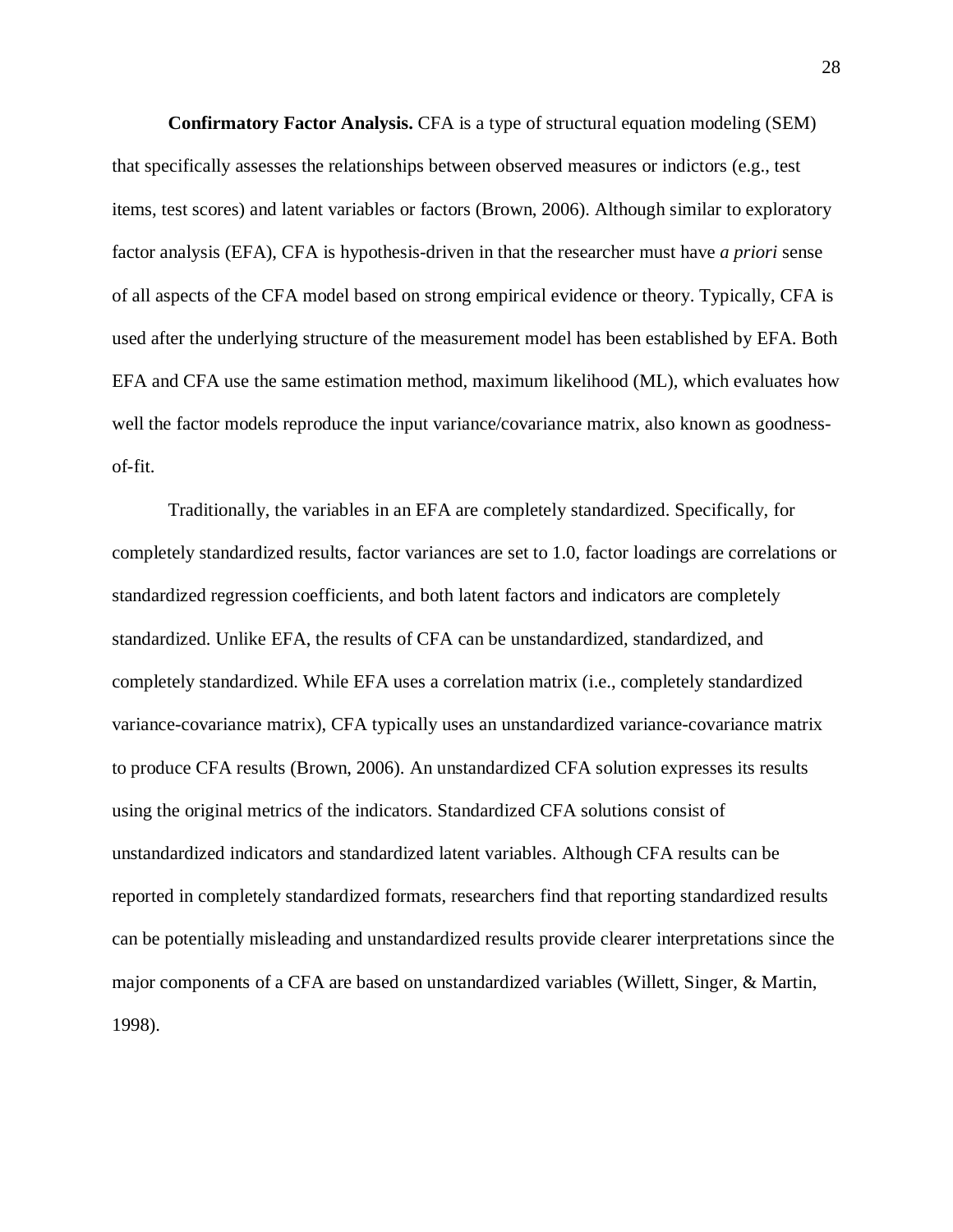To produce the best possible analyses, CFA additionally allows its parameters to be freely estimated, fixed, or constrained (Brown, 2006). This allows researchers to evaluate the measurement model by comparing whether the fit of a more restricted solution is better with or without constraints. For example, a parent model consists of five indicators that freely load onto one factor. As a subset of the parent model, a nested model consists of the same five indicators but the factor loadings are constrained to load equally onto one factor. An analysis of both models allows researchers to statistically compare and evaluate the conditions of the factor loadings. Freely estimated parameters refer to an analysis that finds the values for the parameters that reproduce the variance-covariance matrix. In contrast, researchers who use fixed parameters assign specific values to the parameters of the measurement model. Lastly, constrained parameters do not assign specific values to the parameters, but identify additional restrictions on the conditions of the parameters such as allowing the factor loadings to equally load onto one factor. Constrained parameters are fundamental in multiple-group CFA since equality constraints are placed on the parameters of two or more groups, allowing researchers to compare model fit with specific factors, which will be discussed in more detail below.

**CFA Model Parameters.** Factor loadings  $(\Lambda)$ , factor variances-covariances  $(\Phi)$ , and unique variances  $(\Theta_{\delta})$  are estimated for all CFA models (Brown, 2006). All parameters are reported in unstandardized and standardized forms. Unstandardized factor loadings are the regression slopes for the prediction of indicators from latent factors. Standardized factor loadings are estimated correlations when items are congeneric when modeled with a single factor, or partial regression coefficients when modeled with more than one factor. Unstandardized unique variances, also known as error variances, refer to the raw variance in an indicator unexplained by latent factors and when standardized, represent the relative variance in the indicators not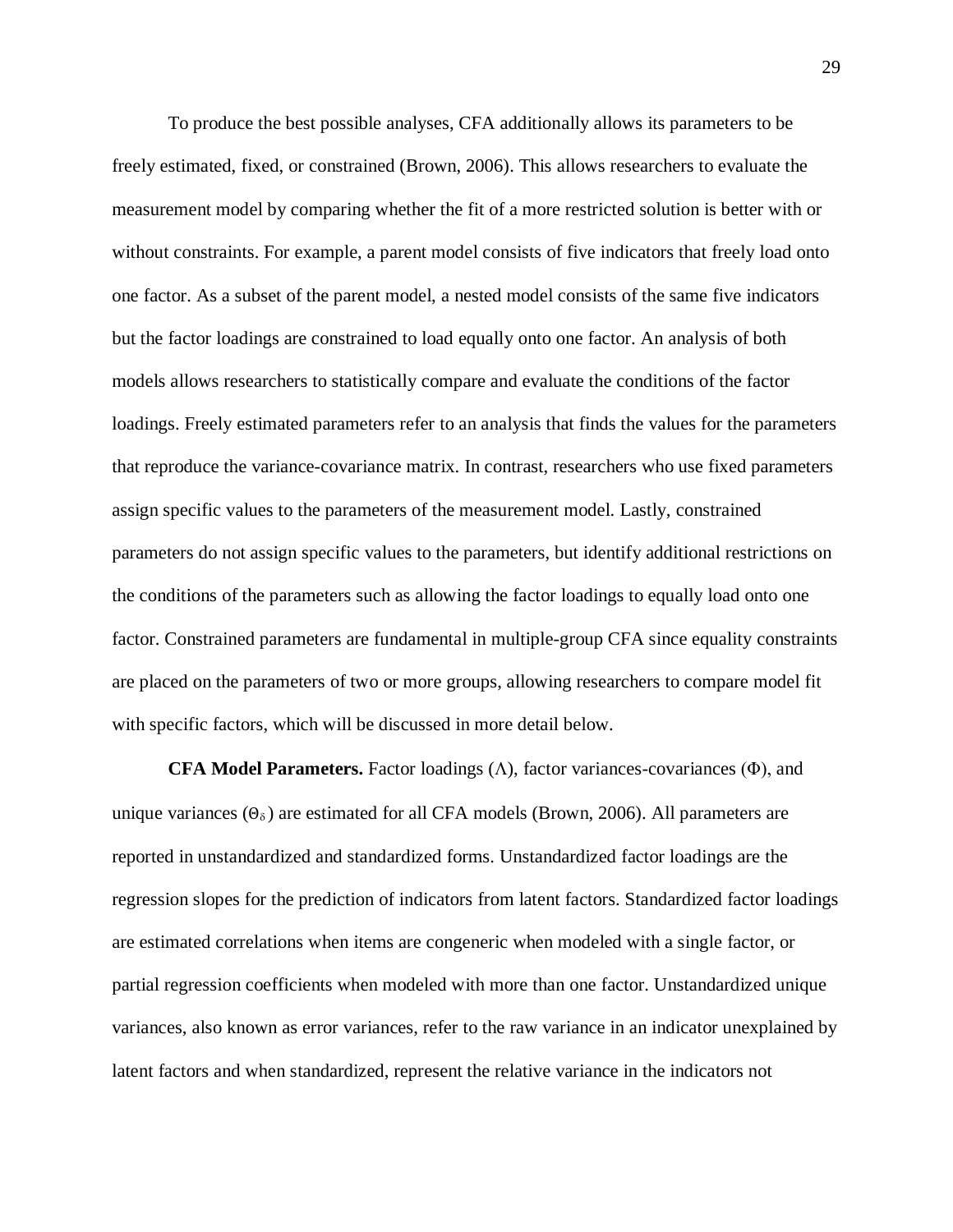explained by the latent factors. In an unstandardized solution, factor variances are the overall dispersion of a latent factor, or the variability of the sample on the latent construct and are equal to 1.00 when standardized. Error covariance ( $\delta_{\rm COV}$ ) and factor covariances ( $\Phi_{\rm COV}$ ) may also be included in CFAs when justified. Unstandardized error covariance, the relationship between measurement errors, refers to the partial covariance between two indicators that is not explained by the latent factor and reflects partial correlations when standardized. Finally, unstandardized factor covariances are the estimated relationship between latent factors when two or more factors are used and correlations between factors when standardized.

The CFA parameters previously discussed are calculated to reproduce the input variancecovariance matrix. While the indicators of the analysis of covariance traditionally are measured as deviations from their means, indicator means being equal to zero, the CFA model can also include the analysis of mean structures. In this case, the CFA parameters are expanded to reproduce the observed sample means of the indicators within the input variance-covariance matrix. For example, in multiple-group CFA, the estimates of the indicator intercepts (predicted value of the indicator when the factor is zero) and the latent factor means are calculated to distinguish the relationship between groups on the underlying latent construct.

**Goodness-of-fit Indices.** The goodness-of-fit indices represent the statistical comparisons of how well measurement models fit or reproduce input data (Brown, 2006). The goodness-of-fit indices that are most commonly used include chi-squared  $(\chi^2)$ , the standardized root mean square residual (SRMR), the root mean square error of approximation (RMSEA), the comparative fit index (CFI), and the Tucker-Lewis index (TLI; Brown, 2006). Based on hypothesis significance testing, a statistically significant  $\chi^2$  rejects the null hypothesis and supports the alternate hypothesis that the model estimates do not sufficiently reproduce the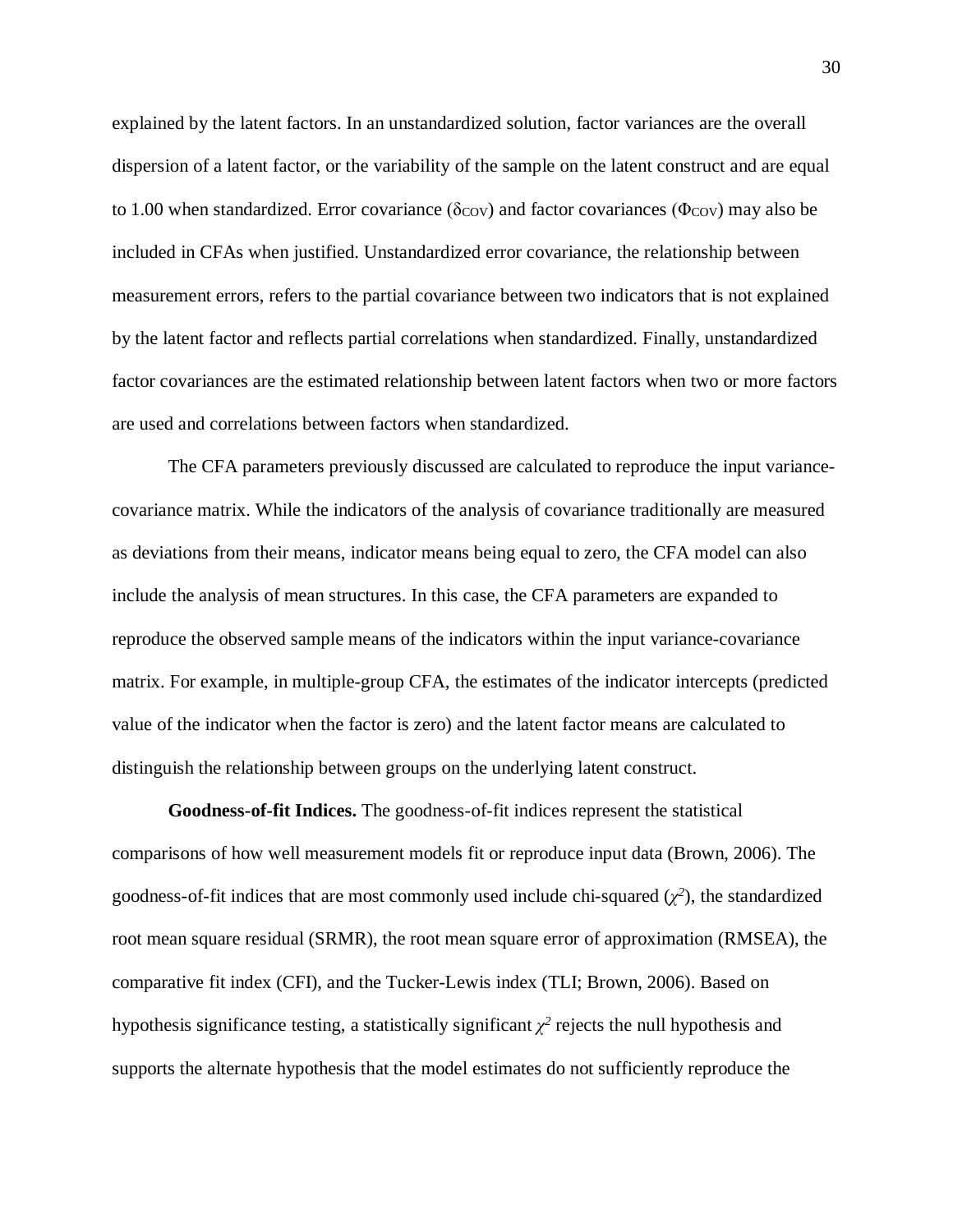sample variance-covariance matrix. Thus, to ensure a valid reproduction of the sample variancecovariance matrix, researchers strive for a non-significant  $\chi^2$  difference test. Although the  $\chi^2$ difference test is known to be the classic goodness-of-fit index, criticisms of  $\chi^2$  are noted due to its absolute fit criteria. First, the underlying distribution of  $\chi^2$  is comprised of small sample size data sets. Second, in large size data sets, the  $\chi^2$  difference test is inflated, thus commonly mistakenly rejecting the null hypothesis. Third, since it is based on hypothesis significance testing, there is no room for more reasonable and less stringent comparisons, which can also mistakenly reject the null hypothesis.

Another goodness-of-fit index that falls under the absolute fit category is the SRMR. Deriving from a residual correlation matrix and as the positive square root average, the SRMR can be interpreted as the average difference between the correlations in the observed input matrix and the predicted model. It is calculated by summing the squared coefficients of the residual correlation matrix, dividing this sum by the number of coefficients, and taking the square root of this result. Ranging in value between 0.0 and 1.0, the SRMR indicates a perfect fit with a value of 0.0, with smaller values corresponding to better model fit.

The RMSEA is a population-based index that includes a penalty function for poor model fit that favors a fit with fewer freely estimated parameters. Based on the noncentral  $\chi^2$ distribution (the distribution of the fitting function for a non-perfect model), it incorporates a noncentrality parameter (NCP) that reports the degree of model misspecification. As opposed to the more stringent  $\chi^2$  difference test, RMSEA is an error of approximation index since it expresses how reasonably well a model fits in the population. Similar to the SRMR, the RMSEA's upper range rarely exceeds 1.0 with values of 0.0 indicating a perfect fit and values closer to 0.0 indicating better fit.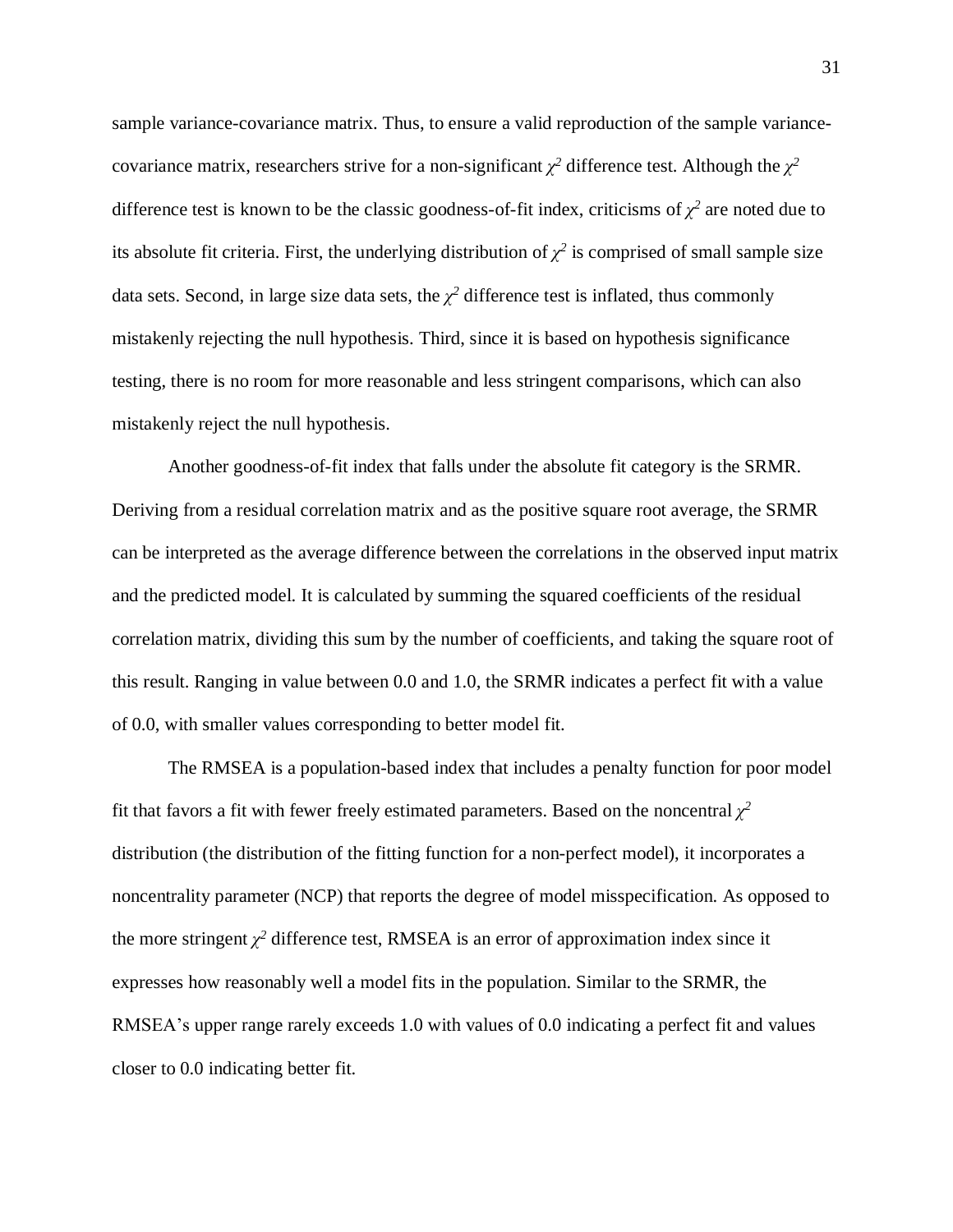Known to be among the best behaved indices in the literature, comparative fit indices including CFI and TLI, assess the fit of the researcher's CFA solution with a more restricted baseline model, or null model. In this baseline model, the covariances within the indicators are equal to 0.0 and no parameter constraints are placed on the indicator variances. Due to the lack of constraints, comparative fit indices are less stringent than the indices previously discussed. The values of CFI range from 0.0 to 1.0, with values closer to 1.0 indicating better model fit. Similar to RMSEA, CFI is also based on the NCP within the noncentral  $\chi^2$  distribution. Like the RMSEA, the TLI also associates a penalty function for the addition of freely estimated parameters. Unlike the CFI, the TLI is non-normed, meaning that its range of values exceeds 1.0. However, values closer to 1.0 still indicate a good model fit.

The guidelines for interpreting goodness-of-fit indices are often debated due to the complexities in the diversity of analytic situations including sample size, model variations, estimation method, misspecification, and normality and type of data. However, from their comprehensive simulation studies, Hu and Bentler (1999) provided the following guidelines to interpret goodness-of-fit indices. Reasonably good fit between the target model and observed data is obtained when (1) SRMR values are close to .08 or below; (2) RMSEA values are close to .06 or below; and (3) CFI and TLI values are close to .95 or above. Browne and Cudeck (1993) provided guidelines that follow a range of fit index values rather than specific cutoff points. They suggested that RMSEA values less than .08 indicate adequate model fit and RMSEA values below .05 show good model fit, while RMSEA values equal to or greater than 0.1 should be rejected. In addition, other researchers have suggested that CFI and TLI values lower than .90 should be rejected, while values ranging from .90 to .95 may be acceptable (Bentler, 1990). While these guidelines provide a comprehensive evaluation for goodness-of-fit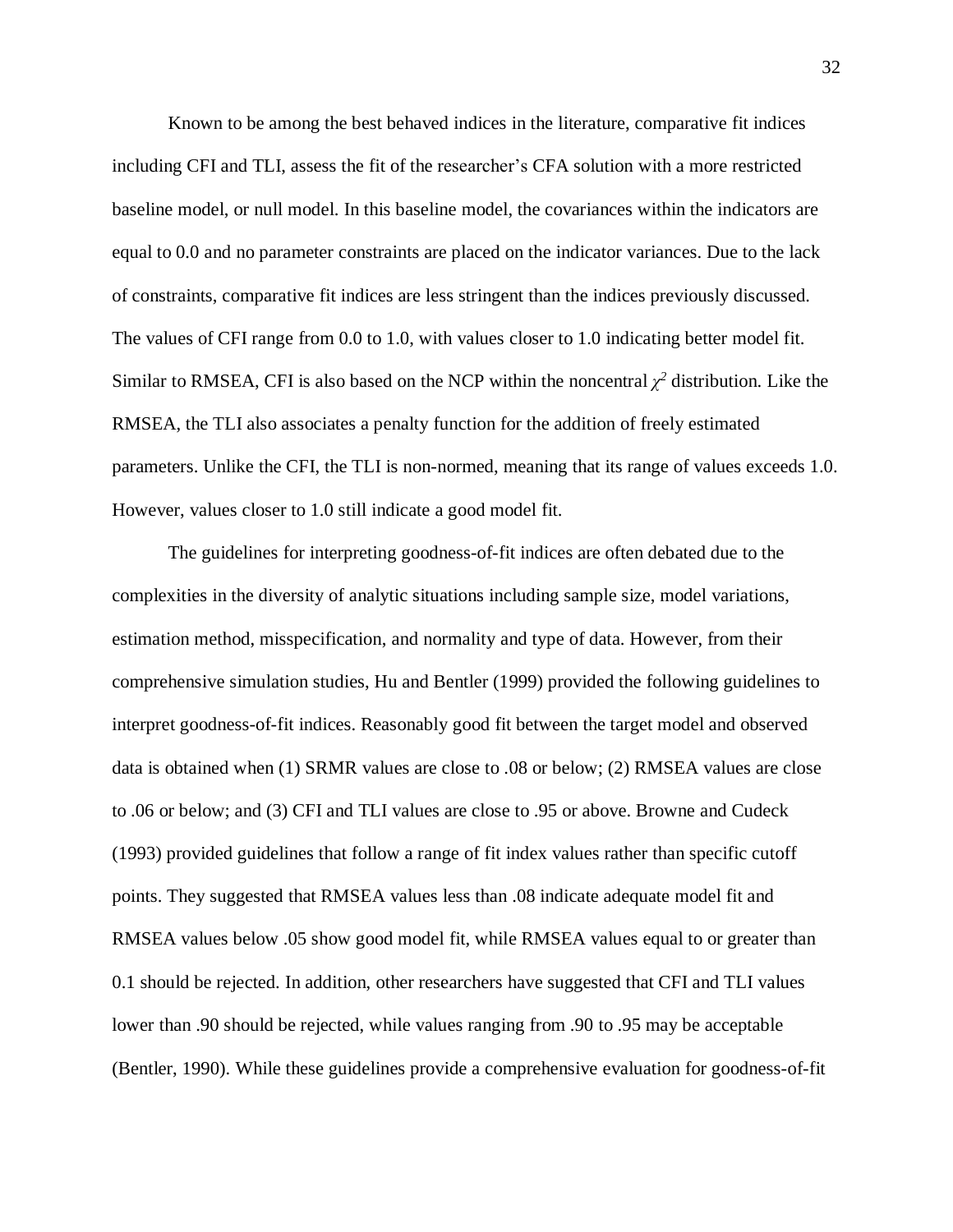indices, researchers should take into account the variations found in different analytic situations. Due to the issues of Type I and Type II error, it is recommended that researchers use a combination of indices to evaluate the fit of CFA models.

**Modification Indices.** As another component to model evaluation, the modification index is an approximation of the difference in overall  $\chi^2$  between a model with fixed or constrained parameters and a model where the parameters are freely estimated (Brown, 2006). Similar to  $\chi^2$  difference testing, the modification index evaluates the amount the  $\chi^2$  would decrease if the fixed or constrained parameters were freely estimated. The amount the  $\chi^2$ decreases may be smaller or larger than the actual modification index. Modification indices can be calculated for each fixed and constrained parameter in the model. Since modification indices can be interpreted as a  $\chi^2$  statistic with 1 *df*, a model showing good fit should indicate values that are lower than the critical value of 3.84,  $(\chi^2$  at  $p < .05$ , 1 *df*). Thus, if the modification index is greater than 3.84, this suggests that the model fit with freely estimated parameters would be a significant improvement compared to fixed or constrained parameters.

Since modification indices are influenced by sample size, adding a parameter may be suggested when *N* is very large. Due to an additional parameter creating issues in the model, an unstandardized, standardized, or completely standardized expected parameter change (EPC) value can be calculated to indicate the change in parameter estimates in a positive or negative direction and help interpret whether the respecification is valid. However, freeing a parameter to improve model fit should be validated and supported by prior research or theory.

#### **Multiple-Group Confirmatory Factor Analysis**

As previously noted, measurement invariance is the evaluation of across-group equivalence of parameters including factor loadings, intercepts, and residual variances. Multiple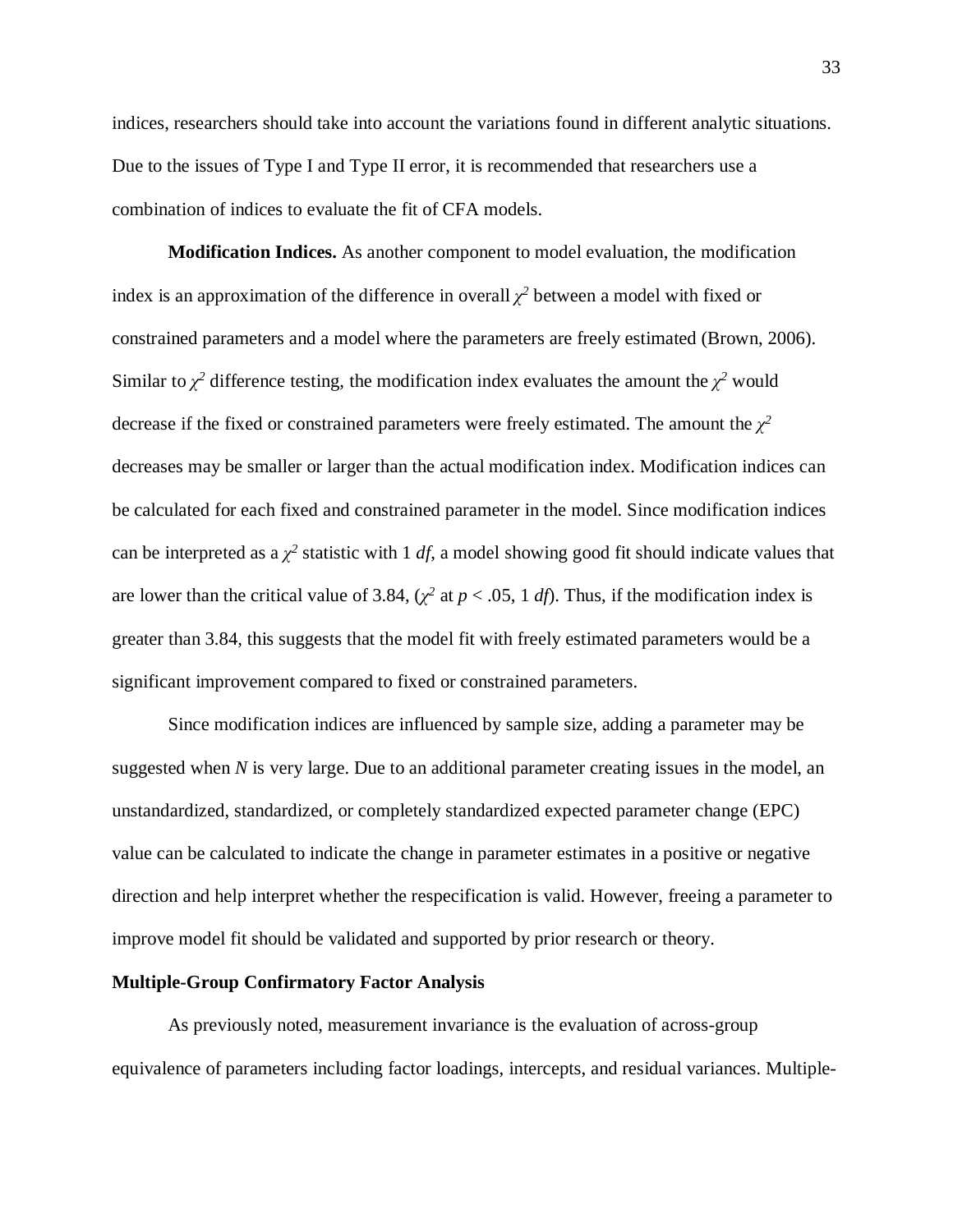group CFA refers to the simultaneous analysis of CFA in more than one group (Brown, 2006). When involving two groups, two separate input matrices are assessed while constrains are placed on the parameters to evaluate the equivalence of the measurement model and the structural solution, or population heterogeneity. Population heterogeneity involves the assessment of the structural parameters, which include factor variances, covariances, and latent means. An advantage of multiple-group CFA is that it examines all potential aspects of invariance across groups, which include configural invariance, metric invariance, scalar invariance, and factorial invariance. Configural invariance, or equal form, is the test of equal factor structures to assess whether the number of factors and pattern of indictor-factor structures are uniform across groups. Metric invariance, or equal factor loadings, is the test of the equality of factor loadings across groups. Scalar invariance, or equal intercepts, assesses the equality of indicator intercepts across groups. Finally, factorial variance, or equal residuals, examines the equality of indicator residuals across groups.

While there has been much research on the procedure of multiple-group CFA, the literature recommends a "step-up" approach to invariance evaluation due to the viability of assessing the least restricted solutions (equal form) to determine whether the next steps of multiple-group CFA are viable and warranted (Brown, 2006). The recommended order of multiple-group CFA invariance evaluation is as follows: (1) examine simultaneous tests of equal form; (2) test the equality of factor loadings; (3) test of equality of indicator intercepts; (4) test the equality of indicator residual variances; (5) test of equality of factor variances; (6) test of equality of factor covariances; and  $(7)$  test the equality of latent measures. Tests  $1 - 4$  are the steps to evaluate measurement invariance and tests  $5 - 7$  determine structural invariance. However, before conducting these series of tests, the CFA model should first be tested separately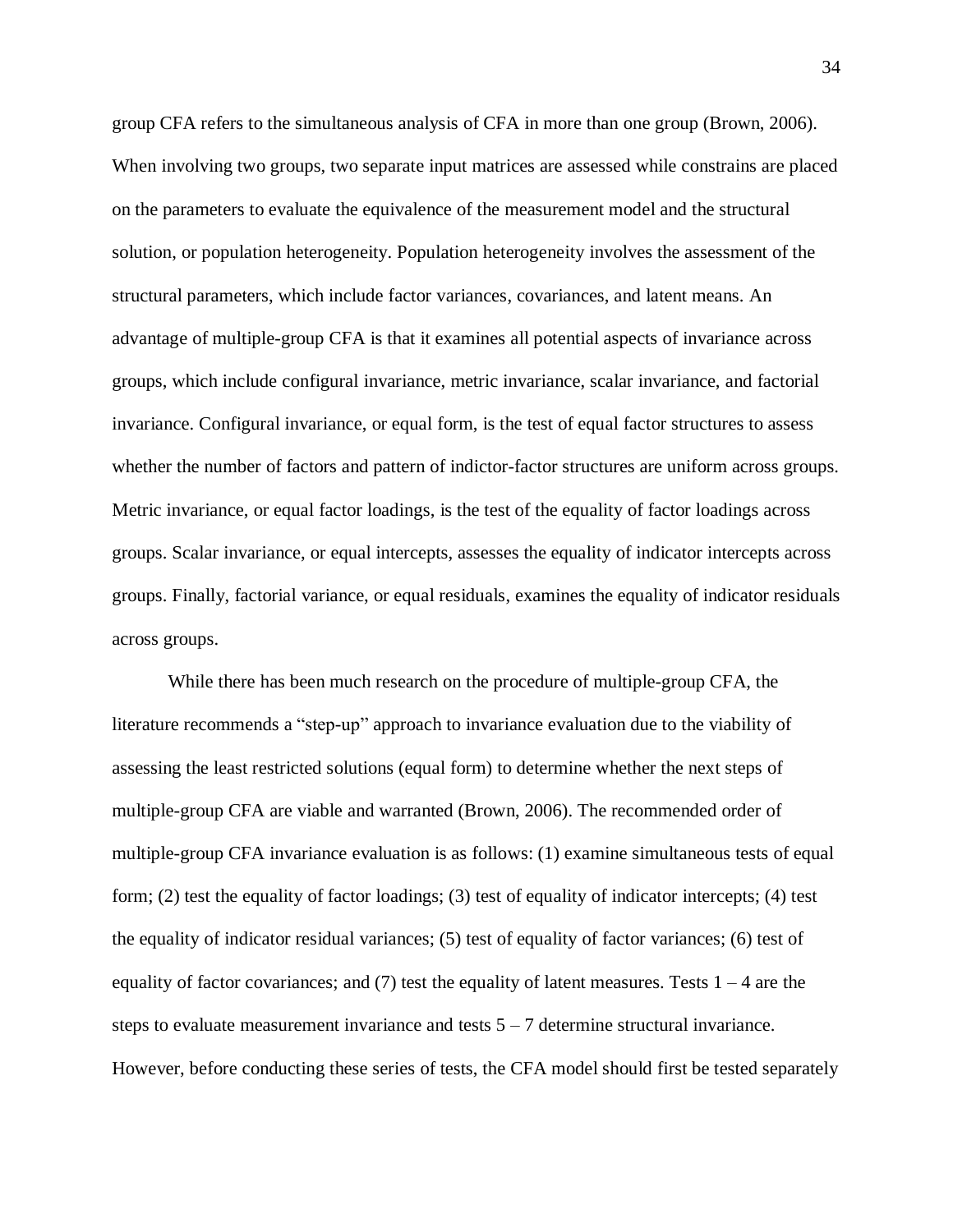in each group to establish that a one-factor model is acceptable in both groups. A difference in measurement models would conflict with further invariance evaluation. Once both groups show good model fit, the tests for measurement invariance can begin.

## **Multiple-Group Confirmatory Factor Analysis with Categorical Variables**

While the sequence of tests discussed above portrays an overview of multiple-group CFA, the cited sequence is only appropriate for continuous indicators. For dichotomous indicators, the variable type in this study, the procedure follows a slightly different format. In the case of treating categorical indicators as continuous indicators, the analysis can attenuate the correlation estimates, and thereby create "pseudofactors," resulting in skewed test statistics and standard errors. For dichotomous or categorical indicators, rather than using a sample variancecovariance matrix, the analysis will be based on a tetrachoric correlation matrix, alternating the procedure of tests (Brown, 2006).

Based on the Mplus framework, latent continuous response variables  $(y^*)$  are used to arrange for response models for categorical variables (Muthen & Asparouhov, 2002). Within this unifying framework, y\* can be interpreted as the amount of an underlying continuous characteristic that is needed to produce a certain response for a categorical variable. For example, in a test for anxiety, y\* would reflect the level of the underlying anxiety required to respond in a certain direction on dichotomous test items. While continuous indicators would allow for an interpretation with more precision in the individual differences for anxiety, y\* estimates the amount of the underlying construct for a certain direction. In this way, rather than using the correlations of its observed variables, the correlations of the underlying y\* variables are analyzed (Brown, 2006).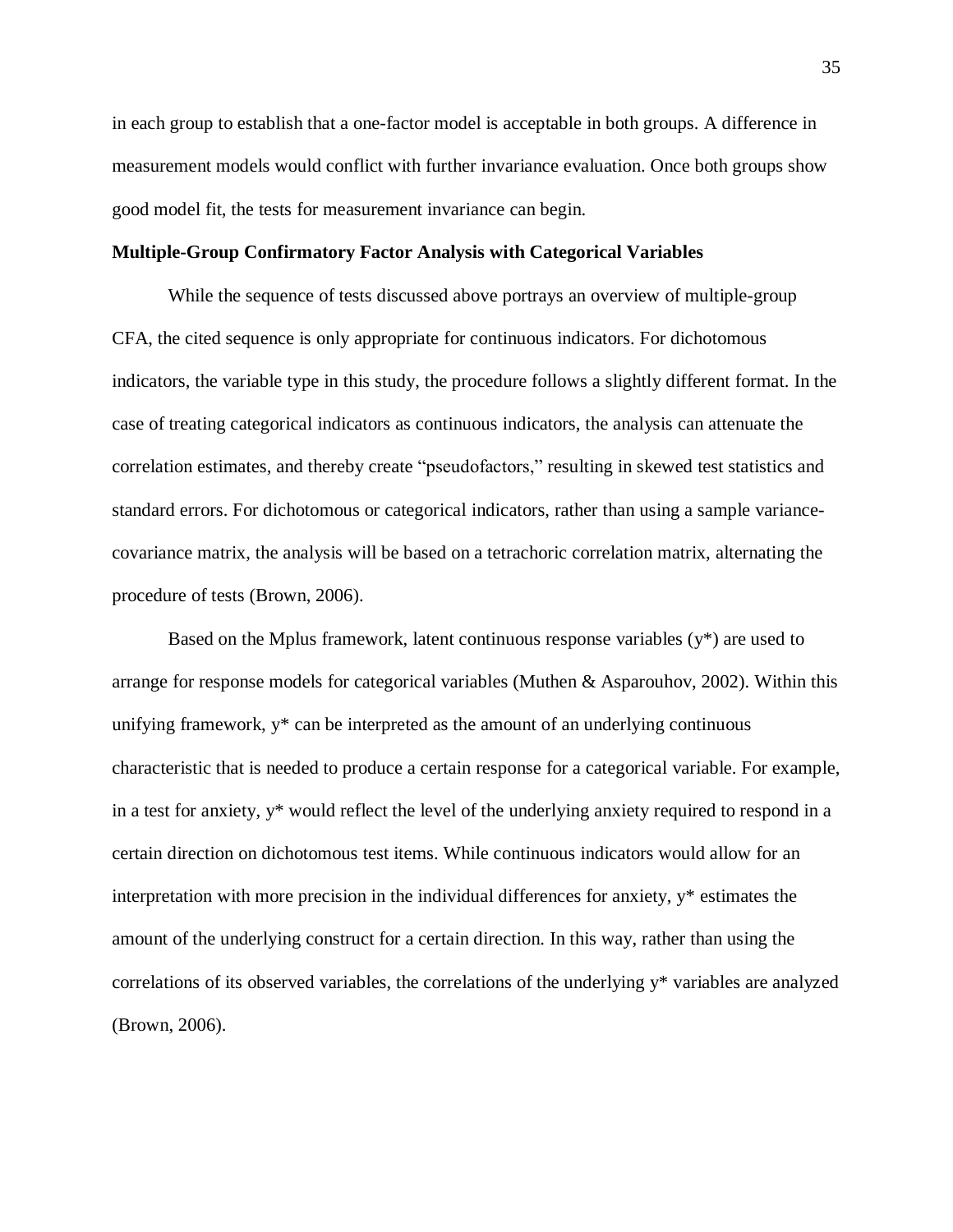The underling y\* variables are able to estimate observed categorical variables by using threshold parameters. Similar to dummy coding, in terms of dichotomous variables ( $y = 0$  or 1), the threshold is exceeded when  $y = 1$  and the threshold is not exceeded when  $y = 0$ . In the case of multiple-group CFA, the threshold is based on the mean structure of the CFA model. In addition, since multiple-group CFA analysis will be based on a tetrachoric correlation matrix for the interpretation of y\*s, the observed variances of the indicators are not calculated. Thus, since residual variances of categorical indicators are not analyzed, the measurement errors of the CFA model can be calculated by 1 minus the squared completely standardized factor loading (Brown, 2006). The test sequence for multiple-group CFA with categorical indicators is as follows:

**Configural Invariance.** First, the test for configural invariance establishes whether identical factor structures exist across groups. Equal factor structures refer to the same number of factors being associated with the same latent factor across groups. Since no invariance constraints are placed in the equal form tests, essentially, the program software "stacks" the two CFA analyses on top of each other. If equal form is established, this solution will serve as the baseline model for the remaining series of tests. Although multiple-group CFA can be calculated with varying group sizes, a large difference in sample sizes can create difficulties within the solution due to its reliance on sample size. Difficulties may arise in the  $\chi^2$ , modification indices, standard errors, power, and standardized residuals. Researchers must be mindful of the influence of sample size when interpreting results (Brown, 2006).

**Factorial Invariance.** Second, for multiple-group CFA with categorical indicators, factorial invariance combines metric and scalar invariance testing. Factorial invariance, or the equality and constraining of factor loadings and thresholds, assesses whether the measures have the same meaning and structure across different groups and that the thresholds have identical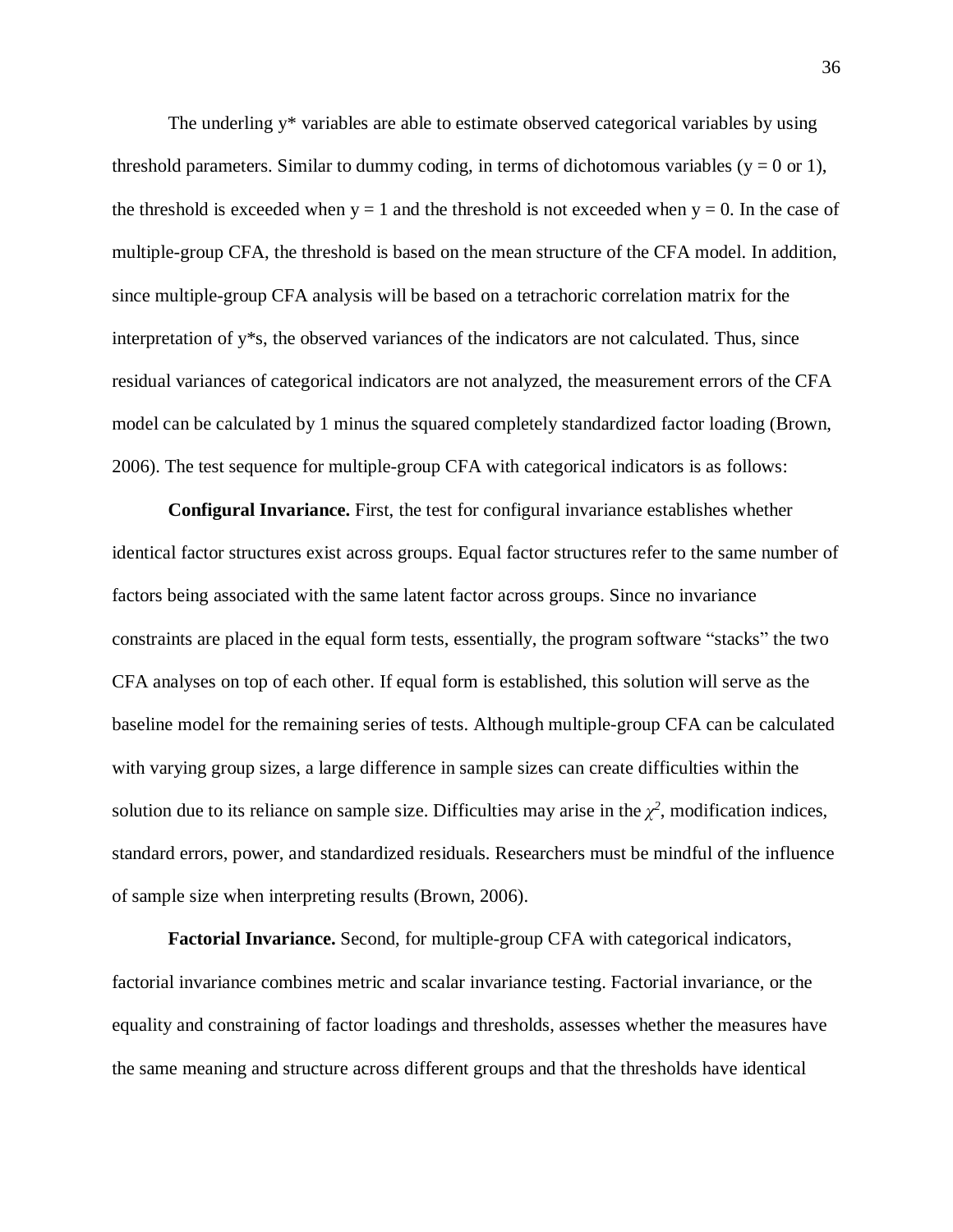origin points (zero point) across groups (Ketterer, 2010). The equality of factor loadings is a crucial step in measurement invariance since the results provide the researcher with the validity of further group comparisons. By constraining the unstandardized factor loadings, if there is not significant decrease in overall model fit, this will conclude that the measures have the same meaning and structure across groups, thus establishing the equality of factor loadings (Brown, 2006). The equality of thresholds can be interpreted as any point on the latent factor, the expected score of an indicator will be equivalent across groups. However, if the thresholds are noninvariant, the mean differences on the latent factor may not be affiliated with mean group differences due to a number of analytic solutions such as flawed measurement or method bias (Brown, 2006; Chen, 2008).

**Residual Invariance.** Residual invariance is established by placing equality constraints on the residual variances and covariances of each group. This test determines whether the indicators measure the latent factor with the same degree of measurement error. If residual variances and covariances are equivalent across groups, the amount of variance that is unexplained by the latent factor is the same (Cheung & Rensvold, 2002). In other words, if the measurement error across groups is the same, the unaccounted variance from the latent factors comes from similar places in each group (Brown, 2006).

**Latent Mean Invariance**. Equal latent means are established by placing additional constraints on the factor means. Differences are then observed to examine the average latent factor score between groups. Since multiple-group CFA accounts for the measurement error among its parameters, mean comparisons in multiple-group CFA are more accurate and have more power than traditional significance tests (e.g., *t*-tests, ANOVA; Brown, 2006). If the latent means are invariant across groups, this can be interpreted as the groups have equal average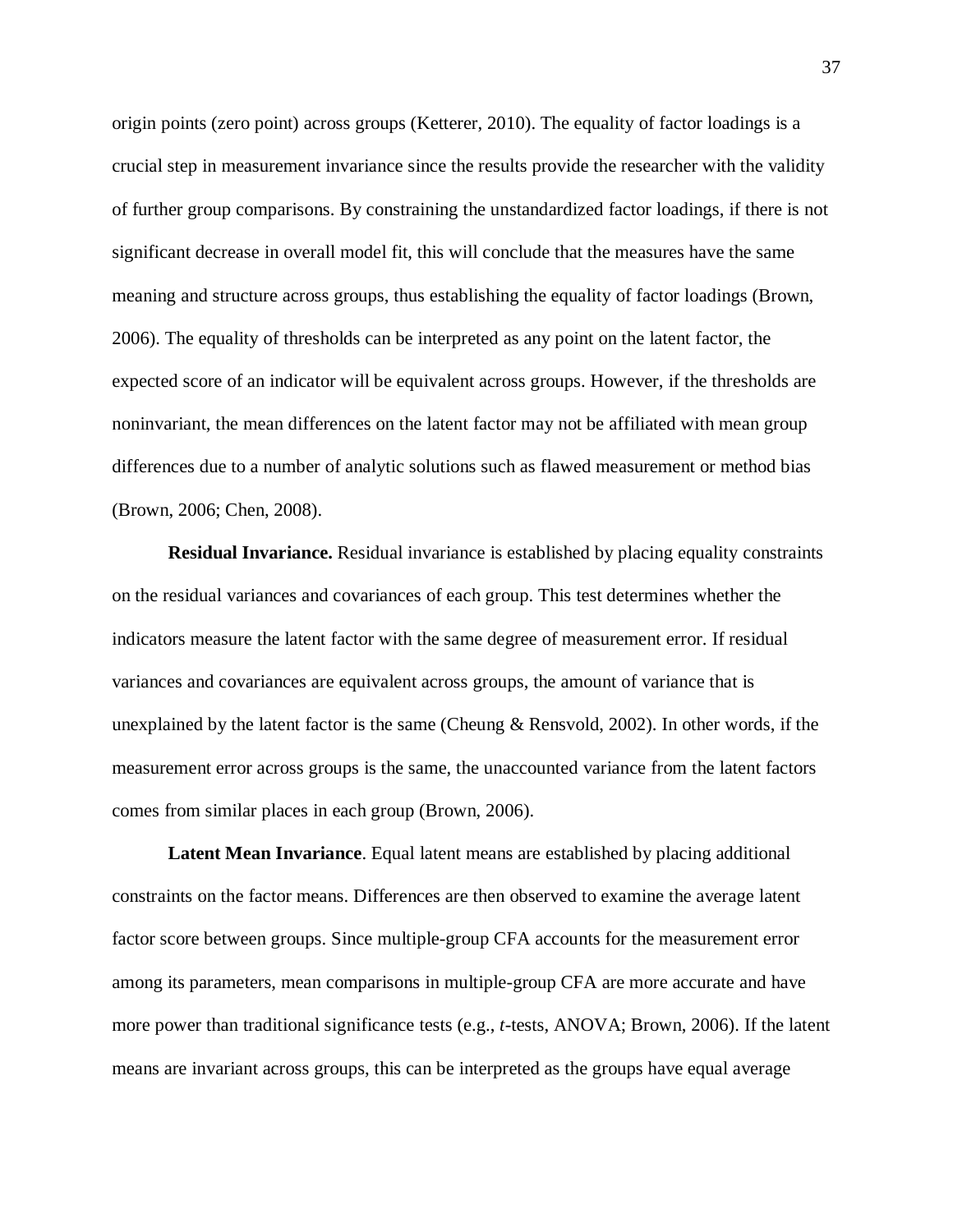means on the latent construct. However, if found noninvariant, group differences can provide meaningful interpretations between groups.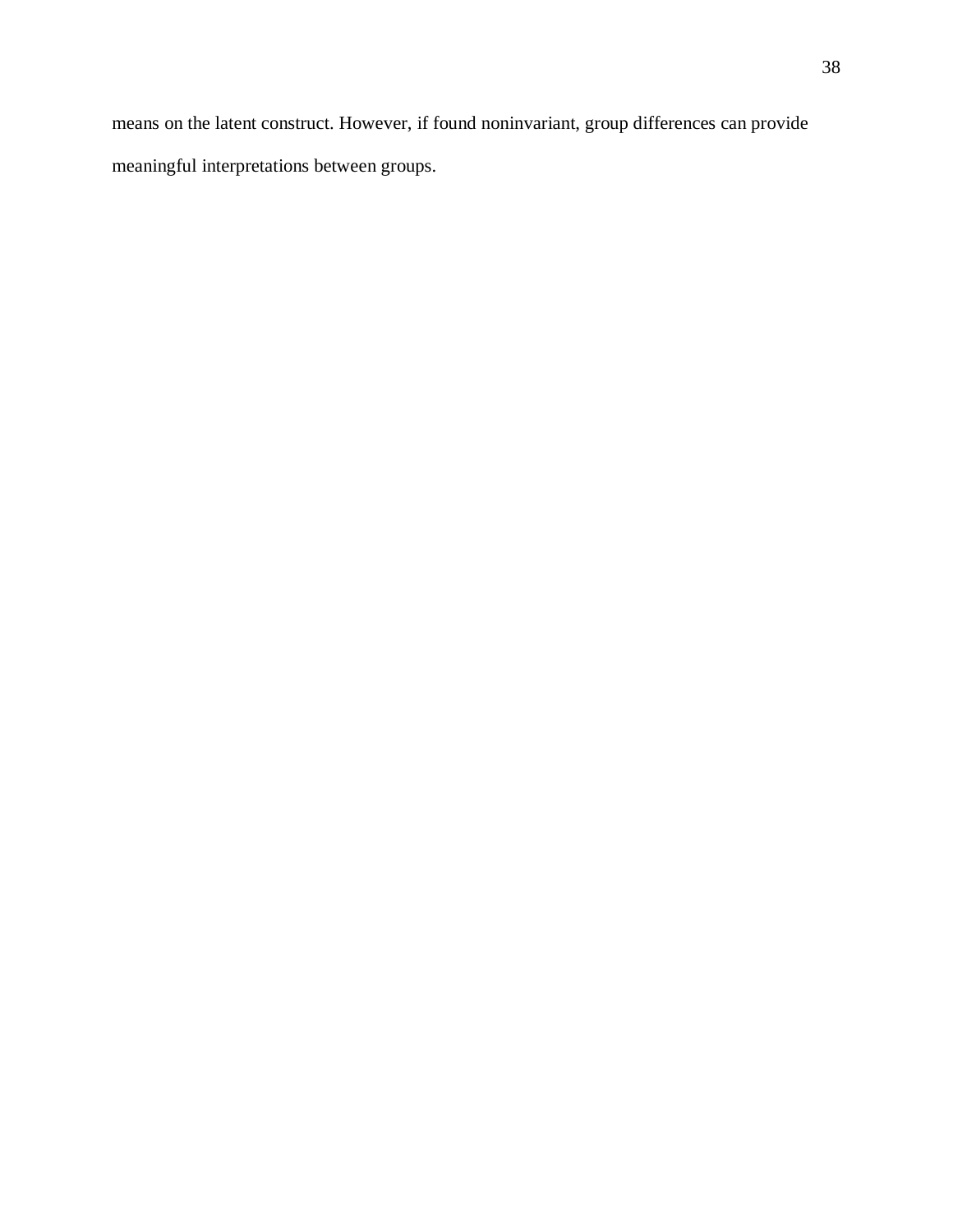### **CHAPTER II**

## **RATIONALE OF THE PRESENT STUDY**

The purpose of the present study is to investigate the measurement invariance of the MMPI-A-RF Externalizing Scales across Korean and American adolescent normative samples. Given the literature on the cultural differences between the Korean and American population, differences in cultural and environmental values may give researchers more insight on juvenile delinquency across cultures. In order to establish whether differences in item endorsement reflect true cultural differences or measurement bias, further testing is warranted to investigate the measurement invariance of the MMPI-A-RF Externalizing Scales. If full measurement invariance (configural, factorial, residual, latent) is found using the multiple-group CFA approach, the differences in item endorsements will reveal the cultural differences between Korean and American adolescent samples. If noninvariance or partial invariance is found, measurement bias in the MMPI-A-RF may be exhibited across cultures.

The study is an important contribution to the literature of this newly developed measure. First, this study investigated whether the underlying constructs and facets of the MMPI-A-RF Externalizing Scales are reflective of each population and carry valid interpretations across cultures. Second, this study provided additional psychometric research to the MMPI-A-RF in both Korean and American adolescent normative samples, furthering the establishment of measurement invariance testing.

In cross-cultural studies using measurement invariance testing, Chen (2008) found that approximately 94% of studies reached the configural invariance stage, meaning that the same number of factors were associated with the same latent factor. As finding full measurement invariance for assessments between cultures can be quite challenging, the results of previous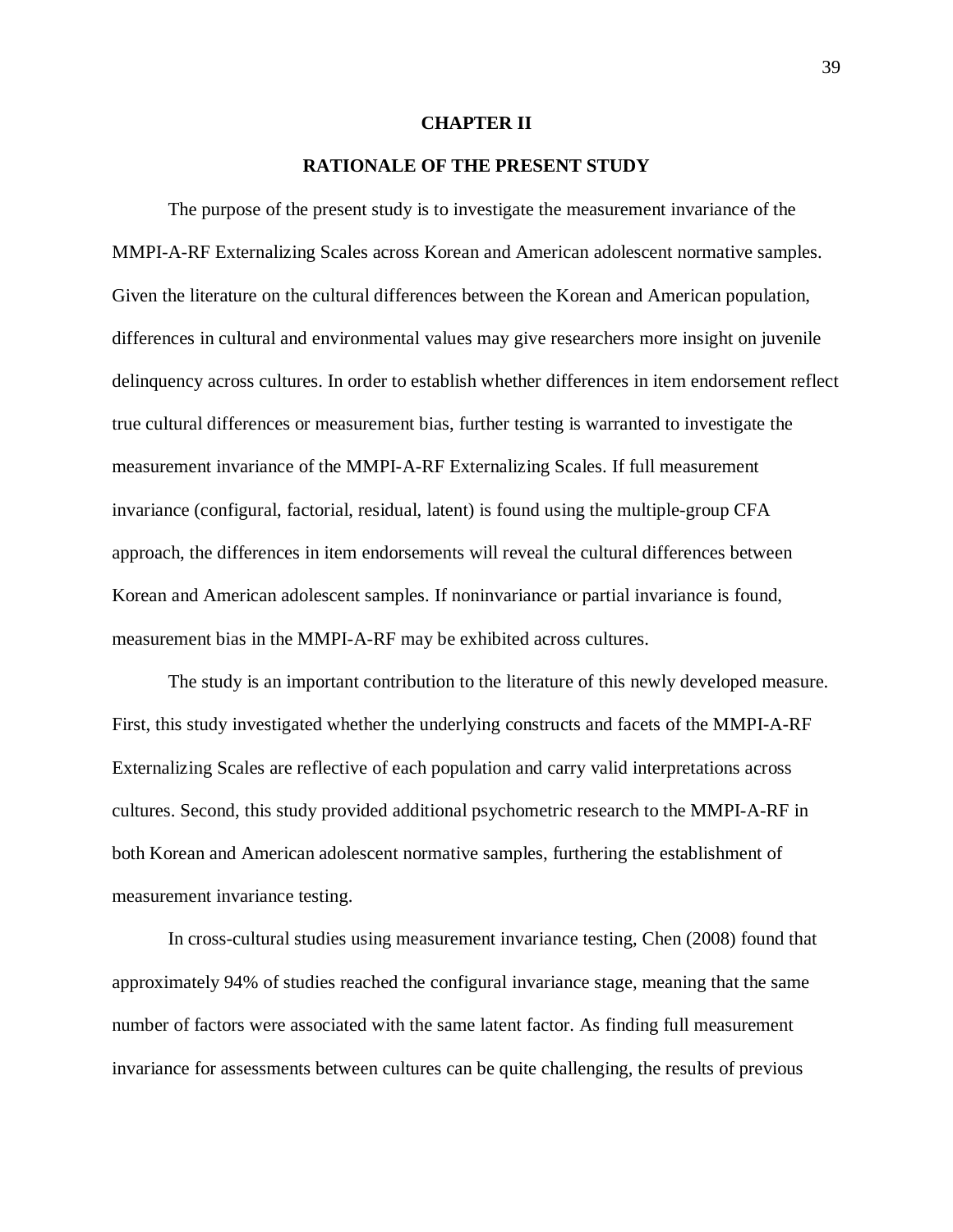Korean to American MMPI measurement invariance studies were examined to propose this study's hypothesis. Previously discussed, Ketterer (2010) found that two out of the nine RC scales of the MMPI-2 showed partial factorial invariance while one scale indicated full factorial invariance. When examining the RC4 scale of the MMPI-2, Wang (2014) found that three of its four latent constructs showed partial scalar invariance, while one of the latent constructs showed full scalar invariance. Lastly, Wang (2017) examined the SP scales in the MMPI-2-RF, finding that all of the scales met partial scalar invariance except for the JCP scale, which reached full scalar invariance for clinical samples. Given the results of these studies and Chen's (2008) measurement invariance analysis, this study hypothesizes that all MMPI-A-RF Externalizing Scales would reach partial factorial invariance.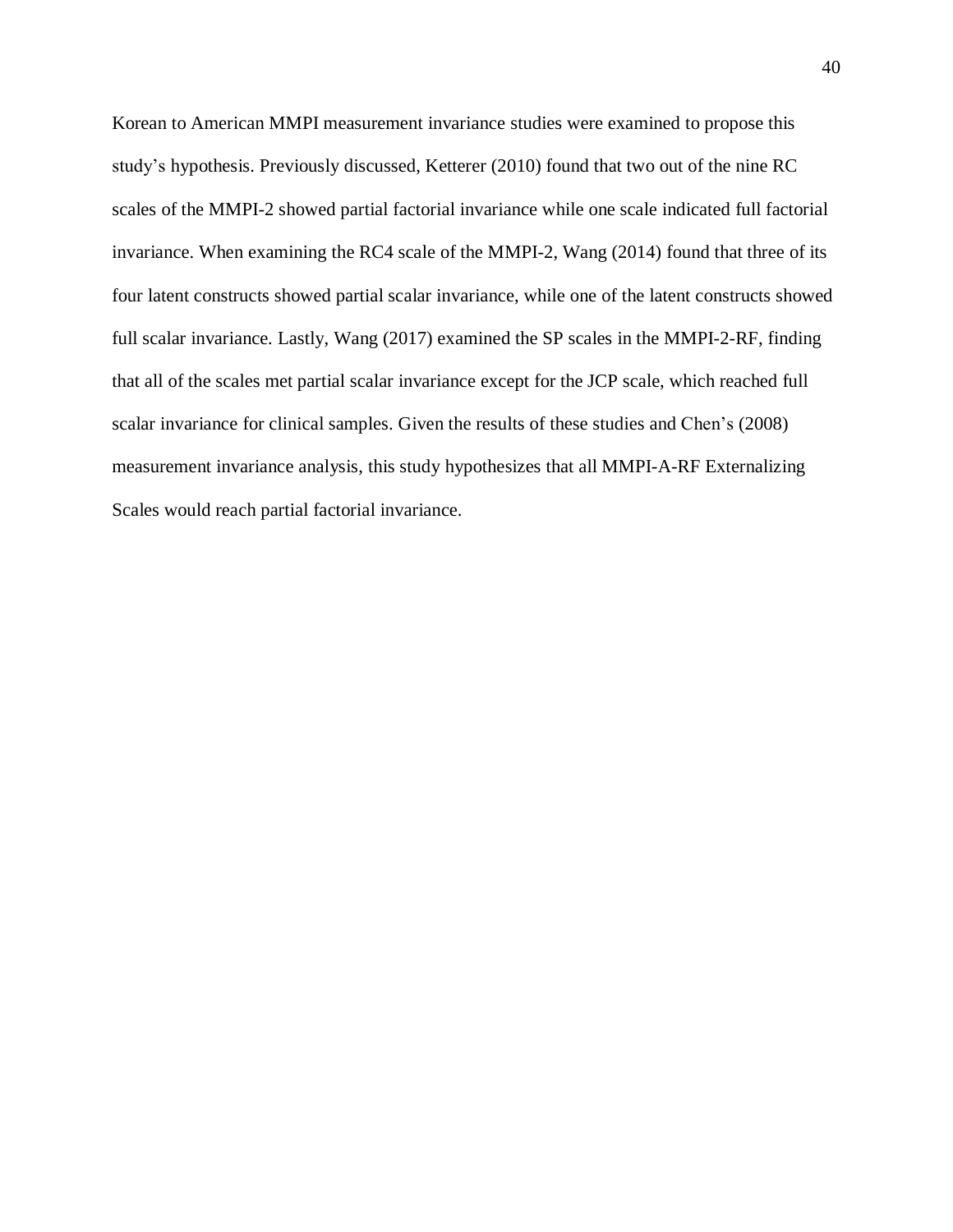## **CHAPTER III**

## **METHODOLOGY**

## **Participants**

**American adolescent normative sample.** The American MMPI-A-RF normative sample is a subset of the normative sample for the MMPI-A. It was gathered from middle and high school students throughout several states (i.e., California, Minnesota, New York, North Carolina, Ohio, Pennsylvania, Virginia, and Washington State) to obtain a balanced sample based on ethnicity, geography, and rural-urban residence. Collected in the late 1980s and early 1990s, the MMPI-A normative sample was found to be consistent with contemporary adolescent samples by reviewing studies conducted between 1995 to 2012 that reported MMPI-A Clinical Scale means and standard deviations for nonclinical samples (Archer, in press). These studies indicated that T scores based on the MMPI-A normative sample were appropriate for current MMPI-A-RF sample profiles. It should be noted that cutoff dates to enter school during the time the data was collected was later than more contemporary students today. Participants completed Form TX, which contained 704 items including the 550 original MMPI items and 154 new items. Participants also completed the Biographical Information (age, religion, ethnic origin, grade level, average school grades, school activities, school problems, future plans, father's and mother's educational levels, father's and mother's occupations, number of siblings, current level arrangements) and Life Events forms (list of positive, negative, or neutral life events within the past six months) (Archer, Handel, Ben-Porath, & Tellegen, 2016).

The MMPI-A-RF normative sample is composed of 1,610 students (805 boys, 805 girls. The exclusion criteria (Cannot Say > 29; T-scores of VRIN, TRIN, L, or  $K > 79$ ; or  $F > 89$ ) were used to remove invalid protocols and only participants who completed all three measures (Form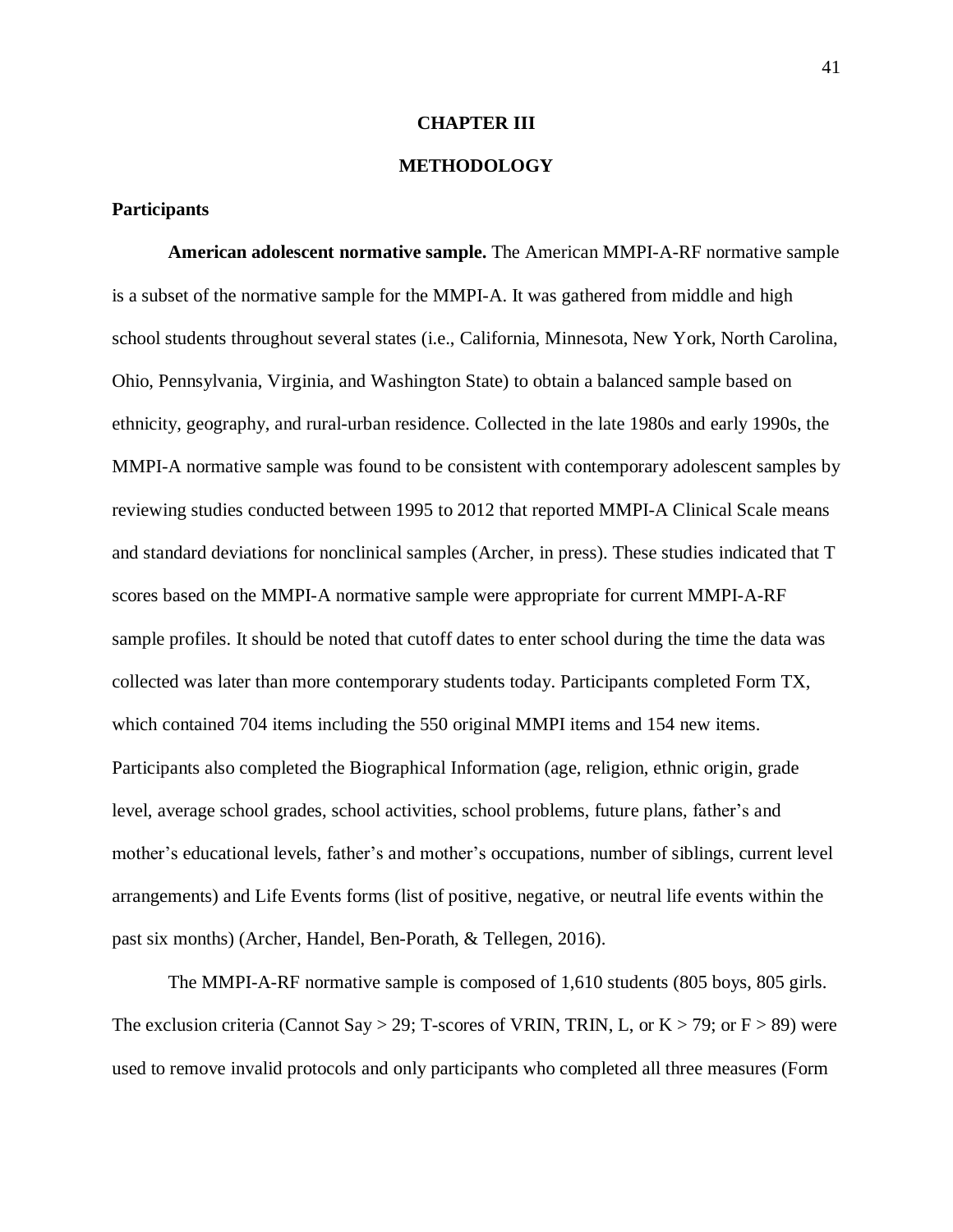TX, Biographical Information form, Life Events form) were included in the sample. The sample ranges in age from 14-18 years old ( $M = 15.54$ ,  $SD = 1.17$  for boys and  $M = 15.59$ ,  $SD = 1.18$  for girls). In terms of ethnicity, the sample is composed of 1,229 Whites (76.3%), 199 Blacks (12.4%), 46 Asians (2.9%), 46 Native Americans (2.9%), 33 Hispanics (2.0%), 41 Other (2.5%), and 16 who did not report ethnicity (1.0%; Archer et al., 2016). See Table 1 for the age, grade level, mother's education, and father's education distribution of the American MMPI-A-RF adolescent normative sample (Archer et al., 2016).

|                                               | American      | Korean      |
|-----------------------------------------------|---------------|-------------|
| Age                                           |               |             |
| 14                                            | 366 (22.7%)   | 240 (19.3%) |
| 15                                            | 438 (27.2%)   | 243 (19.5%) |
| 16                                            | 427 (26.5%)   | 265 (21.3%) |
| 17                                            | 292 (18.1%)   | 297 (23.8%) |
| 18                                            | 87 (5.4%)     | 201 (16.1%) |
| Grade Level                                   |               |             |
| 7th or Freshmen in Middle School              | $8(0.5\%)$    | $2(0.2\%)$  |
| 8 <sup>th</sup> or Sophomore in Middle School | 121 (7.5%)    | 187 (15.0%) |
| 9 <sup>th</sup> or Senior in Middle School    | 415 (25.8%)   | 245 (19.7%) |
| $10th$ or Freshmen in High School             | 470 (29.2%)   | 270 (21.7%) |
| $11th$ or Sophomore in High School            | 385 (23.9%)   | 285 (22.9%) |
| $12th$ or Senior in High School               | 210 (13.0%)   | 257 (20.6%) |
| None Reported                                 | $1 (< 0.1\%)$ |             |
| Mother's Education                            |               |             |
| <b>Graduate School</b>                        | 159 (9.9%)    | $22(1.8\%)$ |
| College Graduate                              | 503 (31.2%)   | 250 (20.1%) |
| Some College                                  | 325 (20.2%)   |             |
| <b>High School Graduate</b>                   | 476 (29.6%)   | 750 (60.2%) |
| Some High School                              | 92 (5.7%)     |             |
| Middle School Graduate                        |               | 152 (12.2%) |
| Grade School                                  | $18(1.1\%)$   | 61 (4.9%)   |
| No School                                     |               | $6(0.5\%)$  |
| None Reported                                 | 37(2.3%)      | $5(0.4\%)$  |
|                                               |               |             |

Table 1. *Distribution of Age, Grade Level, Mother's Education, and Father's Education for the American and Korean MMPI-A-RF Adolescent Normative Samples*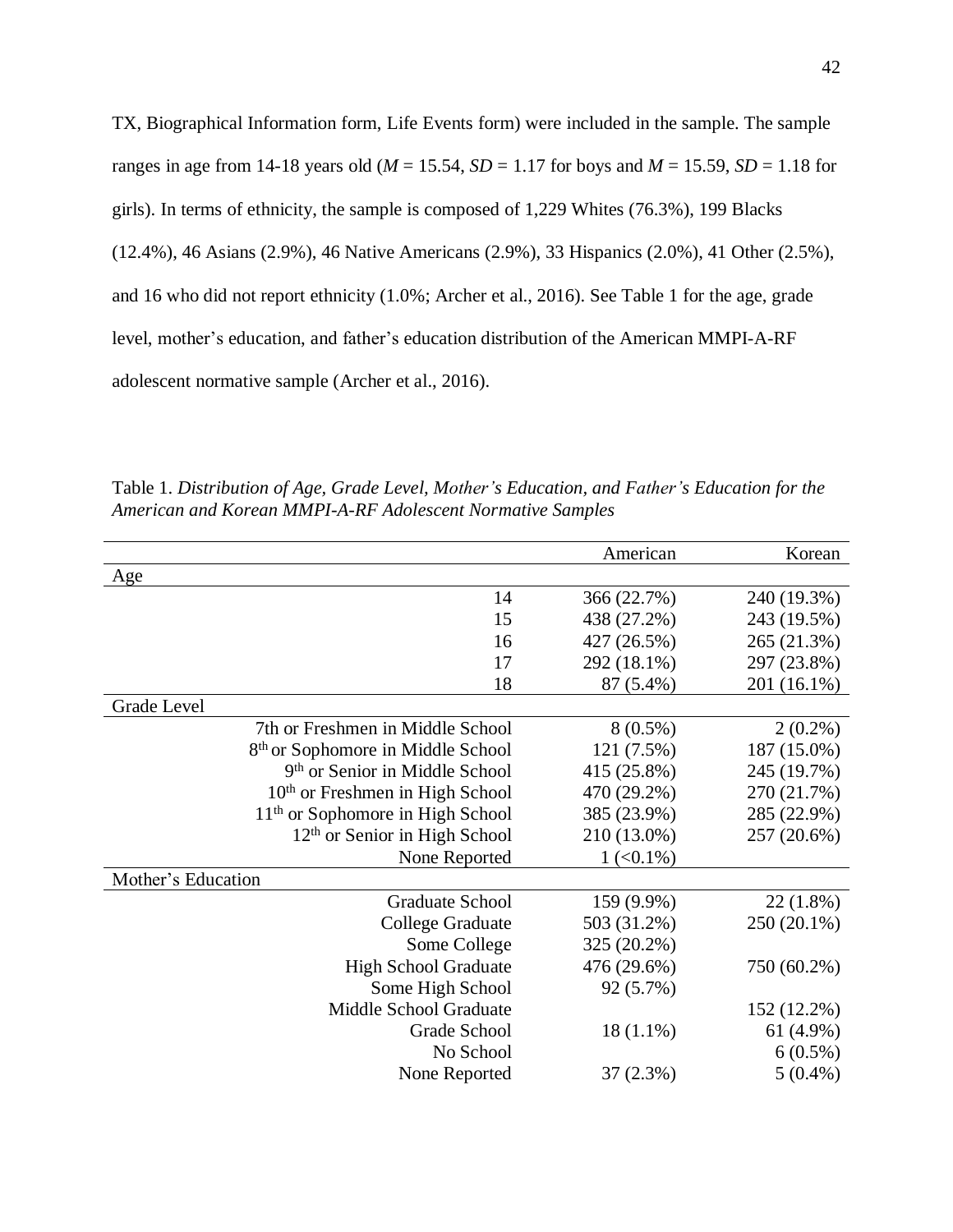|                    |                             | American     | Korean       |
|--------------------|-----------------------------|--------------|--------------|
| Father's Education |                             |              |              |
|                    | Graduate School             | 274 (17.0%)  | $82(6.6\%)$  |
|                    | College Graduate            | 531 (33.0%)  | 363 (29.1%)  |
|                    | Some College                | 222 (13.8%)  |              |
|                    | <b>High School Graduate</b> | 362 (22.5%)  | 609 (48.9%)  |
|                    | Some High School            | $145(9.0\%)$ |              |
|                    | Middle School Graduate      |              | $116(9.3\%)$ |
|                    | Grade School                | 29 (1.8%)    | 68 (5.5%)    |
|                    | No School                   |              | $3(0.2\%)$   |
|                    | None Reported               | 47 (2.9%)    | $5(0.4\%)$   |

**Korean adolescent normative sample.** The Korean adolescent normative sample for the Korean MMPI-A-RF is a subset of the Korean MMPI-A normative sample. It was collected from 2003 – 2004 and gathered from middle and high school students throughout several cities in Korea: Seoul, Incheon, Kyungki, Kangwon, Daejeon, Chungnam, Chungbuk, Kwangju, Jeonnam, Jeonbuk, Jeju, Busan, Daegu, Kyungnam, and Kyungbuk. These cities were specifically chosen based on the 2000 census to ensure the heterogeneity of the sample according to geographic location, rural-urban residence, sex, and grade.

The initial sample included 1,686 Korean adolescents. However, ninety-five participants were excluded from the sample based on the exclusion criteria: Cannot Say  $> 0$ , Raw scores of VRIN > 15, TRIN < 4, TRIN > 15, or  $F > 34$ . It should be noted that the exclusion criteria for the Korean adolescent normative sample is different than the American adolescent normative sample. Studies have shown that using the American-derived validity criteria for Korean samples may exclude an excessive number of valid cases (Cheung, Song, & Zhang, 1996; Ketterer, Han, Hur, & Moon, 2010). Therefore, specific Korean exclusion criteria were created to account for these differences. After removing invalid cases, the sample consisted of 1,518 students (759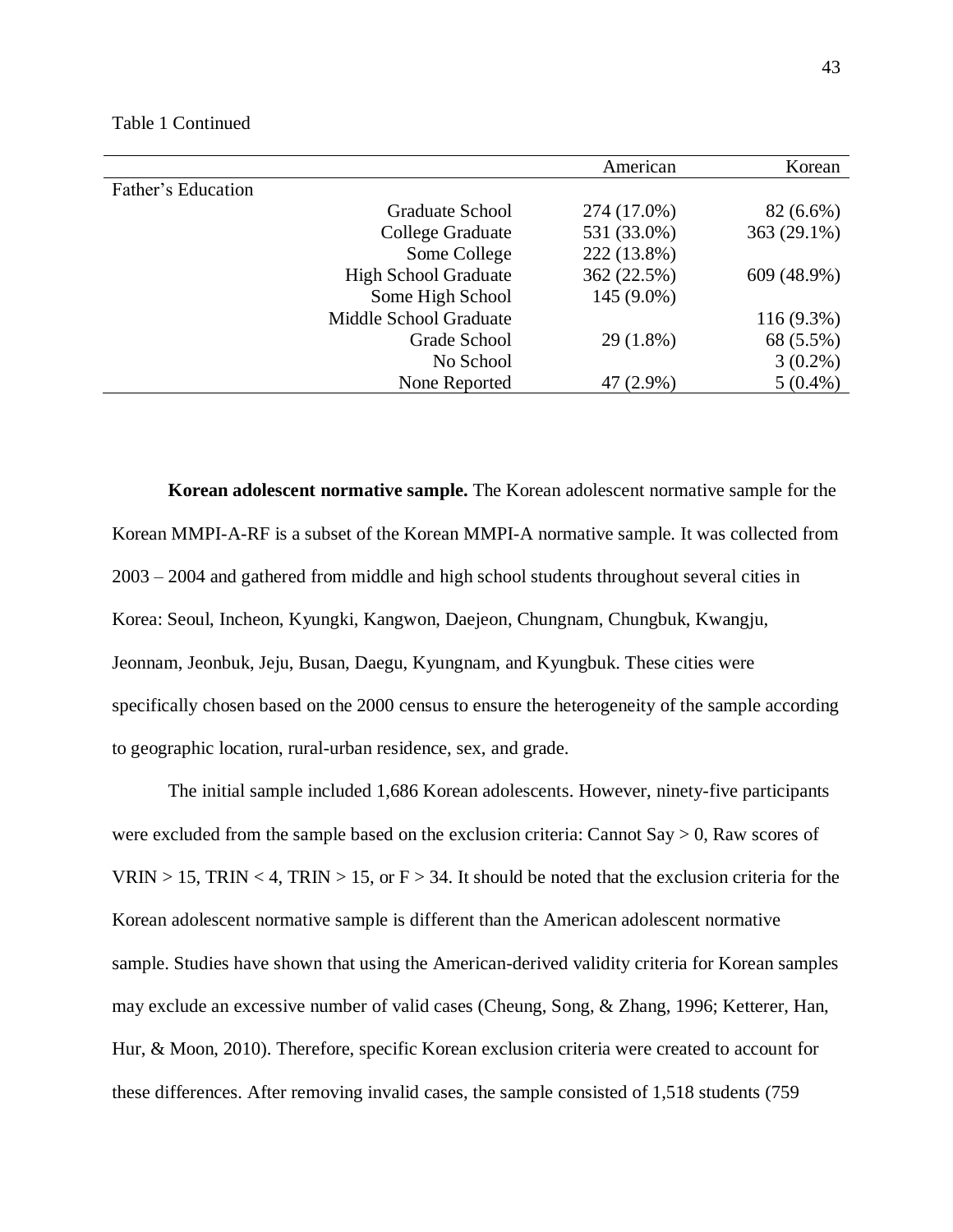boys, 759 girls). The sample ranged in age from 12-18 years old ( $M = 15.41$ ,  $SD = 1.73$  for boys and  $M = 15.43$ ,  $SD = 1.73$  for girls). In order to be consistent with the age range of the American adolescent normative sample, participants who are under the age of 14 were excluded from this study. A total of 275 12 and 13-year-old participants were removed. The Biographical Information form and the Life Events form were also collected with this sample. The final Korean adolescent normative sample for this study is 1,246 (624 boys and 622 girls). See Table 1 for the age, grade level, mother's education, and father's education distribution of the Korean MMPI-A-RF adolescent normative sample (Han, Lim, Moon, Yook, & Kim., in press). When calculating for differences in age between Korean and American samples, Americans adolescents had a significantly higher means in ages 14 [ $t(2855) = 5.14$ ,  $p < .001$ ], 15 [ $t(2855) = 7.55$ ,  $p <$ .001], and 16  $[t(2855) = 6.20, p < .001]$  while Korean adolescents had a significantly higher mean for 18 year olds  $[t(2855) = -6.77, p < .001]$ .

## **Instruments**

**MMPI-A-RF.** Because the MMPI-A-RF was thoroughly discussed above, this section will provide a brief overview and present the psychometric properties of the assessment. The MMPI-A-RF used the structure of the MMPI-2-RF as the basis of its development. By incorporating the measure of demoralization, intercorrelations between the clinical scales decreased and allowed for each construct to be better assessed. The MMPI-A-RF uses uniform T scores to transform the raw-score distribution of the scale to preserve the positive skewness of the MMPI and to minimize the discrepancies from the original linear T-score distributions of the Clinical scales (Tellegen & Ben-Porath, 1992). The MMPI-A-RF uses the T score of 60 as a cutoff to identity clinically significant elevations. It can be hand scored, computer scored using a software program, or mailed to Pearson for scoring (Archer et al., 2016).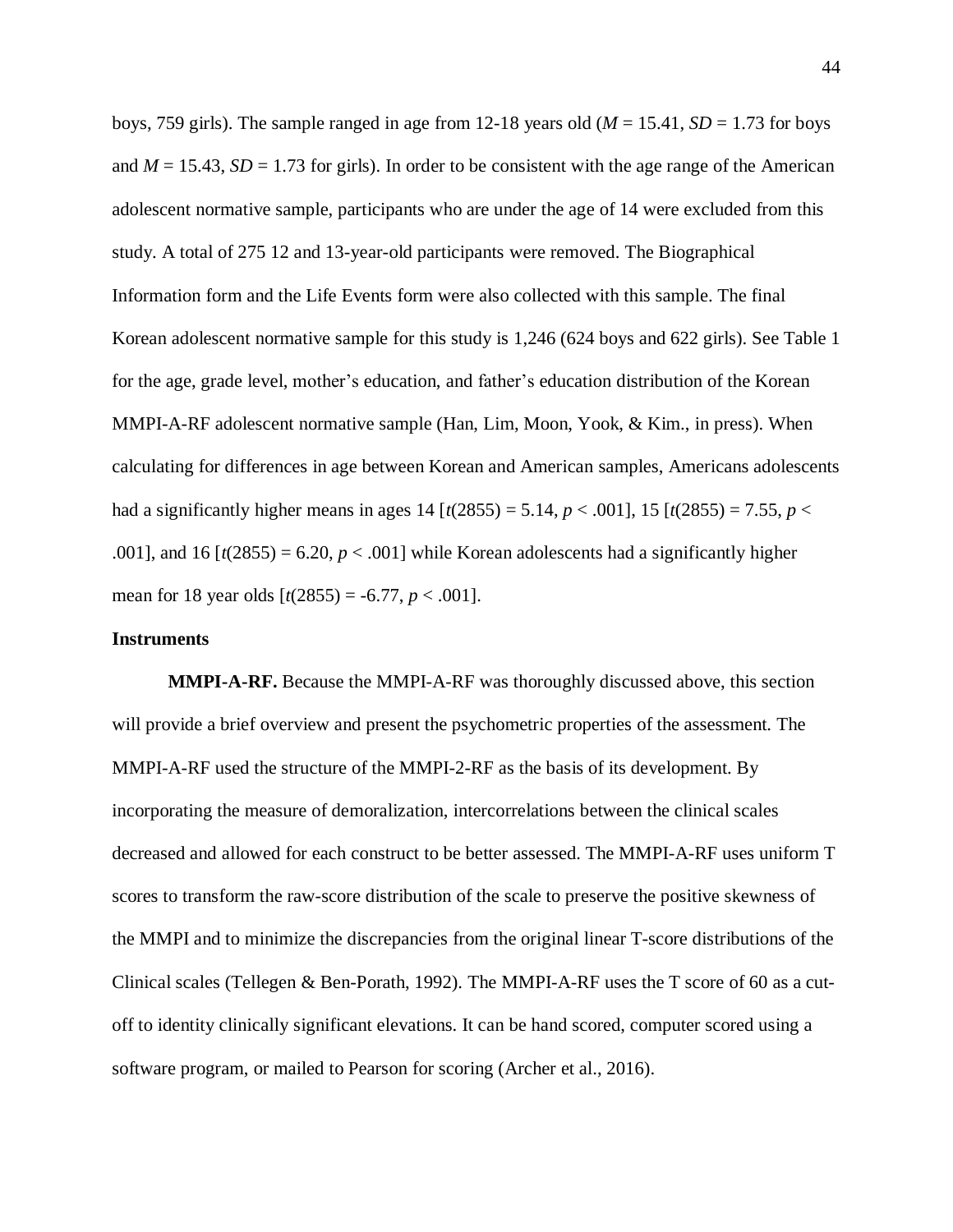**Psychometric properties of the MMPI-A-RF.** The psychometric properties of the MMPI-A-RF were based on the analyses of the MMPI-A data sets and calculated in a variety of settings including the normative sample, and the development samples from inpatient, outpatient, correctional, and school settings. The MMPI-A-RF shows adequate reliability. Cronbach's alpha for the Validity Scales (F-r, L-r, K-r) ranged from .42 to .77 across samples, .53 to .74 in the normative sample, .47 to .76 in the outpatient sample, .43 to .77 in the inpatient sample, .49 to .76 in the correctional sample, and .42 to .75 in the school sample. Test-retest reliabilities ranged from .51 to .74 in all samples. For the VRIN-r, TRIN-r, and CRIN validity scales, alpha coefficients ranged from .24 to .60 in the normative sample, .10 to .42 in the outpatient sample, .09 to .43 in the inpatient sample, .08 to .46 in the correctional sample, and .04 to .39 in the school sample. These alpha levels were expectedly the lowest in the measure since extreme content nonresponsiveness does not occur in valid protocols (Archer et al., 2016).

For the Externalizing scales, the Cronbach's alpha coefficients and test-retest correlations were examined in the normative, outpatient, inpatient, correctional, and school samples. In the correctional sample, five of the six scales have alpha coefficients greater than .60 and ranged from .48 to .77. It is important to note that alpha coefficients are a measure of internal consistency reliability in a specific sample. Therefore, alpha coefficients are not a fixed property of a scale. For example, if a measure of psychosis were administered to college students, the measure would be expected to have low alpha coefficients because of the lack of score variability of psychosis in the college sample. In this sense, alpha coefficients for the Externalizing scales would not be expected to be high in normative or non-clinical samples but adequately reliable in appropriate settings (i.e., correctional sample). However, even with the expectedly lower alpha coefficients in the normative samples, examining the measurement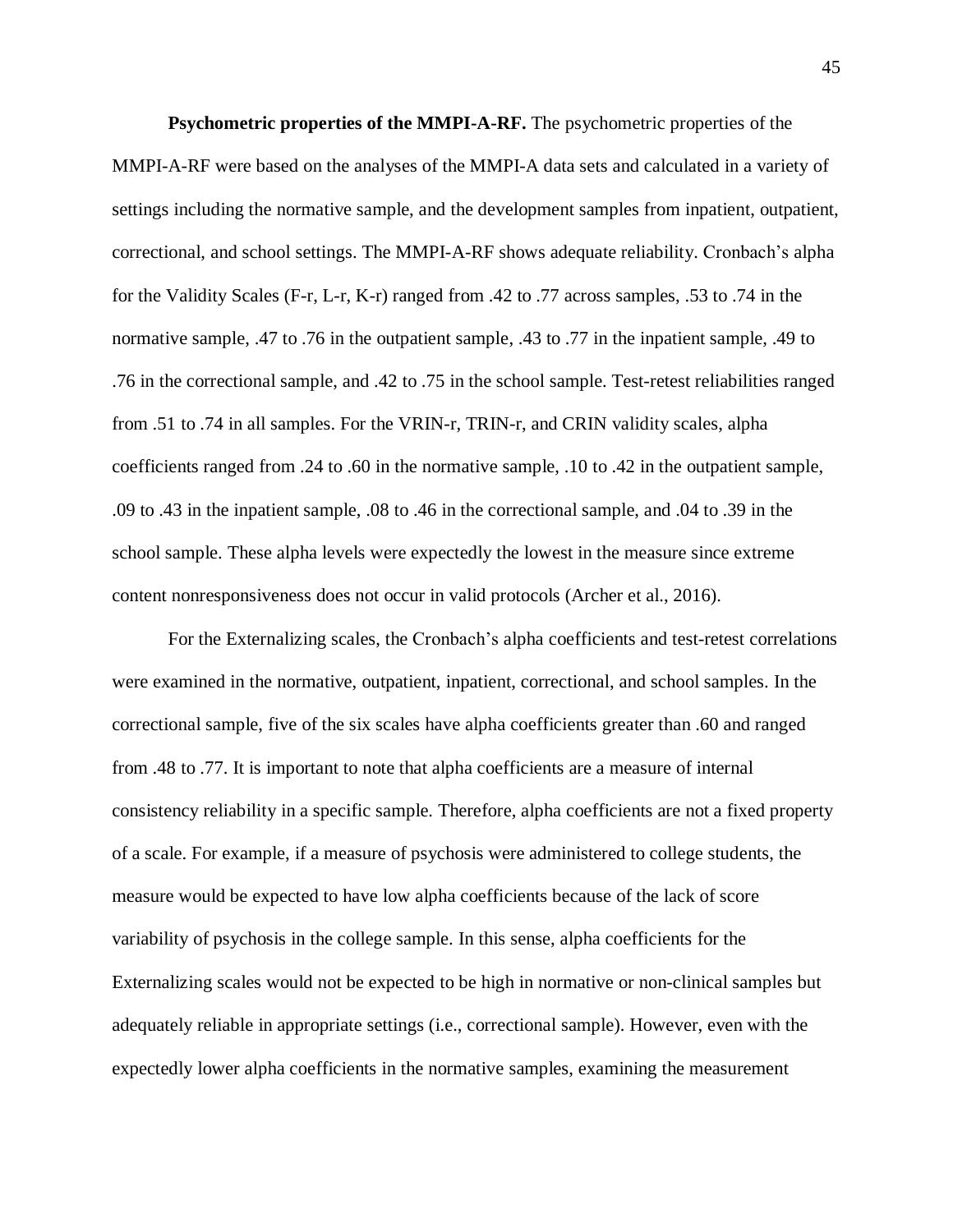invariance in the normative sample is still warranted since the normative samples are used to generate the T scores for the tests. The Cronbach's alphas ranged from .29 to .62 in the normative sample, .41 to .74 in the outpatient sample, .42 to .78 in the inpatient sample, and .41 to .74 in the school sample. Test-retest coefficients ranged from .46 to .71 in all samples. While Cronbach's alpha coefficients under .70 do not always reflect inadequate reliability (Schmitt, 1996), among the six externalizing scales, there are four scales (NSA, CNP, SUB, AGG) whose coefficients exceed .70 (Archer et al., 2016).

Since the MMPI-A-RF was developed using a wide sample range (normative, outpatient, inpatient, etc.), the reliability and generalizability of its construct validity may decrease given the variability in samples. Standard of error of measurements are less dependent on the variability in the sample of test takers (American Educational Research Association, 2014) and are deemed adequate for the Externalizing Scales. The standard error of measurements for the Externalizing Scales are as follows: NSA (7 = normative sample; 7 = normative test-retest sample), ASA (7 = normative sample;  $6 =$  normative test-retest sample), CNP (6-7 = normative sample;  $5 =$ normative test-retest sample), SUB ( $7$  = normative sample;  $7$  = normative test-retest sample), NPI (10 = normative sample;  $6 =$  normative test-retest sample), and AGG (6-7 = normative sample; 6 = normative test-retest sample). It is also important to note that the standard error of measurements are relative to the full range of possible T scores on each scale (20-100) such that a standard error of measurement score of 7 is not significantly large. Extensive correlations were computed as part of the development of the measure and are present in tabular form in the manual (Archer et al., 2016).

The MMPI-A-RF scales were correlated with the MMPI-A scales to assess for construct, convergent, and divergent validity. The correlations were adequate and in the expected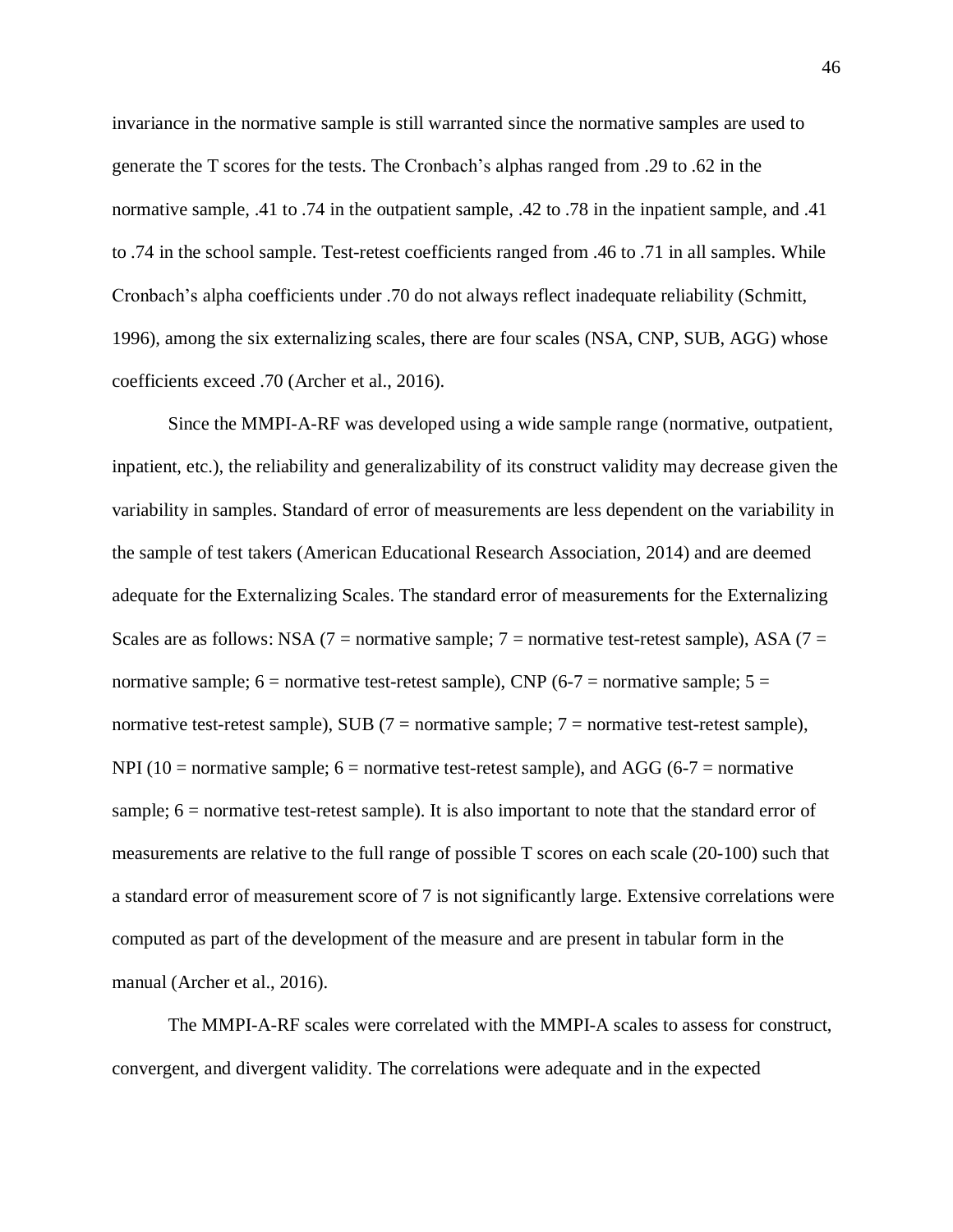directions. All scales were tested with an acute inpatient psychiatric setting (Veltri et al., 2009), residential treatment facility, (Forbey & Ben-Porath, 2003), predispositional forensic data (Handel et al., 2011), and an archival forensic sample (Veltri et al., 2009). These analyses also include extra-test variables used in the original published articles.

**Korean MMPI-A-RF.** The Korean MMPI-A-RF is currently being published by Kyunghee Han, Ph.D. and the research staff at Maumsarang Inc., who hold the license for the Korean versions of the MMPI measures. All of the items of the Korean MMPI-A-RF are a subset of the Korean MMPI-A. It mimics the American MMPI-A-RF in the content and number of scales. The American MMPI-A has been translated and validated into the Korean language by two individuals, fluent in Korean and English, independently translating each item (Lim & Han, 1999). Any discrepancies between these two translations were then re-evaluated and retranslated by these two translators through mutual consensus. Items were then back translated into English by another individual fluent in both Korean and English. The back translated items and the original English MMPI-A items were then examined for discrepancies by Dr. James Butcher, who is an expert in MMPI cross-cultural research and who was a member of the MMPI Restandardization Committee. Lastly, based on his review, several items were retranslated for final publication. It is projected that the Korean MMPI-A-RF will be published by the fall of 2018. Although not officially published, the psychometric properties of the Korean MMPI-A-RF have been computed and are presented below.

The psychometric properties of the Korean MMPI-A-RF were based on the analyses of the Korean MMPI-A data sets and calculated in the Korean adolescent normative and clinical sample. The Korean clinical sample totaled 237 adolescents. The Korean MMPI-A-RF Externalizing Scales showed adequate reliability. In the Korean normative sample, Cronbach's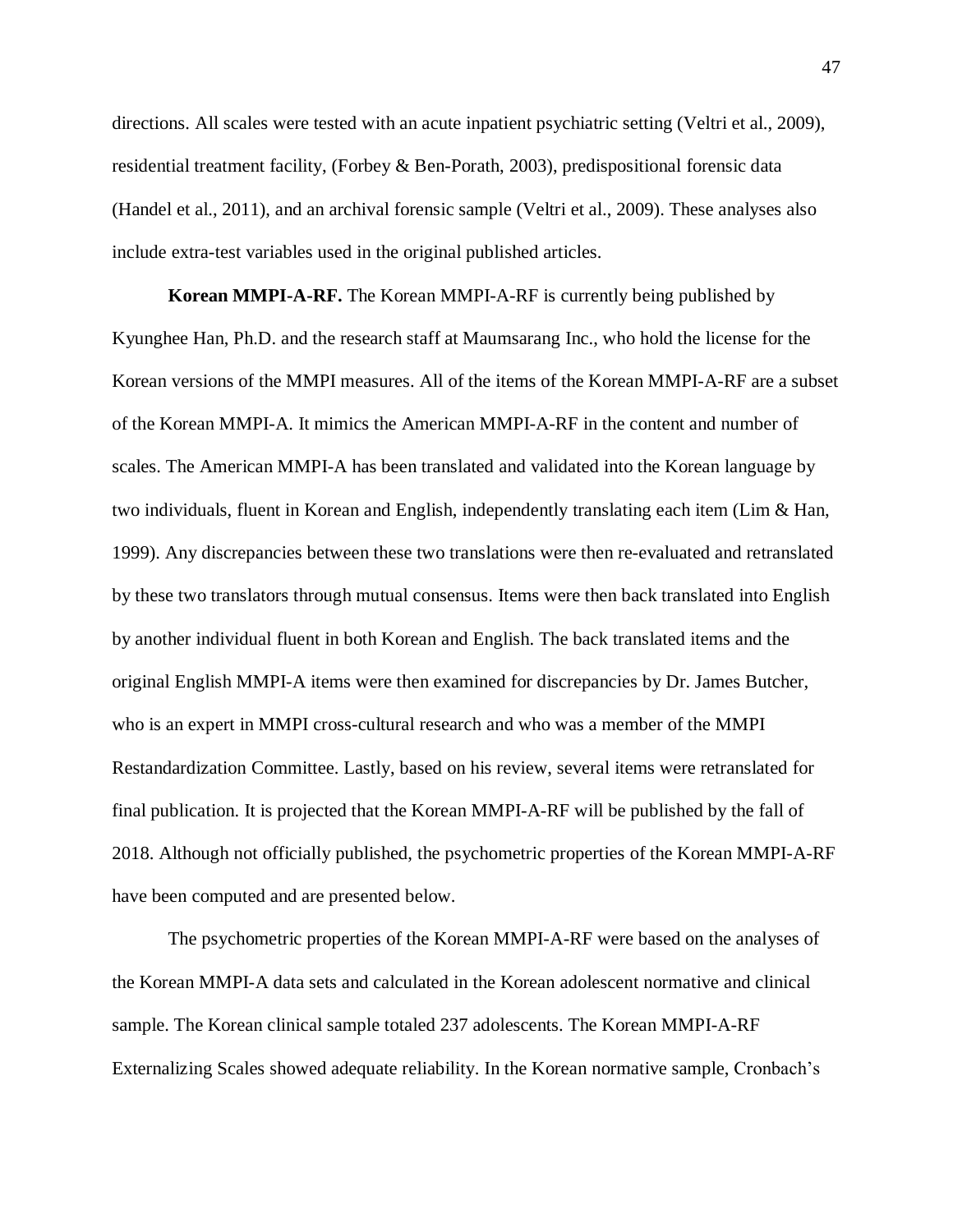alpha levels for males ranged from .40 to .55 and ranged from .39 to .61 for females. The standard error of measurements for the Externalizing Scales in the Korean normative sample were as follows: NSA (males = 7; females = 7), ASA (males = 7; females = 7), CNP (males = 7; females = 7), SUB (males = 7; females = 7), NPI (males = 7; females = 7), and AGG (males = 7; females = 7). In the Korean clinical sample, Cronbach's alpha levels ranged from .58 to .72. The standard error of measurements for the Externalizing Scales in the Korean clinical sample were as follows: NSA (7), ASA (7), CNP (8), SUB (5), NPI (6), and AGG (6).

#### **Statistical Analyses**

**Data preparation.** To prepare for the analyses, the normative data of the Korean and American MMPI-A-RF was assessed to meet statistical assumptions to perform the following analyses. In addition, both data sets were examined according to validity criteria and invalid cases were removed. Cases with any missing responses on items were also removed. Data was recoded in that a keyed response was coded as one while an unkeyed response was coded as zero. Mplus input files were created for each Externalizing Scale by creating text (.txt) files from SPSS files.

**Model Specification and analysis.** As noted above, the sequence of tests for multiplegroup CFA follow a slightly different format when using categorical variables which is outlined in this section. A CFA model was tested separately in each group to establish that a one-factor model for each externalizing scale was acceptable in both groups. If both groups show good model fit, the first step testing for configural invariance is mostly the same for continuous and categorical variables. Both groups were analyzed simultaneously and model fit is calculated to establish configural invariance. While the thresholds and factor loadings were freely estimated in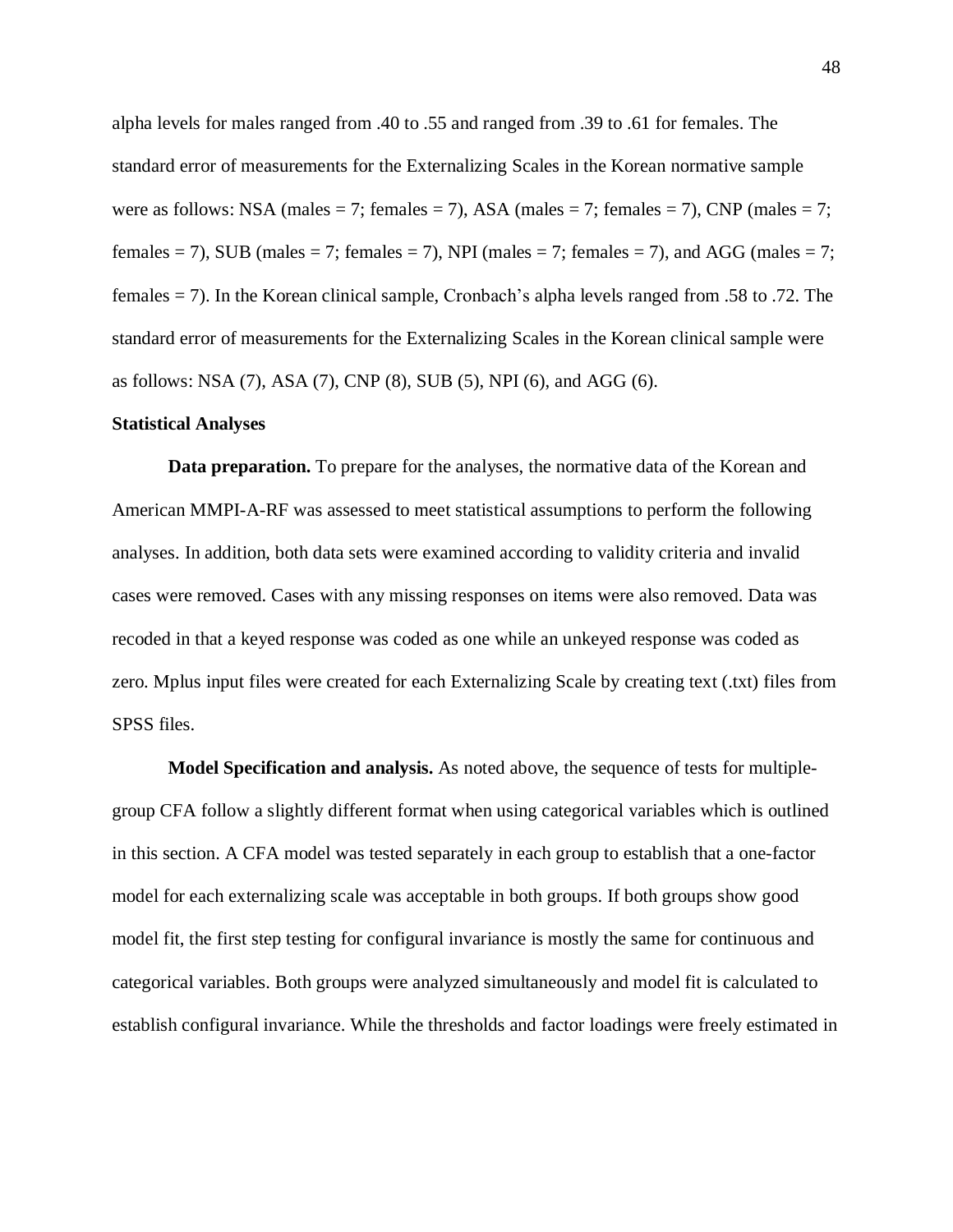both groups, the residual variances were fixed to 1.00 and the factor means were fixed to zero for identification purposes (Ketterer, 2010).

The second step testing for factorial invariance combines both step two and three in the sequence above where thresholds were examined instead of intercepts. The thresholds and factor loadings were constrained to equality, while the residual variances were fixed to 1.00 in one group and freely estimated in the second group, and the factor mean was fixed to zero in one group and freely estimated in the second. Constraining the thresholds and factor loadings to equality allowed for the examination of change in model fit between the factorial invariance model with the configural invariance model. In addition, fixing the residual variances and factor means to 1.00 and zero, respectively, in one group and freely estimating them in another also allowed examination of change in model fit. If there is no reduction in model fit, or if there is a nonsignificant model fit difference, factorial invariance is established and any difference between the estimated latent means can be interpreted.

If full factorial invariance is not established, partial factorial invariance will be calculated to identify noninvariant items of each scale. This is achieved by successively constraining the factor loadings and thresholds one item at a time while keeping free the remaining items. Residual variances were fixed to 1.00 in both groups and factor means were fixed to zero in both groups. Comparing these partial factorial invariance models with the configural invariance model, a noninvariant item would result in a significant model fit difference. Following Bryne, Shavelson, and Muthén's (1989) suggestion, latent means were calculated for scales that reach partial factorial invariance by simultaneously freeing the equality constraints on the factor loadings thresholds of noninvariant items while constraining the remaining items on the scale. Residual variances were fixed to 1.00 in both groups and factor means were fixed to zero in one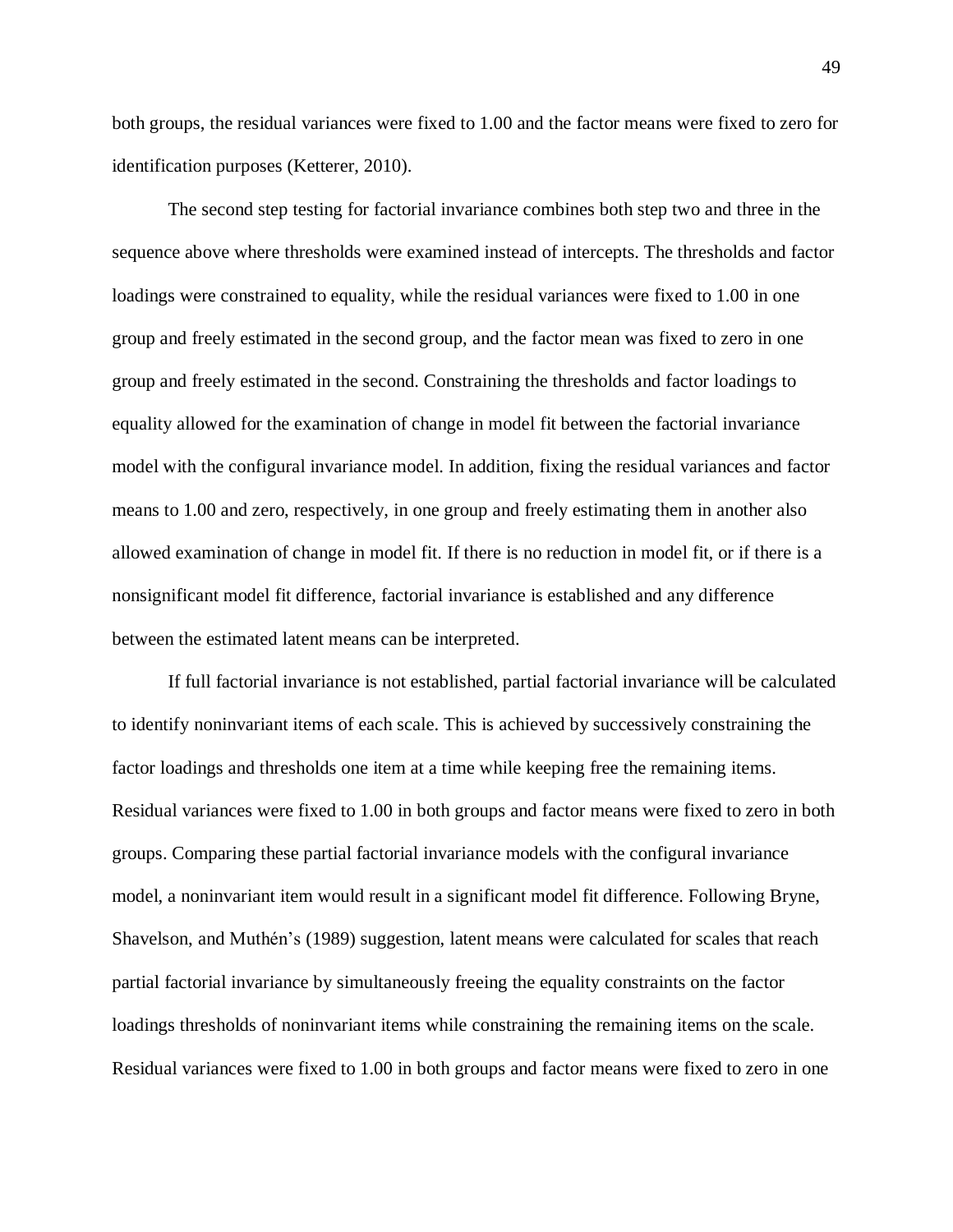group and freed in the other. Due to their partial invariance, latent means were not interpreted but calculated for reference purposes.

The third and fourth steps regarding residual variance and latent mean equality are only appropriate if full factorial invariance is established in step two. Step three involves placing an additional fixed constraint on the error variances to 1.00. Residual invariance of the y\* variables is established if there is no reduction in model fit when compared to the model in step two. Lastly, by placing an additional fixed constraint on the latent means to zero, latent mean invariance is established if there is no reduction in model fit when compared to the model in step two.

**Goodness-of-fit indices.** In order to evaluate the model fit for each scale in the Korean and American normative samples, RMSEA, CFI, and TLI were computed. These indices evaluated how well the CFA model fits or reproduces the input data. As previously discussed, good model fit is obtained when RMSEA values are close to .06 or below, and CFI and TLI values are close to .95 or above (Hu & Bentler, 1999). Guidelines suggested by Browne and Cudeck (1993) and Bentler (1990) were also considered as follows: RMSEA values less than .08 indicated adequate model fit, RMSEA values below .05 showed good model fit, and RMSEA values equal to or greater than 0.1 were rejected. In addition, CFI and TLI values lower than .90 were rejected, while values ranging from .90 to .95 may be acceptable. When comparing two models with continuous indicators, a chi-squared difference test,  $\Delta \chi^2$  is used. It is calculated as the difference of  $\chi^2$  values between two models, because the difference in  $\chi^2$  value remains in the *χ <sup>2</sup>* distribution. However, for categorical indicators, the DIFFTEST in Mplus is calculated instead, since the difference in  $\chi^2$  value is not in the  $\chi^2$ distribution (Brown, 2006). Due to the large sample size of each normative sample and the literature surrounding measurement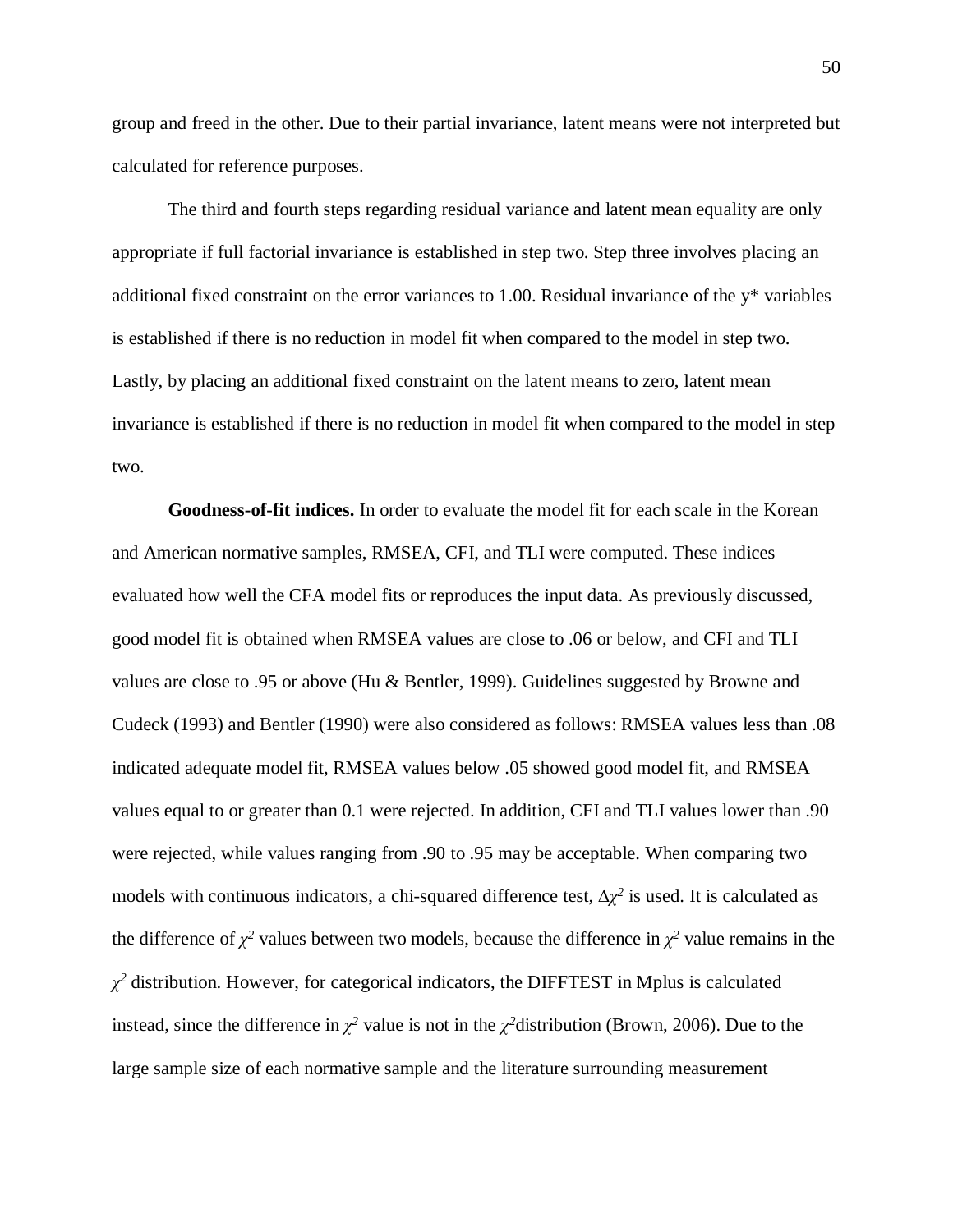invariance testing, a *p* value of <.001 was chosen as the significance level all calculations (Wang, 2004; Wang, 2017).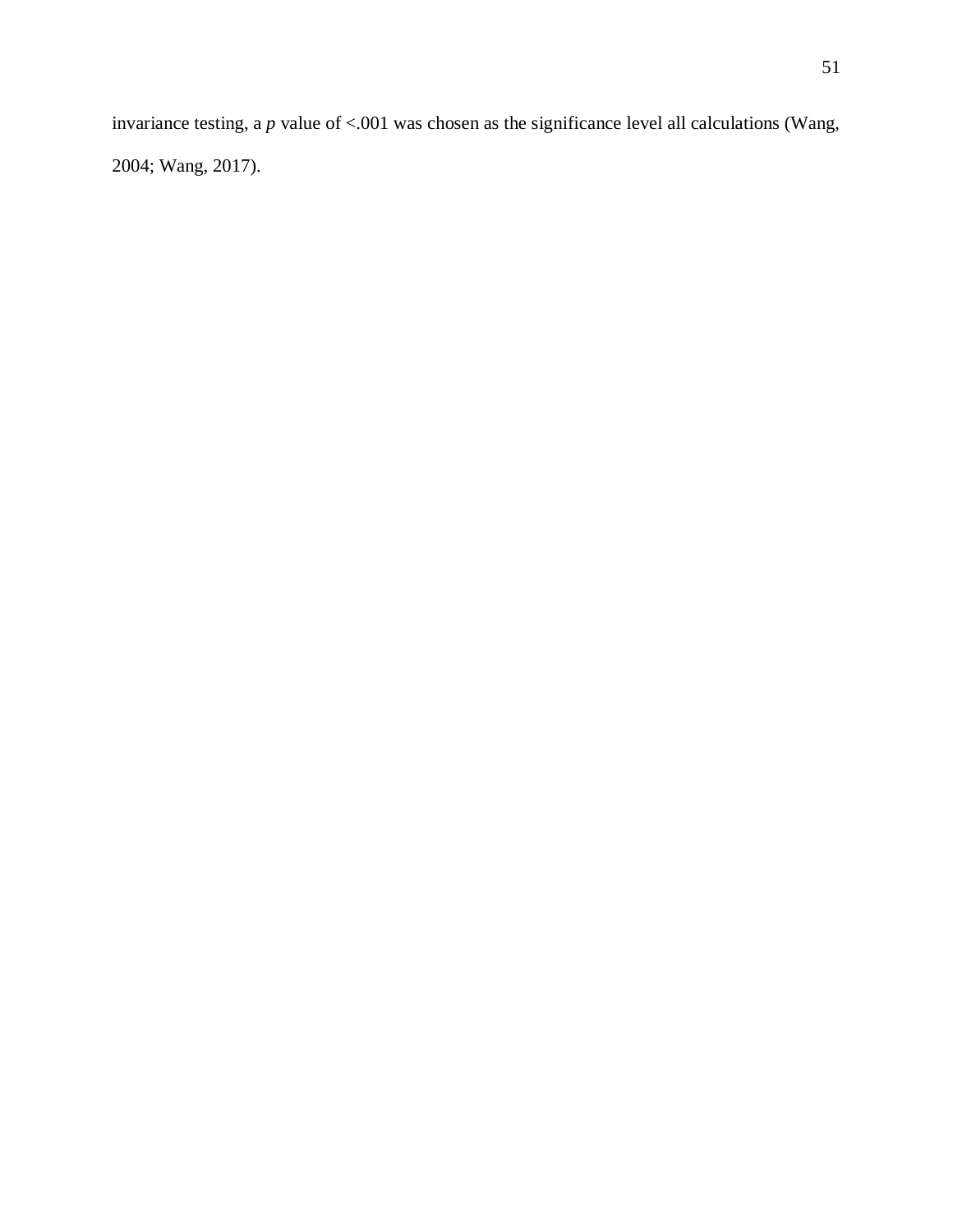#### **CHAPTER IV**

## **RESULTS**

## **Descriptive Statistics**

Table 2 presents the endorsement percentages in the keyed direction of the Externalizing Scales items across Korean and American groups. Higher values indicated more reported psychopathology. Higher average endorsement percentages were not calculated for significant differences, although these were not tested for statistical significance. Across cultures, both Korean and American groups reported higher average endorsement percentages in three scales each, descriptively. The Korean group indicated higher average endorsement percentages in the Negative School Attitudes (NSA), Antisocial Attitudes (ASA), and Aggression (AGG) scales than the American group while the American group showed higher endorsement percentages in the Conduct Problems (CNP), Substance Use (SUB), and Negative Peer Influence (NPI) scales than the Korean group.

| <b>Externalizing Scales</b> | Items          | American | Korean |
|-----------------------------|----------------|----------|--------|
| <b>NSA</b>                  |                |          |        |
|                             | 29             | 17       | 22     |
|                             | 75             | 31       | 51     |
|                             | 104            | 24       | 18     |
|                             | 136(r)         | 30       | 32     |
|                             | 195            | 53       | 73     |
|                             | 241            | 40       | 66     |
|                             | $\overline{M}$ | 32.50    | 43.67  |
|                             | SD             | 12.63    | 23.14  |
|                             | $\alpha$       | .54      | .52    |
| <b>ASA</b>                  |                |          |        |
|                             | 35             | 64       | 57     |
|                             | 80             | 38       | 42     |

Table 2. *Percentage Responding for Externalizing Scale Items in Keyed Direction, and Internal Consistency Coefficients*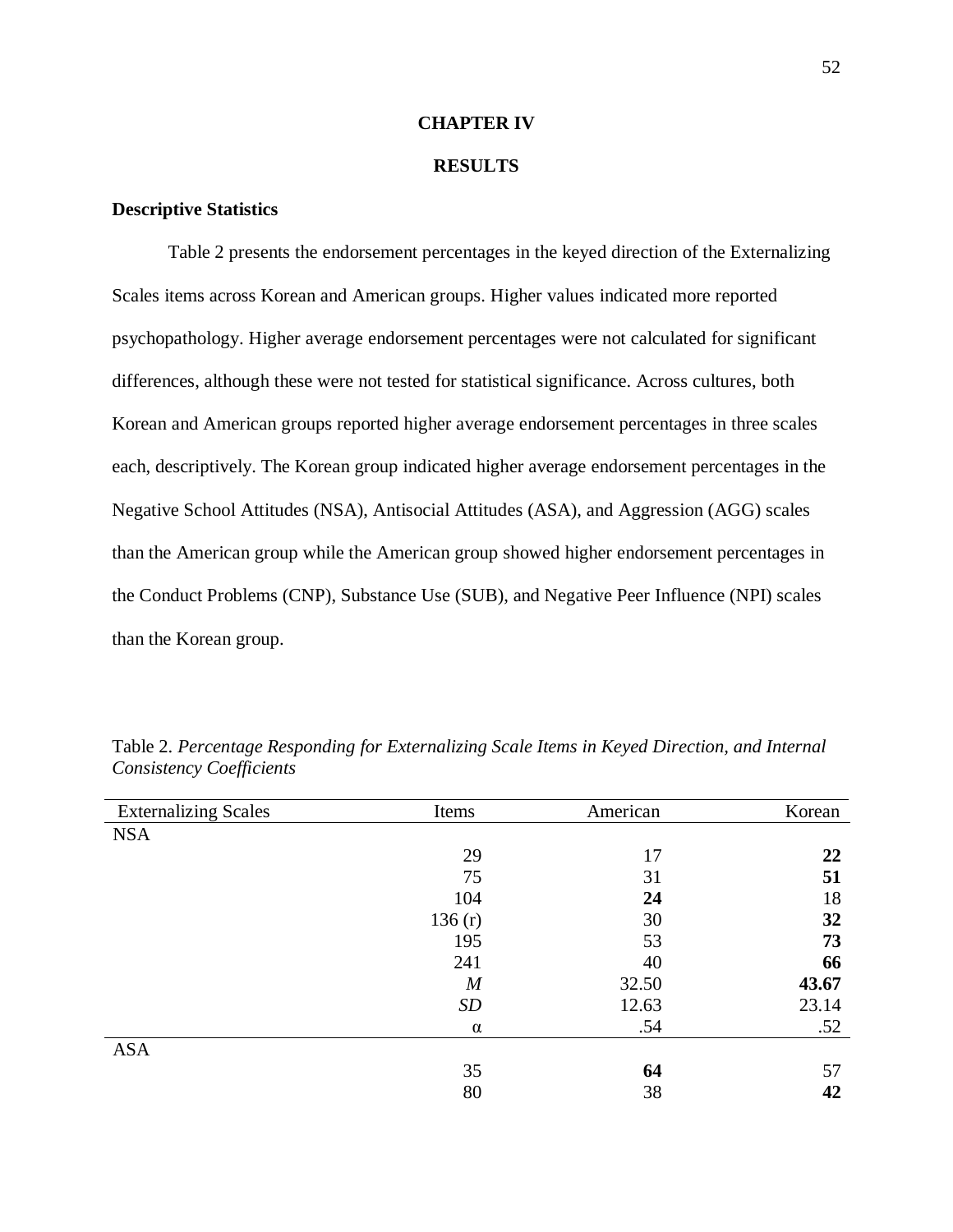## Table 2 Continued

| <b>Externalizing Scales</b> | Items                         | American       | Korean           |
|-----------------------------|-------------------------------|----------------|------------------|
| ASA                         |                               |                |                  |
|                             | 99                            | 47             | 45               |
|                             | 171                           | 66             | 66               |
|                             | 193                           | 57             | ${\bf 72}$       |
|                             | 219                           | 51             | 62               |
|                             | M                             | 53.83          | 57.33            |
|                             | $\boldsymbol{SD}$             | 10.65          | 11.83            |
|                             | $\alpha$                      | .50            | .41              |
| CNP                         |                               |                |                  |
|                             | 14                            | 48             | 37               |
|                             | 33(r)                         | 29             | $27\,$           |
|                             | 88                            | 15             | $\mathfrak{Z}$   |
|                             | 110                           | 19             | $11\,$           |
|                             | 127                           | 24             | $22\,$           |
|                             | 148                           | 12             | $\boldsymbol{7}$ |
|                             | 238 (r)                       | 26             | 14               |
|                             | $\boldsymbol{M}$              | 24.71<br>11.91 | 17.29<br>12.01   |
|                             | $\boldsymbol{SD}$<br>$\alpha$ | .60            | .44              |
| $\rm SUB$                   |                               |                |                  |
|                             | 43                            | 14             | 22               |
|                             | $72\,$                        | 17             | $8\,$            |
|                             | 166                           | 22             | 11               |
|                             | 235                           | 23             | $\overline{4}$   |
|                             | $\boldsymbol{M}$              | 19.00          | 11.25            |
|                             | $\boldsymbol{SD}$             | 4.24           | 7.72             |
|                             | $\alpha$                      | .55            | .49              |
| $\ensuremath{\mathsf{NPI}}$ |                               |                |                  |
|                             | 19                            | 19             | 11               |
|                             | 64                            | $25\,$         | 27               |
|                             | 111                           | $25\,$         | 43               |
|                             | 146                           | 30             | 24               |
|                             | 160                           | 30             | 23               |
|                             | $\boldsymbol{M}$              | 25.80          | 25.60            |
|                             | $\boldsymbol{SD}$             | 4.55           | 11.48            |
|                             | $\alpha$                      | .57            | .59              |
| $\rm{AGG}$                  |                               |                |                  |
|                             | 16                            | 59             | 75               |
|                             | 36                            | 15             | <b>20</b>        |
|                             | 41                            | 69             | 62               |
|                             | 130                           | 43             | 68               |
|                             | 149                           | 28             | $26\,$           |
|                             | 186                           | $21\,$         | 26               |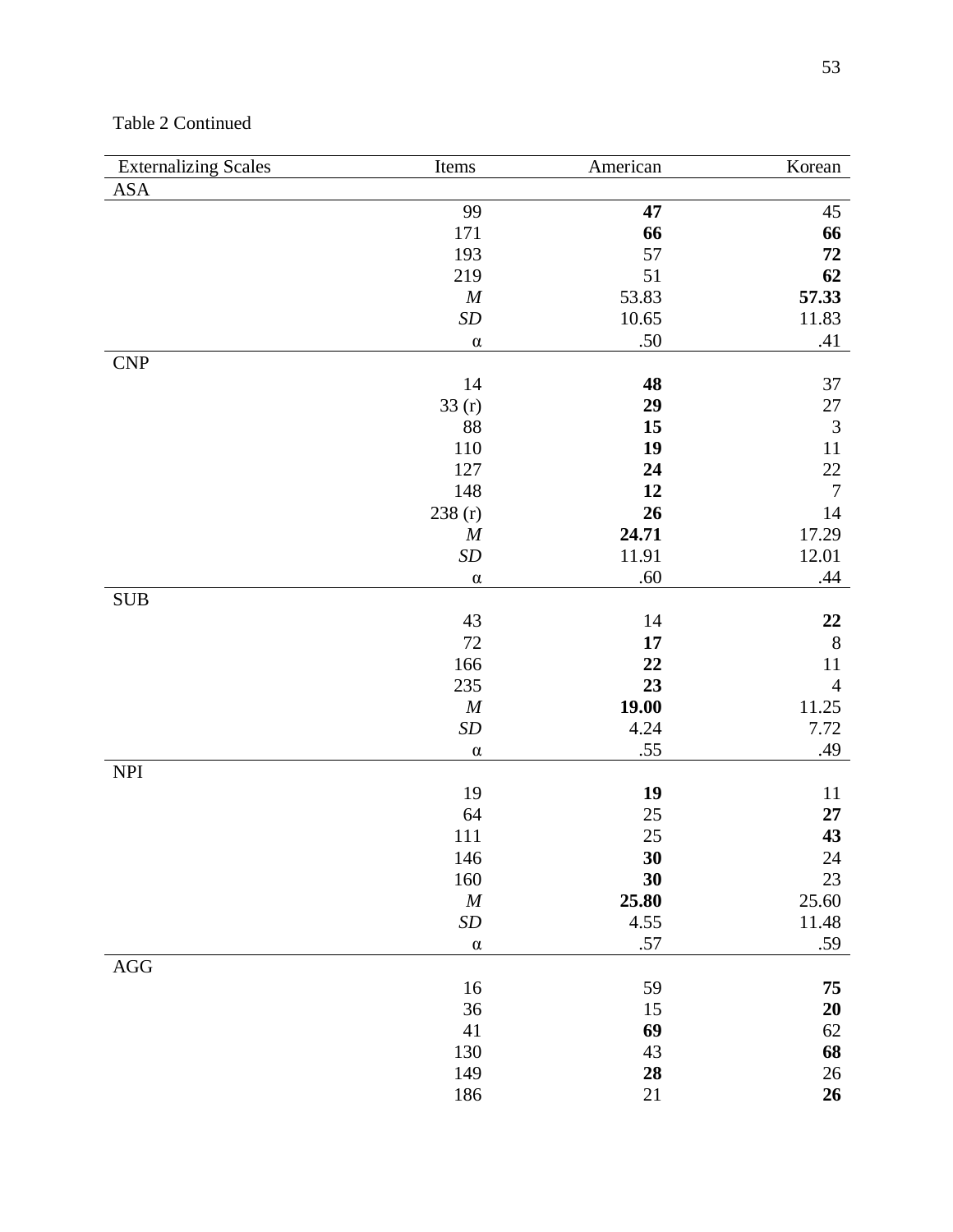## Table 2 Continued

| <b>Externalizing Scales</b> | Items            | American | Korean |
|-----------------------------|------------------|----------|--------|
| AGG                         |                  |          |        |
|                             | 233              | 43       | 57     |
|                             | 240(r)           | 27       | 22     |
|                             | $\boldsymbol{M}$ | 38.13    | 44.50  |
|                             | <b>SD</b>        | 18.86    | 23.10  |
|                             | $\alpha$         | .57      | .55    |

*Note.* Higher percentages are bolded. NSA = Negative School Attitudes. ASA = Antisocial Attitudes. CNP = Conduct Problems. SUB = Substance Abuse. NPI = Negative Peer Influence. AGG = Aggression.

## **Confirmatory Factor Analysis**

Table 3 presents the CFA model fit of a one-factor model for each Externalizing Scale across Korean and American groups. Based on the goodness-of-fit indices of CFI, TLI, and RMSEA, most of the scales indicated good model fit across groups except for the NSA (*TLI* = .861*)*, ASA (*CFI =* .827; *TLI* = .712), CNP (*TLI* = .883), and NPI (*CFI* = .848; *TLI* = .695; *RMSEA* = .151) scales for the Korean group and the NPI (*CFI* = .898; *TLI* = .796; *RMSEA* = .105) scale for the American group.

|            | Model                     | $\chi^2$ | df                          | р       | <b>CFI</b> | <b>TLI</b> | <b>RMSEA</b> |
|------------|---------------------------|----------|-----------------------------|---------|------------|------------|--------------|
| <b>NSA</b> |                           |          |                             |         |            |            |              |
|            | American normative        | 27.380   | 9                           | .001    | .976       | .960       | .036         |
|            | Korean normative          | 57.290   | 9                           | < .001  | .917       | .861       | .066         |
| <b>ASA</b> |                           |          |                             |         |            |            |              |
|            | <b>American Normative</b> | 23.160   | 9                           | .006    | .973       | .956       | .031         |
|            | Korean normative          | 52.096   | 9                           | < 0.001 | .827       | .712       | .062         |
| <b>CNP</b> |                           |          |                             |         |            |            |              |
|            | American normative        | 65.855   | 14                          | < .001  | .963       | .945       | .048         |
|            | Korean normative          | 43.664   | 14                          | < .001  | .922       | .883       | .041         |
| <b>SUB</b> |                           |          |                             |         |            |            |              |
|            | American normative        | 18.917   | $\mathcal{D}_{\cdot}$       | .001    | .970       | .911       | .072         |
|            | Korean normative          | 1.705    | $\mathcal{D}_{\mathcal{L}}$ | .426    | 1.000      | 1.002      | .000         |

Table 3. *Confirmatory Factor Analysis of Externalizing Scales Across Cultures*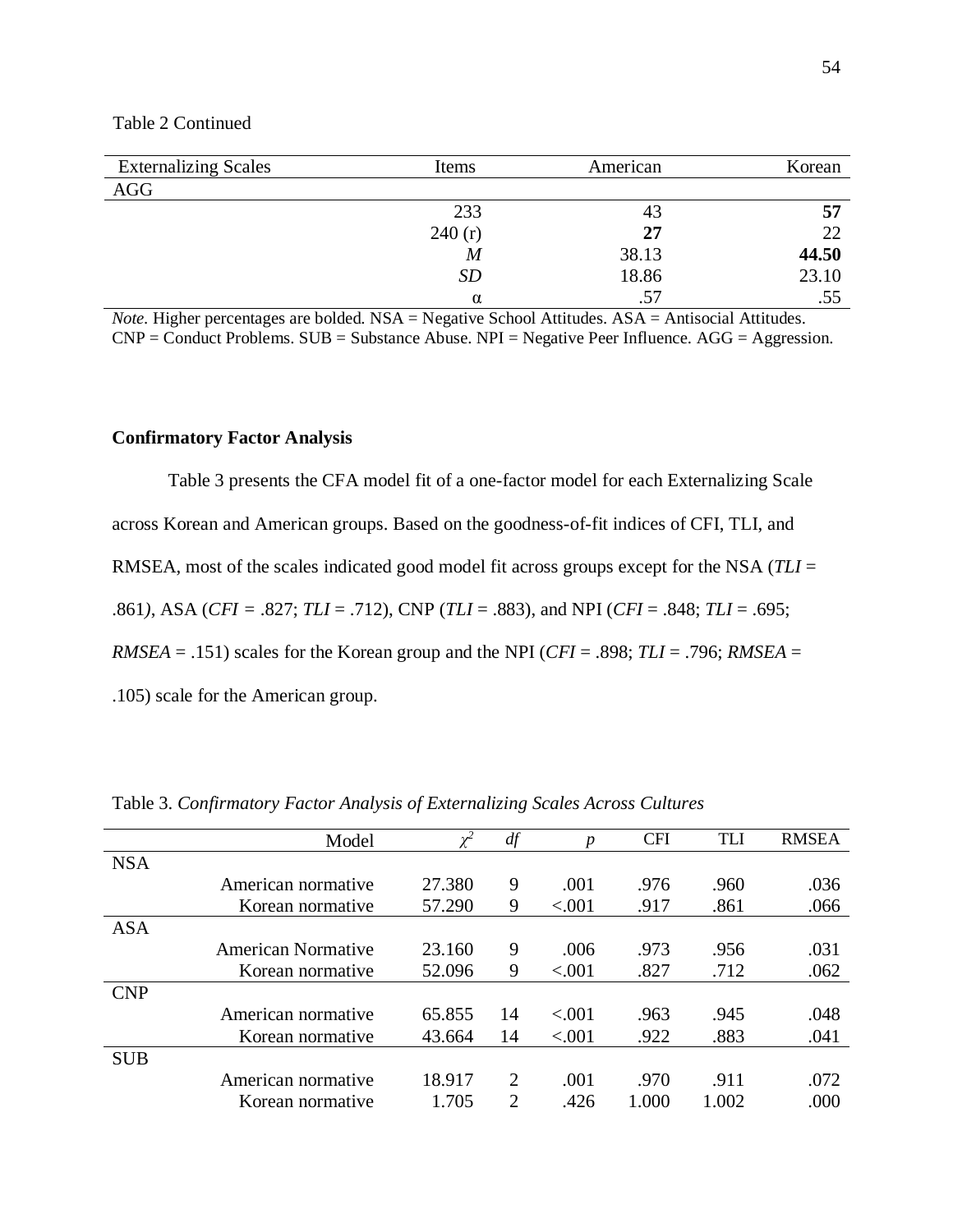|            | Model              |         |    |          | CFI  | TLI  | <b>RMSEA</b> |
|------------|--------------------|---------|----|----------|------|------|--------------|
| <b>NPI</b> |                    |         |    |          |      |      |              |
|            | American normative | 94.270  |    | < 0.01   | .898 | .796 | .105         |
|            | Korean normative   | 146.907 |    | < 0.01   | .848 | .695 | .151         |
| AGG        |                    |         |    |          |      |      |              |
|            | American normative | 58.610  | 20 | ${<}001$ | .964 | .950 | .035         |
|            | Korean normative   | 41.286  | 20 | .004     | .974 | .963 | .029         |

Table 3 Continued

*Notes*. CFI = Comparative fit index. TLI = Tucker-Lewis index. RMSEA = Root mean square error of approximation.  $NSA = Negative School Attitudes. ASA = Antisocial Attitudes. CNP = Conduct$ Problems.  $SUB = Substance$  Abuse.  $NPI = Negative$  Peer Influence.  $AGG = Aggression$ .

Modification indices were examined to determine whether freeing parameters would decrease the  $\chi^2$  difference to improve the model fit. Items 19 and 146 of the NPI scale were the only items that showed a justifiable model fit improvement in both Korean ( $\Delta \chi^2 = 126$ ) and American ( $\Delta \chi^2$  = 52) groups after calculating its modification indices. After further review of items 19 and 146 of the NPI scale, it was justified that these items were highly similar in content and expressed comparable meaning. The errors of items 19 and 146 were correlated, which improved the model fit for both Korean (*CFI* = 1.000; *TLI* = 1.007; *RMSEA* = .000) and American (*CFI* = 1.000; *TLI* = 1.007; *RMSEA* = .000) groups to be acceptable for further analysis.

While Browne and Cudeck (1993) and Bentler (1990) recommend using cutoffs for goodness-of-fit indices CFI and TLI of lower than .90, researchers also report controversy in setting strict reliance on cutoff guidelines (Hayduk, Cummings, Boadu, Pazderka-Robinson, & Boulianne, 2007). For the NSA and CNP scales in the Korean group, the TLI fit indices were lower than the suggested .90 cutoff. Kenny (2015) reported that because the CFI and TLI are highly correlated, only one of the two fit indices should be reported. After further examination, the NSA (*CFI* = .917; *RMSEA* = .066) and CNP (*CFI* = .922; *RMSEA* = .041) scale of the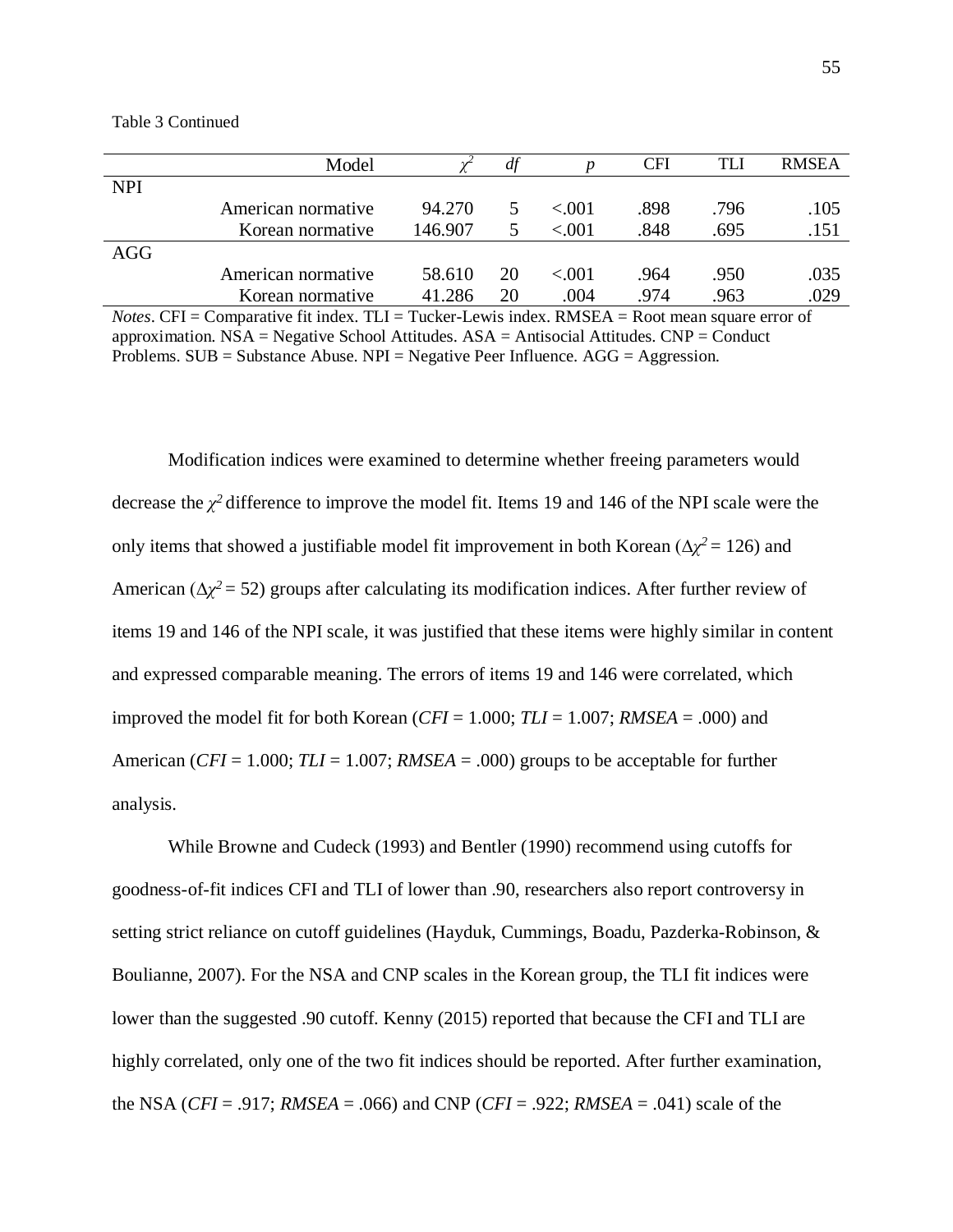Korean group were deemed acceptable for continued analysis as evidenced by the good model fit indicated by both the CFI and RMSEA fit indices.

Table 4 presents the factor loadings of each scale. The American group had higher average factor loadings on nearly all of the scales: NSA (American λmean = .54, Korean λmean = .53), ASA (American λmean = .49, Korean λmean = .42), CNP (American λmean = .58, Korean  $\lambda$ mean = .50), SUB (American  $\lambda$ mean = .68, Korean ( $\lambda$ mean = .63), AGG (American  $\lambda$ mean = .49, Korean  $\lambda$ mean = .48). For the NPI scale, the Korean group ( $\lambda$ mean = .67) had higher average factor loadings than the American group ( $\lambda$ mean = .61).

|                             |                  |     | American |     | Korean |
|-----------------------------|------------------|-----|----------|-----|--------|
| <b>Externalizing Scales</b> | Items            | FL  | TH       | FL  | TH     |
| <b>NSA</b>                  |                  |     |          |     |        |
|                             | 29               | .66 | .96      | .74 | .76    |
|                             | 75               | .72 | .49      | .42 | $-.02$ |
|                             | 104              | .62 | .72      | .51 | .92    |
|                             | 136(r)           | .46 | .53      | .61 | .47    |
|                             | 195              | .38 | $-.08$   | .57 | $-.61$ |
|                             | 241              | .37 | .24      | .35 | $-.41$ |
|                             | $\boldsymbol{M}$ | .54 | .48      | .53 | .19    |
|                             | SD               | .15 | .36      | .14 | .63    |
| <b>ASA</b>                  |                  |     |          |     |        |
|                             | 35               | .58 | $-.36$   | .50 | $-.19$ |
|                             | 80               | .50 | .32      | .41 | .22    |
|                             | 99               | .37 | .07      | .36 | .13    |
|                             | 171              | .46 | $-.41$   | .35 | $-.42$ |
|                             | 193              | .49 | $-.17$   | .58 | $-.58$ |
|                             | 219              | .52 | $-.02$   | .31 | $-.30$ |
|                             | $\boldsymbol{M}$ | .49 | $-.10$   | .42 | $-.19$ |
|                             | SD               | .07 | .28      | .10 | .31    |
| <b>CNP</b>                  |                  |     |          |     |        |
|                             | 14               | .45 | .06      | .43 | .35    |
|                             | 33(r)            | .61 | .55      | .24 | .61    |
|                             | 88               | .79 | 1.06     | .68 | 1.90   |
|                             | 110              | .52 | .89      | .60 | 1.25   |
|                             | 127              | .83 | .70      | .80 | .77    |

Table 4. *Standardized Factor Loadings and Thresholds for Externalizing Scales by Culture*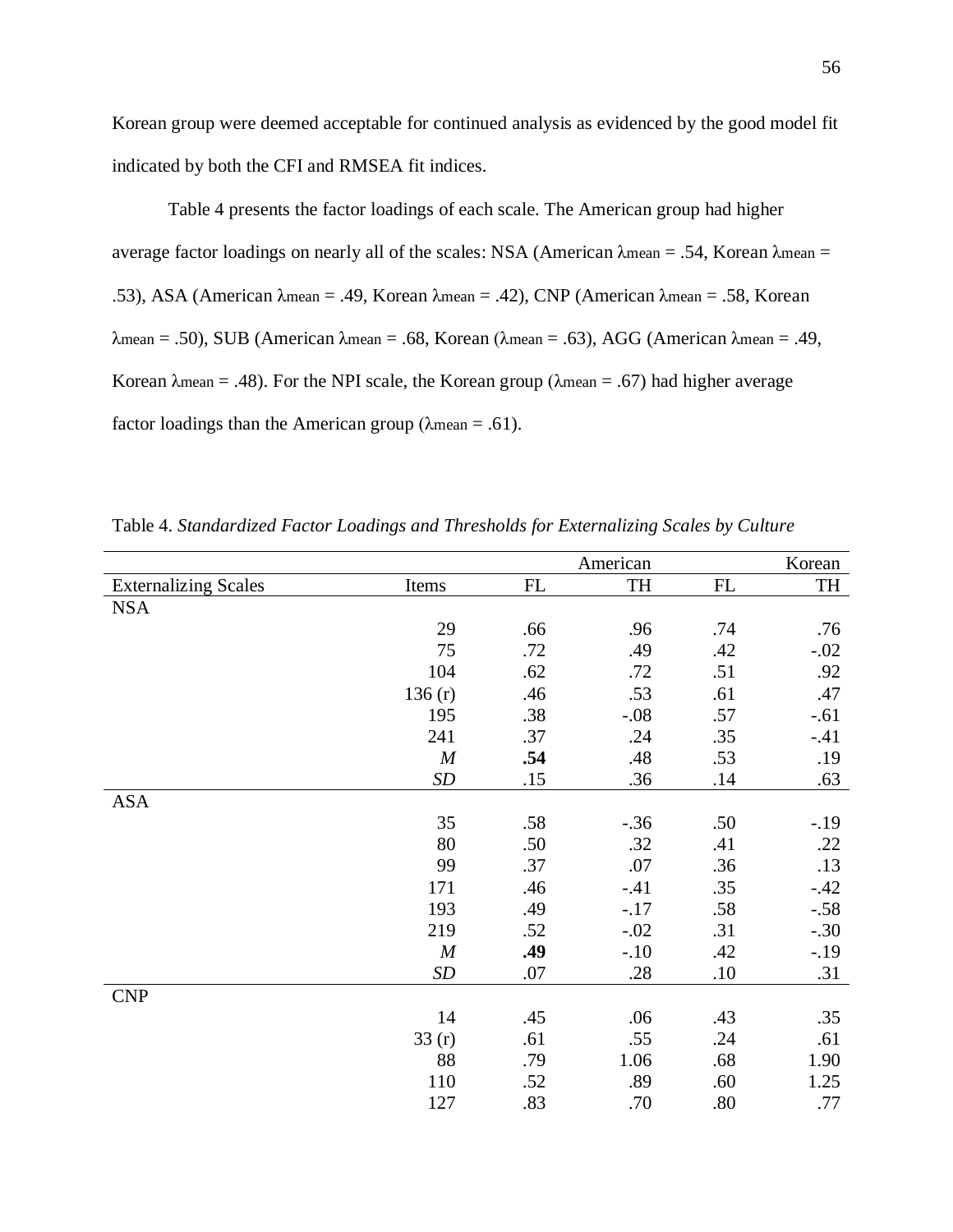Table 4 Continued

|                             |                   |               | American  |               | Korean |
|-----------------------------|-------------------|---------------|-----------|---------------|--------|
| <b>Externalizing Scales</b> | Items             | $\mathbf{FL}$ | <b>TH</b> | $\mathbf{FL}$ | TH     |
| <b>CNP</b>                  |                   |               |           |               |        |
|                             | 148               | .47           | 1.20      | .25           | 1.45   |
|                             | 238(r)            | .37           | .65       | .49           | 1.07   |
|                             | $\boldsymbol{M}$  | .58           | .73       | .50           | 1.06   |
|                             | SD                | .18           | .38       | .21           | .53    |
| <b>SUB</b>                  |                   |               |           |               |        |
|                             | 43                | .70           | 1.10      | .56           | .78    |
|                             | $72\,$            | .70           | .97       | .79           | 1.38   |
|                             | 166               | .56           | .76       | .96           | 1.21   |
|                             | 235               | .67           | .74       | .21           | 1.76   |
|                             | $\cal M$          | .68           | .89       | .63           | 1.28   |
|                             | $\boldsymbol{SD}$ | .07           | .17       | .32           | .41    |
| <b>NPI</b>                  |                   |               |           |               |        |
|                             | 19                | .70           | .89       | .82           | 1.25   |
|                             | 64                | .60           | .69       | .66           | .62    |
|                             | 111               | .61           | .69       | .54           | .17    |
|                             | 146               | .66           | .52       | .67           | .70    |
|                             | 160               | .49           | .53       | .67           | .74    |
|                             | M                 | .61           | .66       | .67           | .70    |
|                             | SD                | .08           | .15       | .10           | .38    |
| AGG                         |                   |               |           |               |        |
|                             | 16                | .39           | $-.22$    | .47           | $-.69$ |
|                             | 36                | .41           | 1.03      | .36           | .84    |
|                             | 41                | .41           | $-.51$    | .70           | $-.31$ |
|                             | 130               | .71           | .18       | .67           | $-.46$ |
|                             | 149               | .69           | .58       | .53           | .66    |
|                             | 186               | .39           | .79       | .58           | .64    |
|                             | 233               | .56           | .17       | .40           | $-.17$ |
|                             | 240(r)            | .38           | .61       | .12           | .78    |
|                             | $\boldsymbol{M}$  | .49           | .33       | .48           | .16    |
|                             | <b>SD</b>         | .14           | .52       | .19           | .63    |

*Note.* Higher percentages are bolded. NSA = Negative School Attitudes. ASA = Antisocial Attitudes. CNP = Conduct Problems. SUB = Substance Abuse. NPI = Negative Peer Influence. AGG = Aggression.

# **Measurement Invariance Tests**

Measurement invariance tests were conducted for each scale across cultures, except for the ASA scale since the Korean group did not indicate good model fit and using modification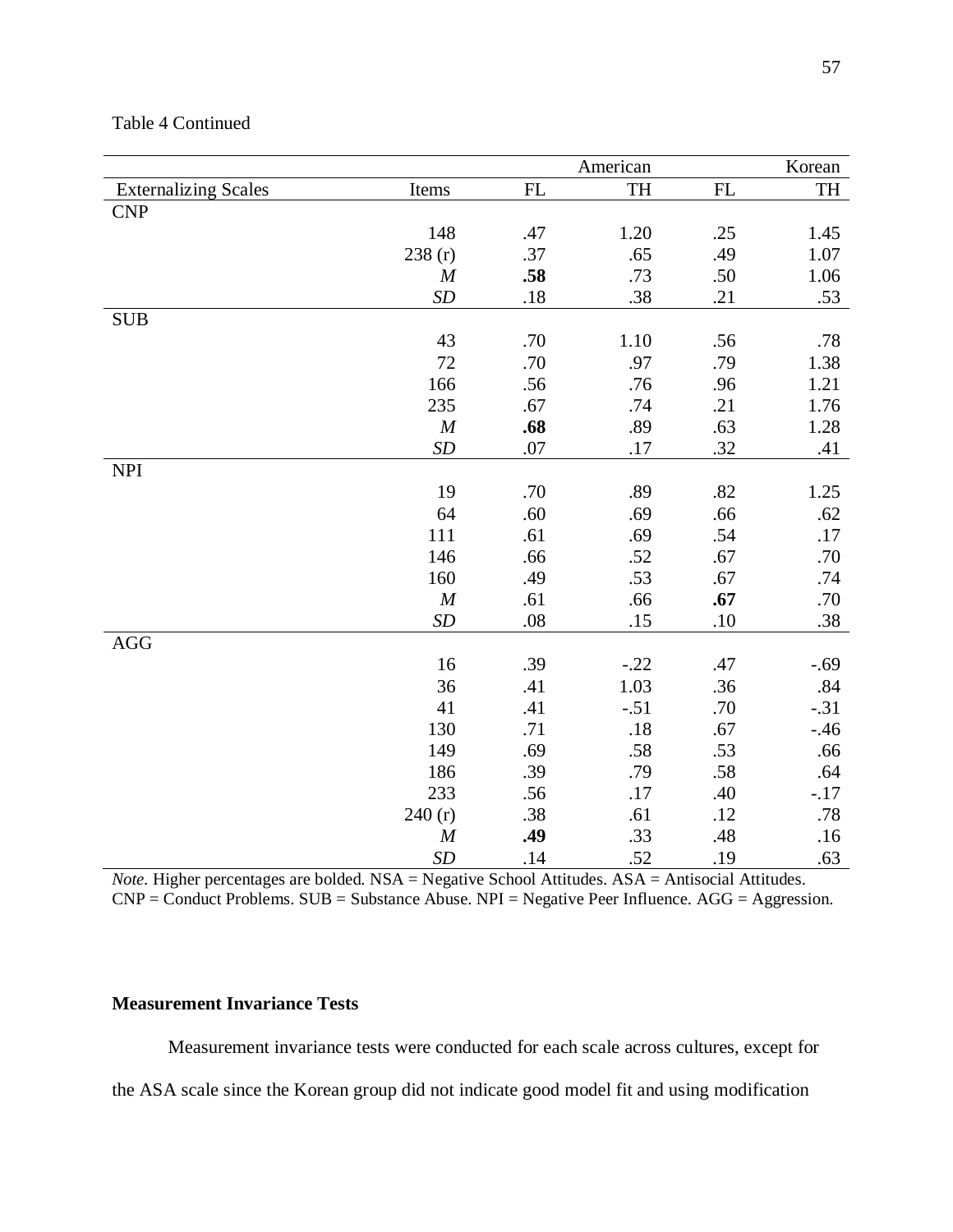indices to improve model fit was not justified. The configural model fit was acceptable for all tested scales. However, when testing for factorial invariance, the model fit difference between the factorial model and the configural model was significant for all tested scales, indicating that full factorial invariance was not reached for all tested scales. Partial factorial invariance was calculated and met for all tested scales except for the SUB scale, which only met configural invariance and failed to converge for partial factorial invariance (see Table 7). For scales that reached partial factorial invariance, latent means were calculated and compared between groups. All of the latent means calculated did not differ significantly between Korean and American groups. The NSA ( $Z = -.002$ ,  $p = .980$ ), CNP ( $Z = -.051$ ,  $p = .589$ ), and AGG ( $Z = -.073$ ,  $p =$ .167) latent means were nonsignificantly lower in Korean adolescents compared to American adolescents while the NPI ( $Z = .136$ ,  $p = .407$ ) latent mean was nonsignificantly higher in Korean adolescents compared to American adolescents. Noninvariant items were identified for each scale across cultures.

For the NSA scale, three noninvariant items (75, 195, 241) were identified across Korean and American groups (see Table 5). For the CNP scale, five noninvariant items (14, 33, 88, 110, 238) were found (see Table 6). For the NPI scale, there were three noninvariant items (19, 111, 160) (see Table 8). For the AGG scale, four noninvariant items (16, 130, 233, 240) were identified (see Table 9).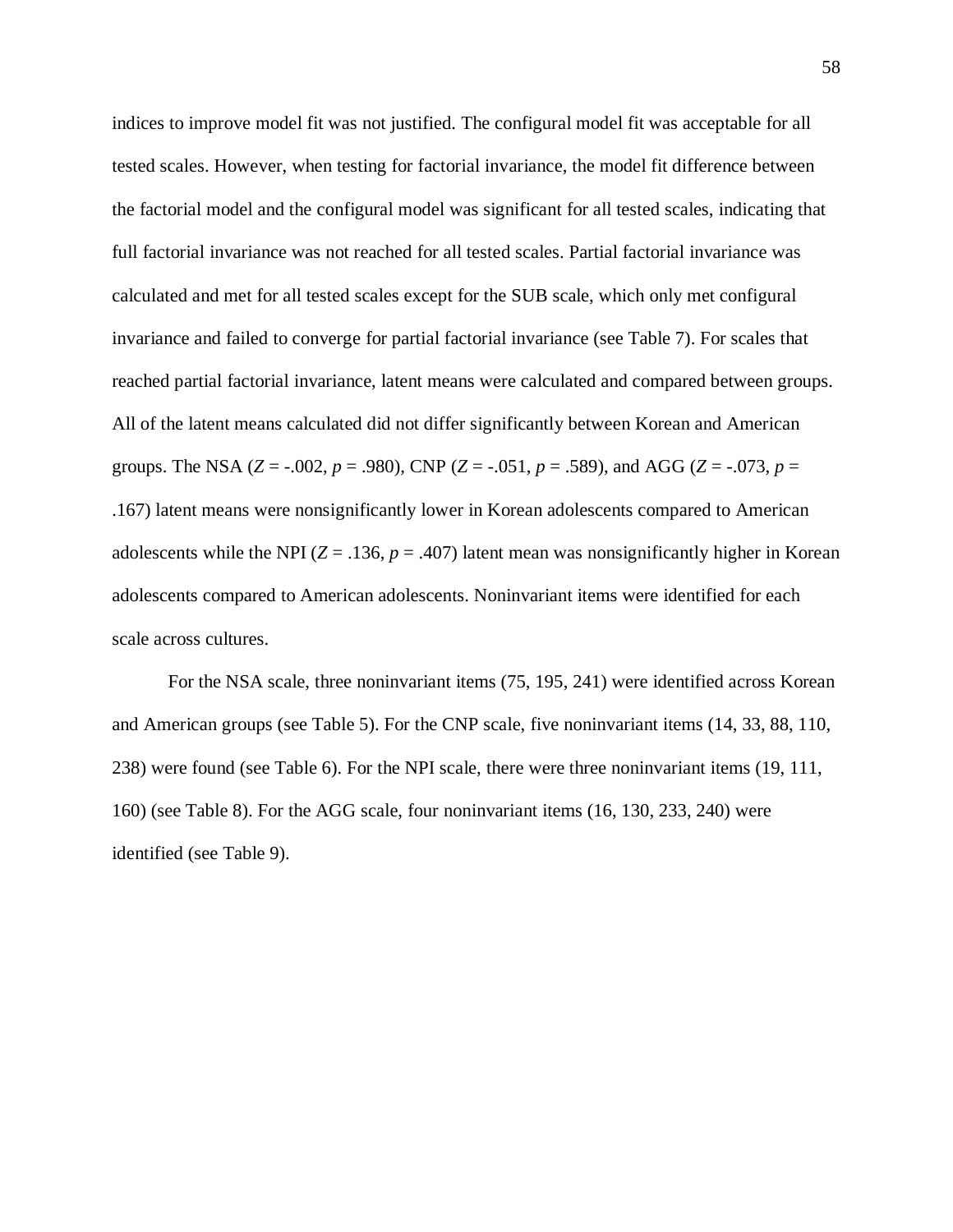Table 5. *Fit Indices for Invariance Models across Normative Samples for Negative School Attitudes*

|                                        |     | $\chi^2$ | df | <b>RMSEA</b> | <b>CFI</b> | TLI  | Model Comparison     | $\Delta \chi^2$ (df) | p        |
|----------------------------------------|-----|----------|----|--------------|------------|------|----------------------|----------------------|----------|
| Model 1: Configural Invariance         |     | 85.028   | 18 | .051         | .950       | .917 |                      |                      |          |
| Model 2a: Factorial Invariance         |     | 176.701  | 23 | .068         | .885       | .850 | $2a$ vs. $1$         | 81.357(5)            | ${<}001$ |
| Model 2b: Partial Factorial Invariance |     |          |    |              |            |      |                      |                      |          |
|                                        | 29  | 87.176   | 20 | .048         | .950       | .925 | $29$ vs. $1$         | 3.047(2)             | .218     |
|                                        | 75  | 257.561  | 20 | .091         | .823       | .734 | $75$ vs. $1$         | 140.414 (2)          | < .001   |
|                                        | 104 | 99.480   | 20 | .053         | .941       | .911 | $104$ vs. 1          | 13.659(2)            | .001     |
|                                        | 136 | 83.461   | 20 | .047         | .953       | .929 | $136 \text{ vs. } 1$ | .638(2)              | .727     |
|                                        | 195 | 239.379  | 20 | .088         | .836       | .755 | 195 vs. $1$          | 124.145(2)           | < .001   |
|                                        | 241 | 306.341  | 20 | 100          | .786       | .680 | 241 vs. 1            | 170.079(2)           | < .001   |

*Notes.* CFI = Comparative fit index. TLI = Tucker-Lewis index. RMSEA = Root mean square error of approximation. Significant  $p$  value = <.001. Noninvariant items are bolded.

Table 6. *Fit Indices for Invariance Models across Normative Samples for Conduct Problems*

|                                        | $\chi^2$ | df | <b>RMSEA</b> | <b>CFI</b> | TLI  | <b>Model Comparison</b> | $\Delta \chi^2$ (df) | $\boldsymbol{p}$ |
|----------------------------------------|----------|----|--------------|------------|------|-------------------------|----------------------|------------------|
|                                        |          |    |              |            |      |                         |                      |                  |
| Model 1: Configural Invariance         | 108.705  | 28 | .045         | .955       | .933 |                         |                      |                  |
| Model 2a: Factorial Invariance         | 139.260  | 34 | .047         | .941       | .928 | $2a$ vs. 1              | 30.815(6)            | < .001           |
| Model 2b: Partial Factorial Invariance |          |    |              |            |      |                         |                      |                  |
| 14                                     | 159.542  | 30 | .055         | .928       | .899 | 14 vs. 1                | 37.524(2)            | < 0.001          |
| 33                                     | 127.808  | 30 | .048         | .946       | .924 | $33 \text{ vs. } 1$     | 16.328(2)            | < 0.001          |
| 88                                     | 141.497  | 30 | .051         | .938       | .913 | 88 vs. 1                | 26.159(2)            | < 0.001          |
| <b>110</b>                             | 146.003  | 30 | .052         | .935       | .910 | $110$ vs. 1             | 29.336(2)            | < 0.001          |
| 127                                    | 106.665  | 30 | .042         | .957       | .940 | $127$ vs. 1             | 0.266(2)             | .875             |
| 148                                    | 120.230  | 30 | .046         | .950       | .930 | 148 vs. 1               | 11.111(2)            | .004             |
| 238                                    | 178.759  | 30 | .059         | .917       | .884 | 238 vs. 1               | 50.031(2)            | < .001           |

*Notes.* CFI = Comparative fit index. TLI = Tucker-Lewis index. RMSEA = Root mean square error of approximation. Significant  $p$  value = <.001. Noninvariant items are bolded.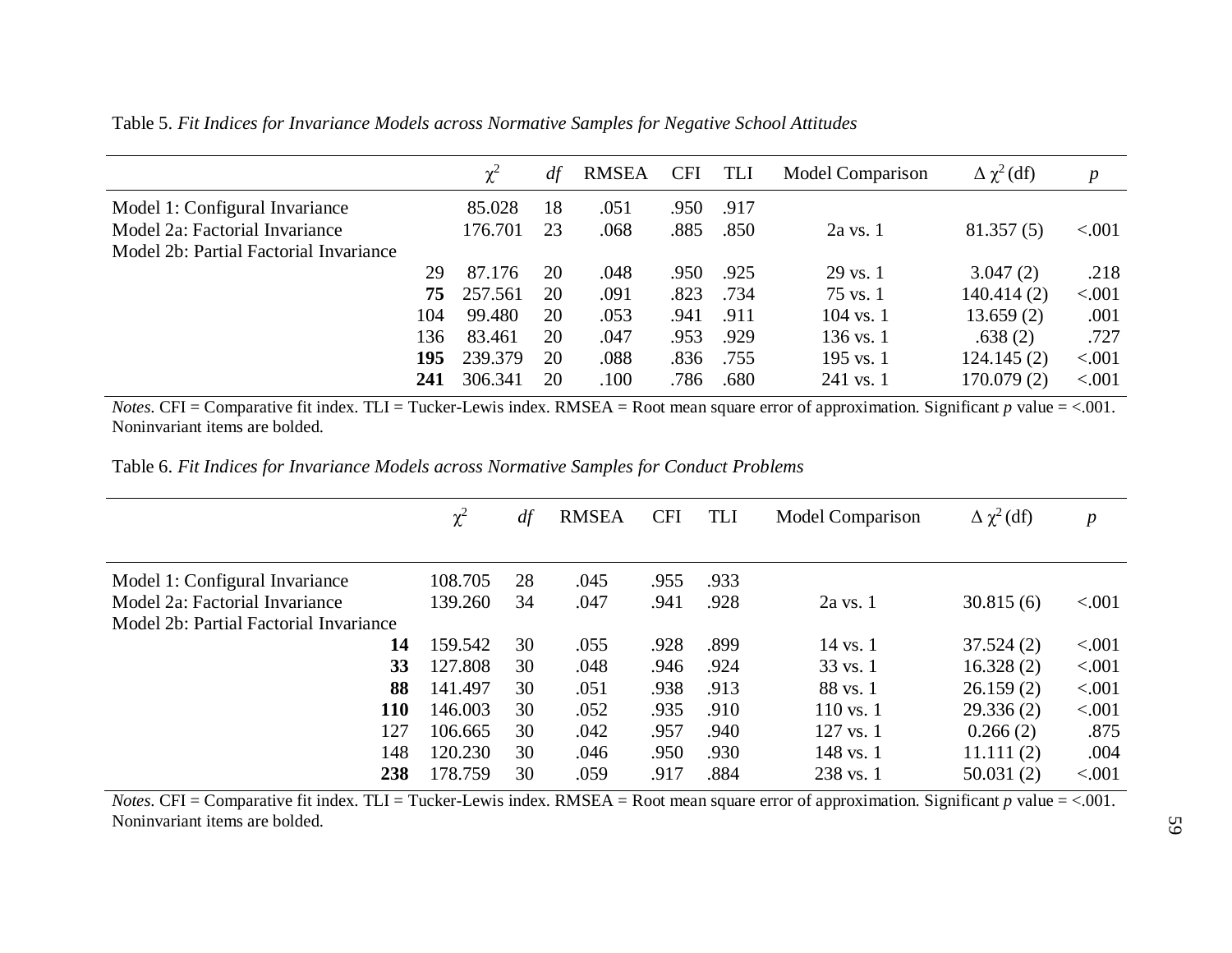Table 7. *Fit Indices for Invariance Models across Normative Samples for Substance Abuse*

|                                |        | RMSEA | CFI TLI |      | Model Comparison | $\Delta \gamma^2$ (df) |          |
|--------------------------------|--------|-------|---------|------|------------------|------------------------|----------|
| Model 1: Configural Invariance | 17.970 | 049   | 987     | .961 |                  |                        |          |
| Model 2: Factorial Invariance  | 89.763 | .091  | .924    | .869 | 2a vs. 1         | 68.191(3)              | ${<}001$ |

*Notes.* CFI = Comparative fit index. TLI = Tucker-Lewis index. RMSEA = Root mean square error of approximation. Significant *p* value = <.001. Noninvariant items are bolded.

Table 8. *Fit Indices for Invariance Models across Normative Samples for Negative Peer Influences*

|                                        |     | $\chi^2$ | df | <b>RMSEA</b> | <b>CFI</b> | TLI  | <b>Model Comparison</b> | $\Delta \chi^2$ (df) | $\boldsymbol{p}$ |
|----------------------------------------|-----|----------|----|--------------|------------|------|-------------------------|----------------------|------------------|
| Model 1: Configural Invariance         |     | 2.473    | 6  | .000         | 1.00       | 1.01 |                         |                      |                  |
| Model 2a: Factorial Invariance         |     | 129.393  | 10 | .091         | .934       | .868 | $2a$ vs. $1$            | 100.082(4)           | < 0.001          |
| Model 2b: Partial Factorial Invariance |     |          |    |              |            |      |                         |                      |                  |
|                                        | 19  | 37.426   | 8  | .051         | .984       | .959 | $19$ vs. $1$            | 23.835(2)            | ${<}001$         |
|                                        | 64  | 3.795    | 8  | .000         | 1.00       | 1.01 | $64$ vs. 1              | 1.003(2)             | .606             |
|                                        | 111 | 92.197   | 8  | .086         | .953       | .883 | 111 vs. 1               | 60.663(2)            | < .001           |
|                                        | 146 | 16.133   | 8  | .027         | .995       | .989 | 146 vs. 1               | 9.770(2)             | .008             |
|                                        | 160 | 37.391   | 8  | .051         | .984       | .959 | 160 vs. 1               | 23.818(2)            | < 0.001          |

*Notes.* CFI = Comparative fit index. TLI = Tucker-Lewis index. RMSEA = Root mean square error of approximation. Significant *p* value = <.001. Noninvariant items are bolded.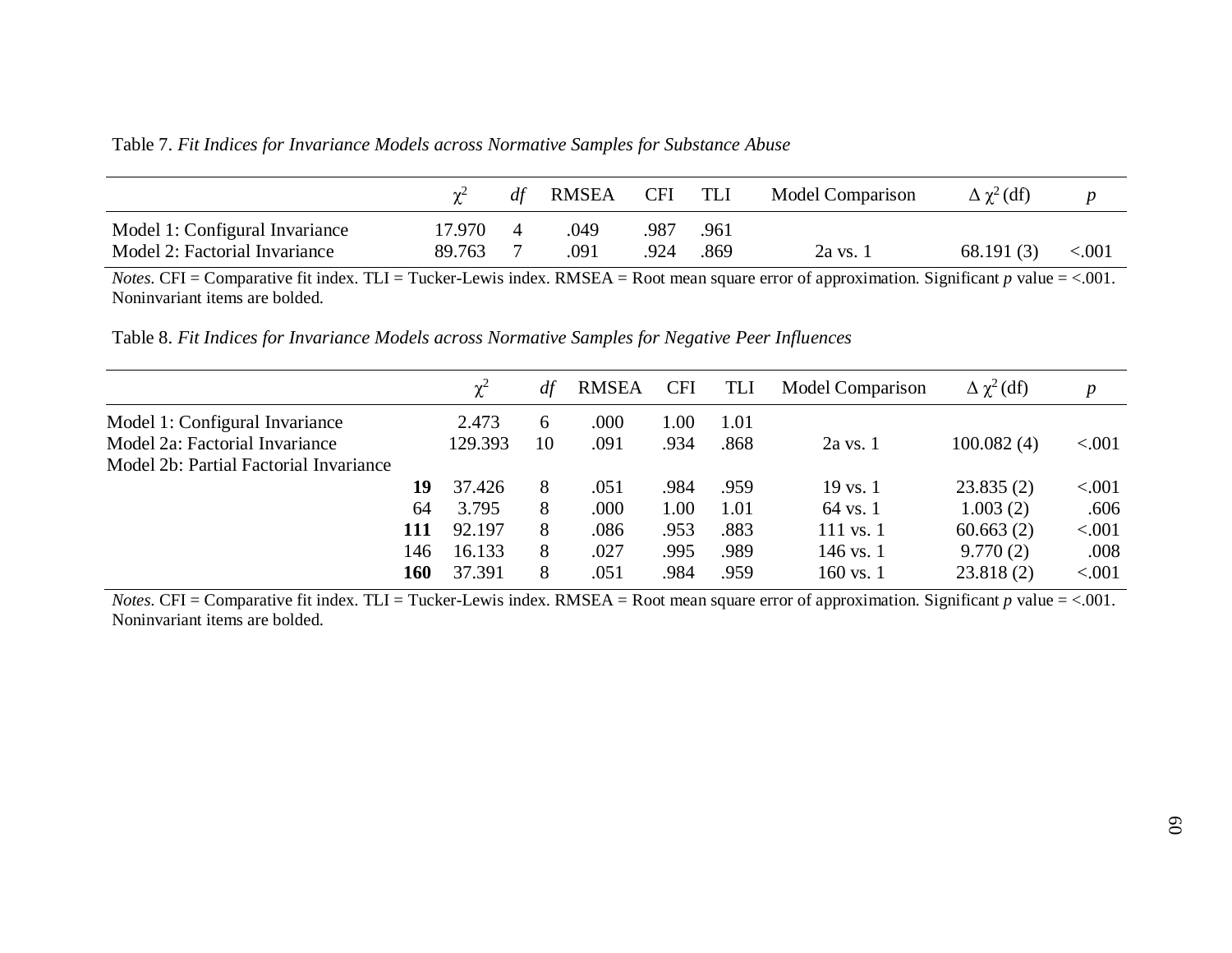| Table 9. Fit Indices for Invariance Models across Normative Samples for Aggression |  |  |  |  |  |  |  |  |  |  |
|------------------------------------------------------------------------------------|--|--|--|--|--|--|--|--|--|--|
|------------------------------------------------------------------------------------|--|--|--|--|--|--|--|--|--|--|

|                                        |     | $\chi^2$ | df | <b>RMSEA</b> | <b>CFI</b> | TLI  | <b>Model Comparison</b> | $\Delta \chi^2$ (df) | $\boldsymbol{p}$ |
|----------------------------------------|-----|----------|----|--------------|------------|------|-------------------------|----------------------|------------------|
|                                        |     |          |    |              |            |      |                         |                      |                  |
| Model 1: Configural Invariance         |     | 99.973   | 40 | .032         | .968       | .955 |                         |                      |                  |
| Model 2a: Factorial Invariance         |     | 408.513  | 47 | .073         | .806       | .769 | $2a$ vs. $1$            | 226.389(7)           | < 0.001          |
| Model 2b: Partial Factorial Invariance |     |          |    |              |            |      |                         |                      |                  |
|                                        | 16  | 205.498  | 42 | .052         | .912       | .883 | $16$ vs. $1a$           | 68.618(2)            | < .001           |
|                                        | 36  | 111.529  | 42 | .034         | .963       | .950 | 36 vs. 1a               | 9.560(2)             | .008             |
|                                        | 41  | 113.680  | 42 | .035         | .961       | .949 | $41$ vs. 1a             | 11.164(2)            | .004             |
|                                        | 130 | 311.497  | 42 | .067         | 855        | .807 | 130 vs. 1a              | 160.967(2)           | < .001           |
|                                        | 149 | 112.115  | 42 | .034         | .962       | .950 | 149 vs. 1a              | 10.303(2)            | .006             |
|                                        | 186 | 102.674  | 42 | .032         | .967       | 957  | 186 vs. 1a              | 3.882(2)             | .144             |
|                                        | 233 | 177.806  | 42 | .048         | .927       | .903 | 233 vs. 1a              | 55.473(2)            | < .001           |
|                                        | 240 | 139.006  | 42 | .040         | .948       | .931 | 240 vs. 1a              | 25.931(2)            | < .001           |

*Notes.* CFI = Comparative fit index. TLI = Tucker-Lewis index. RMSEA = Root mean square error of approximation. Significant *p* value = <.001. Noninvariant items are bolded.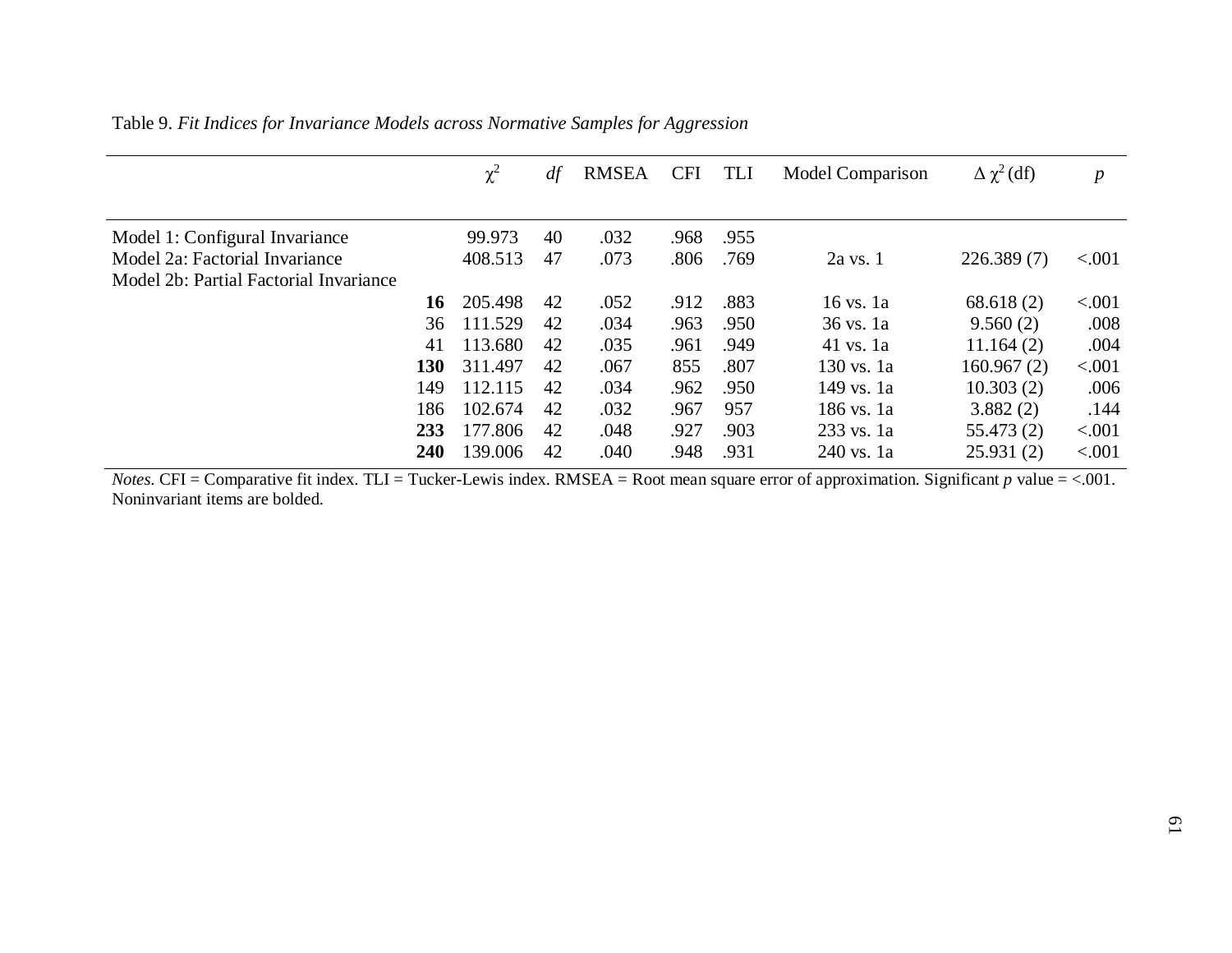### **CHAPTER V**

## **DISCUSSION**

The present study examined the measurement invariance of the MMPI-A-RF Externalizing Scales across Korean and American adolescent normative samples. The hypothesis of this study was partially supported: All Externalizing Scales met partial factorial invariance, indicating a one-factor model, except for the Antisocial Attitudes (ASA) scale, which did not indicate a one-factor model in the Korean sample, and the Substance Abuse (SUB) scale, which only reached configural invariance. None of the scales had reached full factorial invariance. For scales that reached configural invariance, these results suggest that the same items are associated with the same latent factor in each group. In addition, the invariant items of each scale that reached partial factorial invariance have the same meaning and bear the same weight across cultures. In other words, for those invariant items, for any given level of the latent factor, the expected score for an item was equivalent across Korean and American samples. However, the results also showed that there were noninvariant items within each scale. Noninvariant items did not indicate the same meaning or bear the same weight across culture and for any given level of the latent factor, the expected score for an item was not equivalent across Korean and American samples. Noninvariant items are further discussed by examining the cultural differences between Korean and American adolescents.

While the Korean and American normative adult samples for the MMPI-2 did not indicate a one-factor model in the RC Scales that encompass the Externalizing Scales (RC4, RC9), most of the Externalizing Scales in the present study indicated a one-factor model (Ketterer, 2010). In addition, while Wang (2014) found partial scalar invariance of the MMPI-2 RC4 scale four-factor model (School Problems, Substance Abuse, Family Problems, Violation of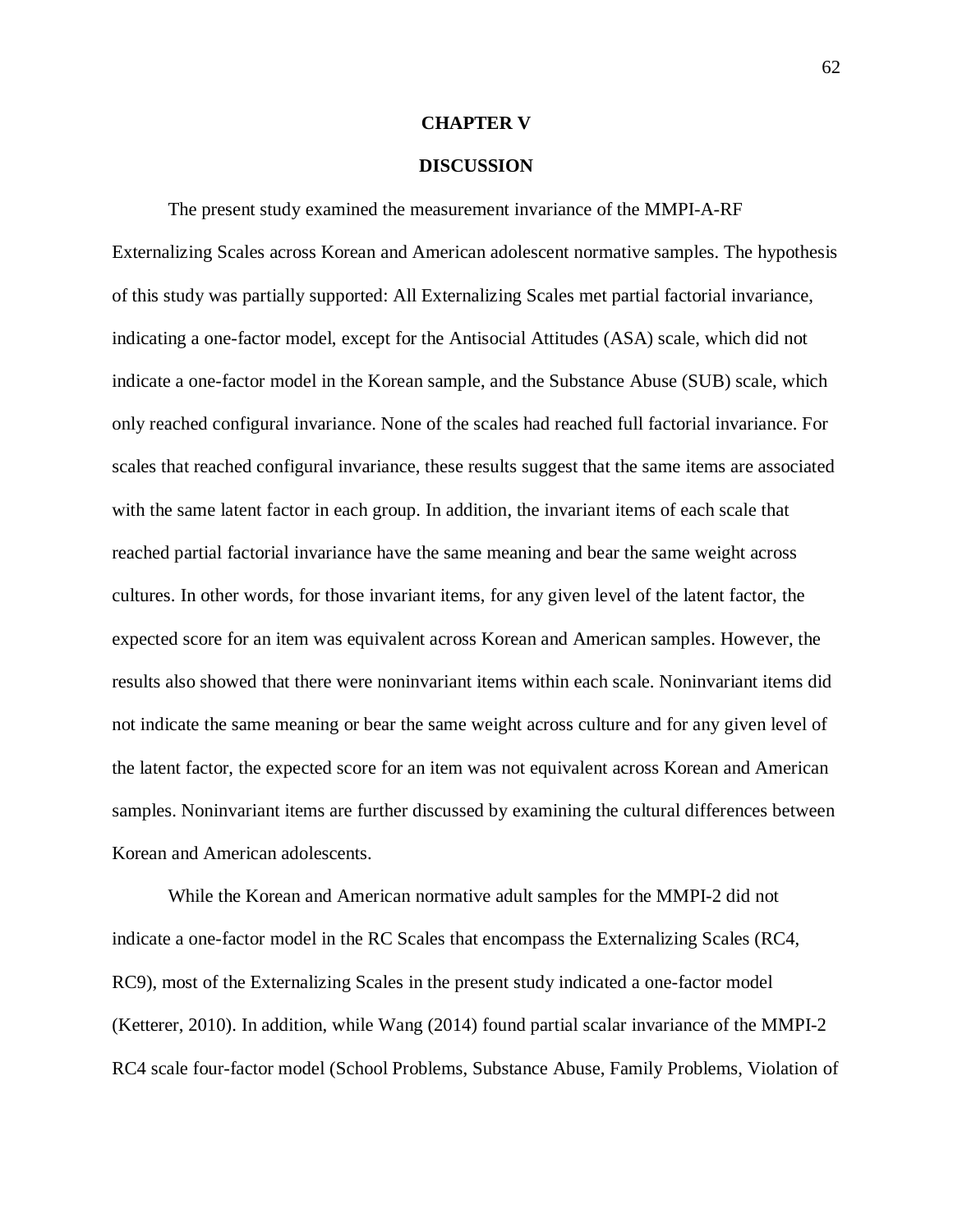Social Norms) between Korean and American clinical adult samples, all but two MMPI-A-RF Externalizing Scales reached partial factorial invariance in this study. Further, although Wang (2017) found partial scalar invariance in the MMPI-2-RF Externalizing Specific Problems Scales between Korean and American normative and clinical adult samples except for the JCP scale which received full scalar invariance; most scales in this study reached partial factorial invariance but none had reached full factorial invariance.

Although the ASA scale indicated a one-factor model in the American sample, it did not show a one-factor model in the Korean sample. As the ASA scale did not fit a one-factor model in Korean adolescents, no further testing could be calculated. For both Korean and American adolescents, the literature indicates similar risk factors for juvenile delinquency including negative family dynamics, deviant peers, and comorbid mental disorders such as depression and substance use (Blum & Libbey, 2004; Kim & Kim, 2002; Lee & Jun, 2009; Lee, Onifade, Teasley, & Noel, 2012). The multidimensionality of the ASA scale in Korean adolescents shows that while influences for antisocial behaviors and attitudes may develop from cross-cultural characteristics and circumstance, the construct of delinquency in Korean adolescents may be conceptualized from a different cultural lens when compared to American adolescents. These results appear to be consistent with Ketterer (2010) and the objective of Wang (2014) in their efforts to investigate a one-factor model in Korean samples. Noninvariant items of each scale including the ASA scale may be further explained through these varying perspectives.

The SUB scale is the only scale that reached configural invariance but did not obtain partial factorial invariance. These results may be best captured by the culture related to drinking and substance use in Korea. Drinking alcohol in the Korean community is heavily tolerated and seen as a social and bonding experience in interpersonal relationships. Men are encouraged to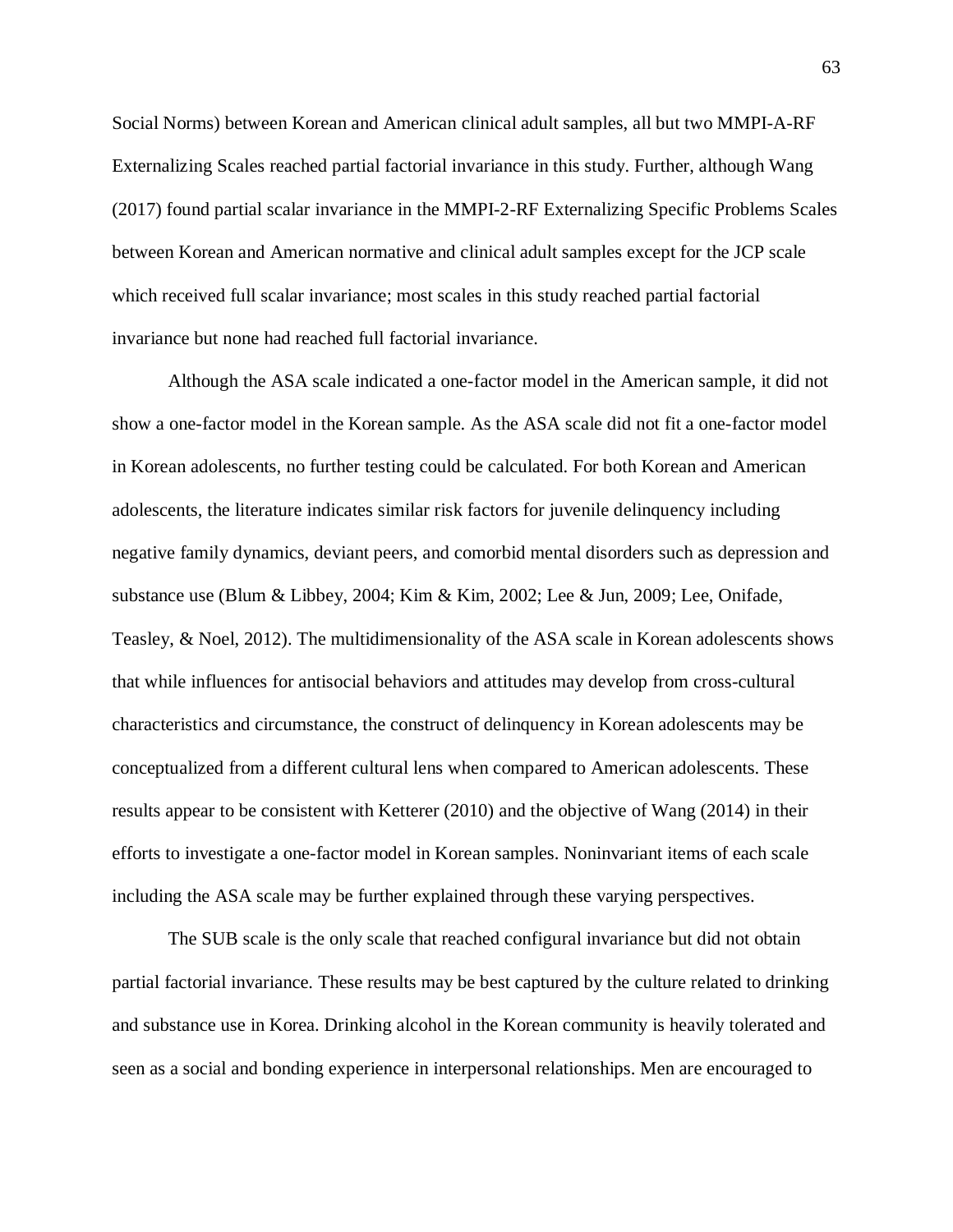drink with co-workers and friends and sometimes their drinking capacities indicate social competence (Kwon-Ahn, 2001). While the prevalence rates of alcohol consumption in Korean high school students (44.5%) were comparable to American high school students (48.6%), marijuana use for Korean and American students was not (Johnston, O'Malley, & Bachman, 2003; Kim & Kim, 2002). There are significantly higher rates of marijuana use in American high school students (37%) compared to Korean students (0.22%) (U.S. Department of Health & Human Services, 2015; Park & Kim, 2016). While prevalence rates for alcohol consumption between Korean and American adolescents were comparable, their perspective on excessive use and what they deem as a problem appear to have varying cultural meanings. However, although the SUB scale did not meet partial factorial invariance, White (2017) found that the SUB scale had high correlations with both therapist and self-report substance abuse criteria in Korean normative and clinical samples, accurately predicting substance abuse in Korean adolescents. This shows that while the construct of substance use may vary across Korean and American cultures, the SUB scale does show strong external validity and predictive capability for substance abuse in Korean adolescents.

For Negative Attitudes School (NSA) scale, the three noninvariant items (75, 195, 241) were related to negative attitudes towards school including finding academics boring, feeling sleepy, and preferring to be with friends to avoid school activities. Although friends, teachers, and parents were all found to be associated with school satisfaction in Korean adolescents, Kim and Kim (2013) showed that the teacher-student relationship was the most important predictor for school satisfaction for high school students in Korea. Although the Korean sample had a higher average level of endorsement for these items, items based on friendships and negative school attitudes may be interpreted differently in Korean society due to the value placed on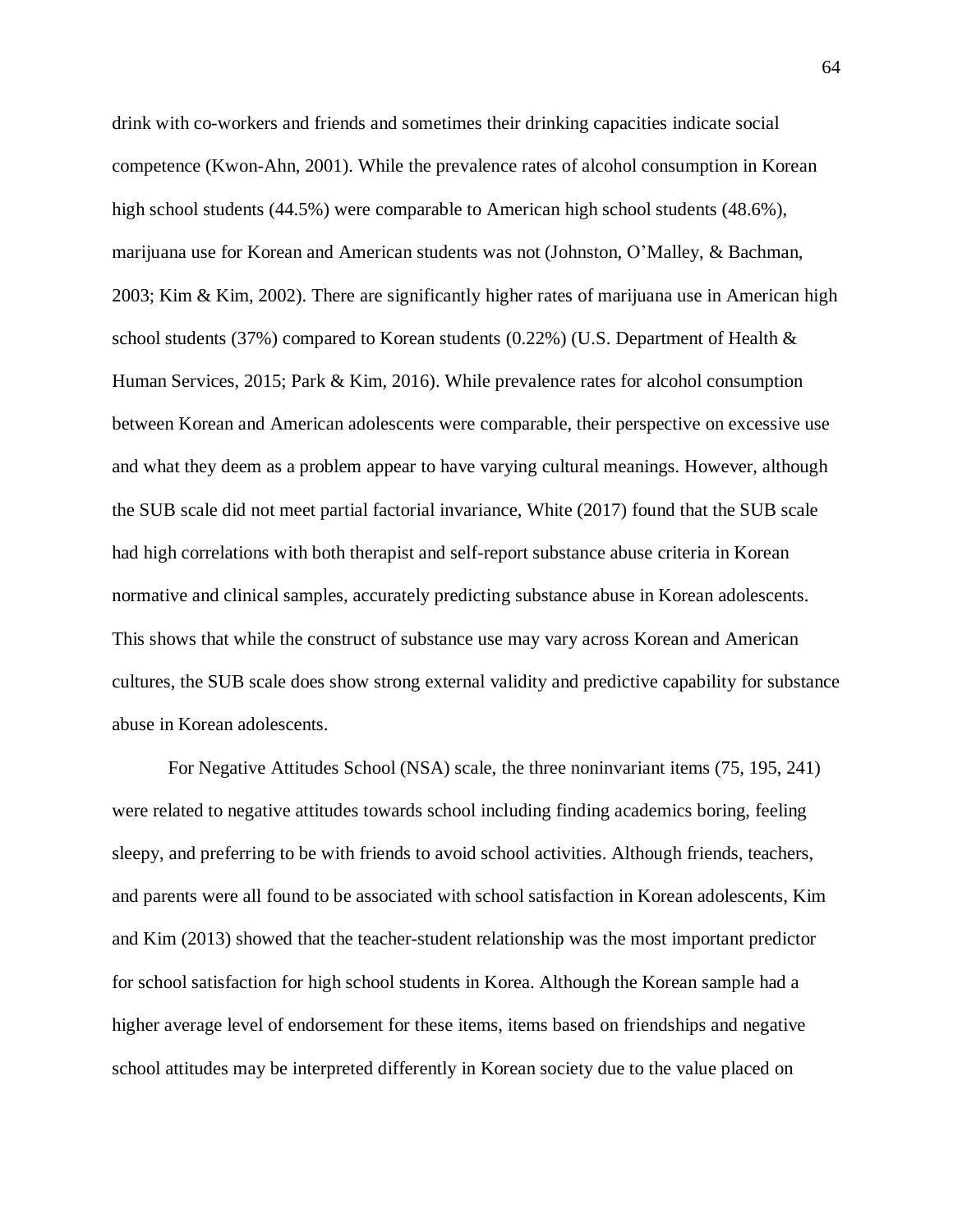education and the respected role of an educator. Sleepiness in school may also be conceptualized from another point of view in Korea due to certain consequences for inappropriate behaviors in school. Direct corporal punishment, which involves any type of hitting, and indirect corporal punishment, like holding stress positions, have been part of Korea's school disciplinary system for many decades (Marquez, 2015). Although all direct corporal punishment was banned by the Seoul Metropolitan Office of Education in 2010, Korean students still experience corporal punishment in school (Lee, 2016). Due to the strict environment and consequences, sleepiness in school may be interpreted differently for Korean students compared to American students. Lastly, when it comes to school activities in Korea, Kim and Kim (2013) found that there were no associations with school activities and school satisfaction.

The Conduct Problems (CNP) scale had the most noninvariant items (14, 33, 88, 110, 238) of all the scales (5 out of 7) and was the only scale where American adolescents had higher item endorsement compared to Korean adolescents for all of its items. The noninvariant items of this scale were related to negative conduct behaviors at school and with the law. One of the reasons why negative conduct behaviors at school may be interpreted differently in Korean adolescents is due to the extreme pressures of excelling in school and passing the entrance examinations (Korea University Scholastic Ability Test) for admission to a high ranked university, which may influence the need to act and present appropriately in school (Kim  $\&$  Kim, 2008). Chung, Kim, Lee, Kwon, and Lee (1993) reported that Korean twelfth graders spent as much as 14 to 18 hours per day studying and preparing for this exam. Won (1989) also reported that Korean high school students were involved with school work during 47% of the random time samples, compared to 25 to 29% for American adolescents. Korean parents also experience these educational pressures. Many parents feel obligated to earn additional income in order for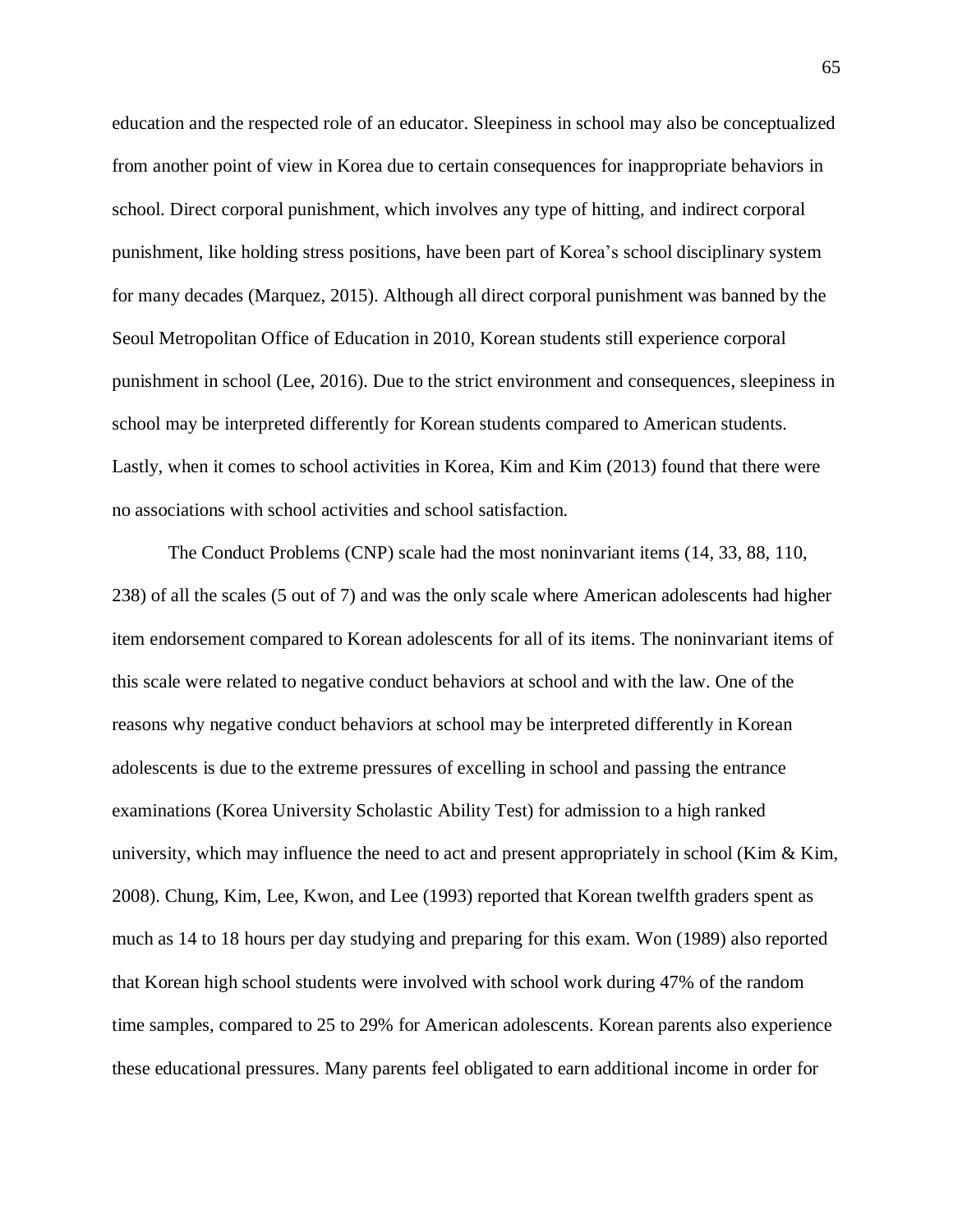their children to receive extracurricular education, which may add to the conflict in parent-child relationships and psychological stress. However, in addition, these stressors may be a significant contributing factor to the rise in school violence and bullying in Korean children and adolescents (Kim & Kim, 2008). Further, for conduct problems with the law, while physical assault in surveyed Korean students decreased from 19% in 1999 to 12% in 2001, the rate of cyber crime is significantly increasing (Kim & Kim, 2002). In 2002, the most frequent types of aggressive and violent behavior in Korean adolescents were cyber terror (26.9%), extortion of money or articles  $(26.4\%)$ , threatening behavior or intimidation  $(22.9\%)$ , physical assault  $(21.4\%)$  and annoyance (17.6%) (Kim & Kim, 2008). These trends indicate that negative conduct problems may be shifting from violent behavior in the real world to deviant behaviors in cyber space, which may influence their perception of conduct problems.

For the Negative Peer Influence (NPI) scale, noninvariant items (19, 111, 160) were related to parental approval of peers, peer deviance, and the influence of negative peers. In both Korean and American adolescents, negative peer influence was one of the strongest predictors of delinquent behavior (Henry et al., 2001; Lee et al., 2012; Quinsey, Skilling, Lalumiere, & Craig, 2004). In addition, much of the literature pointed to parenting styles as an important factor in the development of delinquent peers, which in turn contribute to the formation of externalizing behaviors. Behavioral control is a dimension of parenting that refers to the level of monitoring and limit setting for children and adolescents. Effective behavioral control has been associated with lower levels of externalizing behaviors as well as a decrease in the number of delinquent peers (Gray & Steinberg, 1999; Dishion, Bullock, and Granic, 2002). Psychological control is another dimension that can be characterized as the manipulation and guilt induction used by parents (Barber, Olsen, & Shagle, 1994). Stone, Buehler, and Barber (2002) report that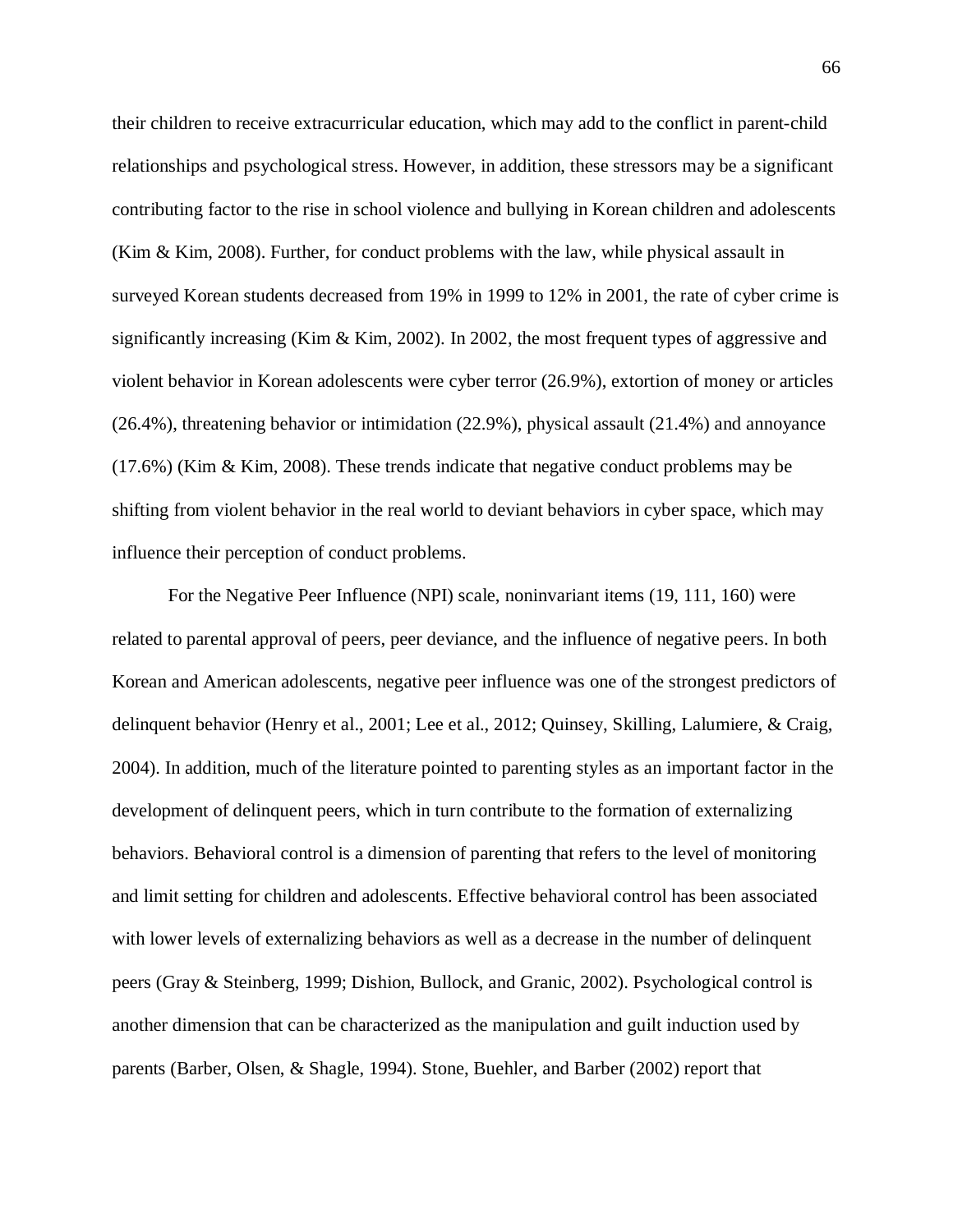psychological control in parenting can increase the risk of externalizing and internalizing behaviors in adolescents. Due to the influences of Confucianism within their society, Korean parents may show higher levels of control, lower levels of parental warmth, and stronger disapproval of delinquency than American parents (Lee, Bell, & Watson, 2007). However, lower levels of parental warmth are associated with less parental knowledge for both Korean and American parents, such as an adolescent being less likely to share accurate information about his or her whereabouts, peers, and activities (Fletcher, Steinberg, & Williams-Wheeler, 2004; Son & Choi, 2013). Diana Baumrind (1967) identified three parenting styles: permissive, authoritative, and authoritarian. Permissive parenting can be defined as non-controlling, non-demanding, and warm. Authoritative parents are controlling and demanding but also warm and receptive. Authoritarian parenting is more detached, controlling, and less warm compared to permissive and authoritative parenting. Korean parents tend to be stricter and less expressive in showing affection, however, their parenting styles are not consistently related to negative youth outcomes when compared to Western authoritarian parenting (Choi, Kim, Kim, & Park, 2013). Noninvariant items of the NPI scale may have been influenced by these differences in parenting styles for Korean and American culture groups.

The noninvariant items (16, 130, 233, 240) of the Aggression (AGG) scale are related to the endorsement of acts of violence, vengeance, and aggression towards others. Difference in meaning between Korean and American adolescents for these items may be associated with the shift towards cyber related crimes of aggression in Korean adolescents, previously discussed (Kim & Kim, 2008). Many of the noninvariant items of this scale are connected to physical assaults of aggression which has been reported to be decreasing in Korean adolescents (Kim & Kim, 2002). Depression and substance use are additional factors associated with aggression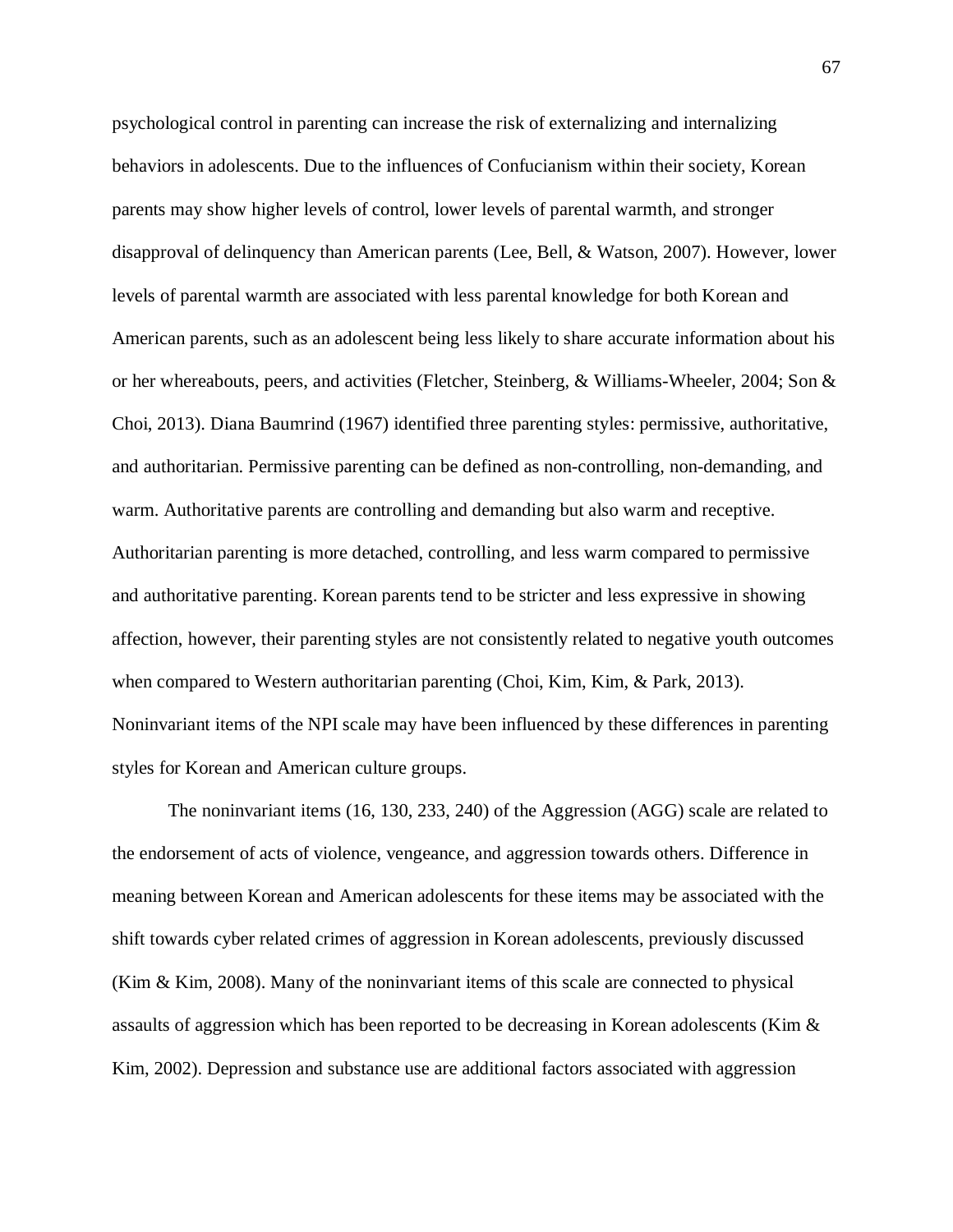during adolescence (Kim & Lee, 2008). The Korean Ministry of Health and Welfare (2012) reported higher rates of depression in Korean adolescents (30.5%) than in American adolescents (18.6%; Kessler et al. 2012), which may contribute to the need to express emotions through varying outlets. Due to the culture surrounding substances in Korea, the high level of alcohol consumption may also add to the cultural influence of aggression in Korean adolescents. It appears that many of the contributing factors for noninvariant items including modernization, the education system, parenting, and comorbid symptoms in Korean adolescents can be intertwined, shaping the understanding of how Korean and American adolescents may view and interpret externalizing behaviors. Further research is warranted on these cultural differences and how they may impact cross-cultural psychological testing and interpretation.

#### **Strengths, Limitations, and Future Directions**

The present study is the first to examine the measurement invariance of the MMPI-A-RF across Korean and American adolescent normative samples. The development of measurement invariance testing has benefited cross-cultural researchers to ensure construct comparability and infer meaningful differences between groups. Using the original developmental samples from both the American and Korean MMPI-A-RF, this study adds to the literature of cross-cultural MMPI research and contributes to the needed investigations and discussions on the cultural validity and implications of the MMPI-A-RF Externalizing Scales.

Several limitations of this study should be noted. Although both samples used in this study were represented and collected to match the census of the country at the time, the Korean sample was collected between 2003 – 2004 to match the 2000 Korean Census in geographic location, rural-urban residence, sex, and grade. The American sample was collected in the late 1980s, early 1990s to match the American adolescent census at that time in ethnicity, geography,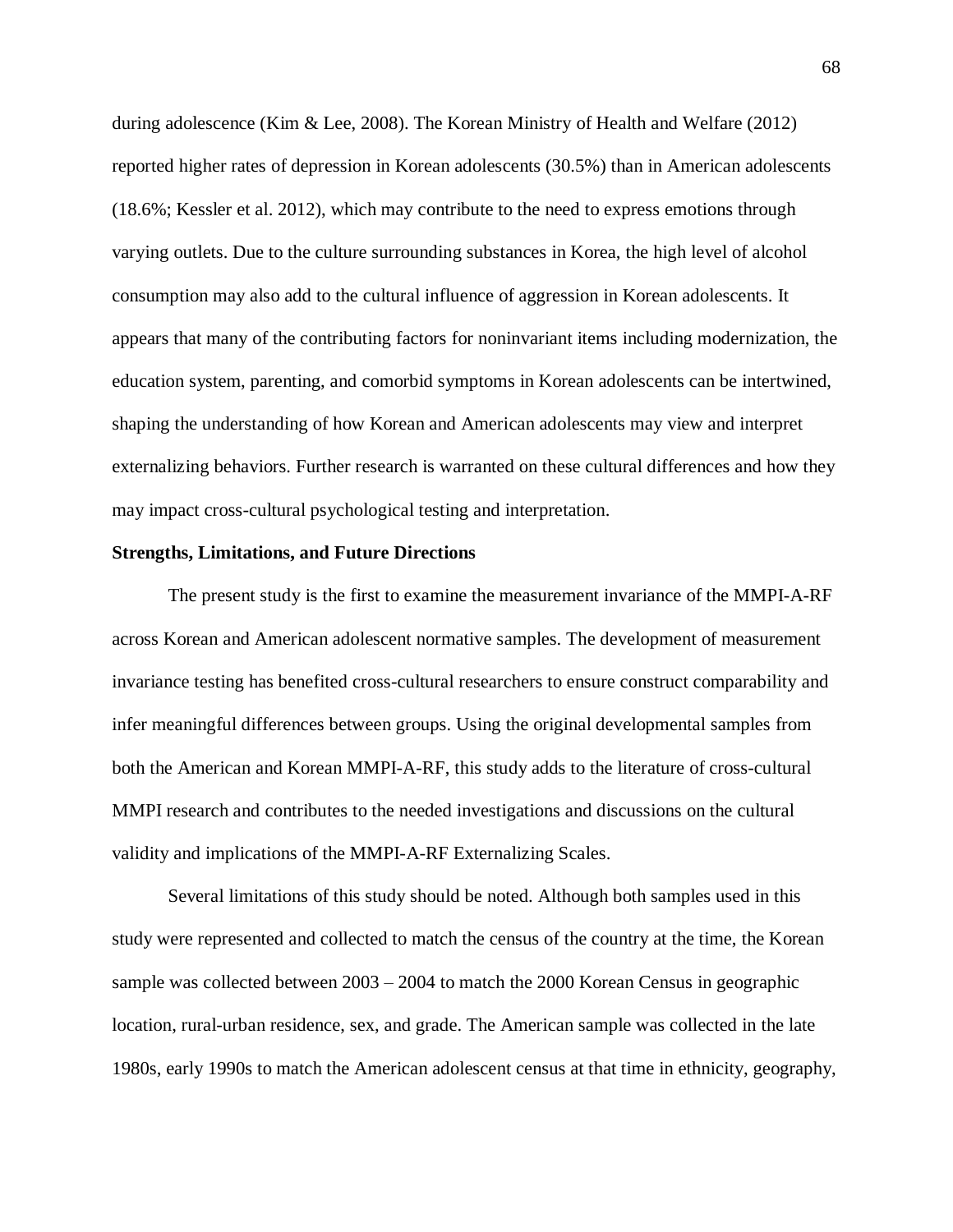and rural-urban residence. A limitation of this study is that the constructs that represent the Externalizing Scales for the MMPI-A-RF may have changed within each culture when taking into account the approximated 10-15 year gap between samples. However, in order to account for the change in constructs over time, the validation of the American MMPI-A-RF included calculations of the mean distribution of T-scores in contemporary MMPI-A scores. A mean Tscore of 50 was found in contemporary scores, indicating that the American adolescent normative sample was still comparable to today's adolescents (Archer et al., 2016). Further, when accounting for age differences between samples, it was found that the American sample had significantly higher means for ages 14, 15, and 16, while the Korean sample had significantly higher means for 18 year olds. The differences in age may also have affected the invariance testing due to the inequality in age representation.

Second, due to the assumptions of assessment development and cross-cultural research, there are several reasons why noninvariance may arise (Chen, 2008). First, because of differences in cultural values across groups, the definitions and meanings behind certain concepts may be better suited in one culture compared to another. In this study, given the intricacies of individualistic and collectivistic cultures, constructs of externalizing behaviors may have had more individual or familial influences that impacted the meaning and interpretation of items. Second, translations of items between languages can cause noninvariance due to variations in idiomatic expressions. Although the Korean MMPI-A-RF was back translated, potential issues in translations may be present. Third, different populations may have varying response styles. For example, participants from the U.S. are more likely to use the extreme ends of a response scale, whereas participants from China tend to use the middle points (Chen, Lee, & Stevenson,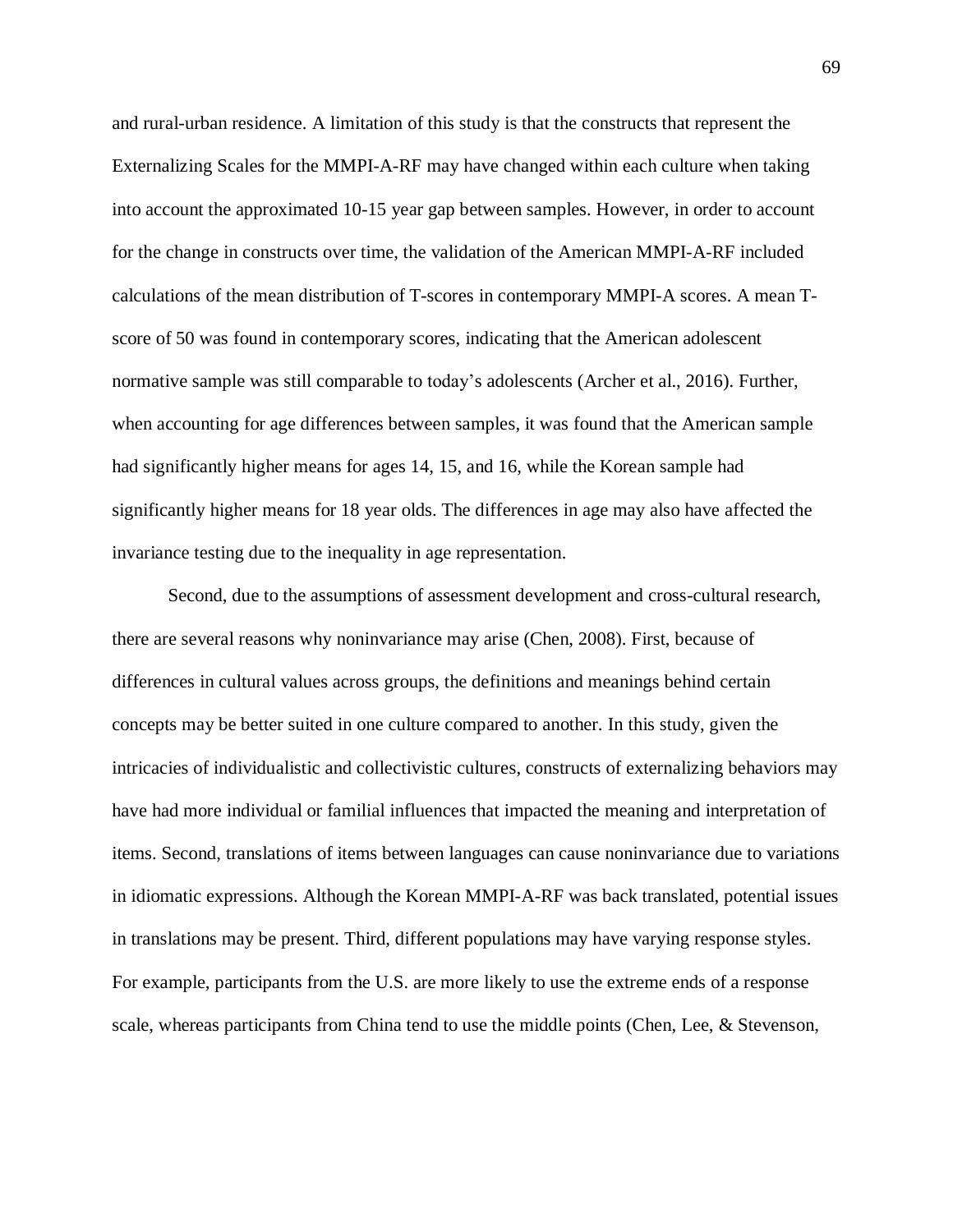1995; Hui & Triandis, 1985). Issues regarding cross-cultural measurement invariance testing is the second limitation of this study.

The third limitation of this study also revolves around assessing noninvariance between cultures when analyzing group comparisons. Millsap and Kwok (2004) reported four different directions when it came to dealing with noninvariant scales. The first choice would be to eliminate the noninvariant items of each scale for further analysis. However, this would result in creating a new scale for analysis and the potential for skewing the intended construct of the scale. The second option is to keep all invariant and noninvariant items in each scale and continue with further analysis. This approach assumes that the noninvariant items of the scale would create minimal bias towards any group comparisons, which is an assumption that lacks confidence in the literature (Chen, 2008). The third option is to calculate partial measurement invariance and to interpret any further results based on constraining noninvariant items to be equal across groups. Further measurement invariance analyses based on this approach raise issues based on the validity of the altered construct and whether the interpretations of the partially invariant scales are meaningful. Additional concerns are raised when a high proportion of the items of the scale are noninvariant or when there are a few items in the scale to begin with. Lastly, when noninvariance is found, the fourth choice is to avoid making any group comparisons at all. While there are different methods to dealing with noninvariance, this study followed a combination of the third and fourth approaches by calculating partial measurement invariance and discussing potential meaningful cultural differences to explain the noninvariance found.

Further research is warranted in examining the measurement invariance of the MMPI-A-RF with the Korean and American adolescent population. Due to the multidimensionality of the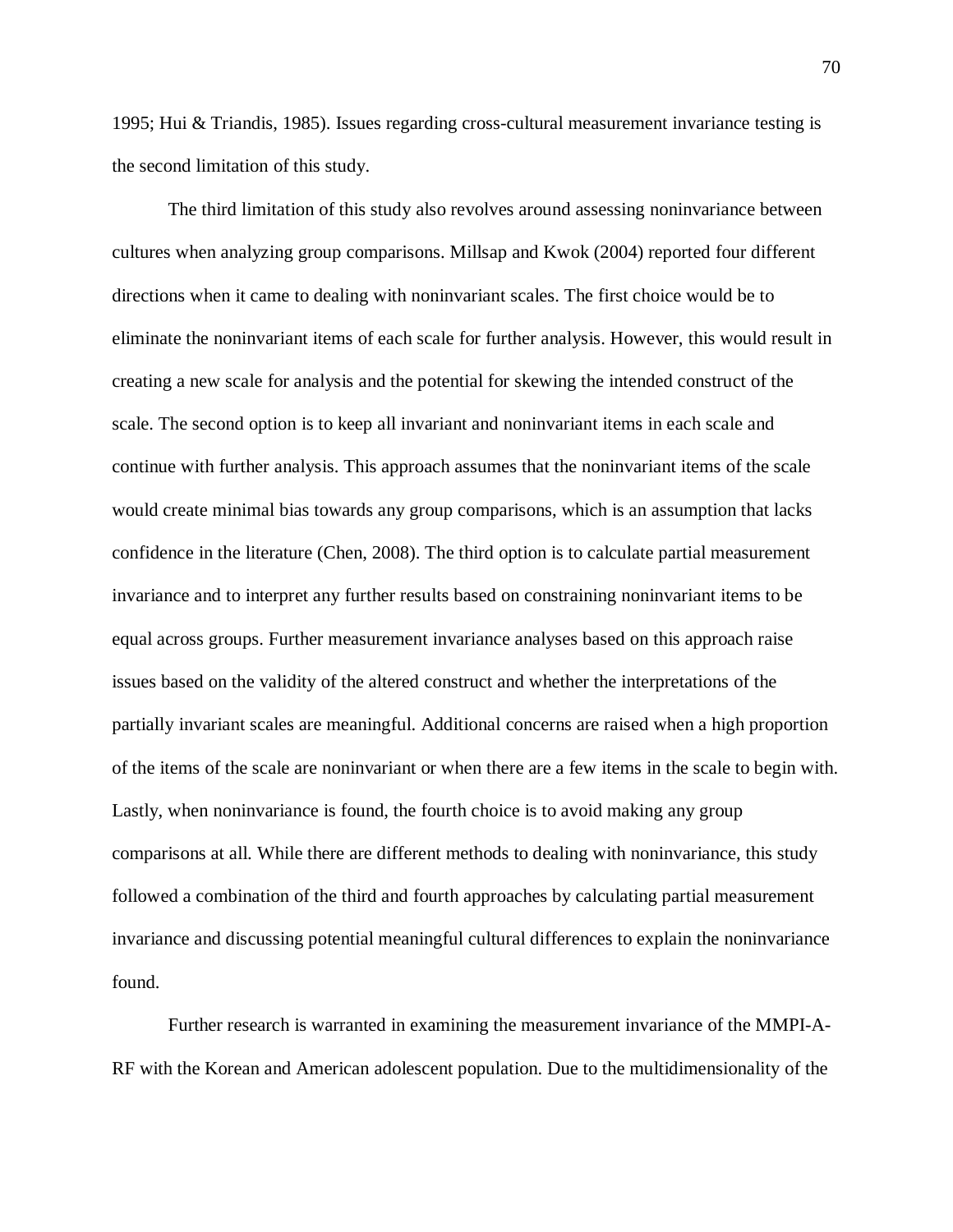ASA, it is recommended to calculate an Exploratory Factor Analysis (EFA) to investigate whether the ASA would be better represented in a multiple-factor model rather than a one-factor model in Korean samples. Since this study examined only the normative samples between cultures, investigating clinical samples and analyses based on gender would provide insight on the relationship and validity of the Korean MMPI-A-RF. As this study only examined the Externalizing Scales of the MMPI-A-RF, it would be beneficial to analyze how other scales relate to the results of this study, providing further cultural implications and more information on the psychometric properties of the MMPI-A-RF. Due to the discrepancies in age distribution between Korean and American samples, it is also recommended to randomly select Korean cases to match the American age distribution in order to examine whether any discrepancies in age had altered the measurement invariance findings. In addition, gathering data sets that are more comparable in time may allow researchers to see how any changes in culture and behavior have impacted measures of personality and psychopathology. Finally, future directions of research should be placed on the varying aspects of construct formation and interpretation between cultures, including the Korean and American population. Cross-cultural measurement invariance testing and the challenges found within it will continue to lead to the further advancement of psychological assessment and the necessary steps in understanding the intricacies of cultural phenomenon.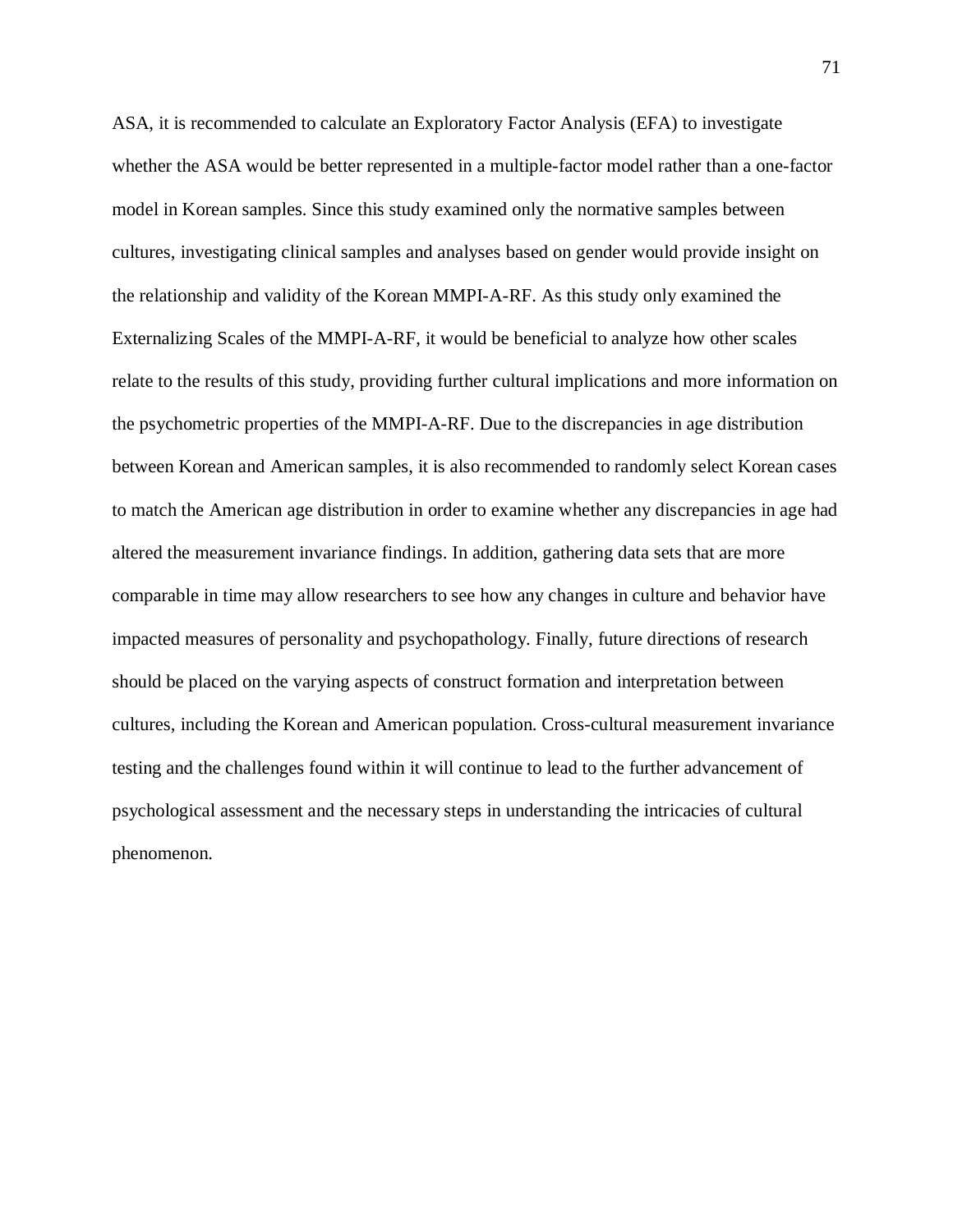### **BIBLIOGRAPHY**

- Alperin, J. J., Archer, R. P., & Coates, G. D. (1996). Development and effects of an MMPI-A Kcorrection procedure. *Journal of Personality Assessment, 67,* 155-168.
- American Educational Research Association, American Psychological Association, & National Council on Measurement in Education (2014). Standards for educational and psychological testing. Washington, DC: American Educational Research Association.
- Arbisi, P. A., & Ben-Porath, Y. S. (1995). An MMPI-2 infrequent response scale for use with psychopathological populations: The Infrequency-Psychopathology scale  $(F_p)$ . *Psychological Assessment, 7*, 424-431.
- Archer, R. P. (1984). Use of the MMPI with adolescents: A review of salient issues. *Clinical Psychology Review, 41,* 241-251.
- Archer, R. P. (1987). *Using the MMPI with adolescents.* Hillsdale, NJ: Lawrence Erlbaum Associates.
- Archer, R. P. (2005). MMPI-A: *Assessing adolescent psychopathology* (3rd ed.). Mahwah, NJ. Lawrence Erlbaum Associates.
- Archer, R. P., & Newsom, C. R. (2000). Psychological test usage with adolescent clients: Survey update. *Assessment, 7,* 227-235.
- Archer, R. P., Buffington-Vollum, J. K., Stredny, R. V., & Handel, R. W. (2006). A survey of psychological test use patterns among forensic psychologists. *Journal of Personality Assessment, 87,* 84-94.
- Archer, R. P., Handel, R. W., & Lynch, K. D. (2001). The effectiveness of the MMPI-A items in discriminating between normative and clinical samples. *Journal of Personality Assessment, 77,* 420-435.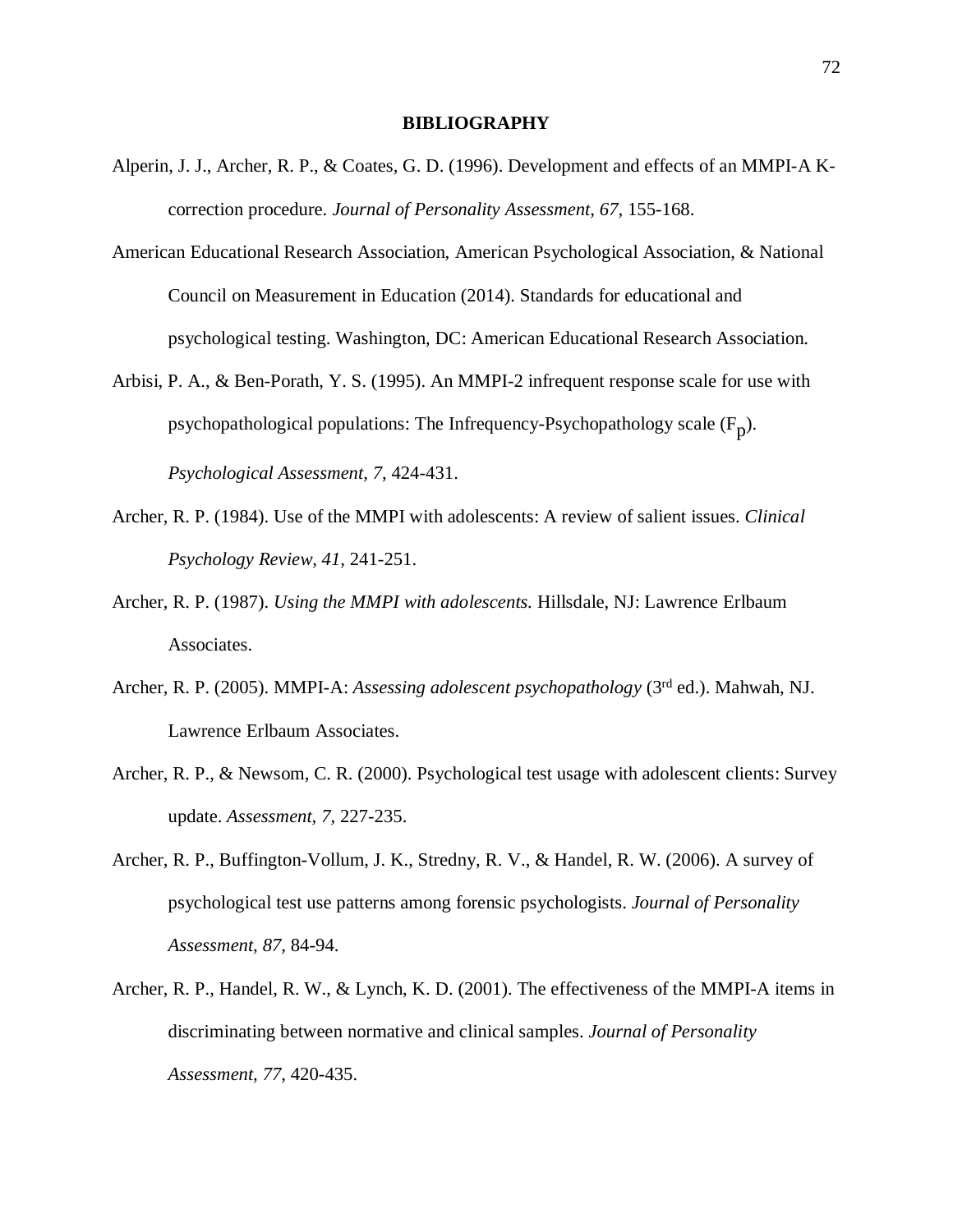- Archer, R. P., Handel, R. W., Ben-Porath, Y. S., & Tellegen, A. (2016). Minnesota Multiphasic Personality Inventory-Adolescent-Restructured Form (MMPI-A-RF). Minneapolis, MN: University of Minnesota Press.
- Archer, R. P., Handel, R. W., Ben-Porath, Y. S., & Tellegen, A. (2016). *MMPI-A-RF (Minnesota Multiphasic Personality Inventory-Adolescent-Restructured Form): Administration, scoring, interpretation, and technical manual.* Minneapolis, MN: University of Minnesota Press.
- Archer, R. P., Stolberg, A. L., Gordon, R. A., & Goldman, W. R. (1986). Parent and child MMPI responses: Characteristics among families with adolescents in inpatient and outpatient settings. *Journal of Abnormal Child Psychology, 14,* 181-190.
- Barber, B. K., Olsen, J. E., Shagle, S. C. (1994). Associations between parental psychological and behavioral control and youth internalized and externalized behaviors. *Child Development, 65,* 1120-1136.
- Baumrind, D. (1971). Current patterns of parental authority. *Developmental Psychology, 4*, 1- 103.
- Ben-Porath, Y. S., & Sherwood, N. E. (1993). *The MMPI-2 Content Component Scales: Development, psychometric characteristics, and clinical application*. Minneapolis, MN: University of Minnesota Press.
- Ben-Porath, Y. S., & Tellegen, A. (2008). *MMPI-2-RF (Minnesota Multiphasic Personality Inventory-2-Restructured Form): Manual for administration, scoring, and interpretation*. Minneapolis, MN: University of Minnesota Press.
- Bentler, P. M. (1990). Comparative fit indexes in structural models. *Psychological Bulletin, 107*, 238-246.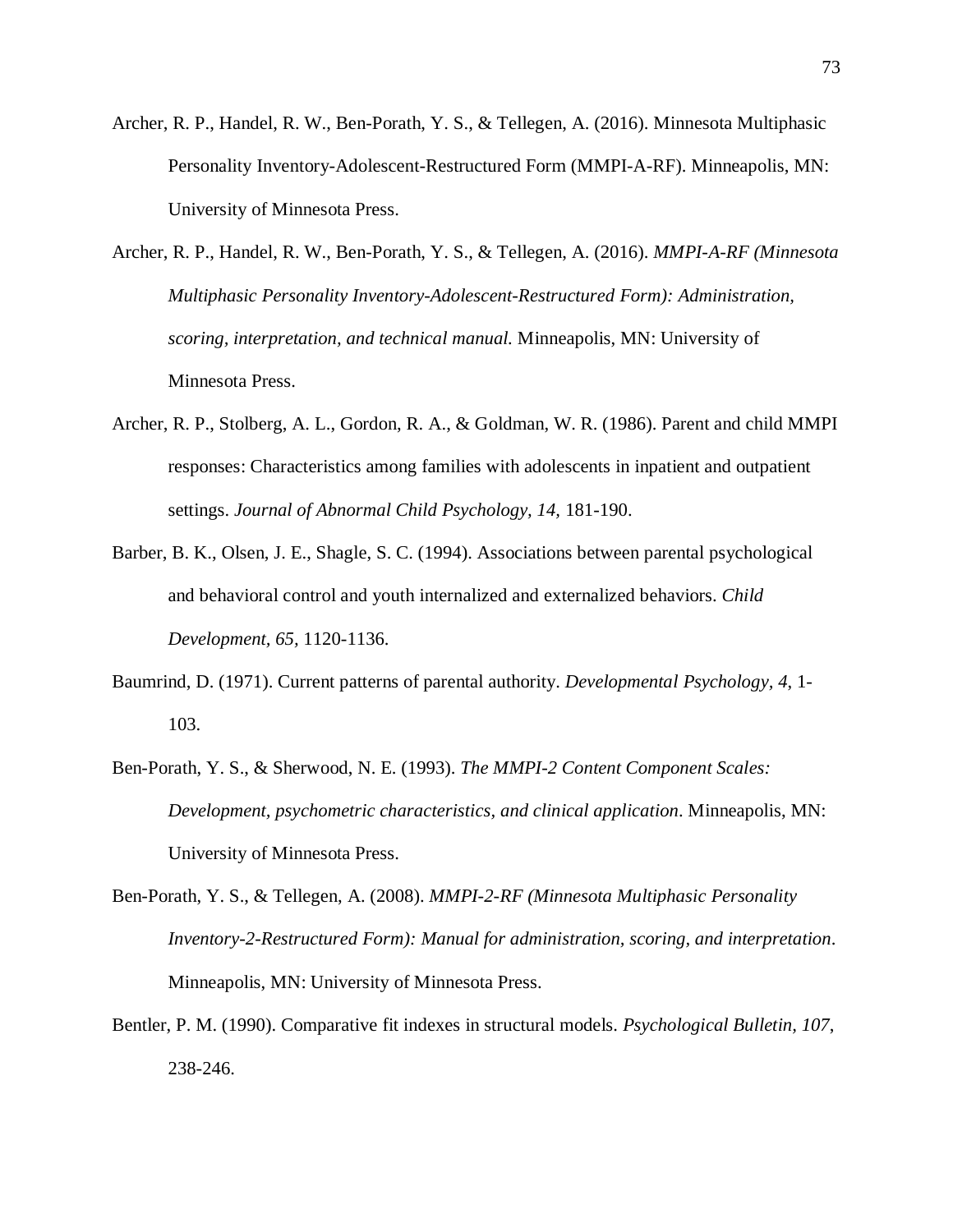- Blum, R. W., & Libbey, H. P. (2004). School connectedness: Strengthening health and education outcomes for teenagers. *Journal of School Health*, *74*, 229–299.
- Brown, T. A. (2006). *Confirmatory factor analysis for applied research*. New York, NY: Guilford Press.
- Browne, M. W., & Cudeck, R. (1993). Alternative ways of assessing model fit. In Bollen, K. A. & Long, J. S. (Eds.) *Testing Structural Equation Models* (pp. 136–162). Beverly Hills, CA: Sage
- Bryson, J. H. (2017). Recent Economic Developments in South Korea. *Economics Groups*. Retrieved from http://www.wellsfargo.com
- Butcher, J. N. (1996). *International adaptations of the MMPI–2: Research and clinical applications*. Minneapolis, MN: University of Minnesota Press.
- Butcher, J. N., & Han, K. (1995). Development of an MMPI-2 scale to assess the presentation of self in a superlative manner: The S scale. In J. N. Butcher & C. D. Spielberger (Eds.), *Advances in personality assessment* (Vol. 10, pp. 25-50). Hillsdale, NJ: LEA.
- Butcher, J. N., & Pancheri, P. (1976). *A handbook of cross-national MMPI research.* Minneapolis, MN: University of Minnesota Press.
- Butcher, J. N., Dahlstrom, W. G., Graham, J. R., Tellegen, A, & Kaemmer, B. (1989).The Minnesota Multiphasic Personality Inventory-2 (MMPI-2): *Manual for administration and scoring.* Minneapolis, MN: University of Minnesota Press.
- Butcher, J. N., Williams, C. L., Graham, J. R., Archer, R. P., Tellegen, A., Ben-Porath, Y. S., & Kaemmer, B. (1992). *Minnesota Multiphasic Personality Inventory – Adolescent (MMPI-A): Manual for administration, scoring, and interpretation.* Minneapolis, MN: University of Minnesota Press.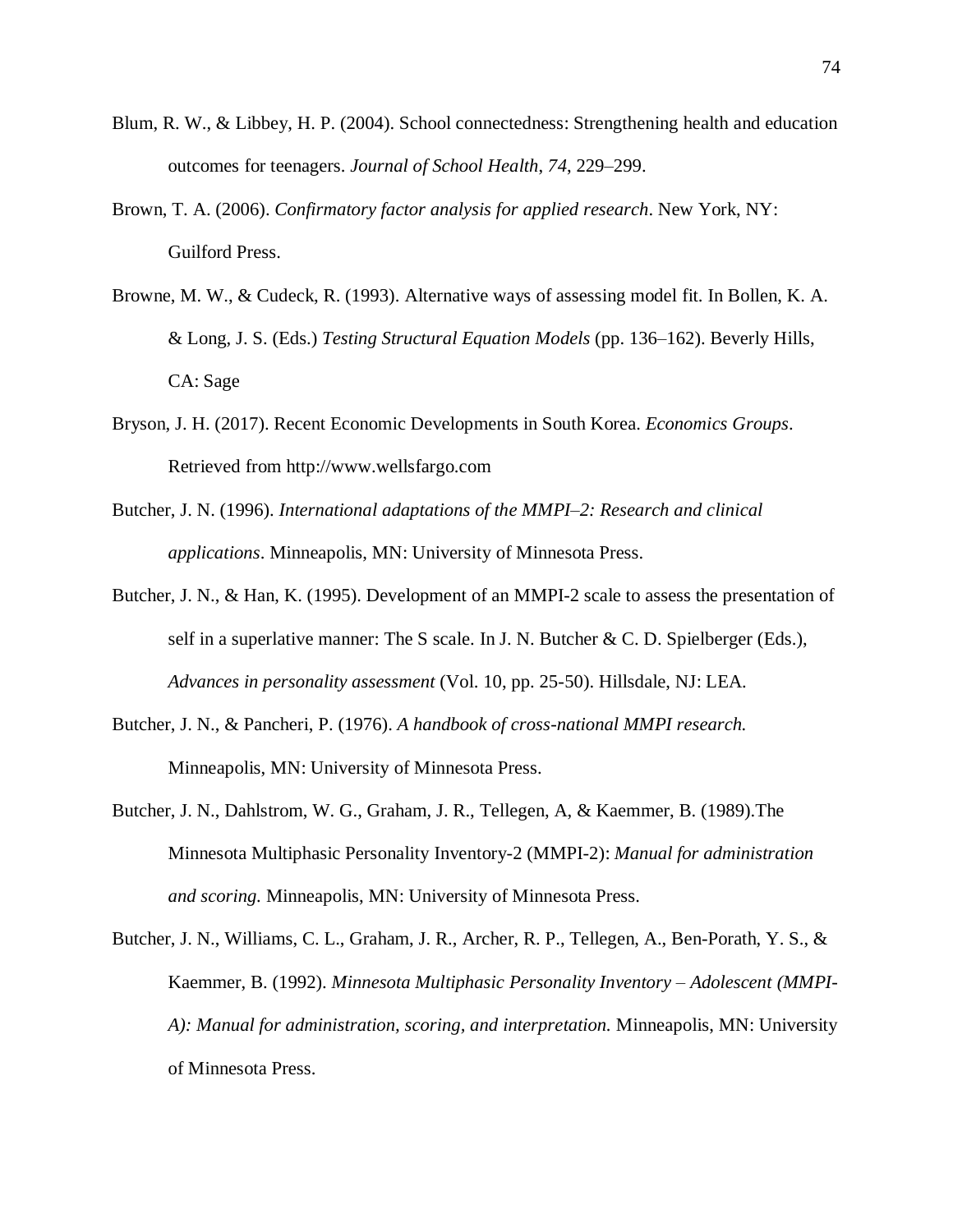- Bryne, B. M., Shavelson, R. J., & Muthén, B. (1989). Testing for the equivalence of factor covariance and mean structures: The issue of partial measurement invariance. Psychological Bulletin, 105, 456–466.
- Chen, F. F. (2008). What happens if we compare chopsticks with forks? The impact of making inappropriate comparisons in cross-cultural research. *Journal of Personality and Social Psychology, 95,* 1005-1018.
- Chen, C., Lee, S. Y., & Stevenson, H. W. (1995). Response style and cross-cultural comparisons of rating scales among East Asian and North American students. *Psychological Science, 6,* 170-175.
- Cheung, B., Lee, C., & Jin, W. (1963). MMPI manual. Seoul: Korean Testing Center.
- Cheung, F. M., Song, W. Z., & Zhang, J. X. (1996). The Chinese MMPI-2: Research and applications in Hong Kong and the People's Republic of China. In J. N. Butcher (Ed.), *International adaptations of the MMPI-2: A handbook of research and applications* (pp. 137-161). Minneapolis, MN: University of Minnesota Press.
- Cheung, G. W., & Rensvold, R. B. (2002). Evaluating goodness-of-fit indexes for testing measurement invariance. *Structural Equation Modeling, 9,* 233-255.
- Choi, Y., Kim, Y. S., Kim, S. Y., & Park, I. J. K. (2013). Is Asian American parenting controlling and harsh? Empirical testing of relationships between Korean American and Western parenting measures. *Asian American Journal of Psychology, 4*, 19-29.
- Chung, B., Kim, H., Lee, S., Kwon, K., & Lee, J. (1993). *Restoring Korean education from the bondage of entrance examination education.* Nanam Publication, Seoul.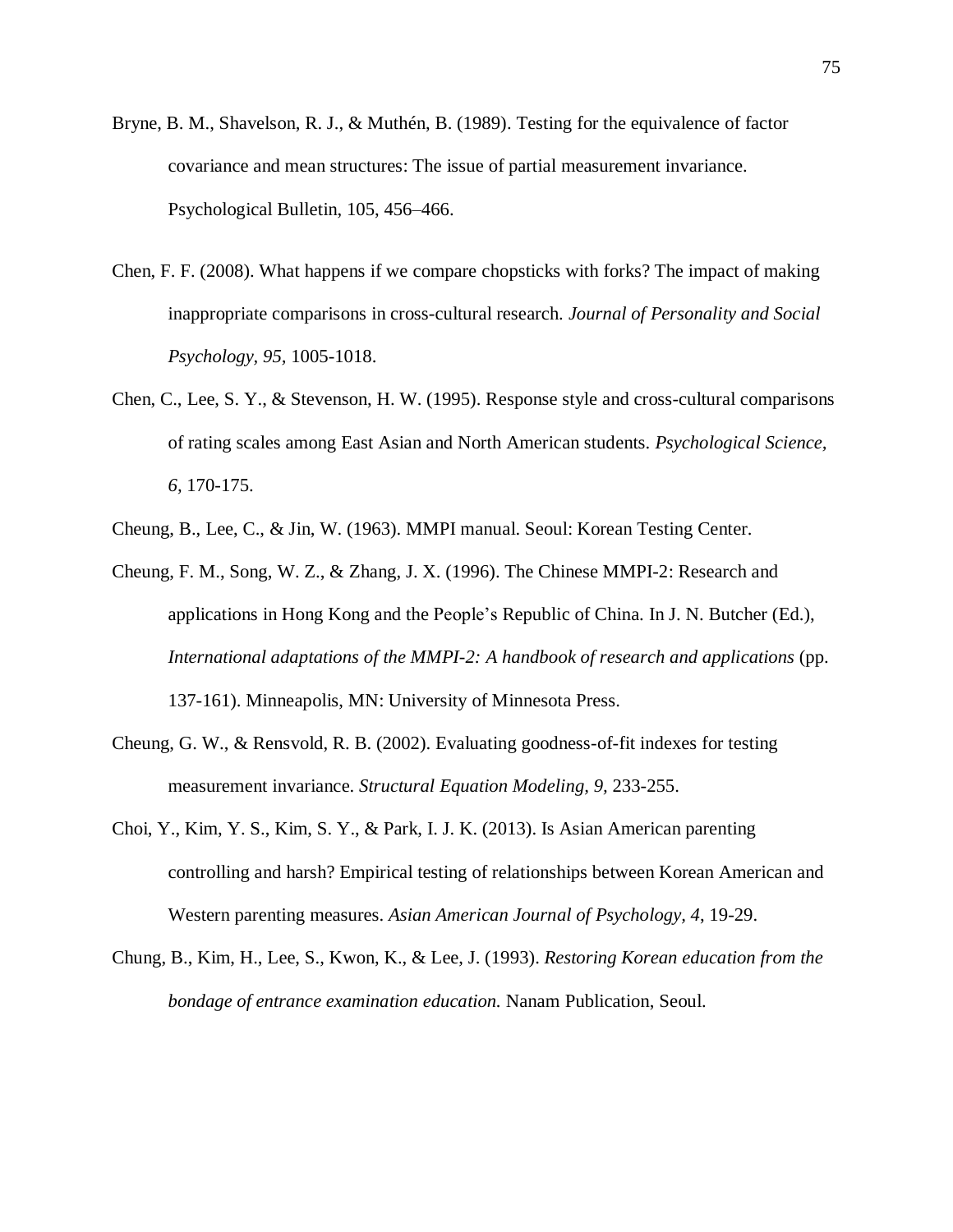- Chung, J. J., Weed, N. C., & Han, K. (2006). Evaluating cross-cultural equivalence of the Korean MMPI-2 via bilingual test-retest. *International Journal of Intercultural Relations, 30,* 531-543.
- Cottle, C. C., Lee, R. J., & Heilbrun, K. (2001). The prediction of criminal recidivism in juveniles: A meta-analysis. *Criminal Justice and Behavior*, *28*, 367–394.
- Dahlstrom, W. G., & Welsh, G. S. (1960). *An MMPI handbook: A guide to use in clinical practice and research.* Minneapolis, MN: University of Minnesota Press.
- Dahlstrom, W. G., Welsh, G. S., & Dahlstrom, L. E. (1972). *An MMPI handbook: Vol. I. Clinical Interpretation.* Minneapolis, MN: University of Minnesota Press.
- Dinges, N. G., Atlis, M. M., & Vincent, G. M. (1997). Cross-cultural perspectives on antisocial behaviors. In D. M. Stoff, J. Breiling, & J. D. Maser (Eds.), *Handbook of antisocial behavior* (p. 462-473). New York: John Wiley & Sons.
- Dishion, T. J., Bullock, B. M., & Granic, I. (2002). Pragmatism in modeling peer influence: Dynamics, outcomes, and change processes. *Development and Psychopathology, 14,* 969- 981.
- Dorius, C. J., Bahr, S. J., Hoffmann, J. P., & Harmon, E. L. (2004). Parenting practices as moderators of the relationship between peers and adolescent marijuana use. *Journal of Marriage and Family*, *66*, 163–178.

Drake, L. E. (1946). A social I.E. scale for the MMPI. *Journal of Applied Psychology, 30,* 51-54.

- Eichman, W. J. (1961). Replicated factors on the MMPI with female NP patients. *Journal of Consulting Psychology, 25,* 55-60.
- Fletcher, A. C., Steinberg, L., & Williams-Wheeler, M. (2004). Parental influences on adolescent problem behavior: Revisiting Stattin and Kerr. *Child Development, 75,* 781-796.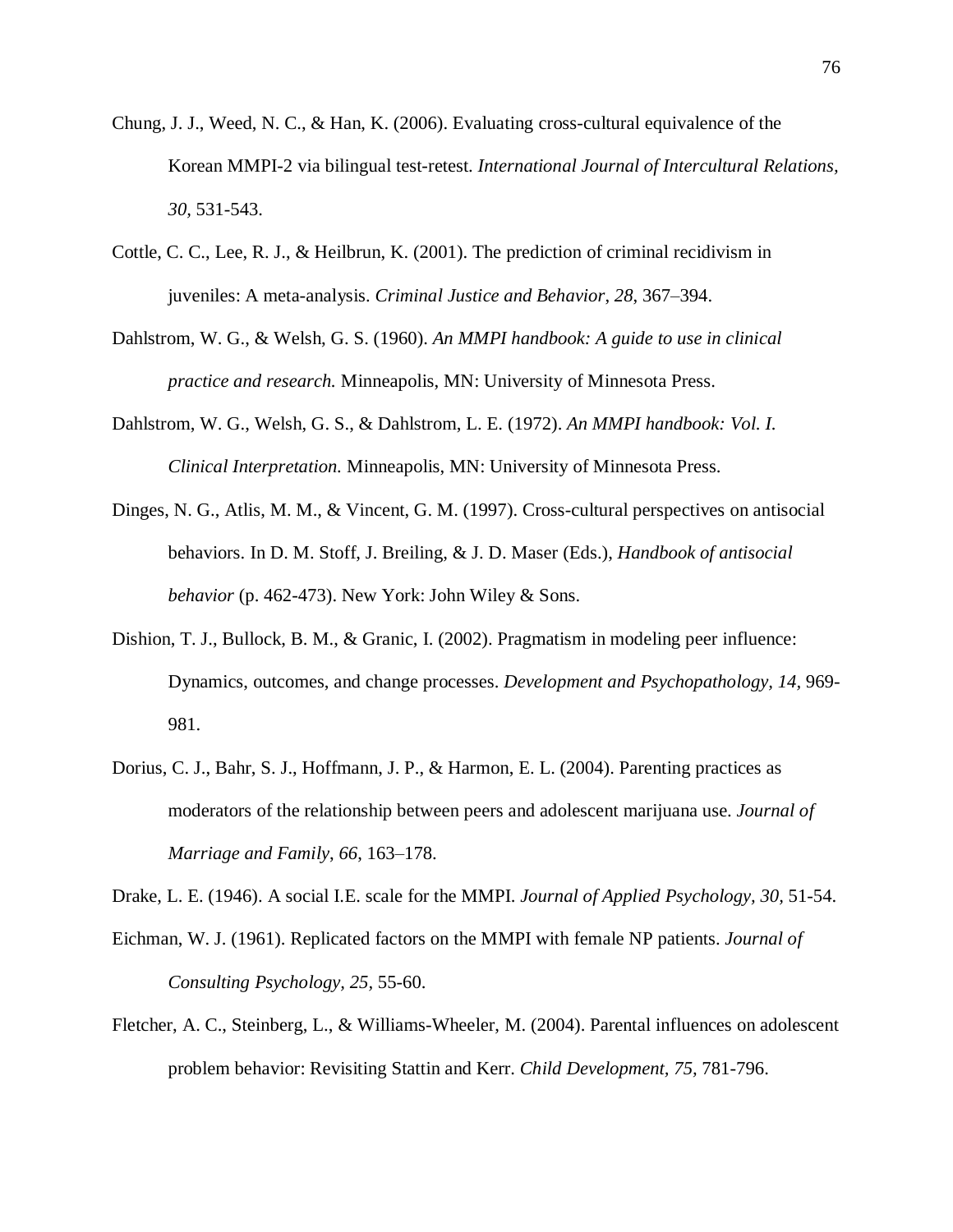- Forbey, J. D., & Ben-Porath, Y. S. (2003). Incremental validity of the MMPI-A Content scales in a residential treatment facility. *Assessment, 10,* 191-202.
- Furstenberg, F. F., Jr., Cook, T. D., Eccles, J., Elder, G. H., Jr., & Sameroff, A. (Eds.). (1999). *Managing to make it: Urban families and adolescent success.* Chicago: University of Chicago Press.
- Gray, M. R., & Steinberg, L. (1999). Unpacking authoritative parenting: Reassessing a multidimensional construct. *Journal of Marriage and the Family, 61*, 574-587.
- Gorman-Smith, D., Tolan, P. H., & Henry, D. B. (2000). A developmental– ecological model of the relation of family functioning to patterns of delinquency. *Journal of Quantitative Criminology, 16,* 169–198.
- Graham, J. R. (2012). *MMPI-2: Assessing personality and psychopathology* (5<sup>th</sup> ed.). New York, NY: Oxford University Press.
- Han, K. (1990). International applications of the MMPI-2: Translation issues and procedures. In: J. N. Butcher (Chair), Korean Translation of the MMPI-2. Paper presented at the 25th Annual Symposium on Recent Developments in the Use of the MMPI (MMPI-2), Minneapolis, MN.
- Han, K. (1993). *The use of the MMPI-2 in Korea: Inventory adaptation, equivalence evaluation, and initial validation* (Unpublished doctoral dissertation). University of Minnesota, Minneapolis.
- Han, K., & Lim, J. (2001, March). *The use of Korean MMPI–2 with Korean psychiatric samples: Preliminary investigation.* Paper presented at the 36th annual symposium on the recent development of the MMPI–2/MMPI–A, St. Petersburg, FL.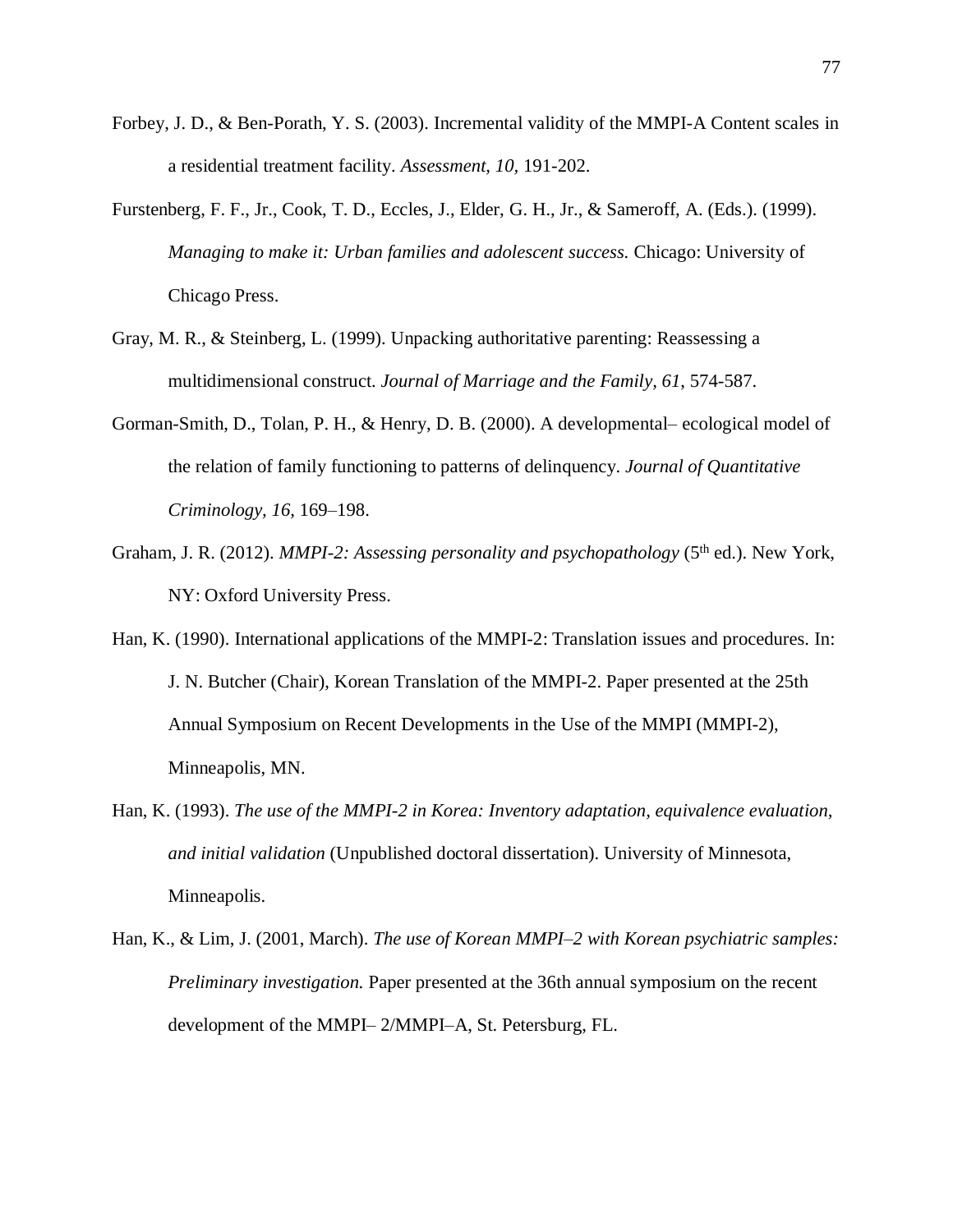- Han, K., Lim, J., Min, B., & Moon, K. (2011). The *Korean MMPI-2-RF user manual*. Seoul, Korea: Maumsarang Inc.
- Han, K., Lim, J., Moon, K., Yook, K., & Kim, J. (in press). *Korean MMPI–A-RF user manual.* Seoul, Korea: Maumsarang Inc.
- Han, K., Park, H. I., Weed, N. C., Lim, J., Johnson, A., & Joles, C. (2013). Gender differences on the MMPI across American and Korean adult and adolescent normative samples. *Journal of Personality Assessment, 95,* 197-206.
- Hand, C. G., Archer, R. P., Handel, R. W., & Forbey, J. D. (2007). The classification accuracy of the Minnesota Multiphasic Personality Inventory – Adolescent: Effects of modifying the normative sample. *Assessment, 14,* 80-85.
- Handel, R. W., Archer, R. P., Elkins, D. E., Mason, J. A., & Simonds-Bisbee, E. C. (2011). Psychometric properties of the Minnesota Multiphasic Personality Inventory – Adolescent (MMPI-A) Clinical, Content, and Supplementary scales in a forensic sample. *Journal of Personality Assessment, 93,* 566-581.
- Harkness, A. R., McNulty, J. L., Ben-Porath, Y.S., & Graham, J. R. (2002). *MMPI-2 Personality Psychopathology Five (PSY-5) scales: Gaining an overview for case conceptualization and treatment planning.* Minneapolis, MN: University of Minnesota Press.
- Harrison, P. L., Kaufman, A. S., Hickman, J. A., & Kaufman, N. L. (1988). A survey of tests used for adult assessment. *Journal of Psychoeducational Assessment, 6,* 188-198.
- Hathaway, S. R., & McKinley, J. C. (1943). *The Minnesota Multiphasic Personality Inventory*. Minneapolis, MN: University of Minnesota Press.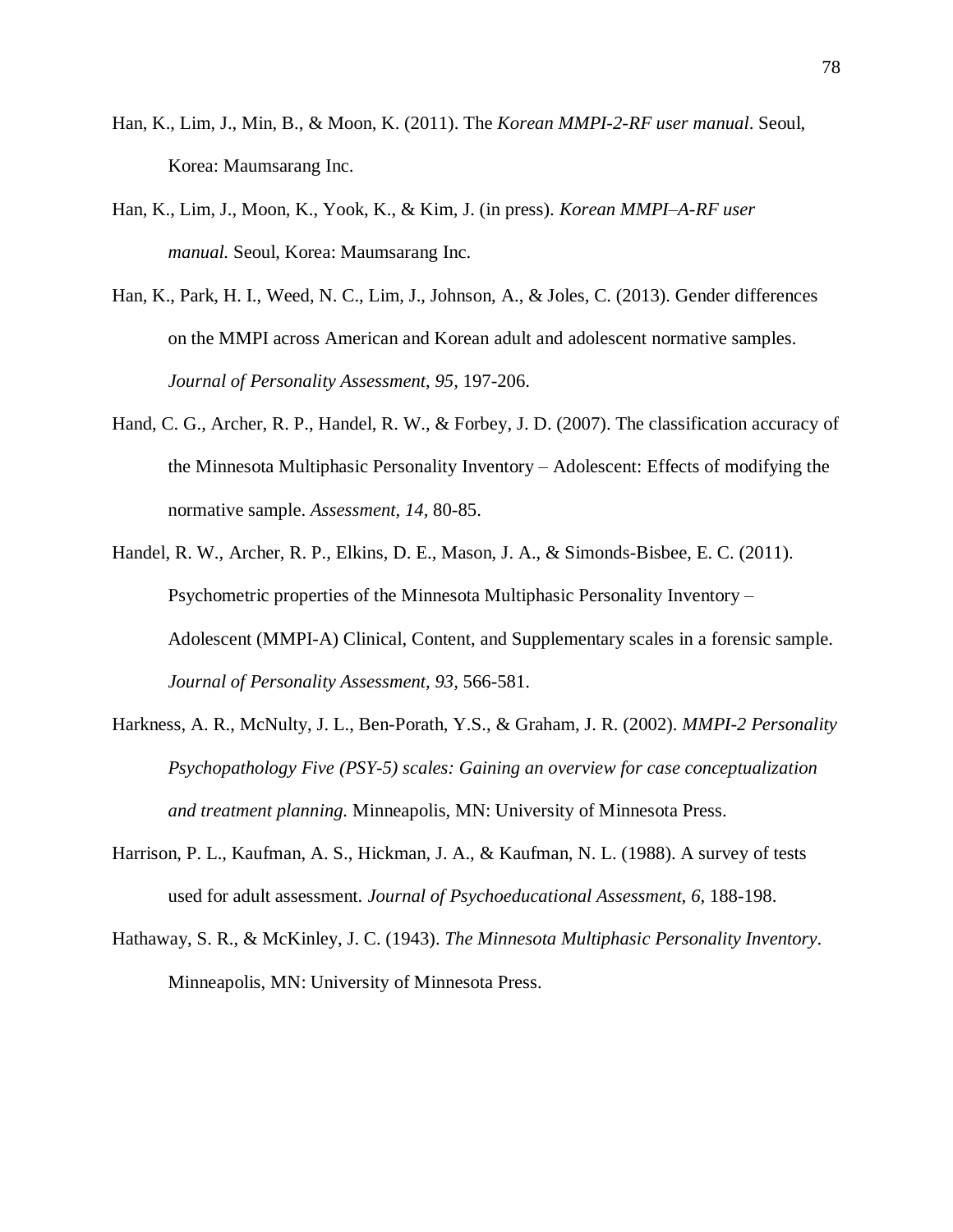- Hawley, P. H. (2003). Prosocial and coercive configurations of resource control in early adolescence: A case for the well-adapted Machiavellian. *Merrill-Palmer Quarterly, 49,* 279–309.
- Hayduk, L., Cummings, G. G., Boadu, K., Pazderka-Robinson, H., & Boulianne, S. (2007). Testing! Testing! One, two three – Testing the theory in structural equation models! *Personality and Individual Differences, 42*, 841-50.
- Henry, D. B., Tolan, P. H., & Gorman-Smith, D. (2001). Longitudinal family and peer group effects on violence and nonviolent delinquency. *Journal of Clinical Child Psychology, 30,* 172–186.
- Hilts, D., & Moore, J. M., Jr. (2003). Normal range MMPI-A profiles among psychiatric inpatients. *Assessment, 10,* 266-272.

Hirschi, T. (1969). *Causes of delinquency*. Berkeley: University of California Press.

- Hu, L., & Bentler, P. M. (1999). Cutoff criteria for fit indices in covariance structure analysis: Conventional criteria versus new alternatives. *Structural Equation Modeling, 6,* 1-55.
- Hui, C. H., & Triandis, H. C. (1985). Measurement in cross-cultural psychology: A review and comparison of strategies. *Journal of Cross-Cultural Psychology, 16,*
- Janus, M. D., Tolbert, H., Calestro, K., & Toepfer, S. (1996). Clinical accuracy ratings of MMPI approaches for adolescents: Adding ten years and the MMPI-A. *Journal of Personality Assessment, 67,* 364-383.
- Johnston, L. D., O'Malley, P. M., & Bachman, J. G. (2003). *Monitoring the future national survey results on drug use, 1975–2002: Vol. 1. Secondary school students*. (NIH Pub. No. 03–5375). Bethesda, MD: National Institute of Drug Abuse.

Kessler, R. C., Avenevoli, K. A., McLaughlin, J., Greif Green, M. D., Lakoma, M., Petukhova,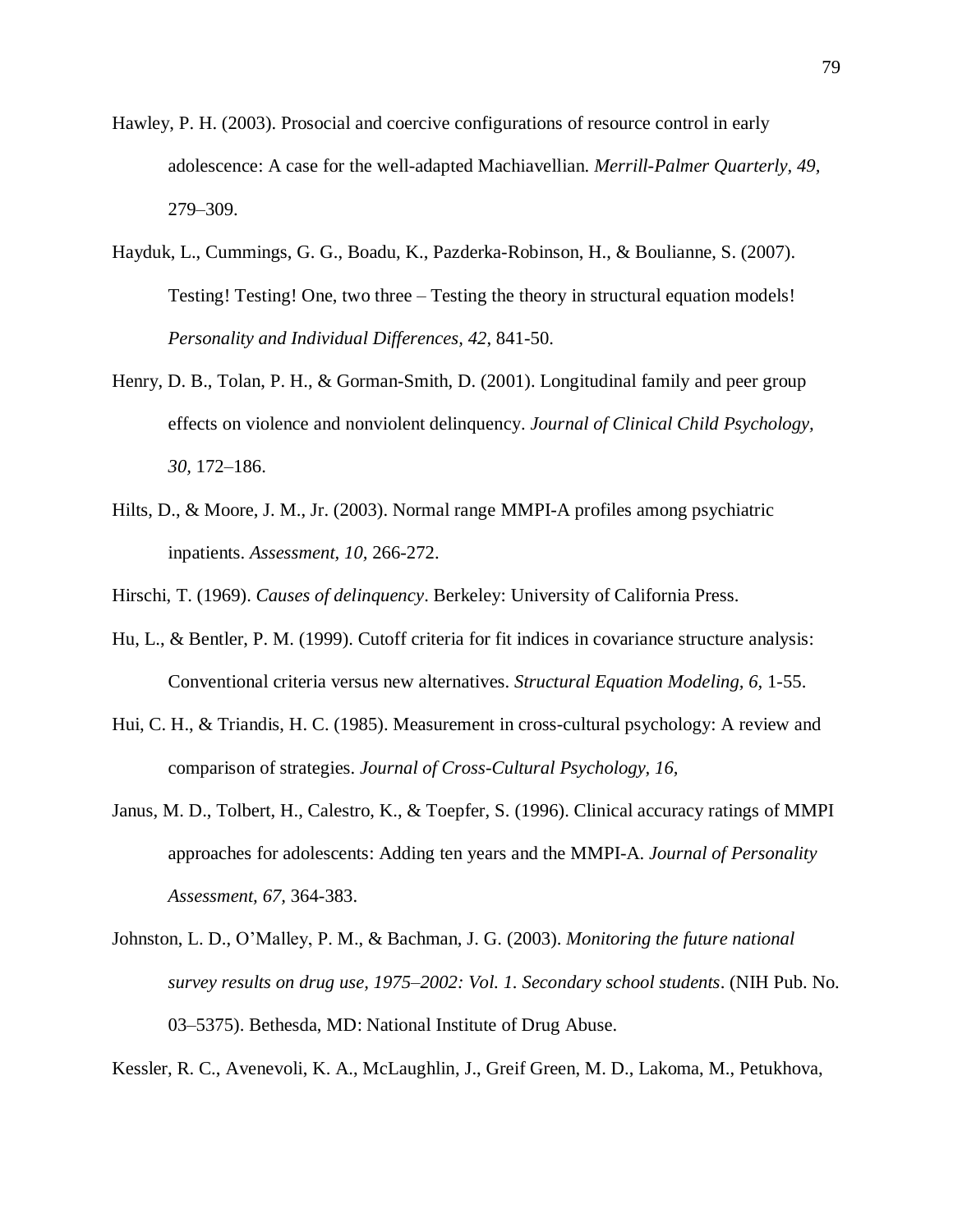D. S., & Merkangas, K. R. (2012). Lifetime co-morbidity of DSM-IV disorders in the US National comorbidity survey replication adolescent supplement (NCS-A). Psychological Medicine, 42, 1997–2010.

- Ketterer, H. L. (2010). Examining the measurement invariance of the MMPI-2 Restructured Clinical (RC) scales across Korean and American normative samples. (Doctoral dissertation). Retrieved from ProQuest. (UMI Number: 3415643)
- Ketterer, H. L., Han, K., Hur, J., & Moon, K. (2010). Development and validation of culturespecific variable response inconsistency and true response inconsistency scales for use with the Korean MMPI-2. *Psychological Assessment, 22,* 504-519.
- Kim, B. S., & Chung, E. H. (2004). The relationships of aggression, perceived social support and cognitive abilities of interpersonal problem solving of adolescents among addiction to internet chatting. *The Korea Journal of Youth Counseling, 12,* 91-99.
- Kim, D.H., & Kim, J. H. (2013). Social relations and school life satisfaction in South Korea. *Social Indicators Research*, *112*, 105-127.
- Kim, H. S., & Kim, H. S. (2002). The influence of alcohol drinking and substance abuse on delinquent behavior among Korean adolescents. *Journal of Korean Neuropsychiatry Association*, *41*, 472–485.
- Kim, H. S., & Kim, H. S. (2008). *Juvenile delinquency and youth crime*. New York, NY: Nova.
- Kim, H. S., & Lee, S. H. (2008). A study on the relations among anger expression mode, depression, and aggression in vocational high school students. *Journal of Korean Academy of Community Health Nursing, 19,* 270-279.
- Kim, J. W., & Kim, H. J. (2007). Relationships among children's aggression, temperament, home environment, and school adjustment. *The Journal of Child Education, 16,* 85-93.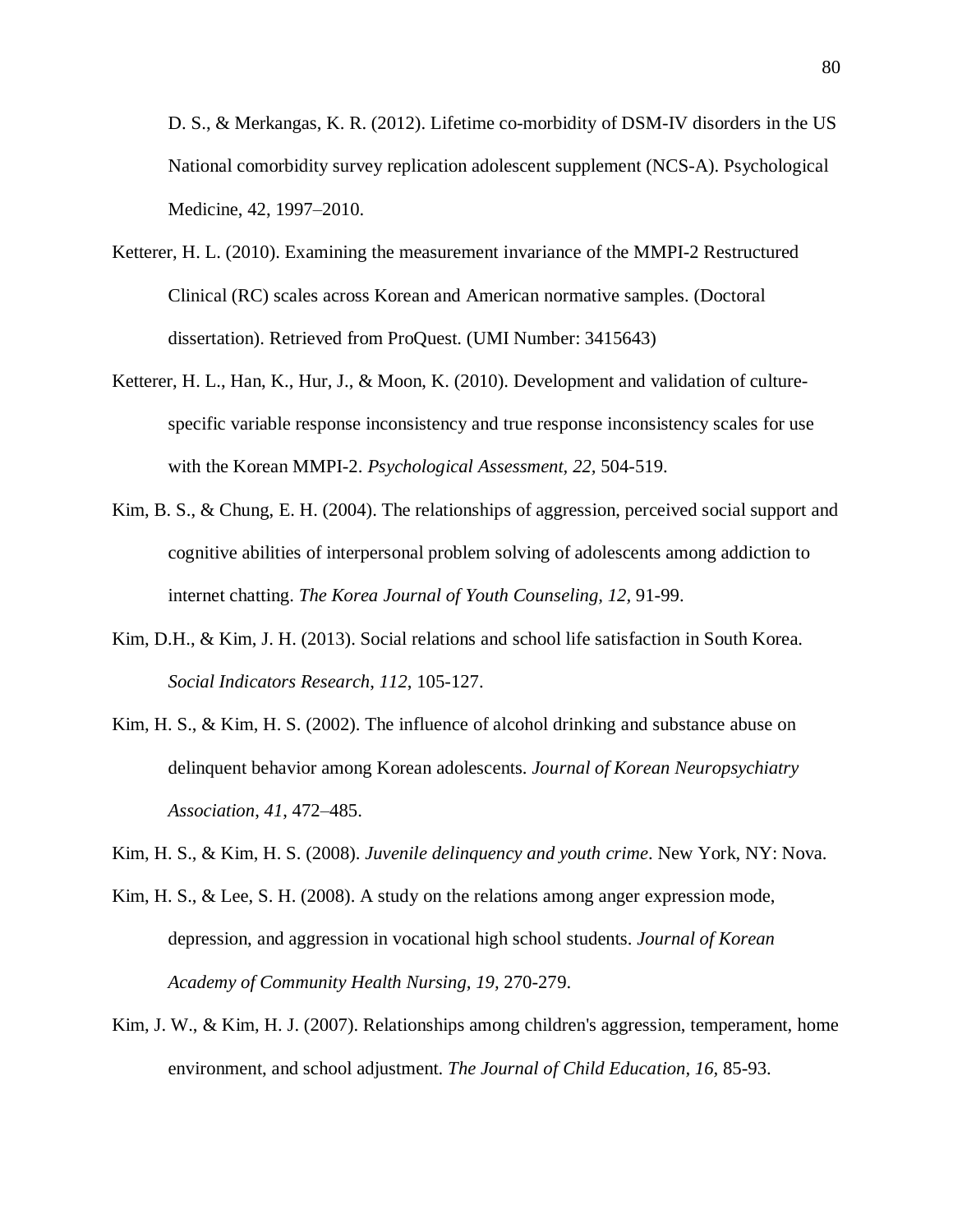- Kim, Y., Kim, J., Kim, J., Noh, M., Shin, D., Yum, T., & Oh, S. (1989). MMPI manual. Seoul: Korea Guidance.
- Klinge, V., & Strauss, M. E. (1976). Effects of scoring norms on adolescent psychiatric patients' MMPI profiles. *Journal of Personality Assessment, 40,* 13-17.
- Klinge, V., Lachar, D., Grisell, J., & Berman, W. (1978). Effects of scoring norms on adolescent psychiatric drug users' and nonusers' MMPI profiles. *Adolescence, 13,* 1-11.
- Korea Ministry of Health and Welfare (2012). The eighth online survey statistics of adolescents' health. Retrieved from http://www.mohw.go.kr
- Kwon-Ahn, Y. H. (2001). Substance abuse among Korean Americans: A sociocultural perspective and framework for intervention. In S. L. A. Straussner (Ed.), *Ethnocultural factors in substance abuse treatment* (pp. 418-435). New York, NY: Guilford.
- Le, T. N., & Stockdale, G. D. (2005). Individualism, collectivism, and delinquency in Asian American adolescents. *Journal of Clinical Child and Adolescent Psychology, 34,* 681- 691.
- Lee, B. E. (1997). *A study for the health education curriculum in high school (*Unpublished master's thesis). Ewha Woman's University, Seoul.
- Lee, J. M., Bell, N. J., & Watson, W. (2007). Situating alcohol use and delinquency within developmental and societal context: The case of Korean youth. *Journal of Adolescence, 30,* 835-851.
- Lee. H. J. (2016). 20% of Seoul students still face corporal punishment: report. *The Korea Herald*. Retrieved from http://www.koreaherald.com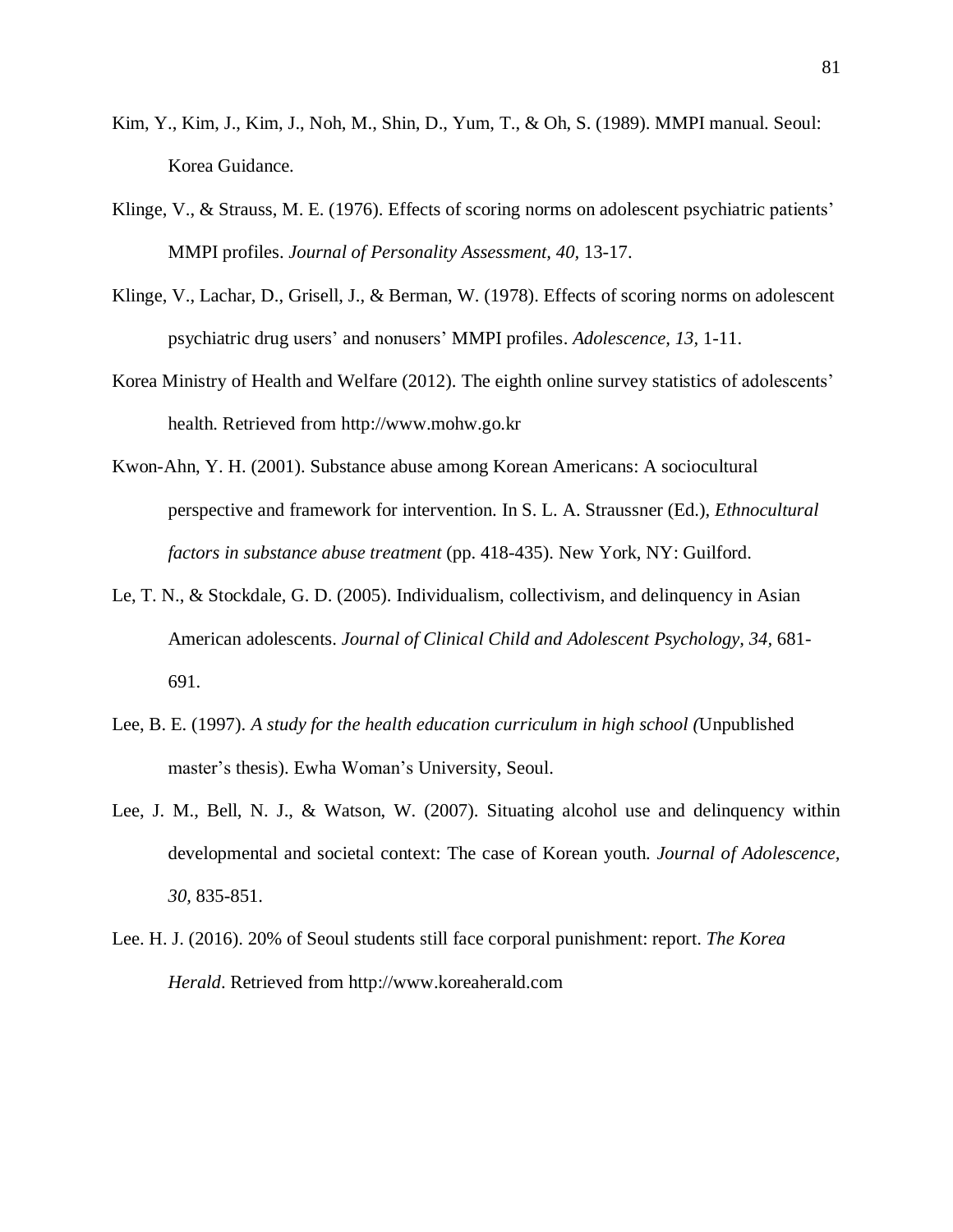- Lee, J., Onifade, E., Teasley, M., Noel, L. (2012). The effects of risk and protective factors on juvenile delinquency in South Korea, *Journal of Ethnicity in Criminal Justice, 10,* 316- 329.
- Lee, S. S., & Jun, S. H. (2009). GPA and delinquency: Testing theories of delinquency through panel data. *Studies on Korean Youth*, *20*, 91–111.
- Lubin, B., Larsen, R. M., Matarazzo, J. D. (1984). Patterns of psychological test usage in the United States: 1935-1982. *American Psychologist, 39,* 451-454.
- Marks, P. A., Seeman, W., & Haller, D. L. (1974). *The actuarial use of the MMPI with adolescents and adults.* Baltimore, MD: Williams & Wilkins.
- Marquez, K. (2015). Is violence necessary to the Korean education system? *10 Magazine.* Retrieved from http://www.10mag.com
- Meehl, P. E., & Hathaway, S. R. (1946). The K factor as a suppressor variable in the MMPI. *Journal of Applied Psychology, 30,* 525-564.
- Millsap, R. E. (1997). Invariance in measurement and prediction: Their relationship in the singlefactor case. *Psychological Methods, 2*, 248-260.
- Millsap, R. E. (2011). *Statistical approaches to measurement invariance.* New York, NY: Routledge.
- Millsap, R. E., & Kwok, O. M. (2004). Evaluating the impact of partial invariance on selection of multiple populations. *Psychological Methods, 9,* 93-115.
- Moffitt, T. E. (1993). Adolescence-limited and life-course-persistent antisocial behavior: A developmental taxonomy. *Psychological Review*, *100*, 674–701.
- Muthen, B., & Asparouhov, T. (2002). Latent variable analysis with categorical outcomes: Multiple-group and growth modeling in Mplus. *Mplus Web Notes,* Version 5.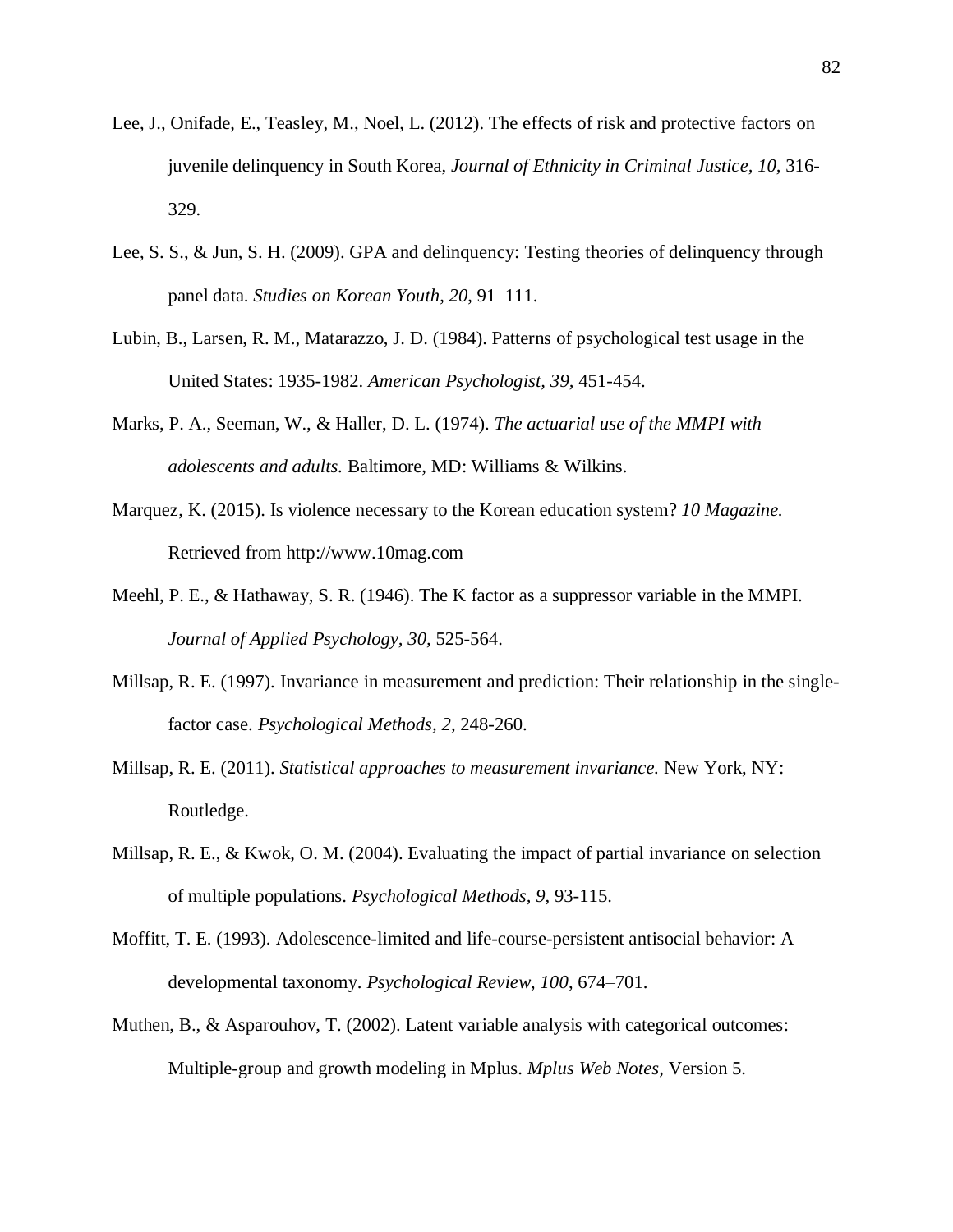- National Center for Juvenile Justice (2015). Juvenile Arrest Rates by Offense, Sex, and Race. Retrieved from [http://www.ojjdp.gov/ojstatbb/crime/excel/JAR\\_2014.xls](http://www.ojjdp.gov/ojstatbb/crime/excel/JAR_2014.xls)
- Ng-Mak, D. S., Salzinger, S., Feldman, R. S., & Stueve, C. A. (2004). Pathologic adaptation to community violence among inner-city youth. *American Journal of Orthopsychiatry, 74,* 196–208.
- Oh-Hwang, Y. (1993). Linkage between home environments, child psychosocial maturity, and child academic achievement. *Gifted International, 8*, 32-37.
- Onifade, E., Petersen, J., Bynum, T., & Davidson, W. (2011). Multilevel recidivism prediction: Incorporating neighborhood socioeconomic ecology in juvenile justice risk assessment. *Criminal Justice and Behavior*, *38*, 840–853.
- Orpinas, P., Murray, N., & Kelder, S. (1999). Parental influences on students' aggressive behaviors and weapon carrying. *Health Education & Behavior, 26,* 774–787.
- Quinsey, V.L., Skilling, T.A., Lalumiere, M. L., & Craig, W. M. (2004). Juvenile delinquency: Understanding the origins of individual differences. Washington, D.C: American Psychological Association.
- Park S., & Kim, Y. (2016). Prevalence, correlates, and associated psychological problems of substance use in Korean adolescents. *BioMed Central, 16,* 79*.*
- Park, M., Choi, J., & Lim, S. J. (2014). Factors affecting aggression in South Korean middle school students. *Asian Nursing Research, 8,* 247-253.
- Rappaport, N., & Thomas, C. (2004). Recent research findings on aggressive and violent behavior in youth: Implications for clinical assessment and intervention. *Journal of Adolescent Health, 35,* 260–277.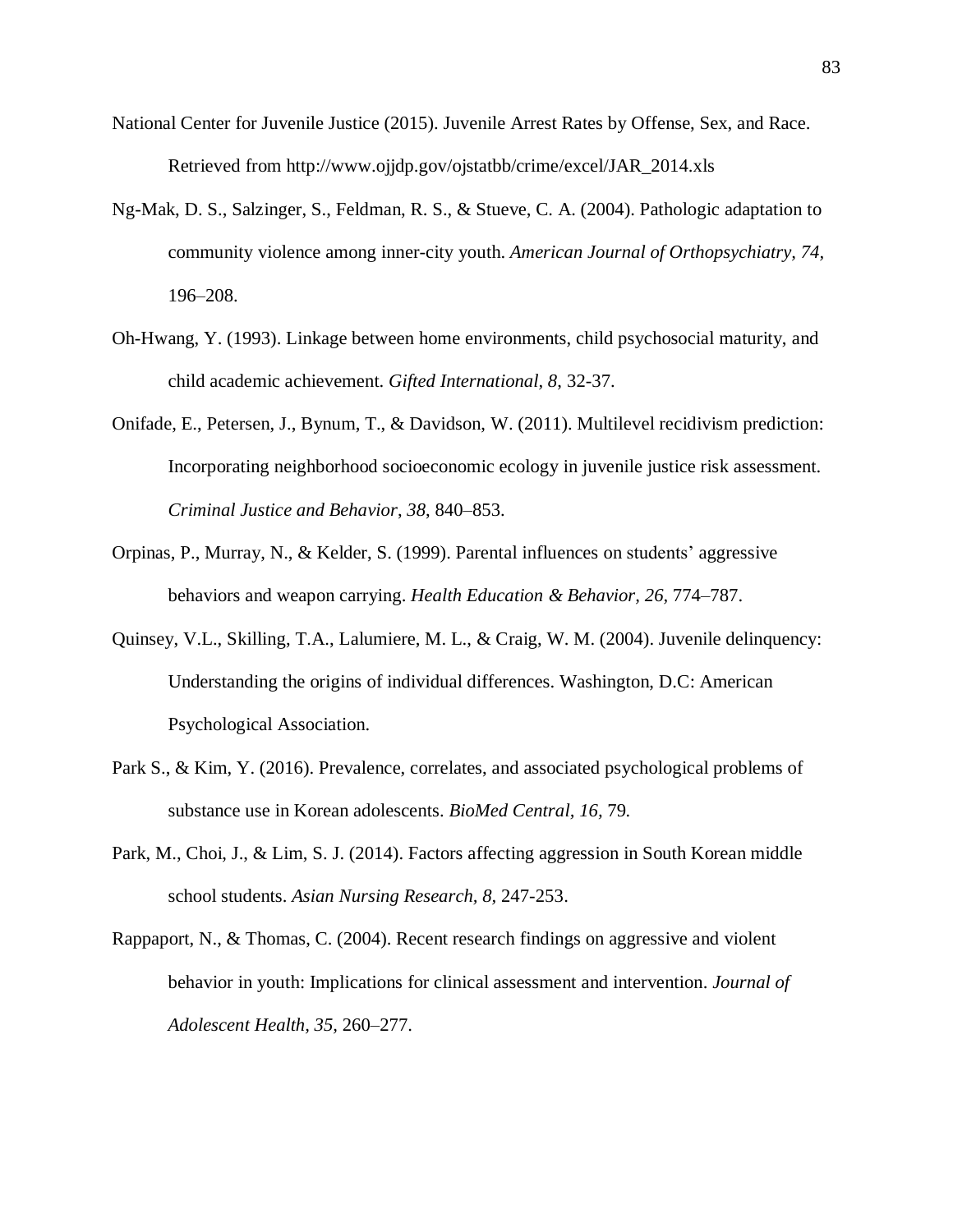- Reagan, T. (1996). *Non-Western educational traditions: Alternative approaches to educational thought a proactive*. Mahwah, NJ: Lawrence Erlbaum Associates Publications.
- Schmitt, N. (1996). Uses and abuses of Coefficient Alpha. *Psychological Assessment, 8,* 350- 353.
- Shin, S., & Koh, M. (2005). Korean education in cultural context. *Essays in education, 14,* 1-10.
- Singelis, T. A., Triandis, H. C., Bhawuk, D. P. S., & Gelfand, M. J. (1995). Horizontal and vertical dimensions of individualism–collectivism: A theoretical and measurement refinement. *Cross-Cultural Research, 29,* 240–275.
- Siu, S. F. (1992). *Toward an understanding of Chinese American educational achievement (Report No. 2).* Center on families, communities, schools, and children's learning.
- Son, I. B., & Choi, J. A. (2013). Parental knowledge trajectory and its relationships with parental warmth and adolescent disclosure for Korean adolescents. *Children and Youth Services Review, 35,* 1643-1649.
- Stone, G., Buehler, C., & Barber, B. K. (2002). Interparental conflict, parental psychological control, and youth problem behaviors. In B. K. Barber (Ed.), *Intrusive parenting: How psychological control affects children and adolescents* (pp. 53-96). Washington, D.C.: American Psychological Association
- Supreme Prosecutors' Office of Korea. (2011). *Crime analysis* [Data file]. Retrieved from http://www.spo.go.kr/spo/info/stats/stats02.jsp
- Tellegen, A., & Ben-Porath, Y. S. (1992). The new uniform T scores for the MMPI-2: Rationale, derivation, and appraisal. *Psychological Assessment, 4,* 145-155.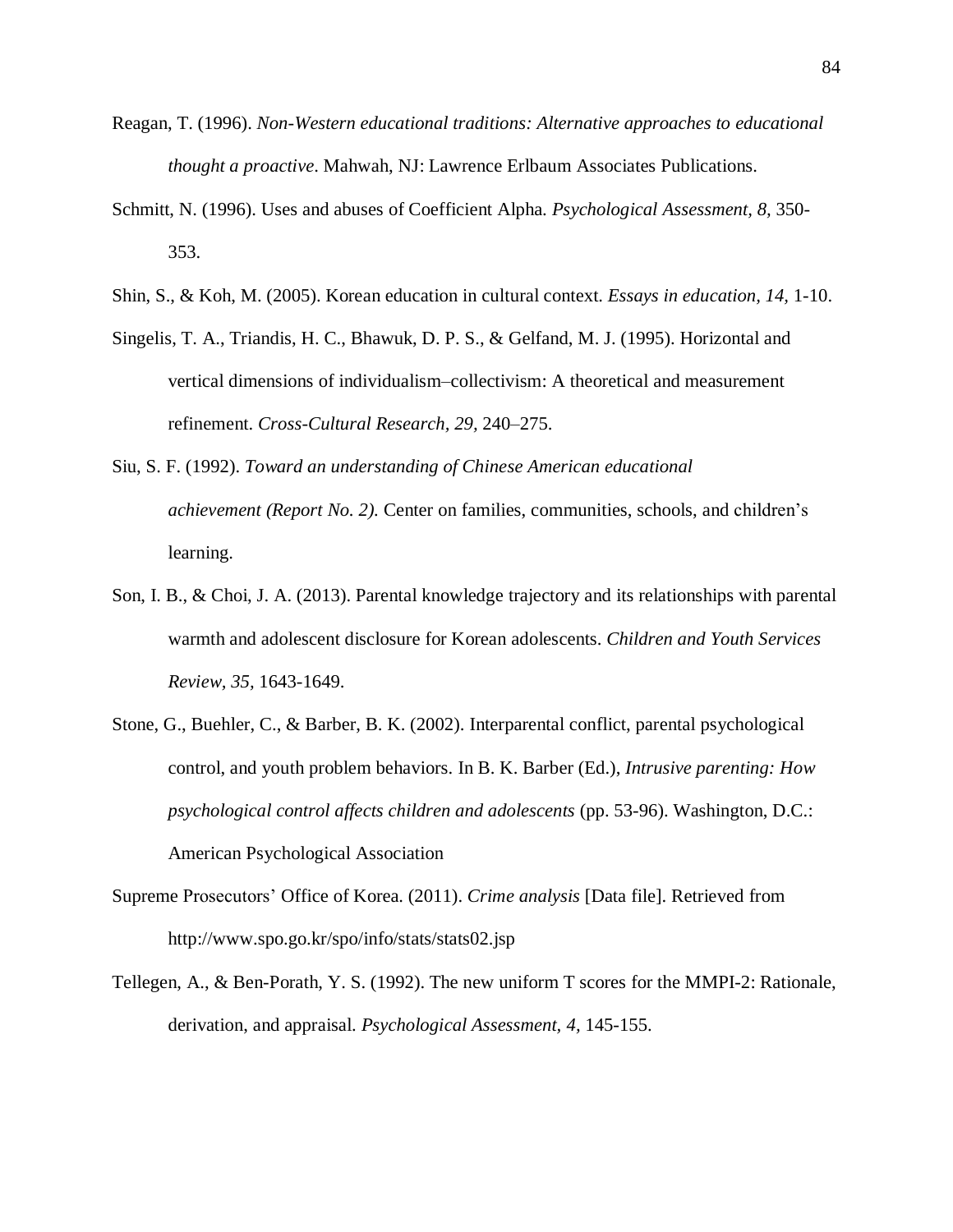- Tellegen, A., & Ben-Porath, Y. S. (2008). *Minnesota Multiphasic Personality Inventory-2 Restructured Form (MMPI-2 RF): Technical manual*. Minneapolis, MN: University of Minnesota Press.
- Tellegen, A., Ben-Porath, Y. S., McNulty, J. L., Arbisi, P. A., Graham, J. R., & Kaemmer, B. (2003). *MMPI-2 restructured clinical (RC) scales: Development, validation, and interpretation*. Minneapolis, MN: University of Minnesota Press.
- U.S. Department of Health & Human Services, Office of Adolescent Health (2015). *United States Adolescents Substance Abuse Facts.* Retrieved from http://www.hhs.gov
- University of Minnesota Press (2016). MMPI-2-RF, MMPI-2, and MMPI-A translations. Retrieved July 30, 2016, from http://www.upress.umn.edu/test-division/translationspermissions/permissions.
- Vandenberg, R. J., & Lance, C. E. (2000). A review and synthesis of the measurement invariance literature: Suggestions, practices, and recommendations for organizational research. *Organizational Research Methods, 3,* 4-70.
- Veltri, C. O., Graham, J. R., Sellbom, M., Ben-Porath, Y. S., Forbey, J. D., O'Connell, C., et al. (2009). Correlates of MMPI-A scales in acute psychiatric and forensic samples. *Journal of Personality Assessment, 91,* 288-300.
- Wang, J. (2014). *Establishing measurement invariance of the MMPI-2 Restructured Clinical Scale 4 (Antisocial Behavior) using American and Korean clinical samples* (Unpublished master's thesis). Central Michigan University, Mount Pleasant.
- Wang, P. W., Yang, P. C., Yeh, Y. C., Lin, H. C., Ki, C. H., Liu, T. L., et al. (2013). Self- esteem in adolescent aggression perpetrators, victims and perpetrator-victims, and the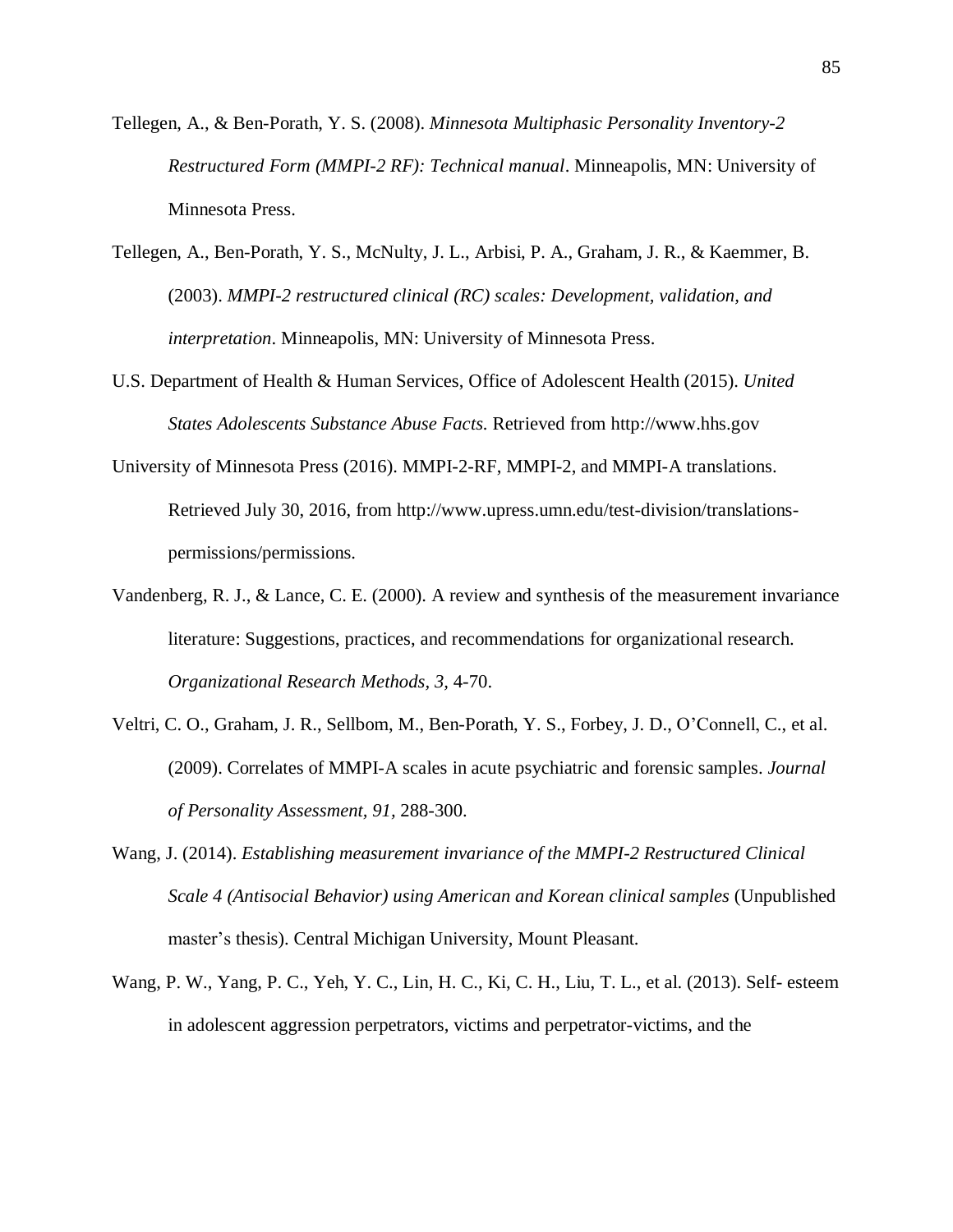moderating effects of depression and family support. *The Kaohsiung Journal of Medical Sciences, 29,* 221-228.

- Webster, G. D., & Kirkpatrick, L. A. (2006). Behavioral and self-reported aggression as a function of domain-specific self-esteem. *Aggressive Behavior, 32,* 17-27.
- Welsh, G. S. (1965). MMPI profiles and factors A and R. *Journal of Clinical Psychology, 21,* 43-47.
- White, J. V. (2017) A comparative evaluation of Korean MMPI-A and MMPI-A-RF substance use scales. (Doctoral dissertation).
- Willett, J. B., Singer, J. D., & Martin, N. C. (1998). The design and analysis of longitudinal studies of development and psychopathology in context: Statistical models and methodological recommendations. *Development and Psychopathology, 10,* 395-426.
- Won, H. J. (1989). *The daily leisure of Korean school adolescents and its relationship to subjective well-being and leisure functioning* (Doctoral dissertation, Department of Leisure Studies and Services, University of Oregon).